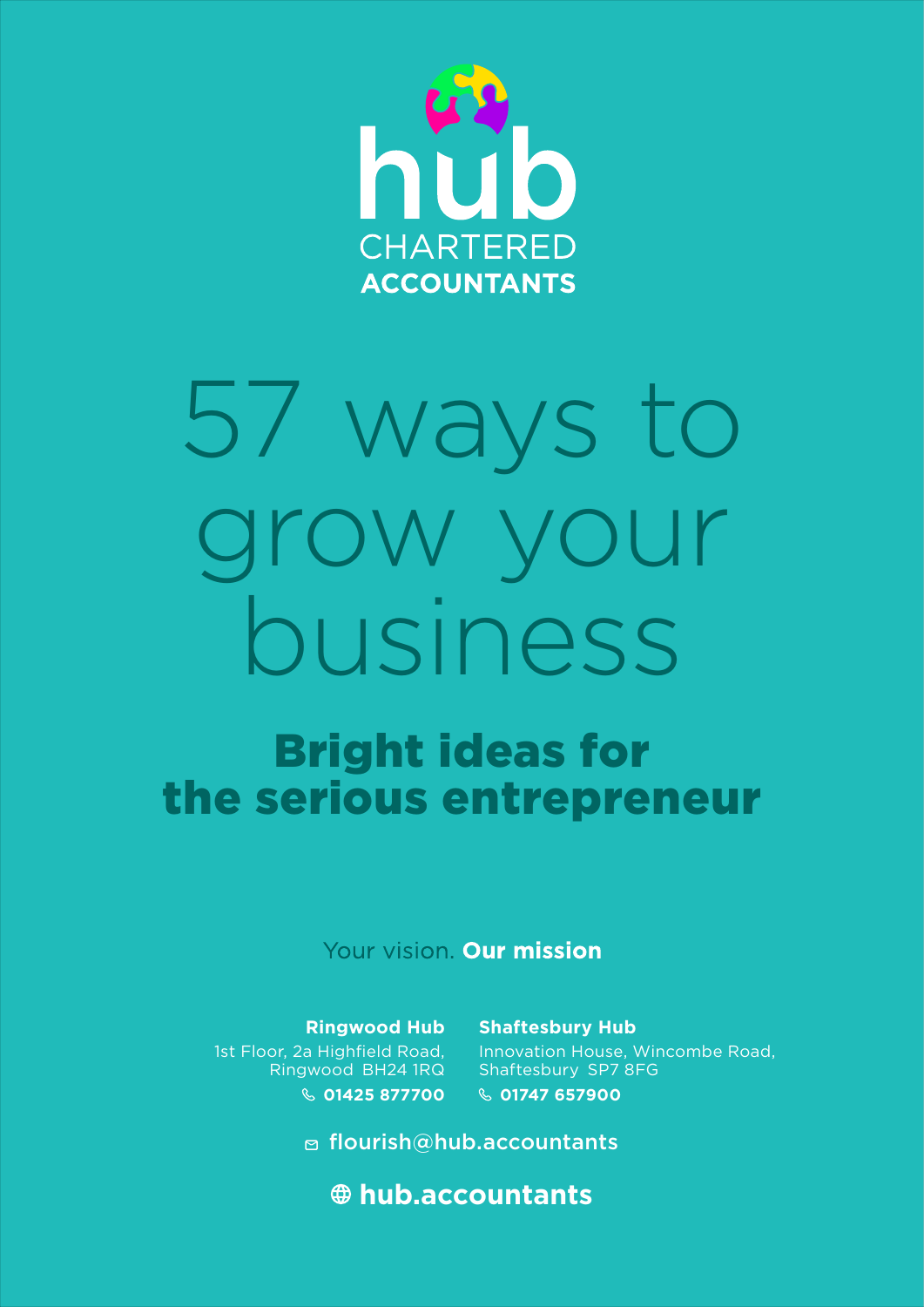### **Contents**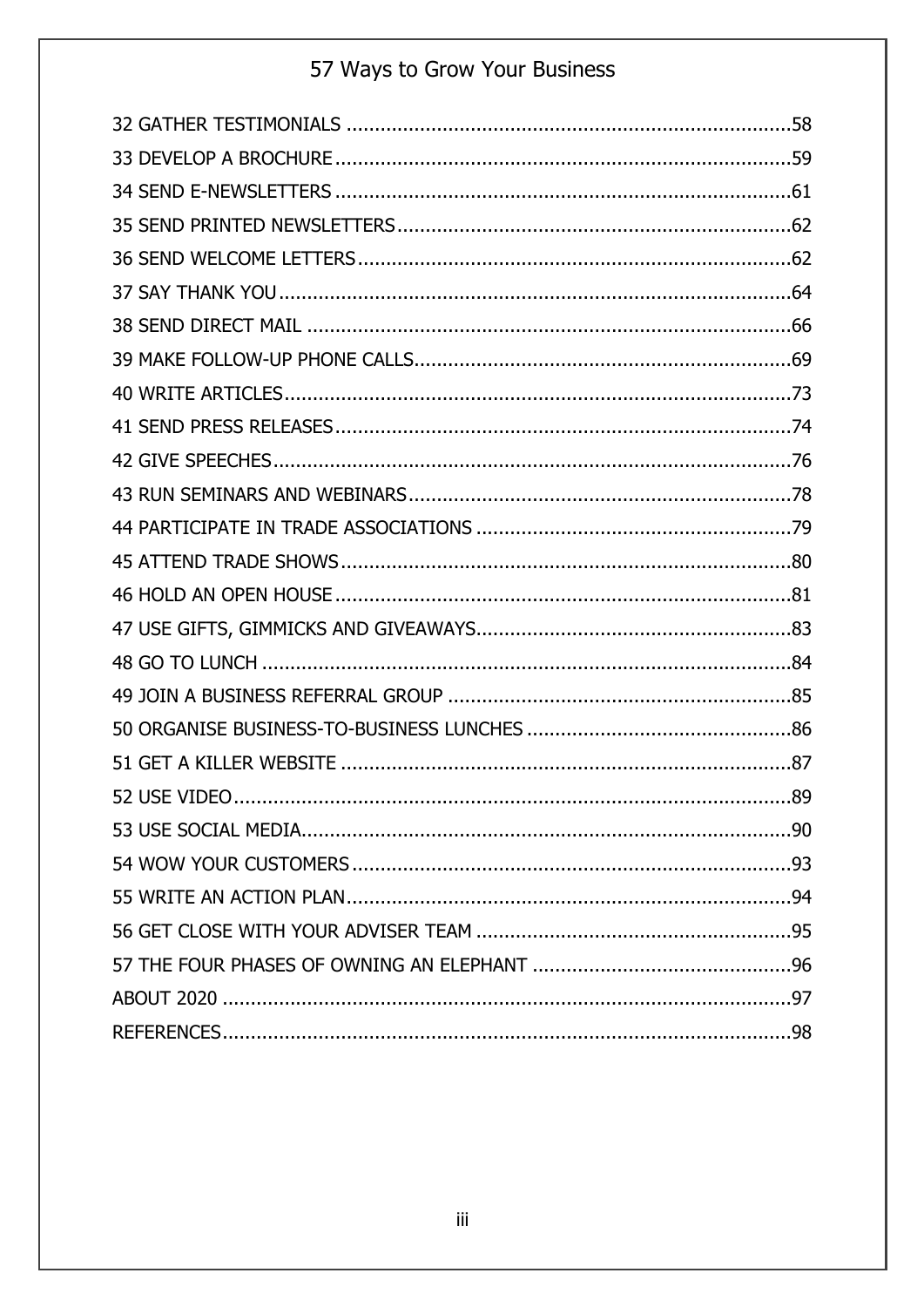#### **1 THE FOUR BASICS**

All the ideas in this book ultimately revolve around four basic insights about growing a business. You can:

- 1. Increase the number of customers
- 2. Increase the number of times each one does business with you
- 3. Increase the average value of each transaction
- 4. Increase your own effectiveness and efficiency

Here are some other business principles that we will explore later in the book:

- What you can measure you can manage
- Build in unique core differentiators and focus on them constantly it's more important to be different than it is to be better
- Cutting the price is always an option but there is usually a better way  $$ increasing value
- Break compromises and lower the barriers to people doing business with you
- Systemise every aspect of your business
- Empower your team to make it right for every customer
- Create a clear and detailed action plan

\* We have chosen to use the term customer throughout the book, while recognising that many professional businesses may prefer the term client. We use the terms synonymously.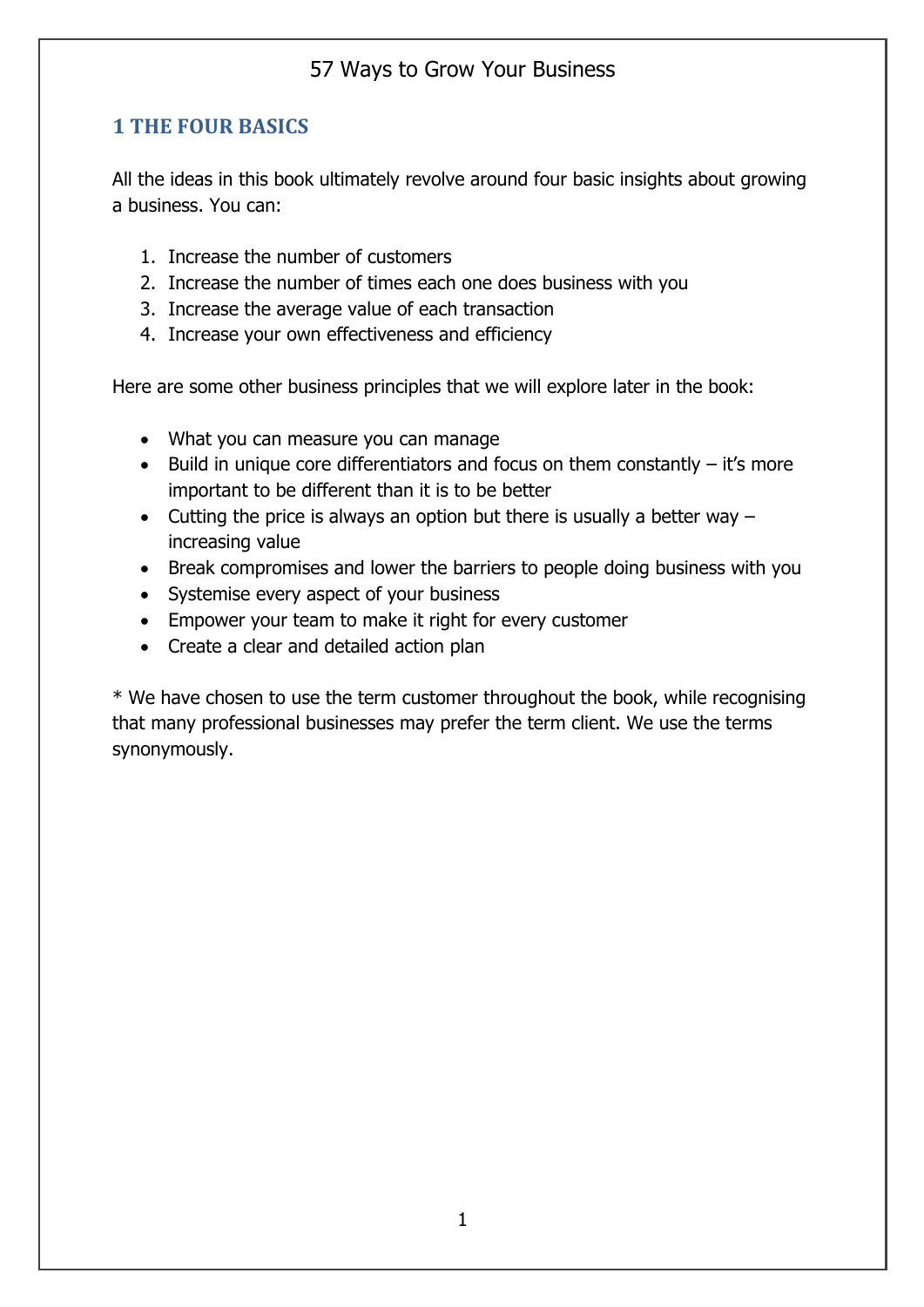#### **2 WHAT MATTERS TO YOU REALLY MATTERS**

You own your business for a number of reasons. These no doubt include:

- Providing for your family
- Being your own boss
- Making money
- Having flexibility
- Building equity

To help identify what really matters to you, complete the following questionnaire:

On a scale of 1 to 10 (where 10 is very important), how important are the following to you?

| <b>Issue</b>                                  | <b>Importance</b> |
|-----------------------------------------------|-------------------|
| 1. Increasing sales to existing customers     |                   |
| 2. Getting new customers                      |                   |
| 3. Expanding your range of products and       |                   |
| services                                      |                   |
| 4. Improving quality and service              |                   |
| 5. Reducing your costs                        |                   |
| 6. Energising your team members               |                   |
| 7. Having a written strategic plan            |                   |
| 8. Having a detailed budget                   |                   |
| 9. Getting accurate and regular reporting of  |                   |
| budget to actuals                             |                   |
| 10. Knowing and tracking your Key             |                   |
| Performance Indicators                        |                   |
| 11. Improving cash management                 |                   |
| 12. Reducing debt                             |                   |
| 13. Knowing how you're doing compared to      |                   |
| others in your industry                       |                   |
| 14. Having a succession plan or exit strategy |                   |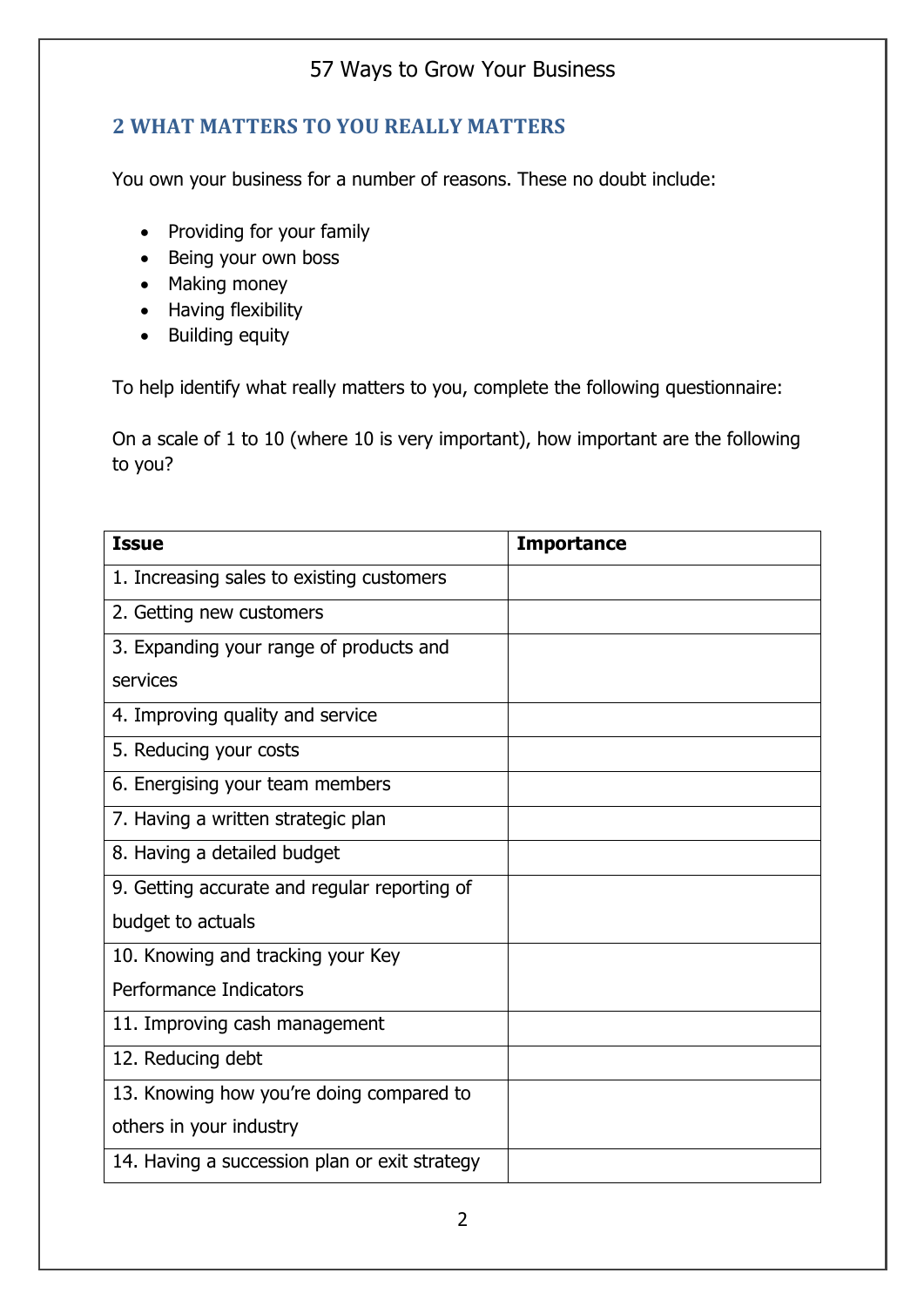| 15. Using new technology to improve            |  |
|------------------------------------------------|--|
| productivity                                   |  |
| 16. Having everyone follow uniform systems     |  |
| for all processes                              |  |
| 17. Having greater flexibility with work hours |  |
| 18. Taking more time off                       |  |
| 19. Funding your retirement                    |  |
| 20. Protecting your family against your death  |  |
| or disability                                  |  |
| 21. Funding your children's education          |  |
| 22. Protecting your business with funded       |  |
| cross-purchase agreements                      |  |
| 23. Building your personal wealth              |  |

Once you've completed this questionnaire, you should be in a position to prioritise your personal objectives and set actions for business improvement. The most profitable small businesses all have one thing in common:

#### **The owners' personal objectives are congruent with their business strategies**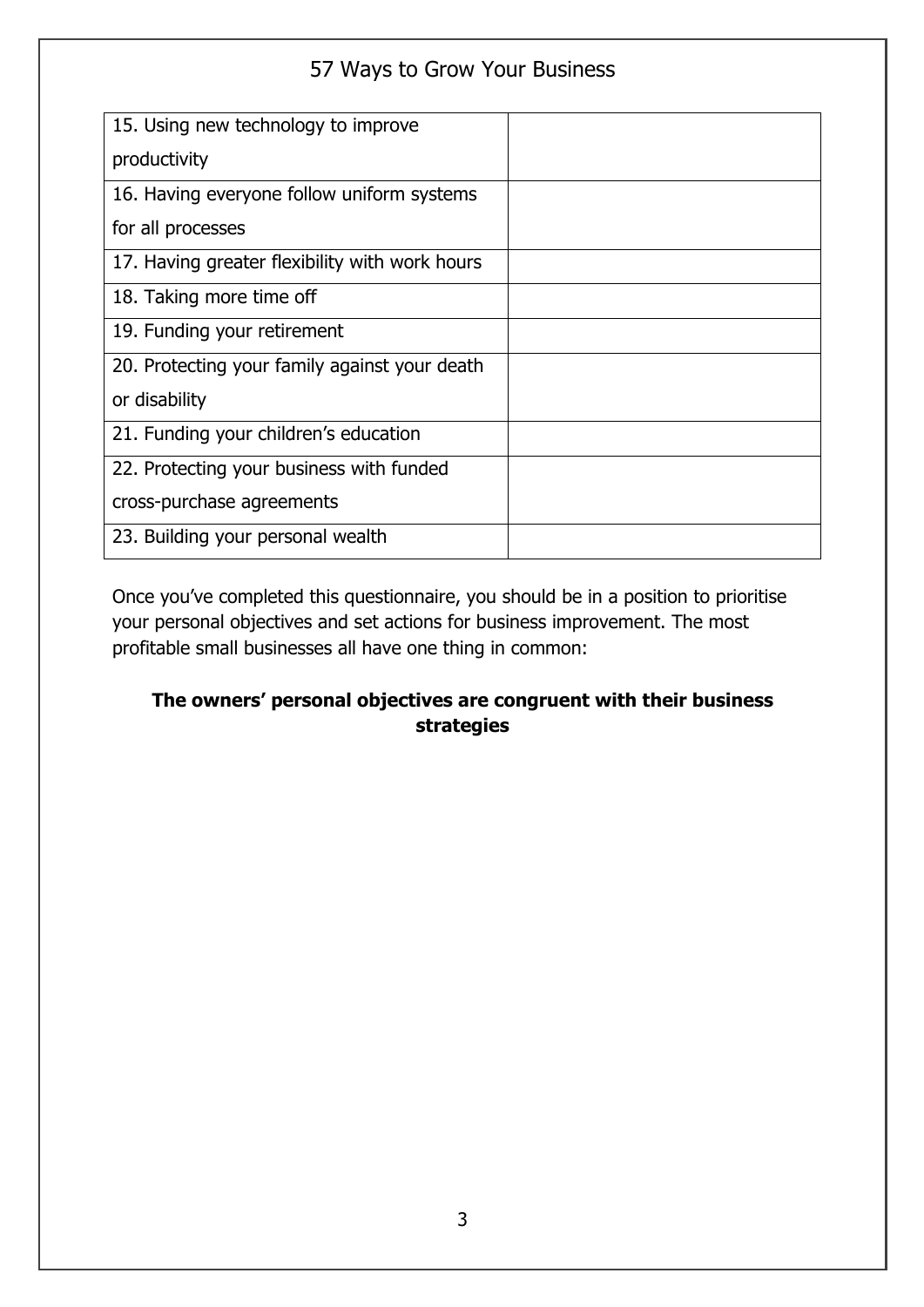#### **3 DO A SWOT ANALYSIS**

As part of your business planning process, conduct a SWOT analysis to help you identify your company's:

- **S**trengths
- **W**eaknesses
- **O**pportunities
- **T**hreats

Use this to again set actions for improvement. Here are some questions to ask:

#### **Strengths**

What are we really good at? What are our unique skills? Where do we outperform our competitors?

Weaknesses What are we really poor at? What resources are we short of? Where are we at a competitive disadvantage?

**Opportunities** How could we improve our sales? How could we improve our efficiency? What new products/services/niche markets could be added?

**Threats** What regulations are changing? What products/services are losing demand? What resources are difficult to find? What are our competitors doing?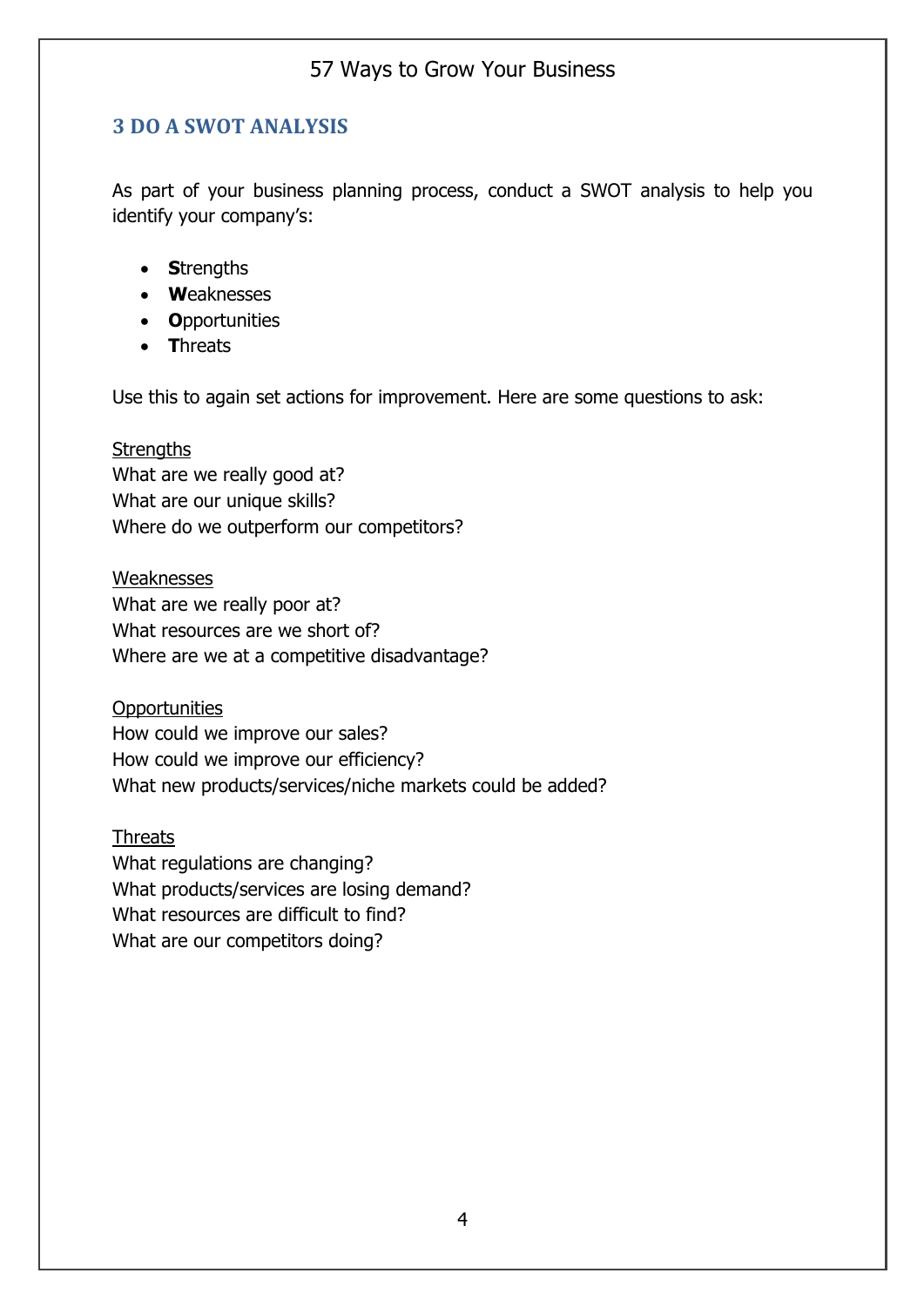#### **4 GET CLEAR ON YOUR PRODUCTS AND SERVICES**

A useful tool for deciding how to 'position' your products and services is the Porter Generic Strategy Model (developed by Michael E. Porter (1998), Harvard Business School Professor and author of numerous texts on strategy).

The model suggests that businesses are most successful when they target one area of the market only. Rolls Royce, for example, goes after a **niche market** with a high degree of **differentiation**. Asda, on the other hand, goes after a **total market** using a **low price** strategy.

Where do you think these well-known companies position themselves in the market?

- Mercedes-Benz
- British Airways
- Apple
- Hyundai
- Easyjet
- John Lewis

|                                     | Low/Modest<br>Price | Other<br><b>Differentiation</b> |
|-------------------------------------|---------------------|---------------------------------|
| <b>Total</b><br><b>Market Focus</b> |                     |                                 |
| <b>Niche</b><br><b>Market Focus</b> |                     |                                 |

Now, indicate where your business currently is and where you want it to be.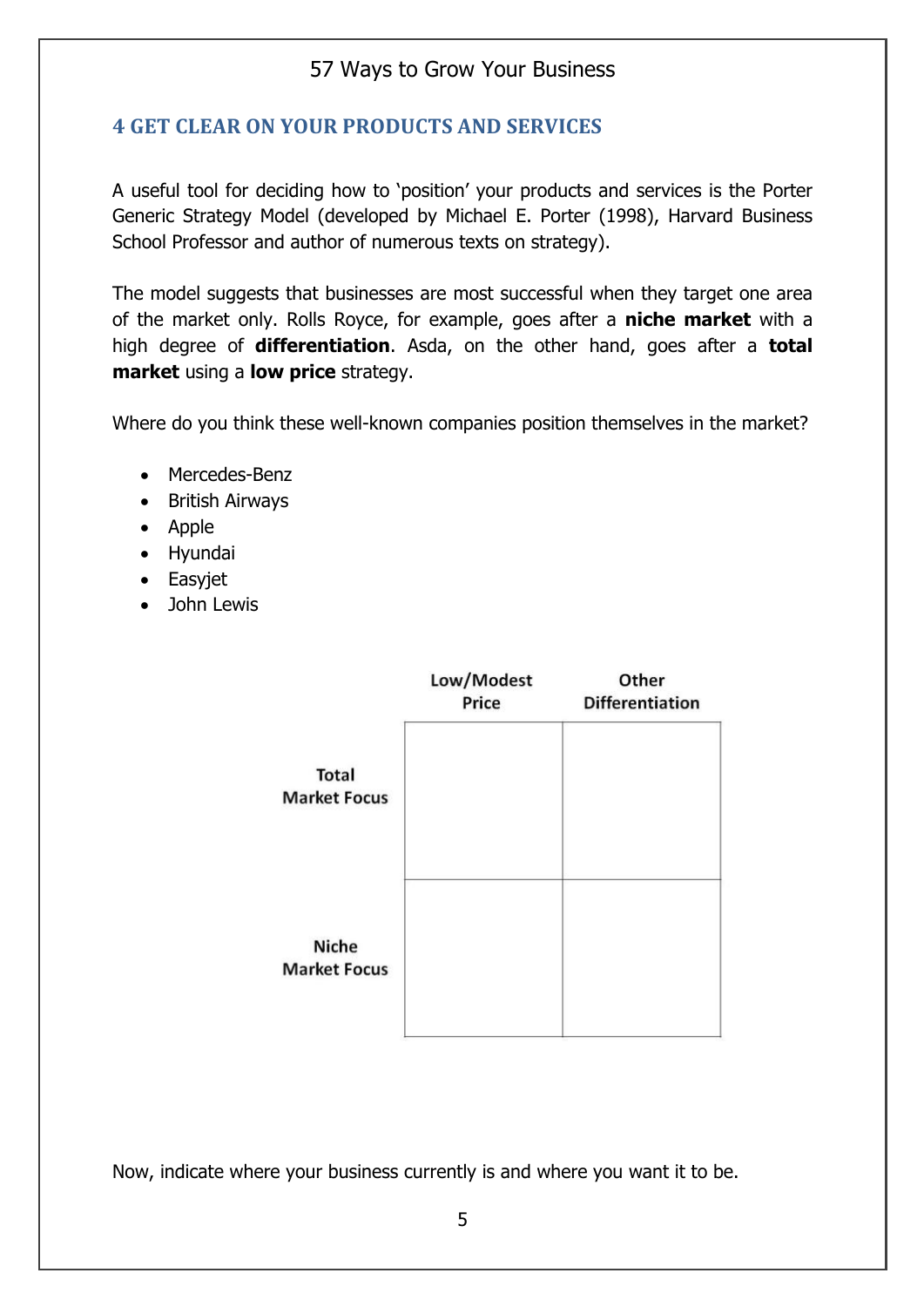Deciding which box you fit into (or wish to fit into) will help you write your business plan, focus your marketing and define your Unique Selling Proposition (USP).

Here's another way to apply Porter's principles to your business:

First, make a list of the principal products and services that you offer.

Now plot these on Grid A below:

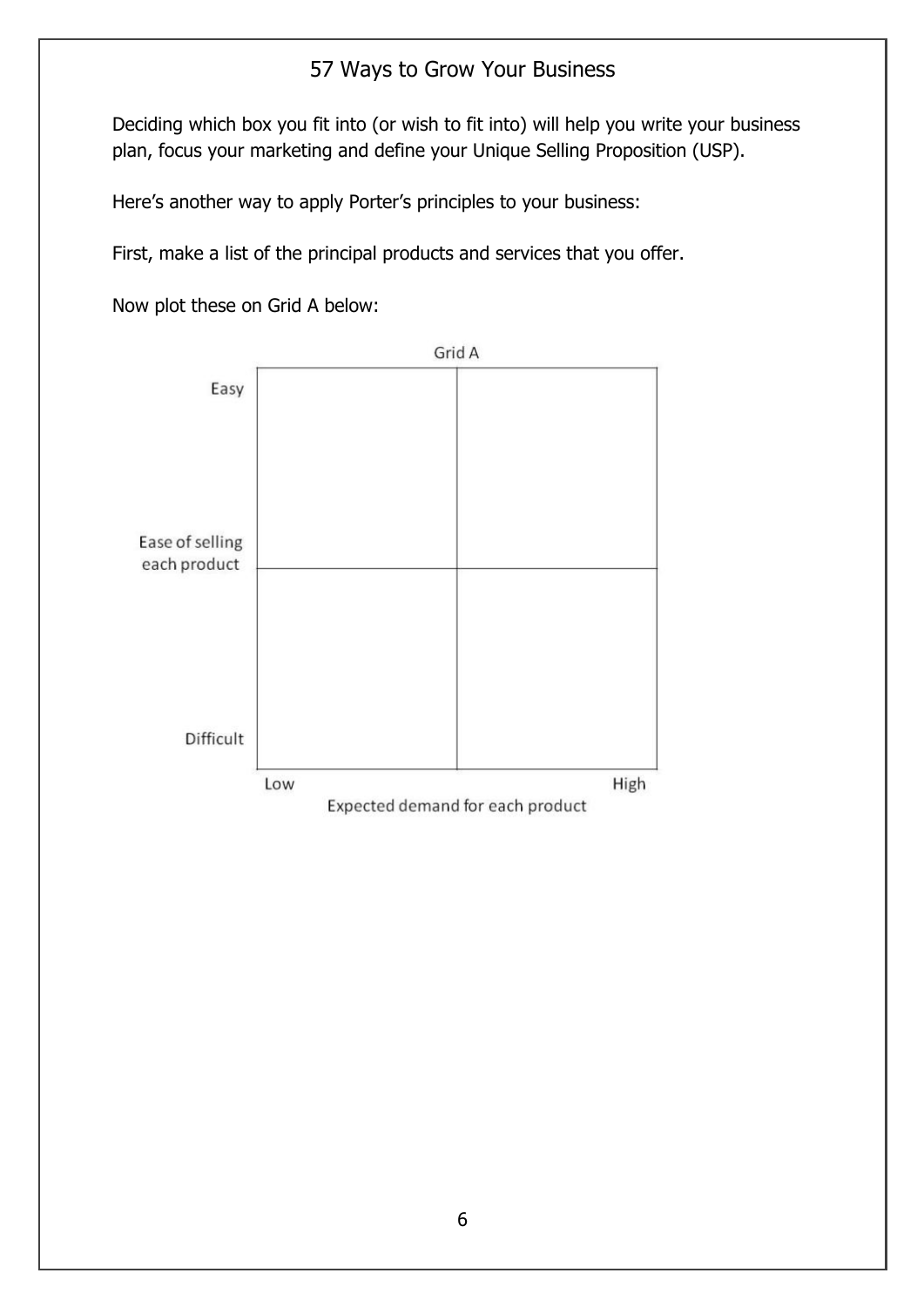Next, make a list of the principal industries, professions and types of customers that you serve. Plot each of these on Grid B below:



This exercise will tell you where to focus your marketing efforts, namely in the upper right-hand quarter of each grid (high growth and relatively easy). By focusing your energy on offering the right things to the right groups, your marketing will be more successful.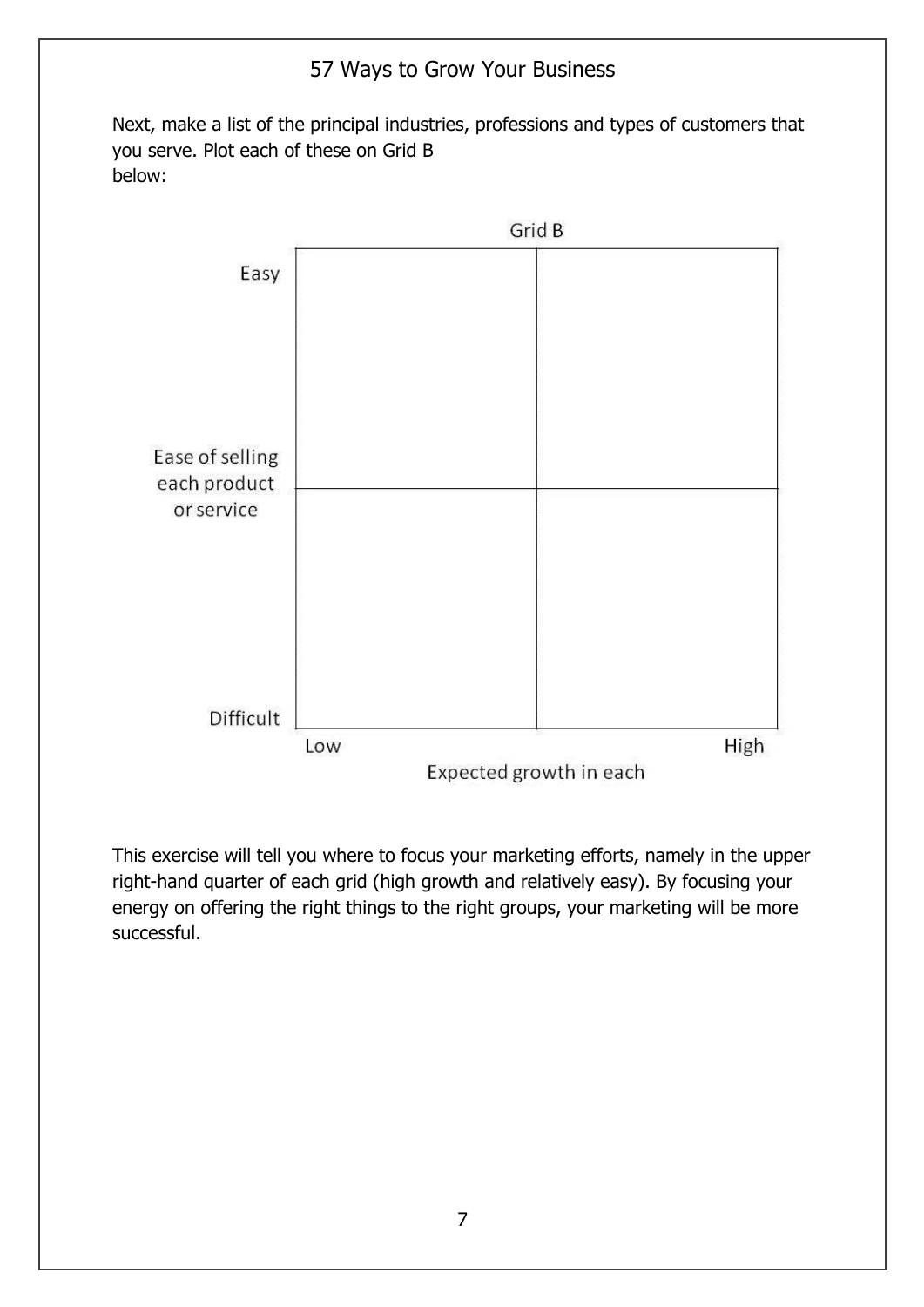#### **5 DEFINE YOUR UNIQUE SELLING PROPOSITION (USP)**

Before you design your logo or write a clever slogan, you need to identify your USP. This is what gives you an advantage over your competitors as it differentiates you from them. So what constitutes an effective USP?

A winning USP:

- Makes a proposition to the customer that you will provide a specific benefit to them
- Includes a benefit that your competitors can't or don't offer
- Is a strong enough promise that it attracts customers

Examples of successful USPs include Apple's commitment to the most intuitive, sleekly designed technology, Spar's focus on speed and convenience (or opening hours) and Ryan Air's focus on price.

Start by asking yourself and your team members to identify the following:

- The business you are in
- Your **current** and **desired** customers
- Your competition
- What makes you **different**
- The **unique** benefits that you offer your customers

Remember: "It's more important to be different than it is to be better."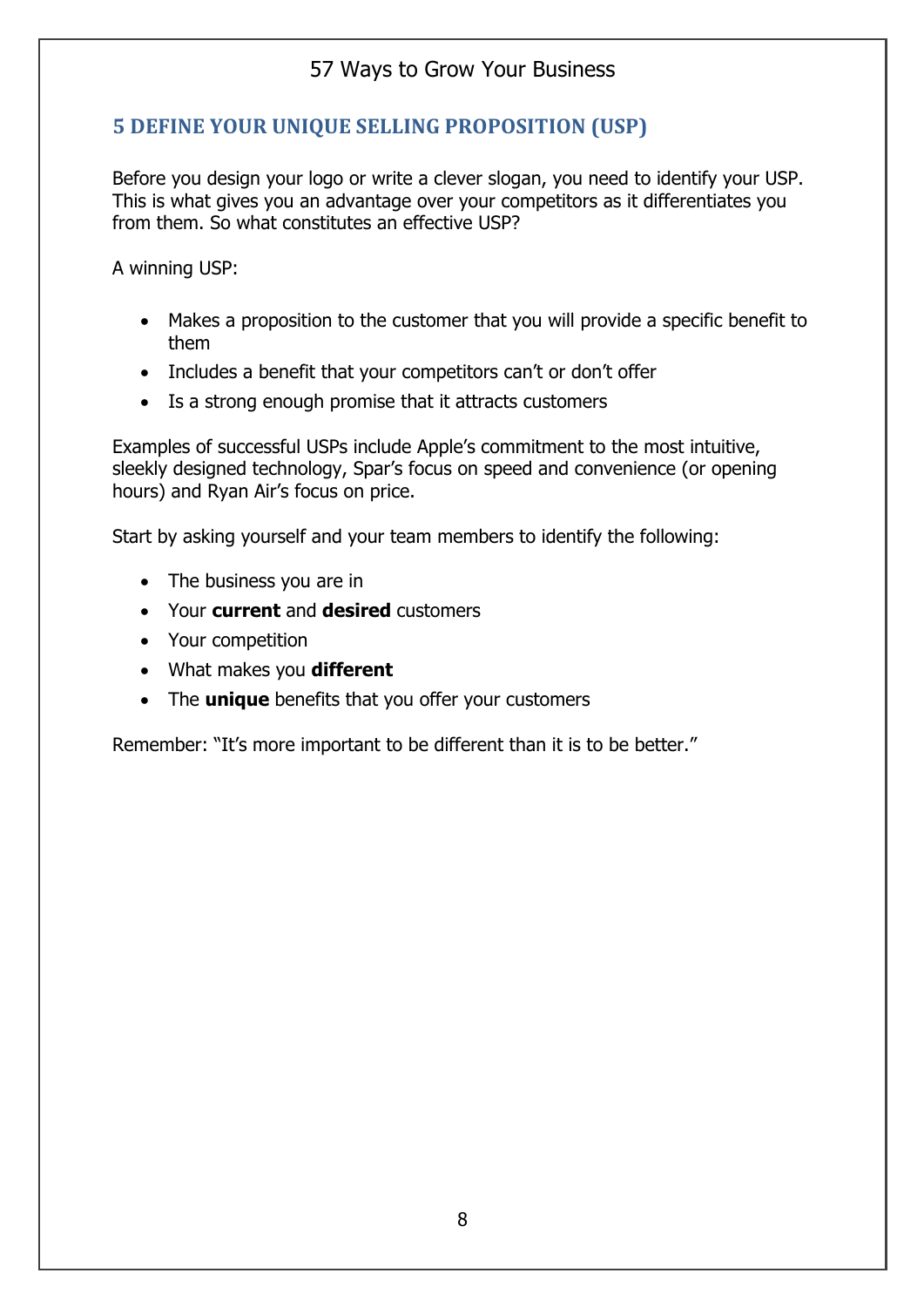Seth Godin (2003) wrote an interesting book entitled Purple Cow. This extract emphasises the need to be different:

"When my family and I were driving through France a few years ago, we were enchanted by the hundreds of storybook cows grazing on picturesque pastures right next to the highway. For dozens of kilometres, we all gazed out the window, marvelling about how beautiful everything was.

Then, within twenty minutes, we started ignoring the cows; the new cows were like the old cows, and what once was amazing was now common. Worse than common, it was boring.

Cows, after you've seen them for a while, are boring. They may be perfect cows, attractive cows, cows with great personalities, cows lit by beautiful light, but they're still boring.

A Purple Cow, though. Now *that* would be interesting. (For a while)."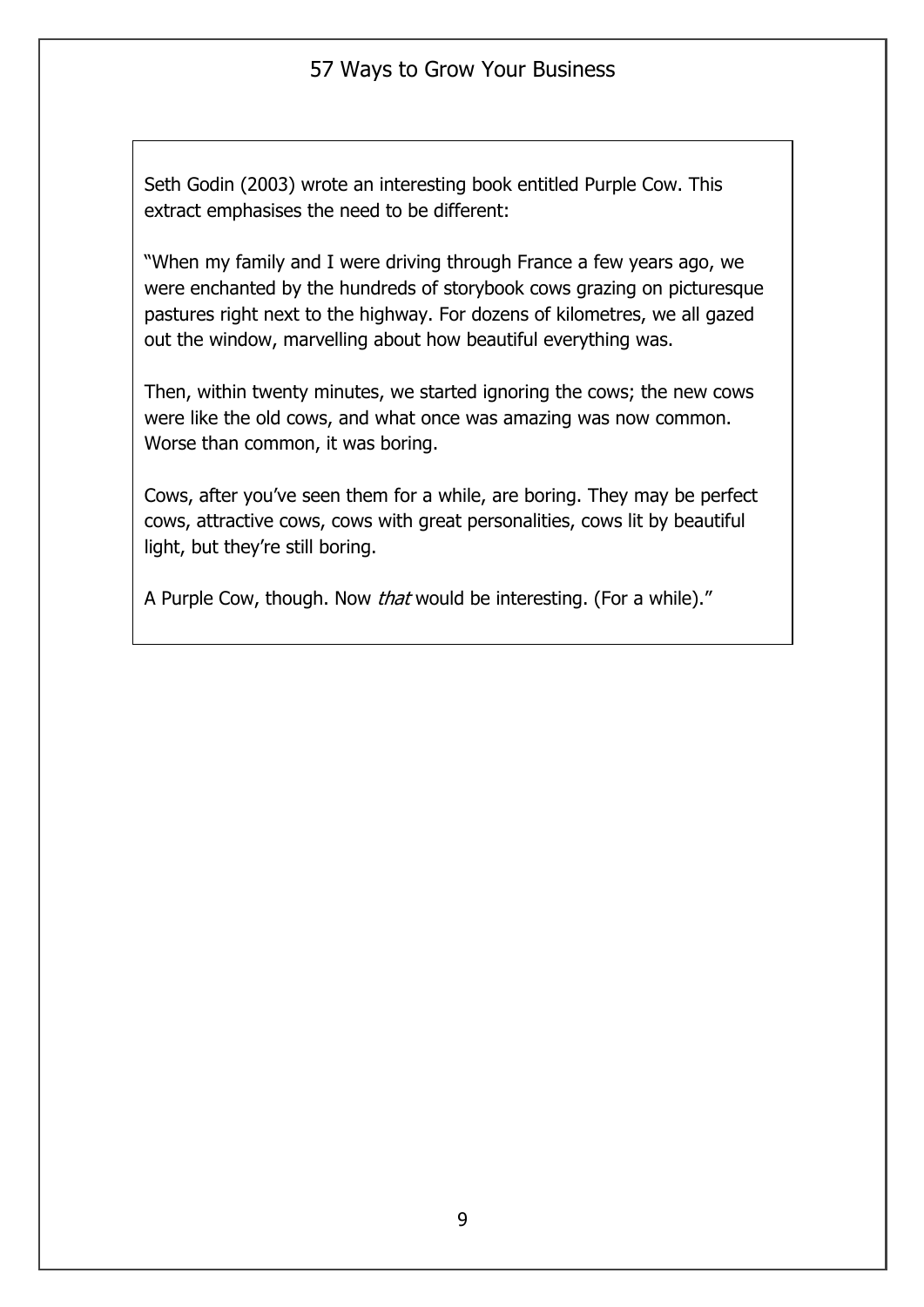#### **6 WRITE A BUSINESS PLAN**

Planning is a key element to running a successful business. To get where you want to go, you'll need a business plan. Use the previous 5 exercises to help you write your plan.

Most businesses don't have any kind of plan. So, start with a simple plan that pinpoints what you want to achieve. Here's an example:

- 1. In five years' time, I want the business to be worth £5 million
- 2. To achieve this, it must make annual profits of at least £1.5 million
- 3. To achieve this, it must have sales of £10 million
- 4. I need to increase my sales by, on average, £1 million a year
- 5. To do this, I will need to:
	- a. Increase my customer base by 15%
	- b. Increase the number of times my customers buy from me by 20%
	- c. Raise prices by 10%

Having developed a basic plan, it's time to identify the constraints you think may get in the way of successful implementation. Consider the following:

1. Inside the business, what are the principal constraints on our growth? Some possibilities:

- Lack of capital (financing)
- Lack of credit from suppliers
- Too many customers owing you money
- Underperforming owners/attitude issues
- Underperforming staff/attitude issues
- Internal conflicts
- Lack of direction
- Outdated technology
- Lack of marketing
- Missing skills
- Retirement and succession issues
- Undesirable customers
- Excessive payroll
- High occupancy costs
- 2. Outside the business, what are the principal constraints on our growth?
	- The economy
	- Regulations
	- Competition
	- Demographics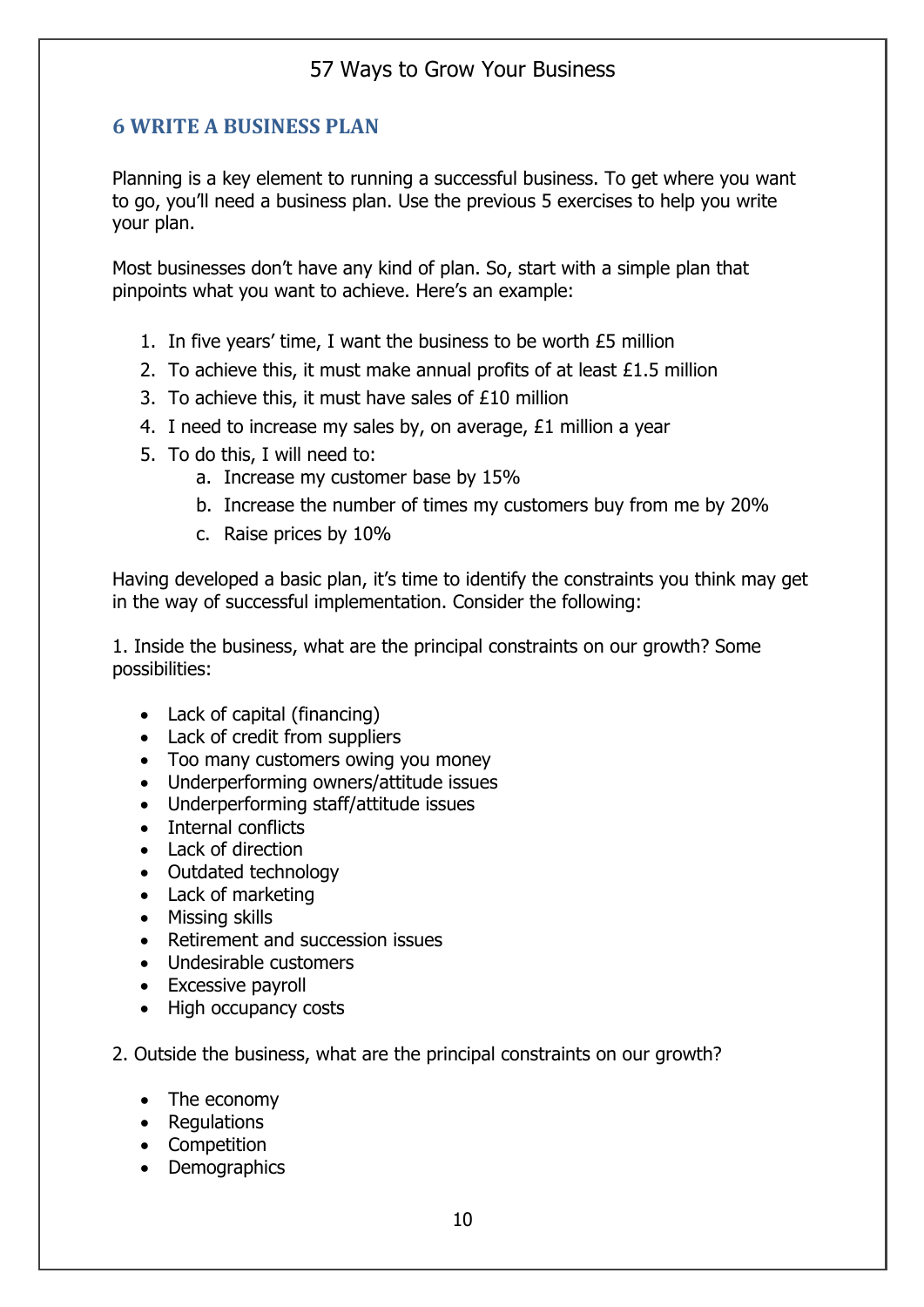- Energy prices
- Shipping costs

What you should find is that you can't do much about the outside constraints but you can do a lot about internal constraints.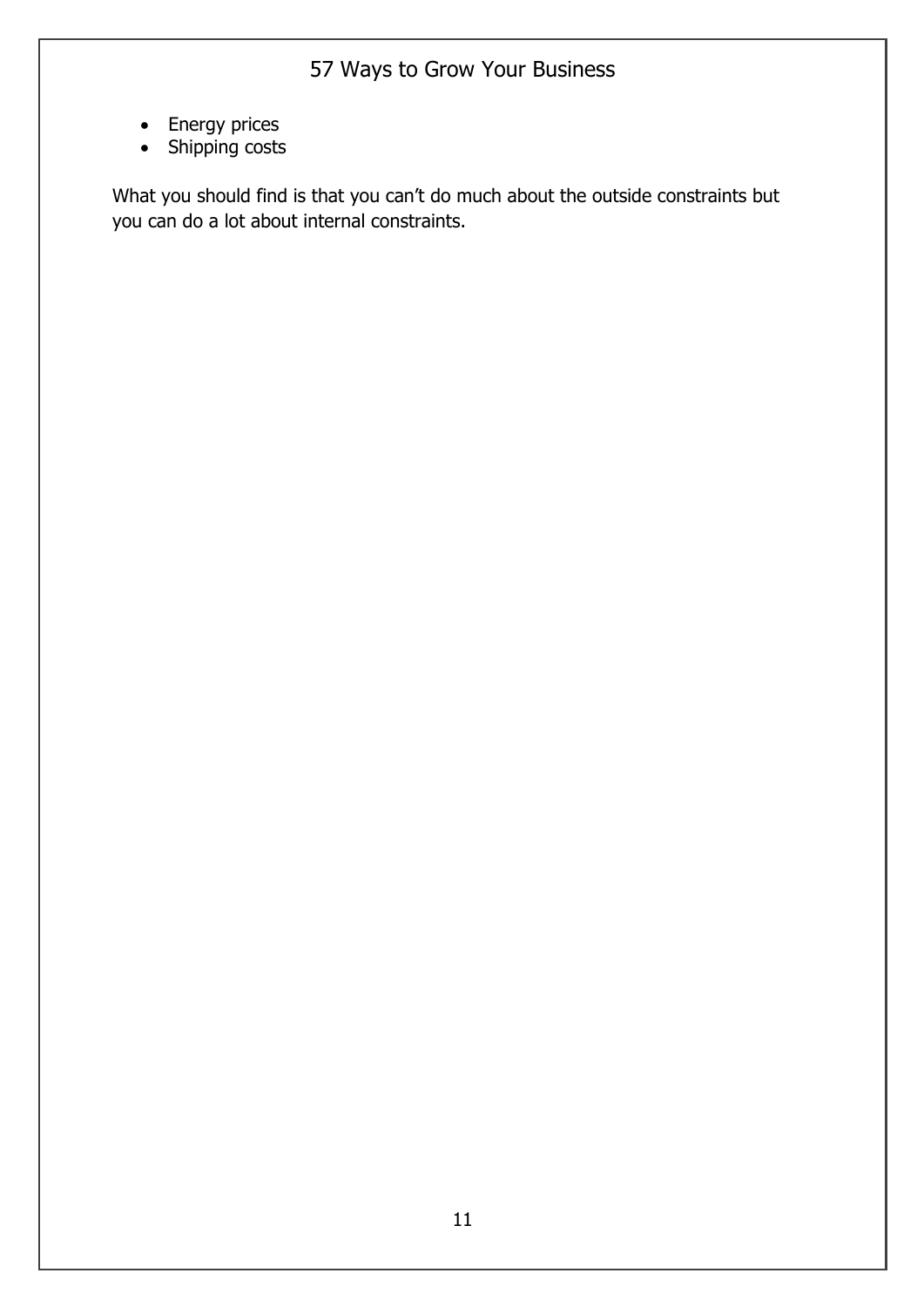#### **7 DEVELOP TARGETS, FORECASTS AND BUDGETS**

Once you have a business plan, move on to setting targets for the short and medium term. Do this together with your team, making sure everyone understands them and how they will be achieved. Then make sure everyone agrees that they are achievable. If your team isn't willing to agree on this, go back to the drawing board.

Next, it's time to draft financial forecasts for the same periods. There's a temptation to do these just to satisfy some outside party such as a lender, but they are a key management tool. Highlighting deviations from forecasted numbers allows you to take corrective action more quickly. Your forecasts are dependent on assumptions and estimates, so here it is important to be conservative.

The last step in the process is to put together your near-term budgets. This is where team input is critical.

Developing targets, forecasts and budgets can be daunting tasks if you do not do them regularly.

As accountants, these are our "bread and butter" and we would be pleased to assist you.

Call us on 0121 314 2020.

Build budgets from the ground up, i.e. "here are our objectives, how much do you think we need to budget to achieve them?" rather than "here's your budget!"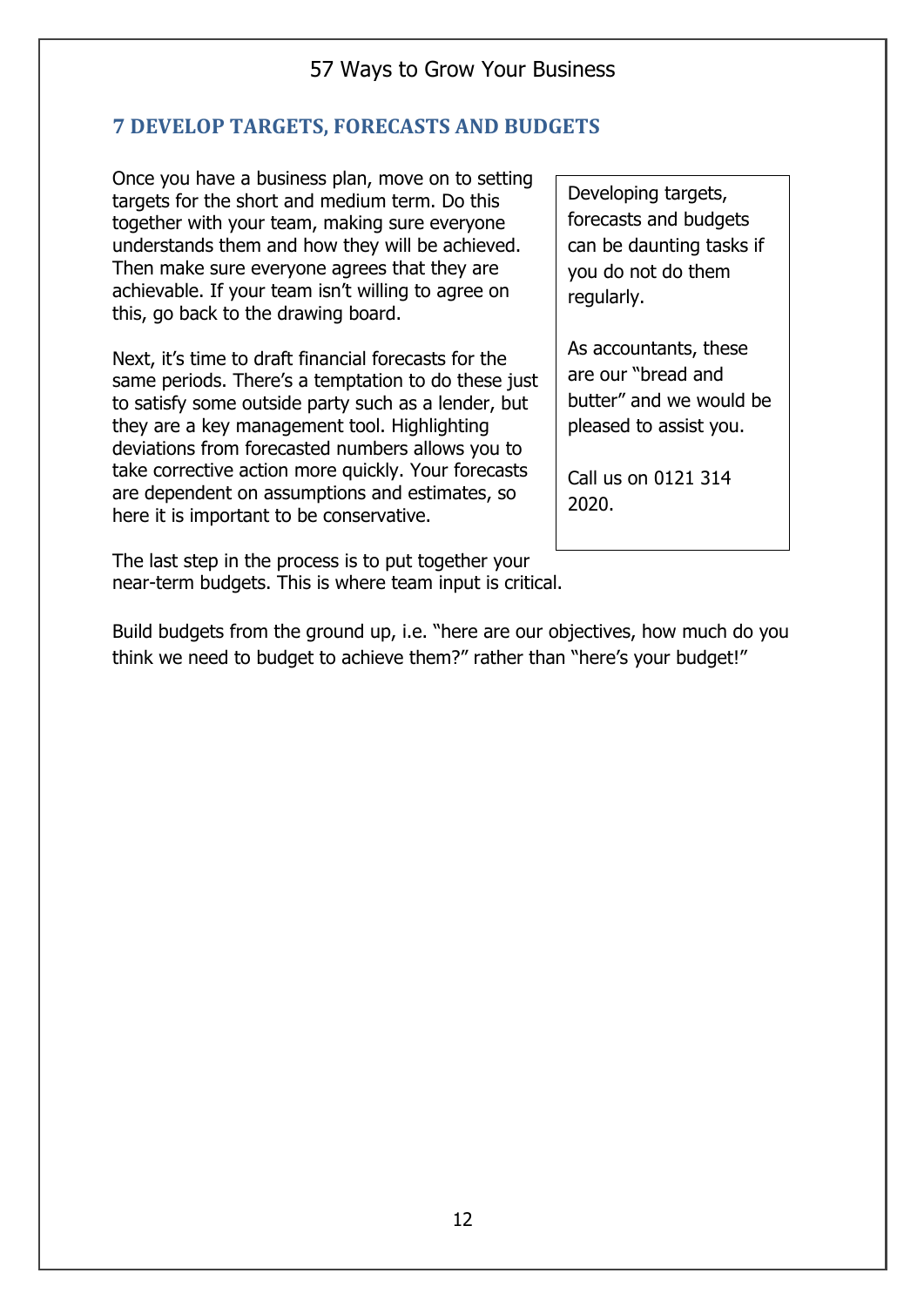#### **8 TRACK YOUR KEY PERFORMANCE INDICATORS**

Key performance indicators (KPIs) are the statistics you track to determine how well your business is doing. If you've been running your business for a long time, you will probably have developed your own KPIs, even if only on an informal basis. We think there's merit in formalising your KPIs and setting up a system to measure and report them on a regular basis; in fact, many companies do them daily.

The first KPI we usually think of is net profit and its components: sales, cost of products and/or services sold and operating expenses. While this information is certainly interesting, it's not much help in running the business. The information is historical and may not be available until long after the measurement period.

So let's look at some alternative KPIs:

#### **Sales**

We need to track sales constantly. In most enterprises, sales should be tracked on a daily basis with week-to-date, month-to-date and year-to-date information. The main value derives from comparing your sales against budget and prior periods.

#### **Cash**

"Cash is King", so you will want to track your cash balances, your accounts receivable and your collections. You will also want to keep track of your payables. The following is a simple table we have devised for several of our customers, with a report generated at least once a week (although preferably more often):

|                      | Cash      | <b>Accounts</b> | <b>Accounts Payable</b> |
|----------------------|-----------|-----------------|-------------------------|
|                      |           | Receivable      |                         |
| Start of the Day     | £10,000   | £100,000        | £80,000                 |
| <b>Sales</b>         |           | £8,000          |                         |
| Collections          | £5,000    | (E5,000)        |                         |
| Purchases            |           |                 | £4,000                  |
| <b>Disbursements</b> | (£13,000) |                 | (E13,000)               |
| End of the day       | £2,000    | £103,000        | £71,000                 |

Here are some KPIs that are applicable to most businesses; please remember that KPIs are generally specific to a particular business or industry: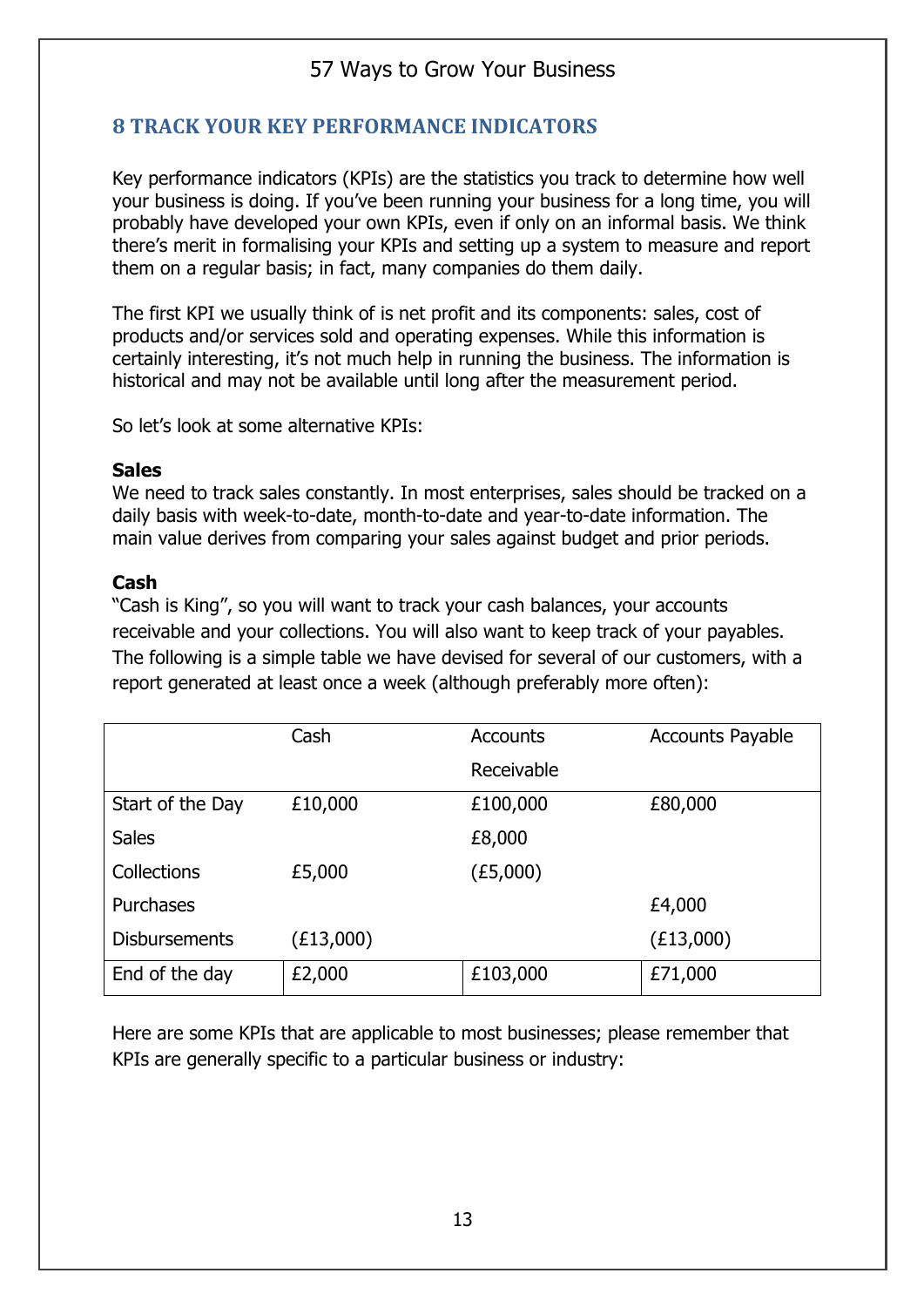| 1. Sales Revenue                                  |                              |
|---------------------------------------------------|------------------------------|
| 2. Number of Sales<br>Transactions                |                              |
| 3. Average Sales Transaction $E_{\perp}$<br>Value |                              |
| 4. Cost of Goods Sold                             |                              |
| 5. Gross Margin %                                 | <u> Liberatura de la pro</u> |
| 6. Number of New Customers                        |                              |
| 7. Average Sales per Team $E$ _______<br>Member   |                              |
| 8. Average Salary Costs per<br><b>Team Member</b> | $\mathbf{E}$                 |
| 9. Average Salary Costs as<br>Percentage of Sales | $\mathbf{E}$                 |
| 10. Sales Income per Day                          | $\mathbf{E}$                 |

Distribute your KPI information to everyone on the team.

The above are "typical" KPIs for most businesses. What are some KPIs specific to your business and industry? Write them down below: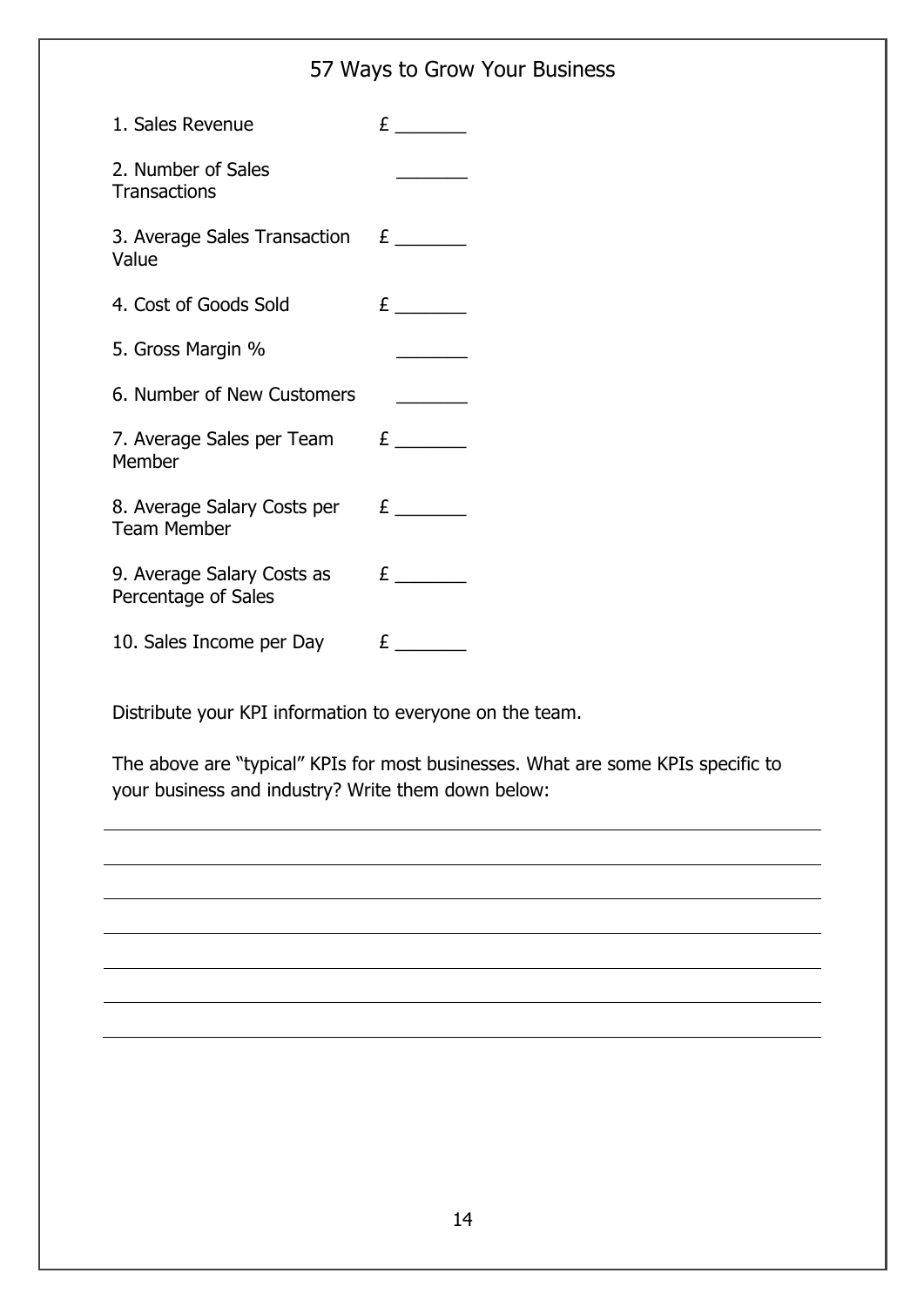#### **9 SYSTEMISE EVERYTHING**

Theodore W. Garrison (1998) notes in his article "The Magic of a Marketing System":

"Have you wondered how Ray Kroc managed to get teenagers in California, Illinois, Florida, and Maine to produce the exact same fry? It is really quite simple; McDonald's starts with the same kind of potato. Each potato is cut into fries of the same size. At all locations, the fries are cooked in the same type of oil in the same type of fryer at exactly the same temperature for exactly the same amount of time. Is there any surprise that all the fries come out the same?"

Just about everything that happens in a business is repetitive. That means that it probably doesn't have to be done by you! Here is a two-step approach:

- 1. Take a hard look at what you and your colleagues do each day and write down how it's done
- 2. Start delegating tasks to other people, by having them first observe how you do it and then doing it themselves with appropriate oversight

Systemisation is the key concept of The E-myth Revisited by Michael Gerber (1995), one of the great guide books for entrepreneurs.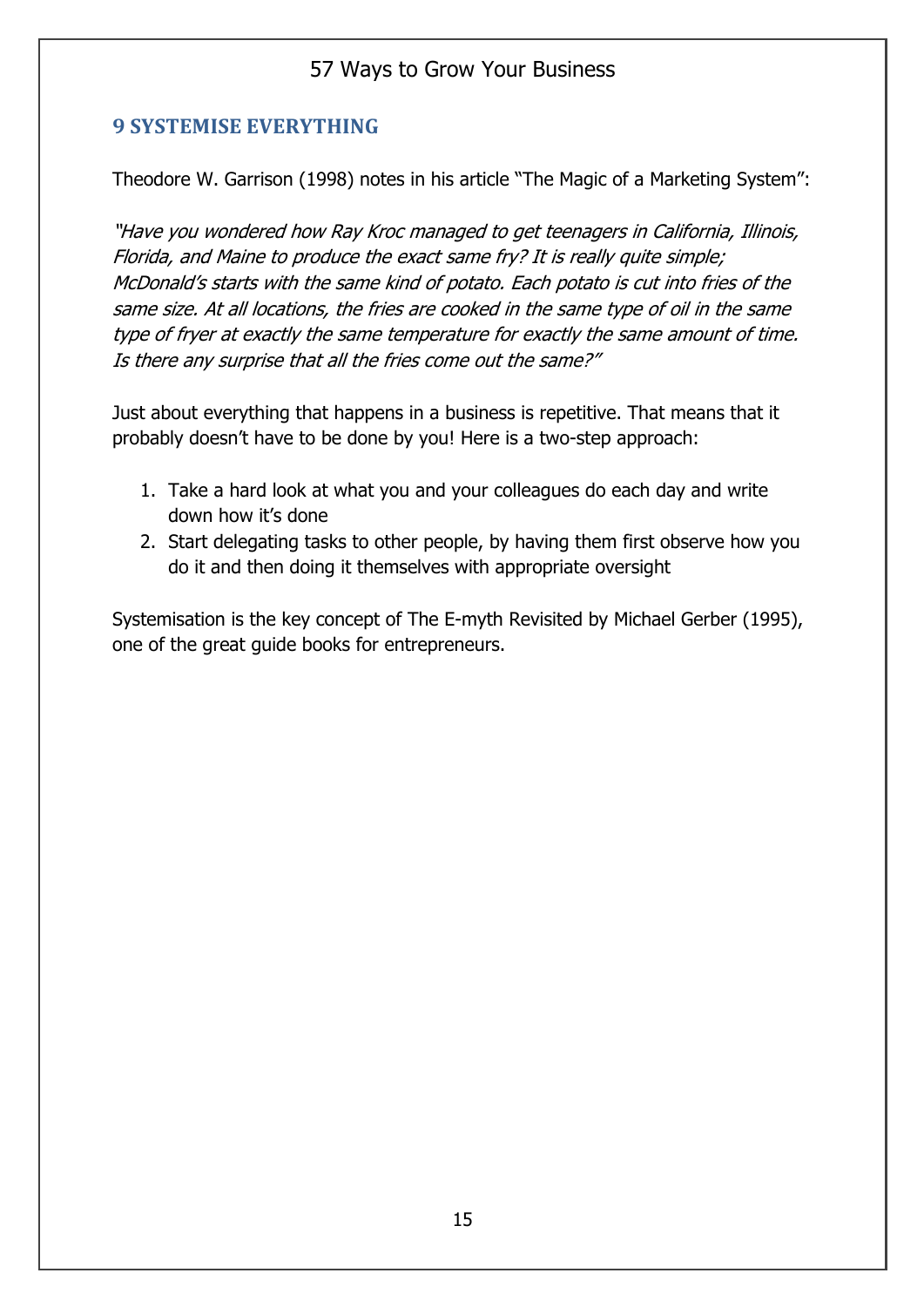#### **10 APPLY THE LATEST TECHNOLOGY**

Technology is a major driver of business profits. Here is a list of innovations you may want to implement in your business:

- 1. Document management systems (going paperless)
- 2. Electronic workflow
- 3. Multiple monitors
- 4. Portals
- 5. "Cloud" computing
- 6. Customer relationship management (CRM) software

There are significant benefits to going paperless:

- Increase in productivity
- Elimination of storage space
- Reduction in expenses
- Ability to work remotely
- Better customer service
- Protection of documents
- Happier team members

There are also significant benefits to being in the "Cloud":

- Investment Cloud computing shifts a large portion of your IT costs from a capital outlay to a regular operating expense
- Expense Reduced IT expense as there's no need for expensive servers, hardware or IT departments
- Access Access your data from anywhere in the world with an internet connection
- Scalability Add users/programs/applications on an as-needed basis, allowing you to adjust your system for seasonal peaks and troughs
- Speed Applications are infinitely quicker due to the capacity of the host's larger operating systems
- Security Data is backed up (in real time) and stored in multiple secure locations. The threat of having your servers stolen, subject to natural catastrophe such as fire or flood, or being otherwise compromised goes away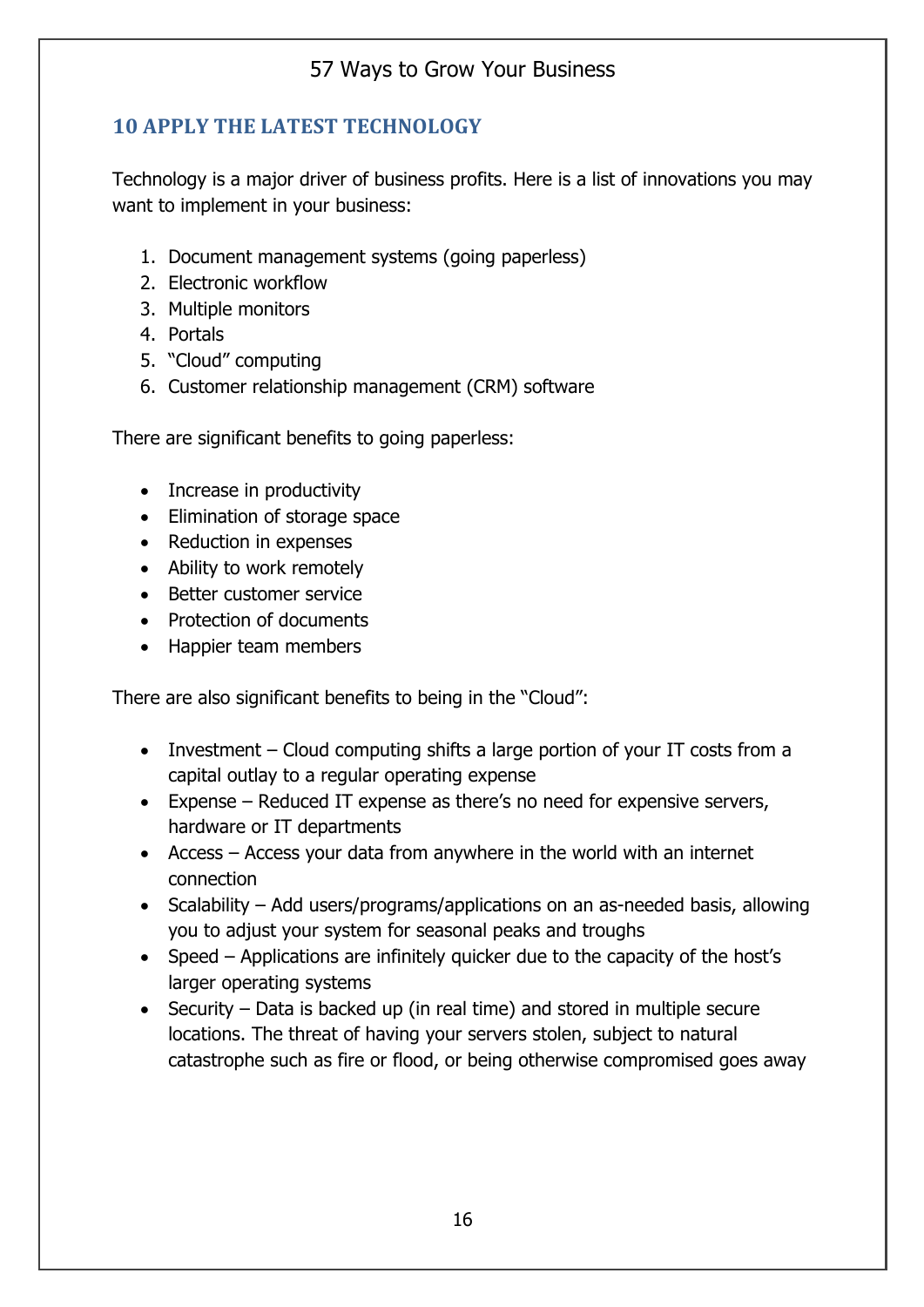#### **11 OUTSOURCING**

More and more businesses are outsourcing various functions in order to focus on their main areas of expertise.

Ask yourself these questions:

- What are we doing that is not one of our core proficiencies?
- What do we do that we don't do well?
- What could we potentially outsource?

As an example, many companies have outsourced their entire accounting function to their accounting firm, achieving significant savings in the process.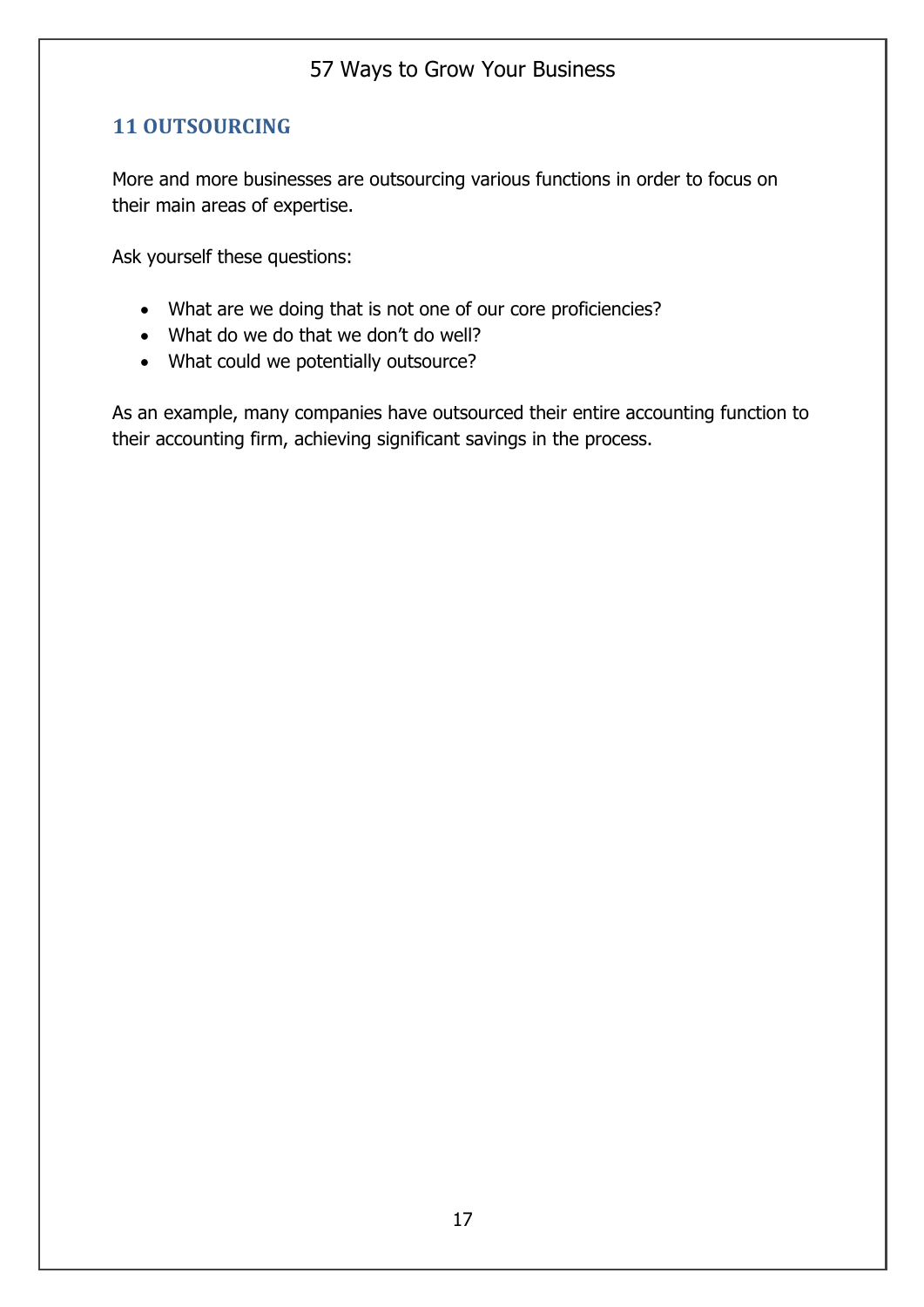#### **12 SURVEY YOUR CUSTOMERS**

Undertaking a survey of your customers should go beyond the issue of customer satisfaction. You want to enhance your understanding of your customers' needs and wants, recognise your weaknesses and identify new opportunities to expand your business. Some customers may be reluctant to give you their real, unbiased opinions if you conduct your own survey, so consider using a neutral party to conduct the survey for you.

Decide exactly what you want to find out before you launch the study and pre-test your questions, as there are always some that are misunderstood or misinterpreted. You can also expect to receive responses or comments that you had not anticipated. Keep your survey brief and focused. To increase your response rate, think about rewarding respondents with a discount voucher (that can be used immediately) or a free gift.

There are many ways to conduct your survey, including:

- 1. By post (be sure to include a postage paid reply envelope)
- 2. Over the web
- 3. By telephone
- 4. In person

Here's a sample covering letter:

Dear Customer

We are here to provide high quality products and services to all of our customers. To help us achieve this, we would greatly appreciate your opinion of our performance. Please take a few minutes to complete the enclosed survey. Responses will help us identify the areas in which we are doing well, as well as those which we need to improve.

Please return your completed survey in the enclosed selfaddressed stamped envelope.

Thank you in advance for your assistance. Please call me if you have any questions.

Yours sincerely

Jane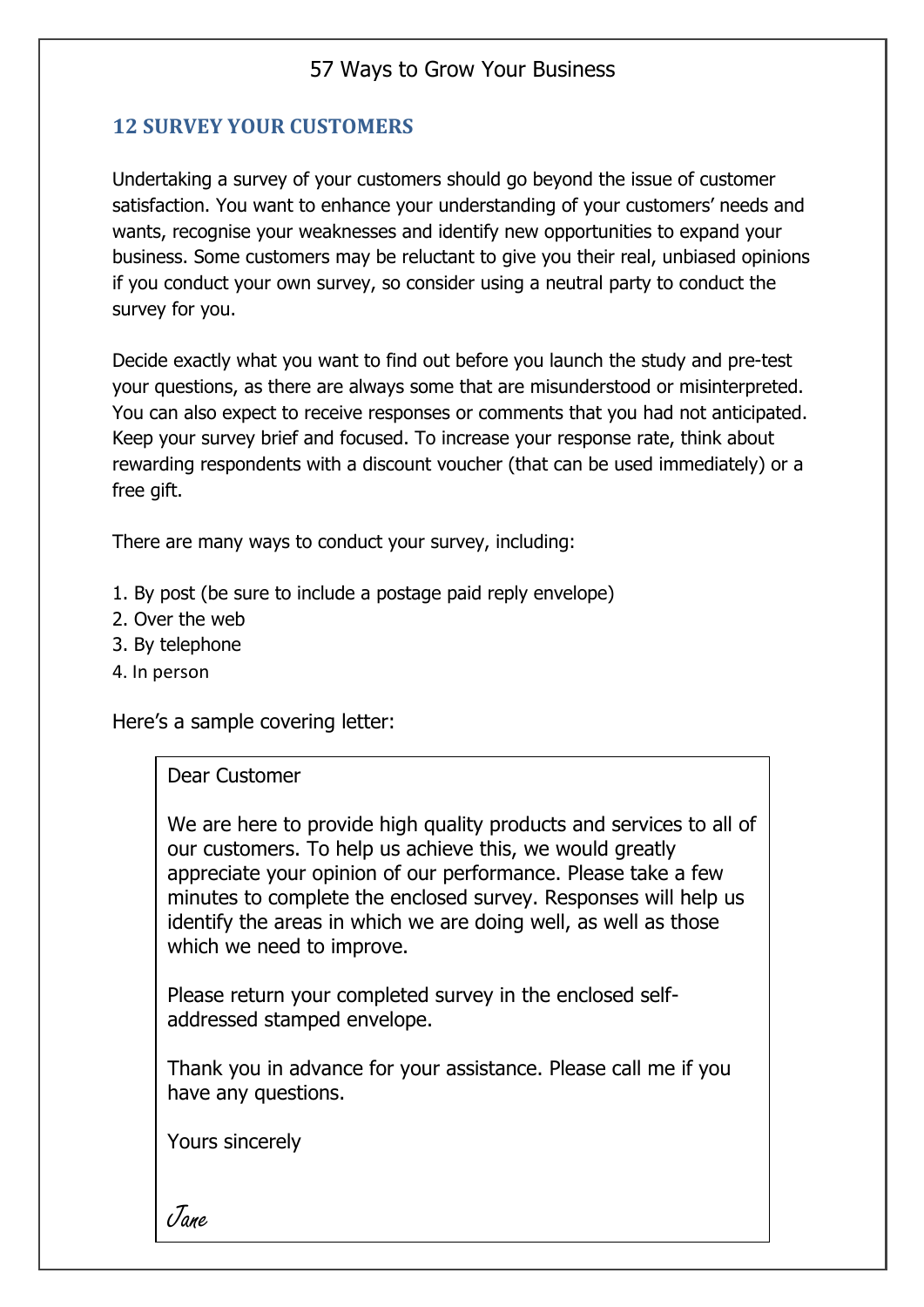If you are planning a telephone survey, hire someone to do this that has business experience, as much of the benefit comes from the answers to follow-on questions.

To achieve a high response rate, send the actual survey document in advance with a covering letter asking for the recipient's assistance. Here's an example:

Dear Customer

#### **HOW ARE WE DOING?**

We're anxious to find out! We have selected some of our favourite customers to participate in a survey.

We would really appreciate it if you could talk to John Smith when he calls. He is conducting the survey for us and will be calling you within the next ten days. The survey should take no more than  $8 - 10$  minutes to complete.

Thank you in advance for your assistance.

Yours sincerely

Jane

P.S. I've attached a copy of the survey document John will be using.

Here are 4 sample survey documents, from simple to complex:

#### **Satisfaction Survey – Sample A Satisfaction Survey – Sample B**

What do you like about our service? (10 = very willing, willing, will be willing. The willing What do you not like? What can we do to improve our service?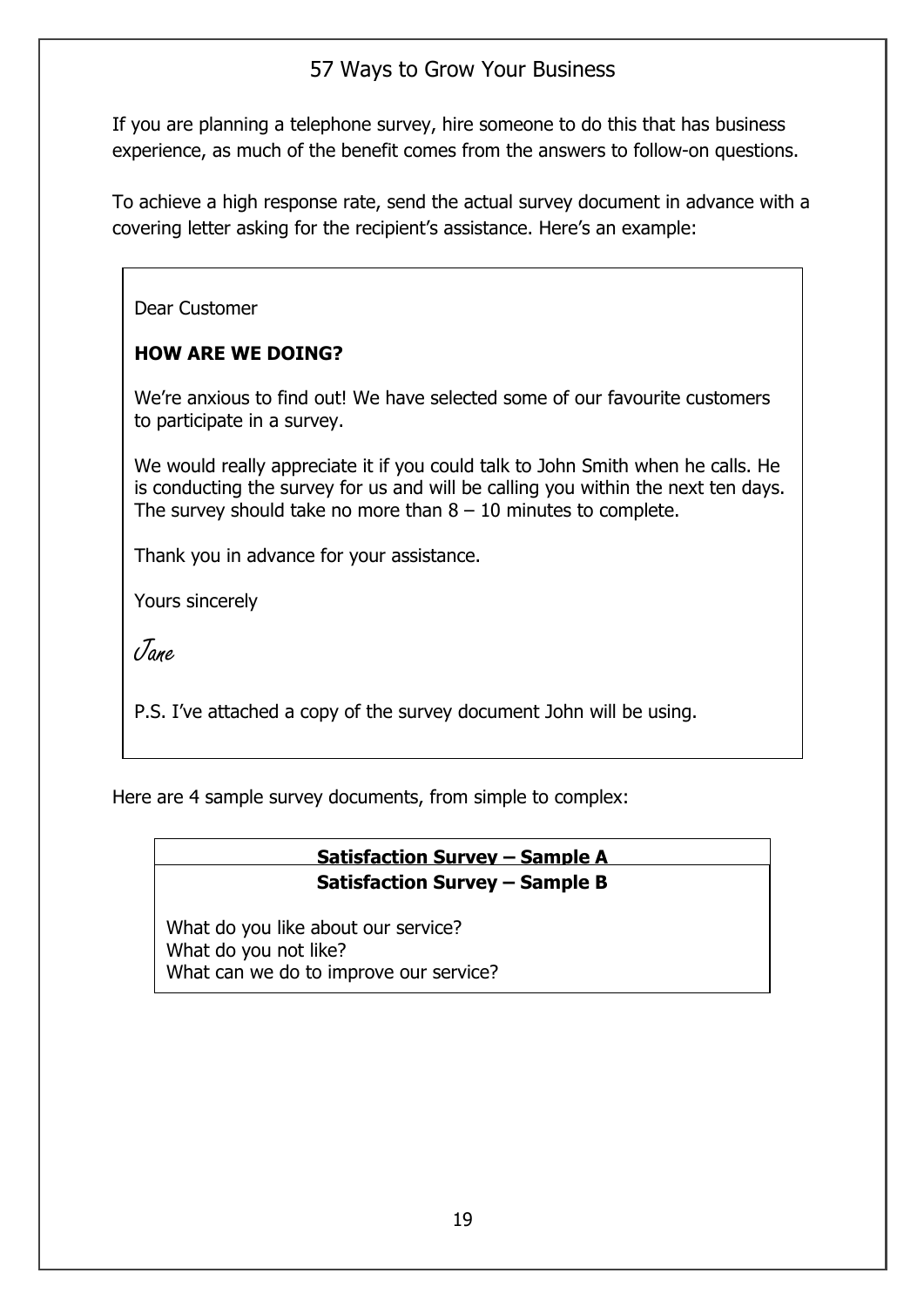#### **Satisfaction Survey – Sample C**

We would like to know how satisfied you are with the services and products we provide. Please rate each of the ten items listed below using the following scale:

Extremely dissatisfied  $-1$ Slightly dissatisfied  $-2$ Neither satisfied nor dissatisfied — 3 Slightly satisfied  $-4$ Extremely satisfied  $-5$ 

| How satisfied are you with:                       |  |
|---------------------------------------------------|--|
| 1. The location of our business?                  |  |
| 2. The parking around our office / shop?          |  |
| 3. Our opening hours?                             |  |
| 4. Our office / shop atmosphere and décor?        |  |
| 5. The professionalism of our team members?       |  |
| 6. The responsiveness and timeliness of our team? |  |
| 7. How your questions are answered?               |  |
| 8. How you are treated on the phone?              |  |
| 9. Our services and products?                     |  |
| 10. The prices of our services and products?      |  |
|                                                   |  |

If you're doing a survey over the internet, there are a number of popular systems available. An online survey will be your least expensive option and will allow you to survey your customers more frequently (a good idea!).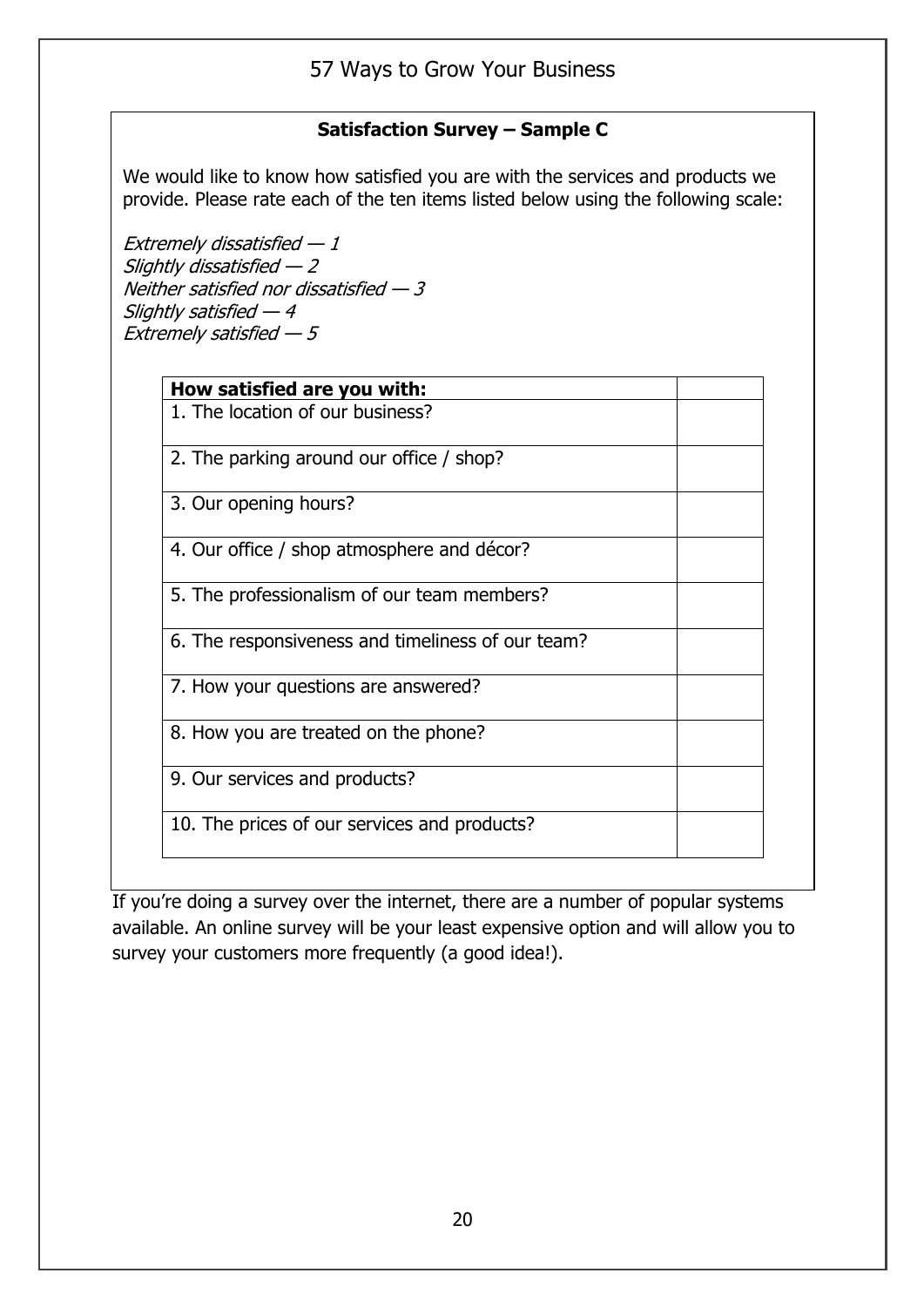#### **Satisfaction Survey – Sample D**

Listed below are the services and products we provide. For each one, please tick the appropriate box 1 to 4.

|                       |                                           | $\overline{2}$                                | 3                                | 4                                                        |
|-----------------------|-------------------------------------------|-----------------------------------------------|----------------------------------|----------------------------------------------------------|
| Service or<br>Product | We currently<br>purchase this<br>from you | We purchase<br>this from<br>another<br>vendor | We do not<br>use or need<br>this | We do not<br>currently use<br>this<br>but may<br>need it |
| A                     |                                           |                                               |                                  |                                                          |
| B                     |                                           |                                               |                                  |                                                          |
| $\mathsf{C}$          |                                           |                                               |                                  |                                                          |
| D                     |                                           |                                               |                                  |                                                          |
| E                     |                                           |                                               |                                  |                                                          |
| F                     |                                           |                                               |                                  |                                                          |
|                       |                                           |                                               |                                  |                                                          |
|                       |                                           |                                               |                                  |                                                          |
|                       |                                           |                                               |                                  |                                                          |
|                       |                                           |                                               |                                  |                                                          |

Ticks in columns 2 and 4 should spur you into action!

Once your survey has been completed, it is important to do something with the information, as a survey creates expectations among your respondents.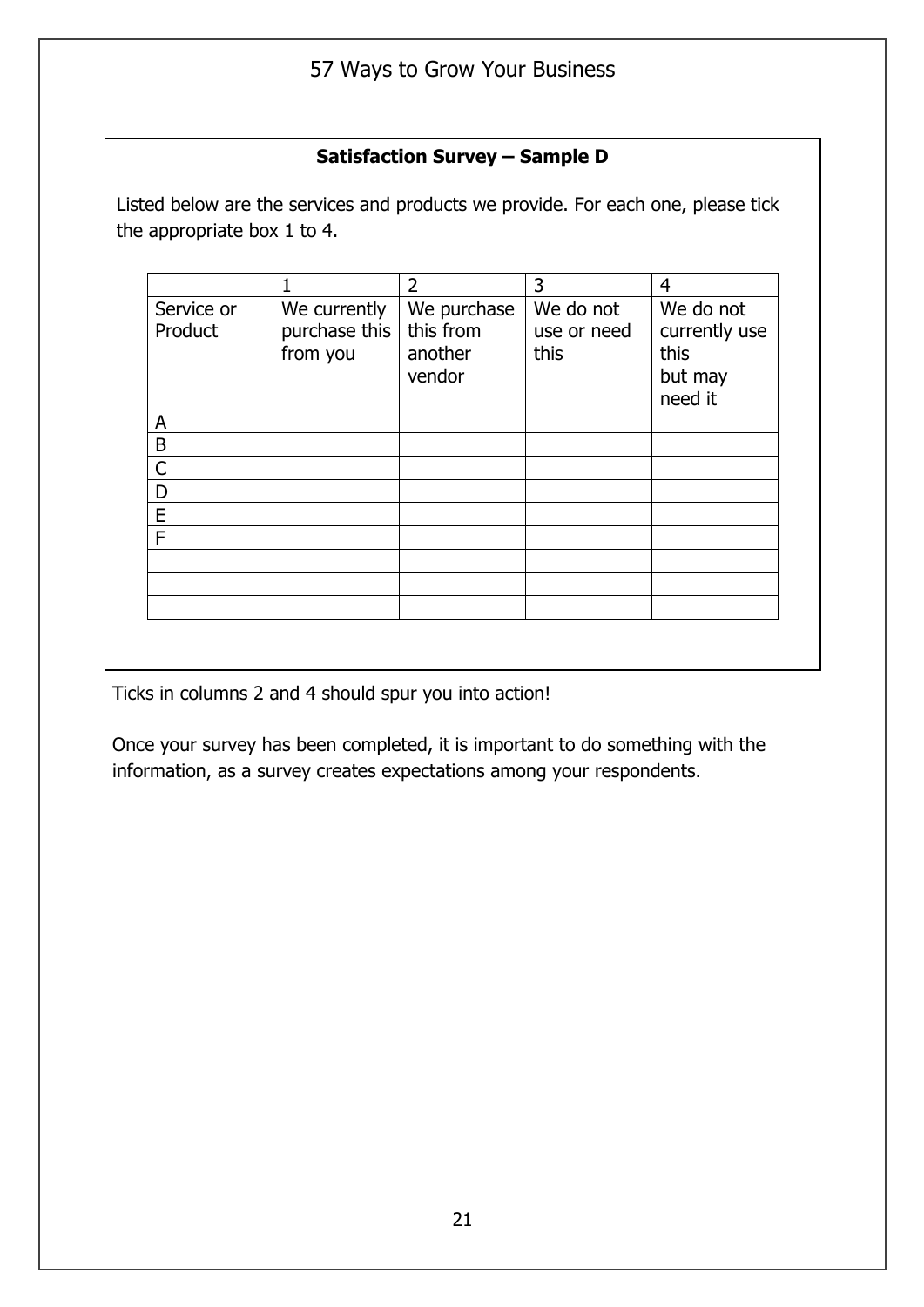As a minimum, thank all participants with a letter such as this:

Dear Customer

Thank you for participating in our recent customer survey. We received an overwhelming response with lots of helpful comments and many, many excellent suggestions.

We will be working hard over the coming months to implement as many of these suggestions as we can.

Yours sincerely

Jane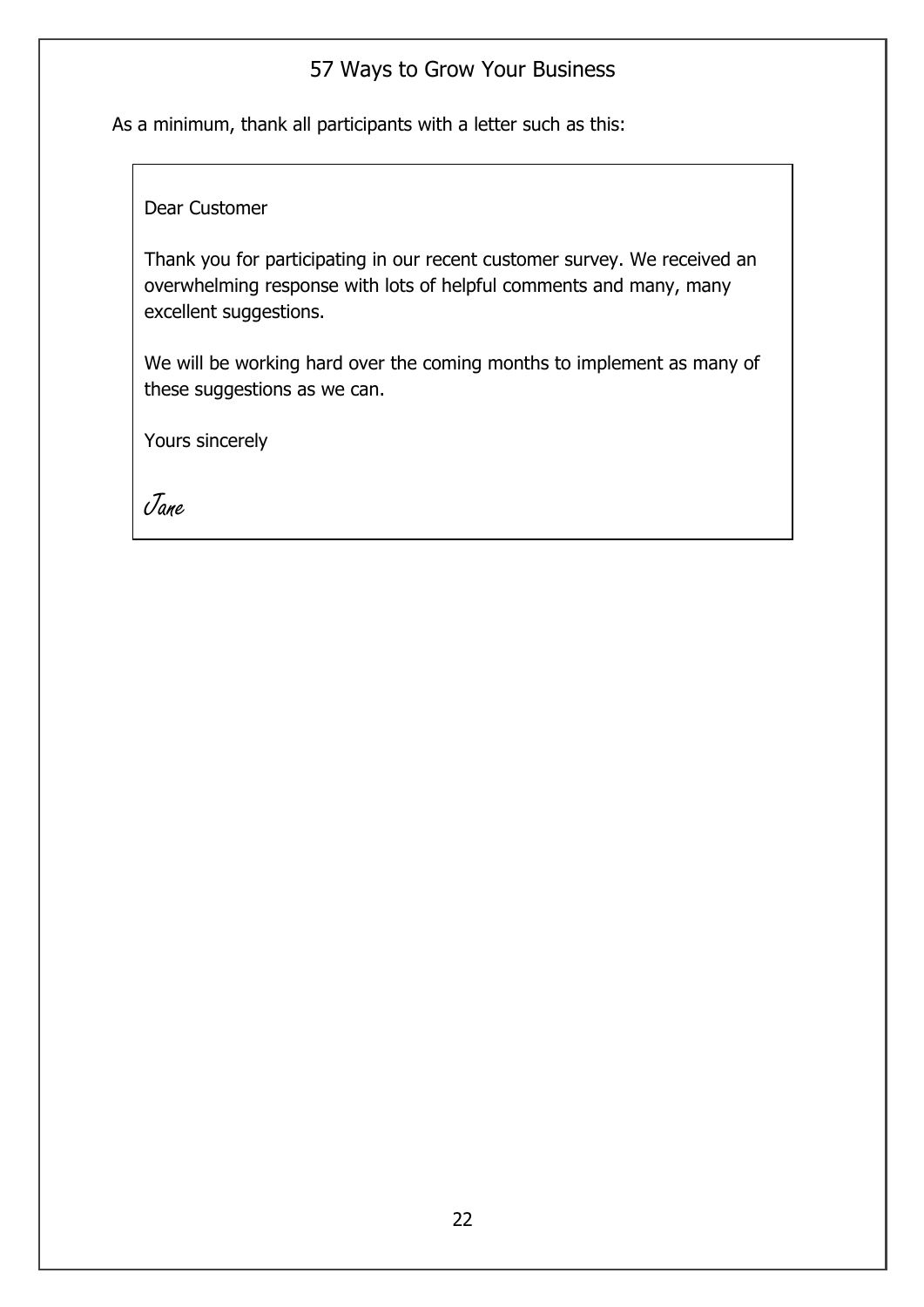#### **13 RESOLVE COMPLAINTS**

If your customers have complaints that are appropriately resolved, they can become better customers than those who haven't complained.

Authorise your people to fix problems without any "run around", just as they do at Ritz Carlton Hotels. Give your people the authority to send a customer a bottle of wine, flowers or whatever is appropriate – this becomes part of your company's "WOW" factor.

Outline here your plan to implement the "WOW" factor: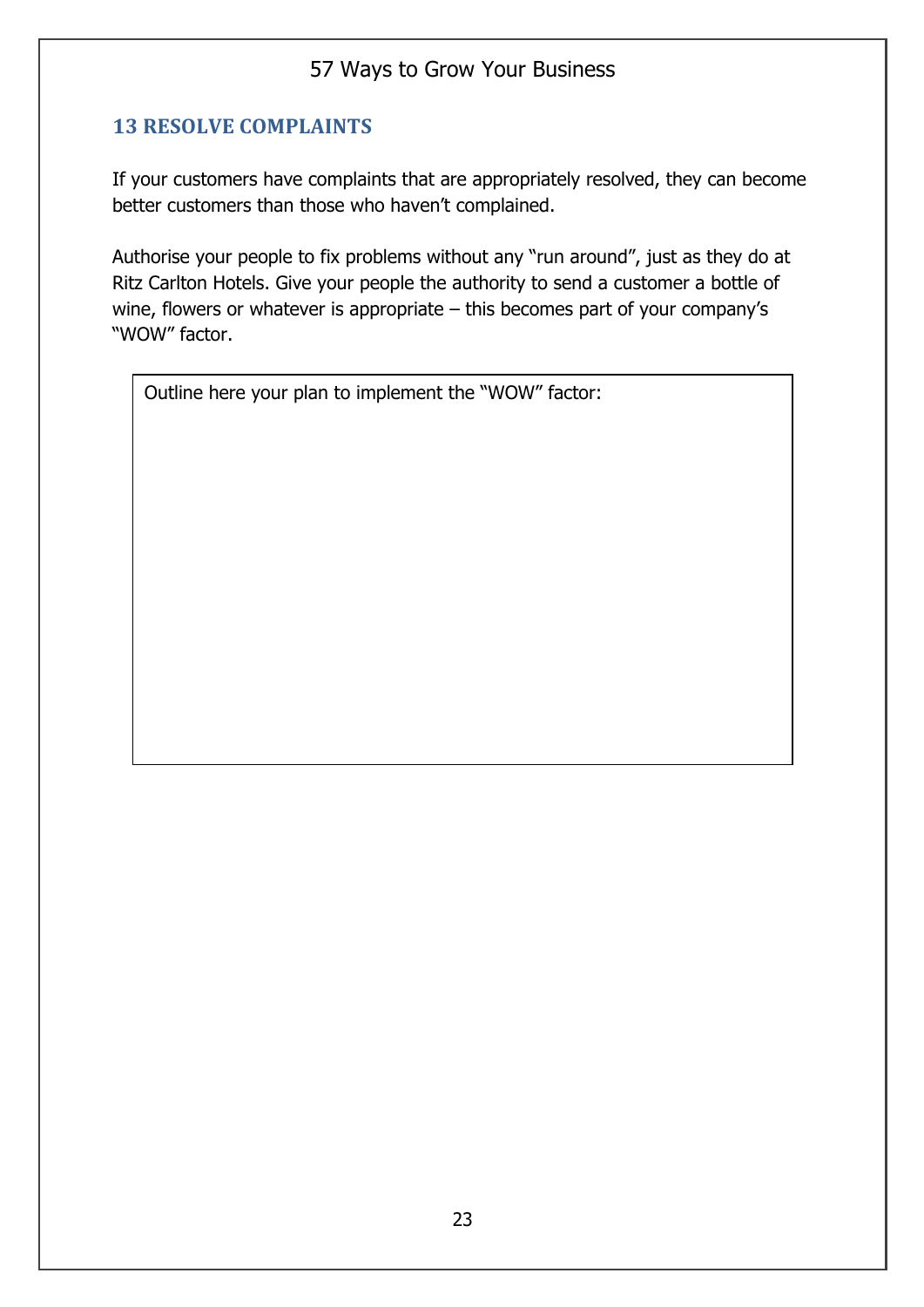#### **14 APPLY THE 80/20 RULE**

The 80/20 rule (also known as the Pareto Principle) says that 20% of your activities generate 80% of your results.

From this, we derive principles such as 20% of your customers generate 80% of your revenue. Do an analysis – group your customers together by "family" and related entities and see how closely this applies to your business.

Then it's time to assess whether you keep serving all of the remaining 80%; you are probably losing money on many of them!

Here's an exercise to apply the Pareto Principle. It's called the Biggest Check Exercise. Here's how it works:

- 1. On the chart, list your 5 best customers (however you define that term)
- 2. In column A, enter the total revenue you generate annually from each customer and calculate the total of the column
- 3. In column B, enter the total revenue you could generate if you sold each customer your complete range of goods and services. Now calculate the total
- 4. Compare the column A total with the column B total and ask yourself, "How should we change the allocation of our marketing and other resources?"

| <b>5 BEST CUSTOMERS</b> |  |
|-------------------------|--|
|                         |  |
|                         |  |
|                         |  |
| .,                      |  |
|                         |  |
| <b>TOTAL</b>            |  |

Here's another exercise to help identify customers who should be sacked:

Twice a year, get your team together and ask each person to nominate one, two or three customers for expulsion.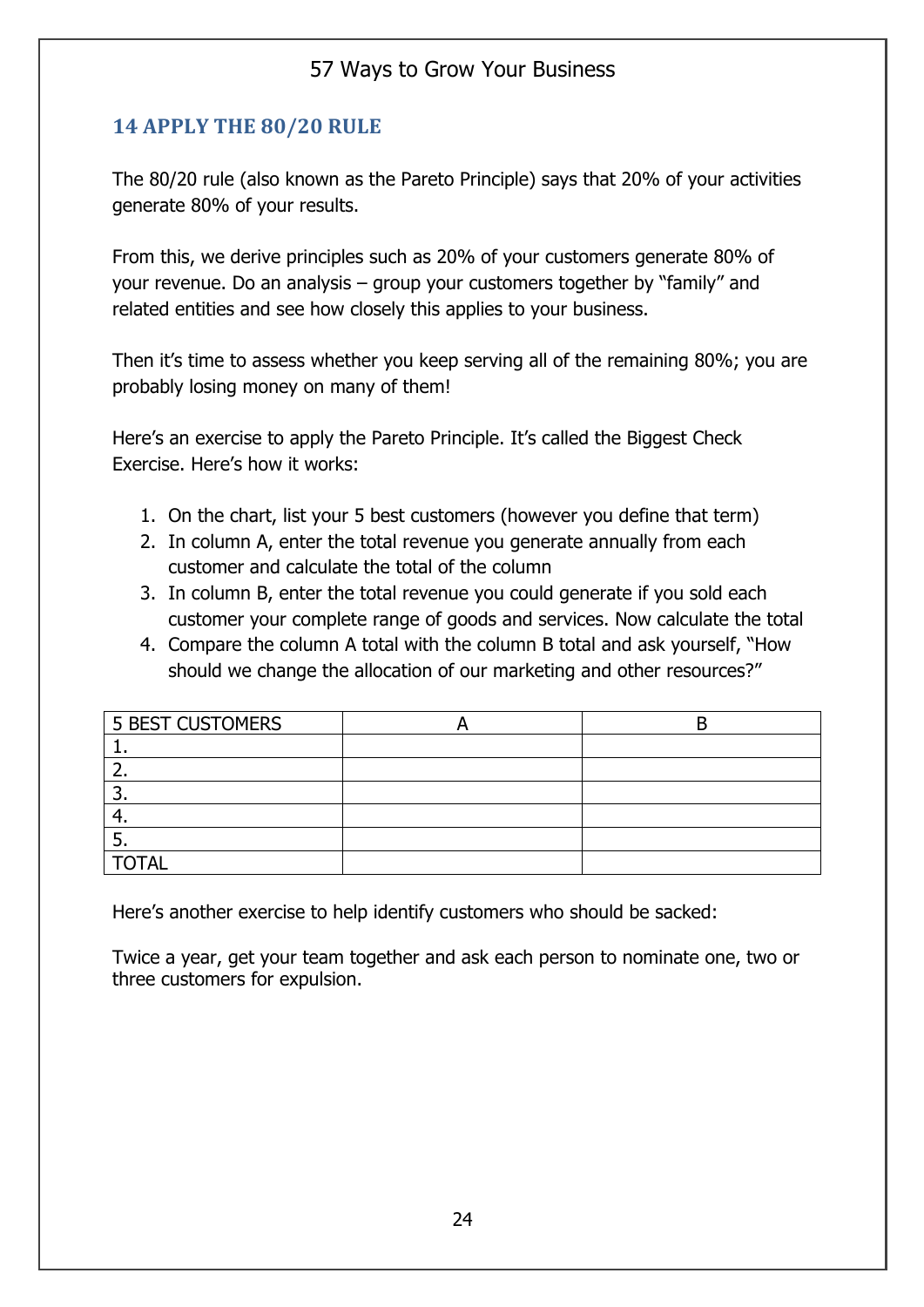These "bad" customers tend to have certain common characteristics:

- 1. They are unprofitable or marginally profitable
- 2. They argue about prices
- 3. They are slow to pay
- 4. They are high-risk
- 5. They complain a lot
- 6. They are slow to respond to requests
- 7. They don't refer new customers
- 8. They have unrealistic expectations
- 9. They abuse team members
- 10.They are rude

Once you've decided which customers need to go, you can decide on the best approach:

- Sack them in person
- Sack them over the phone
- Sack them by letter or email

If you decide to do it by letter or email, here's an example of suggested wording:

Dear John

This letter is to advise you that due to changes in our practice, we will not be available to provide dental care to you and your family in the future and recommend that you engage another dentist. Upon your instruction, we will forward your dental records to your new professional.

Yours sincerely

Joan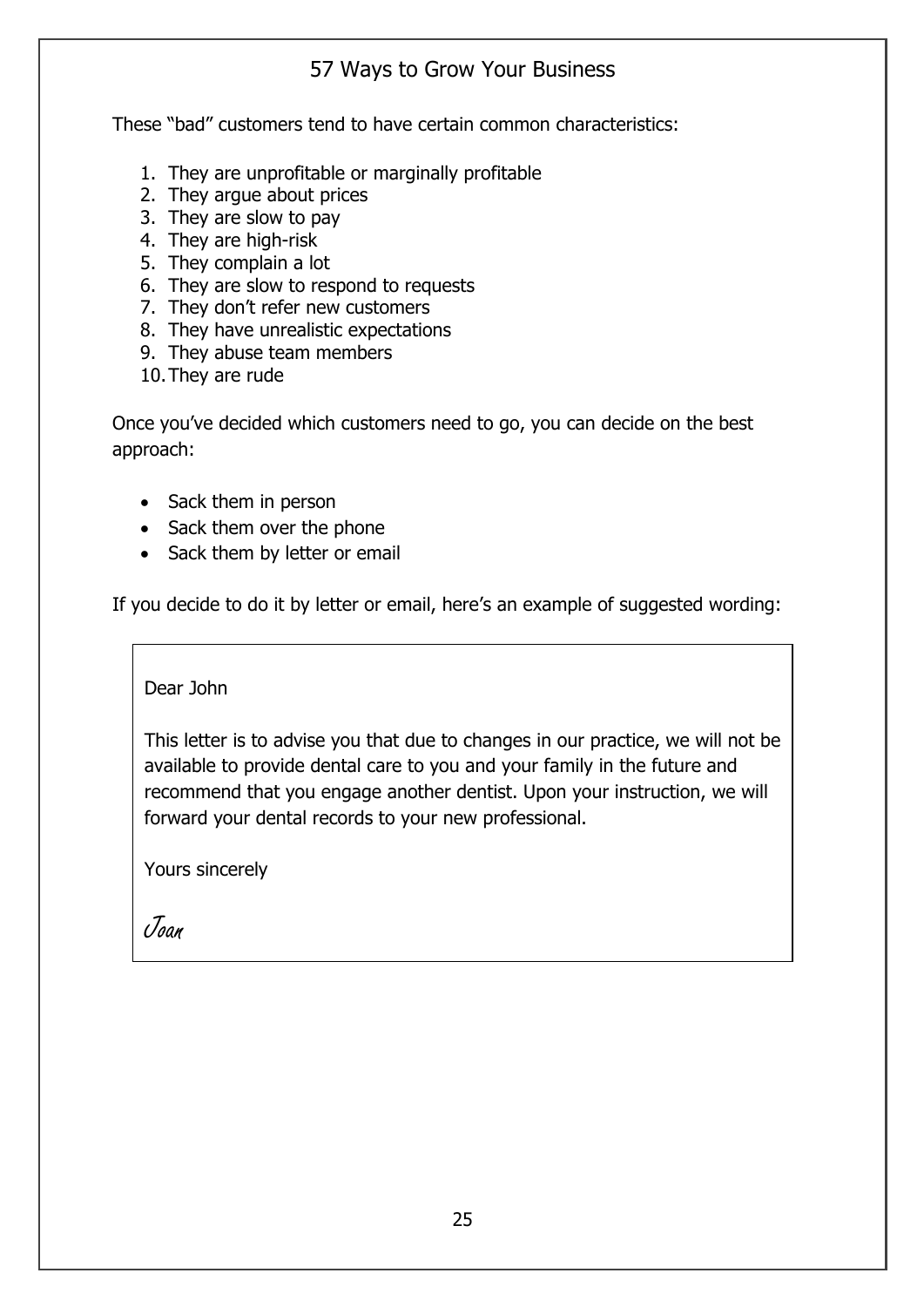#### **15 CONDUCT A FOCUS GROUP MEETING**

Your business may benefit from convening a focus group. This will require you to gather a group of customers together in order to discuss your business.

Here's how it works:

- 1. Schedule a meeting at a desirable "socially distanced" location, maybe in time a restaurant or a hotel, with either lunch or dinner provided
- 2. Contact a group of customers and ask for their help. Tell them that you would like to get their opinions and that this will be an opportunity to meet other successful business people
- 3. Welcome your guests at the outset and introduce the facilitator, an experienced, neutral individual and then leave
- 4. Here are questions we want the facilitator to pose to the group:
	- A. What does your business get right?
	- B. What does your business get wrong?
	- C. What could you do to produce a better overall customer experience?
	- D. How do your best customers rate you on a scale of 1 to 10?

From the facilitator's report, you will gain insight into what your customers are **REALLY** thinking. Based on that information, you can build an even better business.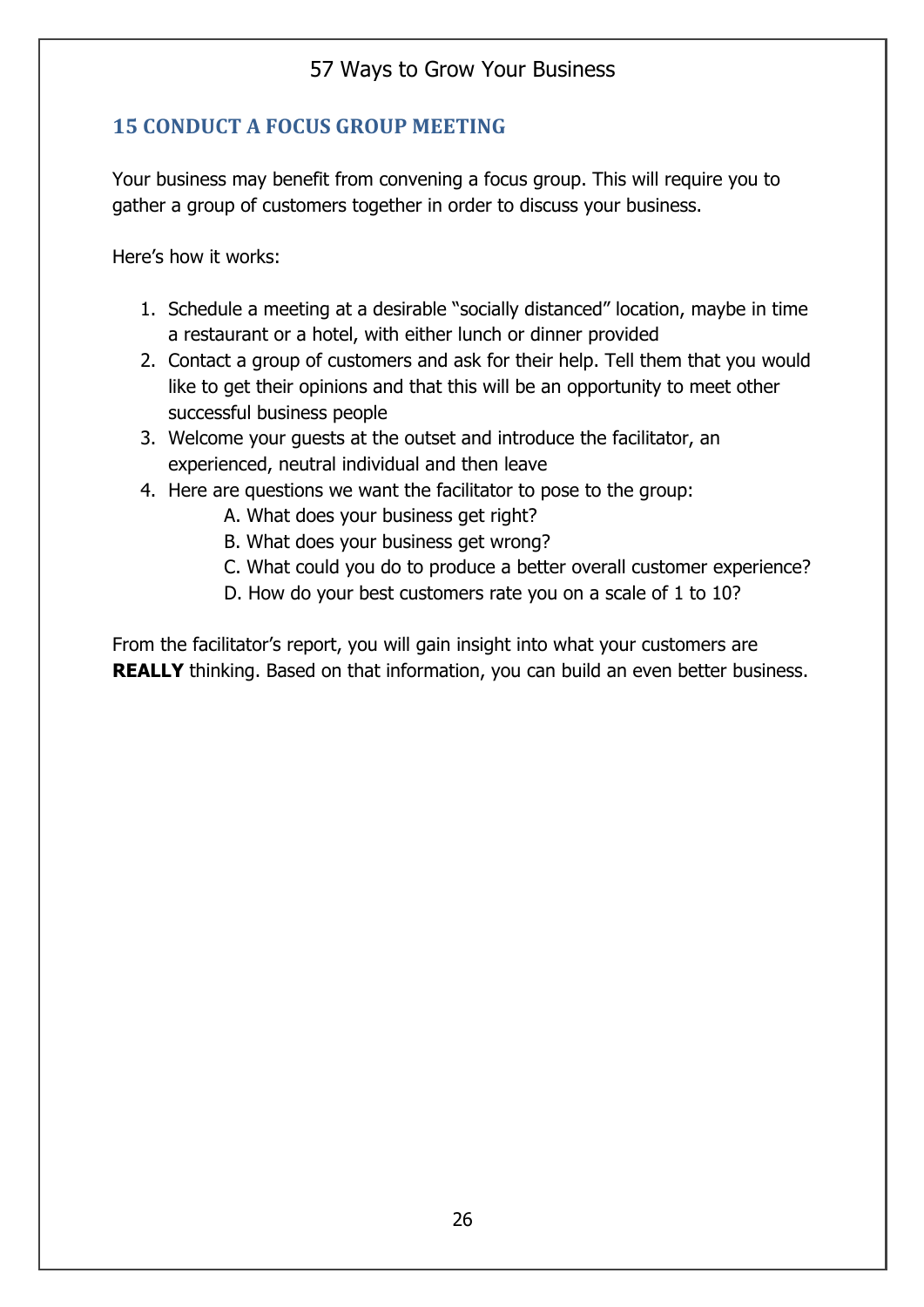#### **16 ANALYSE YOUR VALUE DIFFERENTIAL**

Remember, it is important to be different to your competitors. Use the information you're gathering from your customers to establish:

(a) what they **value**

#### (b) what they **don't value**

Here's how you do it. List all the key attributes of your products and services, such as:

- 1. Speed of delivery
- 2. Pricing policies
- 3. Range of products
- 4. Showroom
- 5. Website
- 6. Staff product knowledge
- 7. Staff responsiveness
- 8. Handling of complaints
- 9. Handling of product returns
- 10.Payment policy
- 11.Ordering system
- 12.Guarantees
- 13.Product catalogue
- 14.Regular communications

Then ask your customers to tell you how important each of these attributes is to them on a scale of  $1 - 10$ , with 10 being the most important and 1 the least. Next, ask your customers to tell you how they rate your company on these same attributes. From this information, you can develop a value differential for each attribute. Here's an example of what one might look like for a hotel: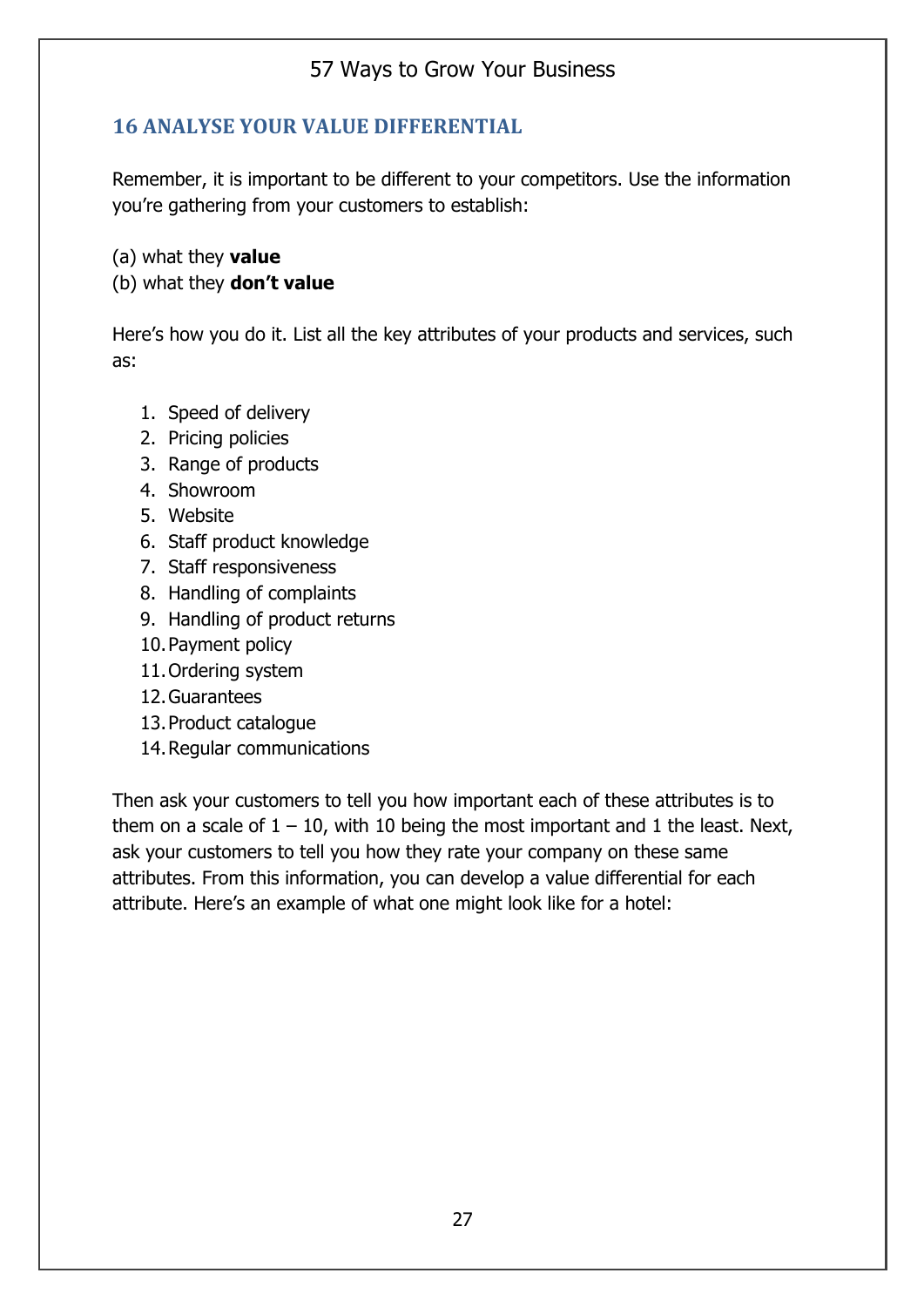| <b>Attribute</b>                     | <b>How important</b><br>is this to you? | How do you<br>rate our<br>business? | <b>Value</b><br>differential |
|--------------------------------------|-----------------------------------------|-------------------------------------|------------------------------|
| 1. Room size                         | $\overline{7}$                          | 9                                   | $+2$                         |
| 2. Bed quality                       | 10                                      | 10                                  | $\mathbf 0$                  |
| 3. Furniture & amenities<br>in rooms | 5                                       | 10                                  | $+5$                         |
| 4. Friendliness                      | $\overline{7}$                          | 7                                   | $\boldsymbol{0}$             |
| 5. Hygiene                           | 10                                      | 8                                   | $-2$                         |
| 6. Meeting area                      | 5                                       | 5                                   | $\boldsymbol{0}$             |
| 7. Architectural<br>aesthetics       | 5                                       | 9                                   | $+4$                         |
| 8. Late-opening<br>restaurant / bar  | 10                                      | $\overline{2}$                      | -8                           |
| 9. Room service                      | 10                                      | 10                                  | $\mathbf 0$                  |
| 10. Breakfast quality                | 9                                       | $\overline{2}$                      | $-7$                         |
| 11. Free internet                    | 10                                      | 0                                   | $-10$                        |
| 12. Child friendly                   | $\mathbf 0$                             | $\overline{0}$                      | $\mathbf 0$                  |
| 13. Pet friendly                     | $\mathbf 0$                             | $\mathbf 0$                         | $\boldsymbol{0}$             |
| 14. Early check-in                   | 10                                      | 5                                   | $-5$                         |
| 15. Free parking                     | 5                                       | 10                                  | $+5$                         |
| 16. Automatic check-out              | 5                                       | 5                                   | $\boldsymbol{0}$             |
| 17. Coffee maker in<br>room          |                                         |                                     |                              |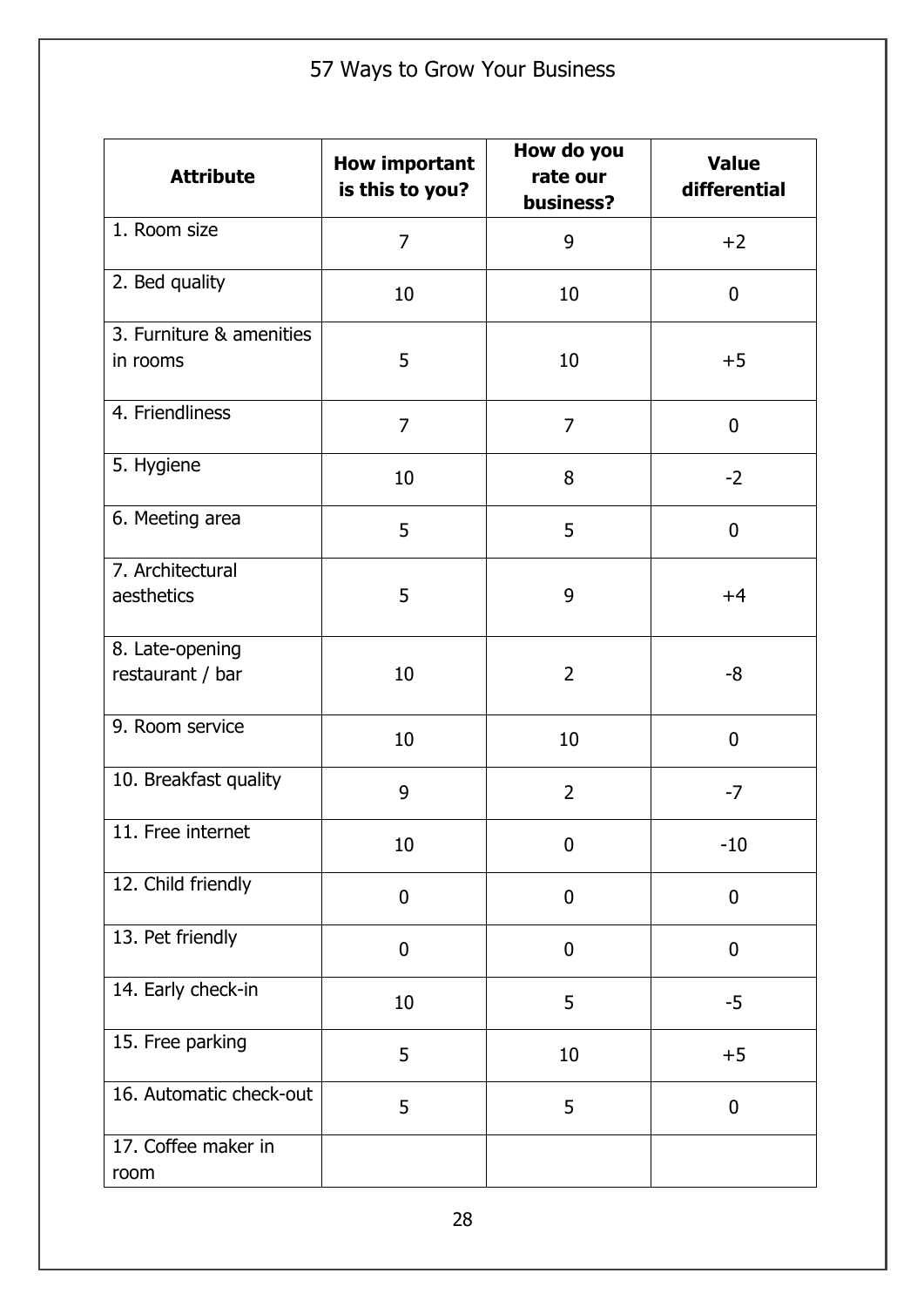| <b>Attribute</b>                        | <b>How important</b><br>is this to you? | How do you<br>rate our<br>business? | <b>Value</b><br>differential |
|-----------------------------------------|-----------------------------------------|-------------------------------------|------------------------------|
| 18. Price                               |                                         | 8                                   | $+1$                         |
| 19. Refrigerator &<br>microwave in room |                                         | 10                                  | $+8$                         |
| 20. Gift shop                           | 5                                       | 5                                   |                              |

In our example, number 10, "breakfast quality" is rated a 9 in importance and the hotel only gets a 2 rating, the value differential is -7. Adding hot food and fresh fruit might be a wise move.

Number 11, "free internet" is rated a 10 and the hotel gets a 0. It may be time to include this service in the room price as they do in some hotels.

Number 17, "coffee maker in room" is rated very important, yet many hotels like this one do not provide one. It would be a relatively minor investment to satisfy customers.

The response to number 19, "refrigerator and microwave", on the other hand, suggests that this is not a must-have item – therefore, an opportunity for savings. From your own value differential analysis, you may discover that there are areas where you are giving your customers either more or less than what they really want or care about.

Take a look at these options:

A. Analyse your products and services and decide which must be offered as standard and which can be offered as options

- B. Create a "naked" solution where all extras are optional
- C. Introduce new products and services as options to see if they are valued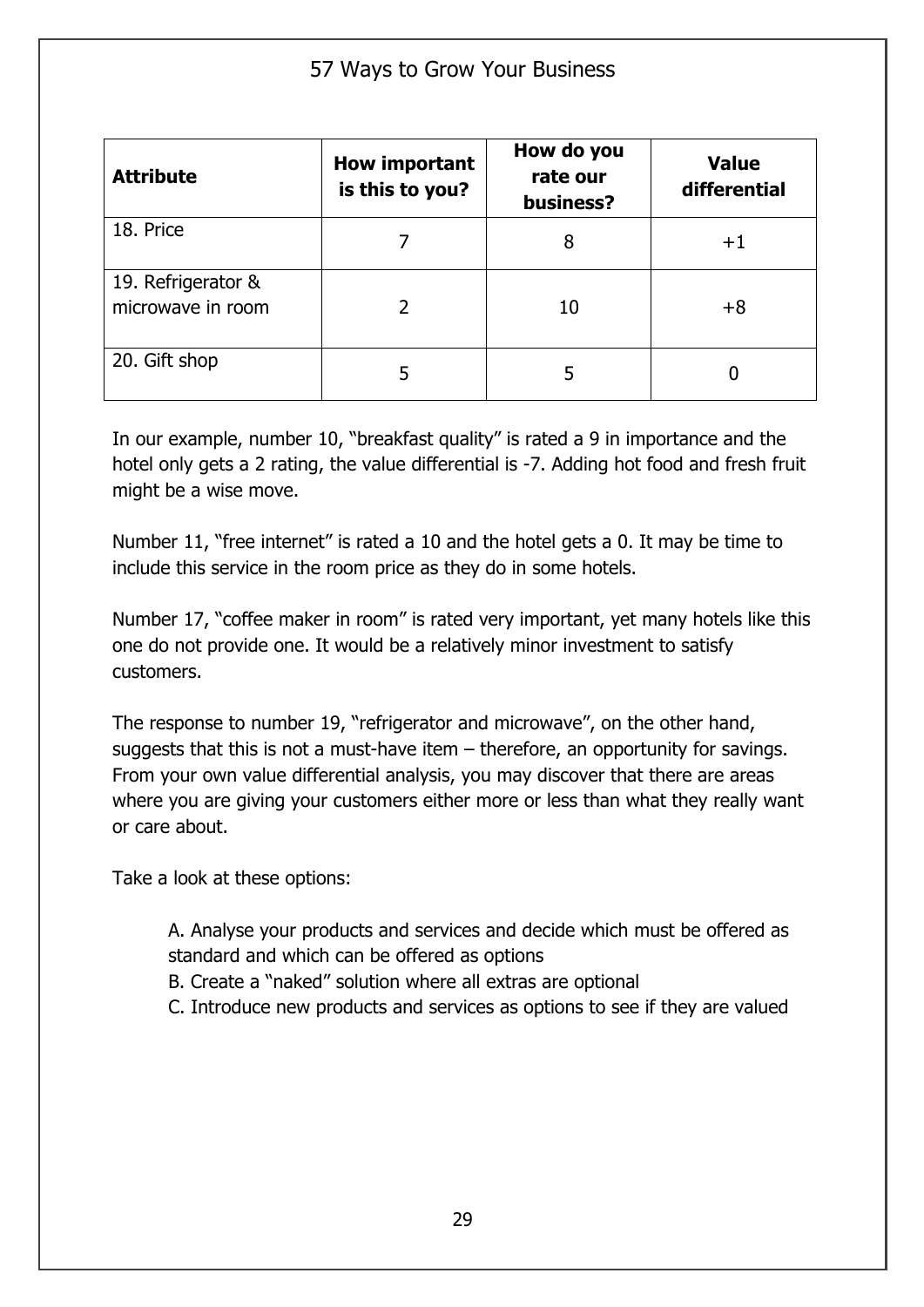#### **17 GET YOUR PRICING RIGHT**

Many of us resist the idea of raising prices for fear that our customers will go elsewhere. We may think that price is the deciding factor behind most buying decisions, but this isn't true. Buyers pay for a combination of value, service and convenience. So, raising prices may be an ideal strategy to improve your profitability.

Take a look at the following chart:

| 1. If your present profit margin is                                                                |     |                |     |     |     |     |     |                |     |  |  |  |
|----------------------------------------------------------------------------------------------------|-----|----------------|-----|-----|-----|-----|-----|----------------|-----|--|--|--|
|                                                                                                    | 20% | 25%            | 30% | 35% | 40% | 45% | 50% | 55%            | 60% |  |  |  |
| 2. And you increase your price by                                                                  |     |                |     |     |     |     |     |                |     |  |  |  |
| <b>3.</b> Your sales would have to fall by the following percentage before your<br>profits decline |     |                |     |     |     |     |     |                |     |  |  |  |
| 2%                                                                                                 | 9   | $\overline{7}$ | 6   | 5   | 5   | 4   | 4   | 4              | 3   |  |  |  |
| 4%                                                                                                 | 17  | 14             | 12  | 10  | 9   | 8   | 7   | $\overline{7}$ | 7   |  |  |  |
| 6%                                                                                                 | 23  | 19             | 17  | 15  | 13  | 12  | 11  | 10             | 9   |  |  |  |
| 8%                                                                                                 | 29  | 24             | 21  | 19  | 17  | 15  | 14  | 13             | 12  |  |  |  |
| 10%                                                                                                | 33  | 29             | 25  | 22  | 20  | 18  | 17  | 15             | 14  |  |  |  |
| 12%                                                                                                | 38  | 32             | 29  | 26  | 23  | 21  | 19  | 18             | 17  |  |  |  |
| 14%                                                                                                | 41  | 36             | 32  | 29  | 26  | 24  | 22  | 20             | 19  |  |  |  |
| 16%                                                                                                | 44  | 39             | 35  | 31  | 29  | 26  | 24  | 23             | 21  |  |  |  |
| 18%                                                                                                | 47  | 42             | 38  | 34  | 31  | 29  | 26  | 25             | 23  |  |  |  |
| 20%                                                                                                | 50  | 44             | 40  | 36  | 33  | 31  | 29  | 27             | 25  |  |  |  |
| 25%                                                                                                | 56  | 50             | 45  | 42  | 38  | 36  | 33  | 31             | 29  |  |  |  |
| 30%                                                                                                | 60  | 55             | 50  | 46  | 43  | 40  | 38  | 35             | 33  |  |  |  |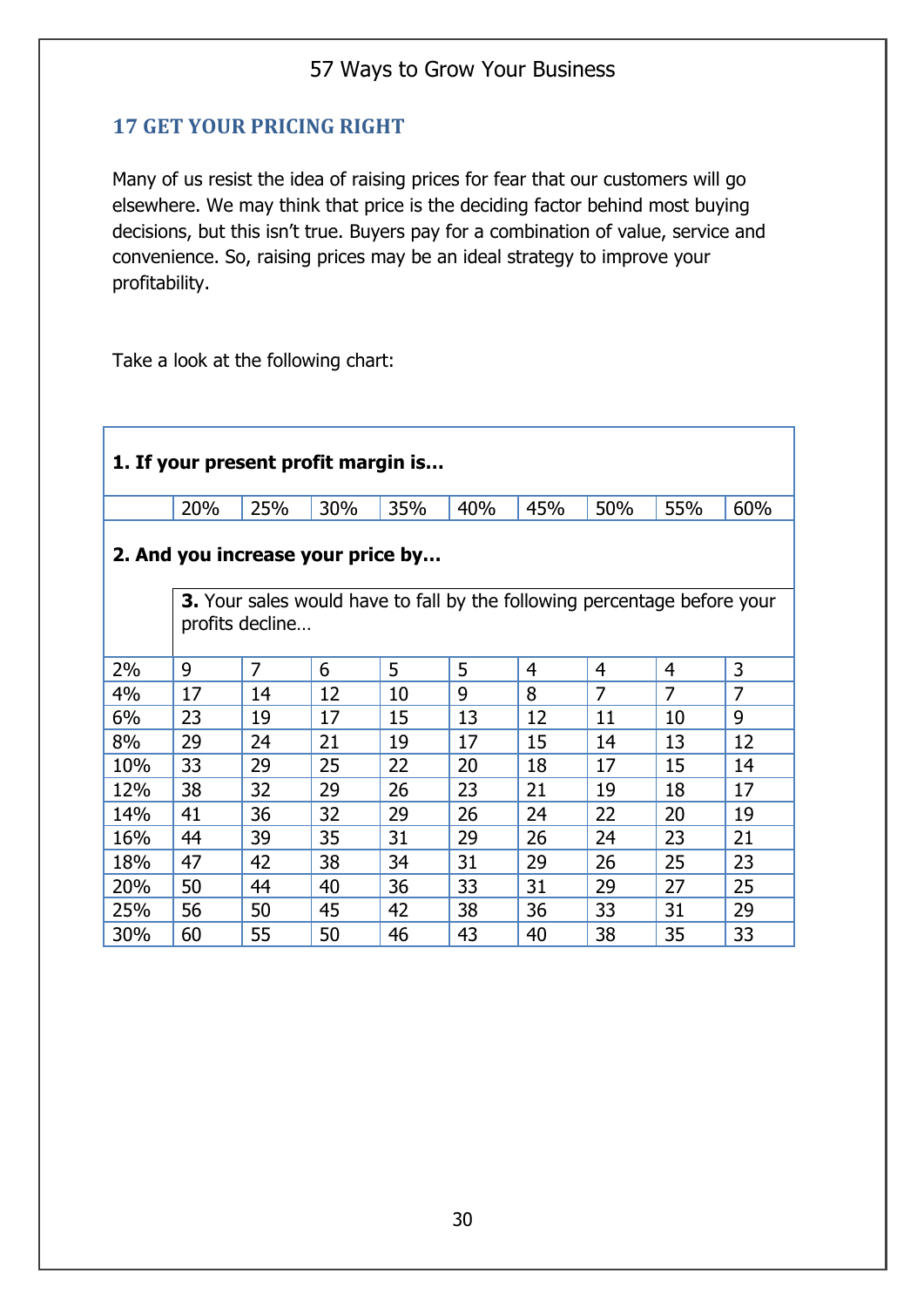#### **A Case Study**

Elizabeth runs a bakery in a small town, offering a selection of breads, cakes and pies.

During an annual review meeting with her accountant, Elizabeth focused on pricing policies and how she marked up her bakery items. Elizabeth said "I was intending to raise my prices next year, but there is another bakery in the area that is about 10% cheaper."

She then discussed the fact that she had a loyal customer base, had some special items that were not available at the other bakery and was always being complimented on the quality of her products.

Her accountant then showed Elizabeth the effect of a 10% increase in prices and the fact that she could afford to lose 22% of her sales volume and still make the same amount of money. They also looked at the consequences of a 10% reduction in prices and how much extra volume she would need to generate to make the same amount of money. Elizabeth discovered that she would have to sell 40% more baked goods to make the same level of profit as she was already making.

Being successful is not just about lowering prices! In small businesses, it is about the value you add to your customers, as well as being different, that is important!

Here's what the analysis revealed:

#### **Elizabeth's Bakery**

|                     | <b>Last Year</b> | As a % of Revenue |
|---------------------|------------------|-------------------|
| <b>Sales</b>        | £293,842         | 100%              |
| <b>Direct Costs</b> | £190,932         | 65%               |
| <b>Gross Profit</b> | £102,910         | 35%               |
| <b>Expenses</b>     | £26,138          | 9%                |
| Depreciation        | £2,454           | $1\%$             |
| <b>Net Profit</b>   | £74,318          | 25%               |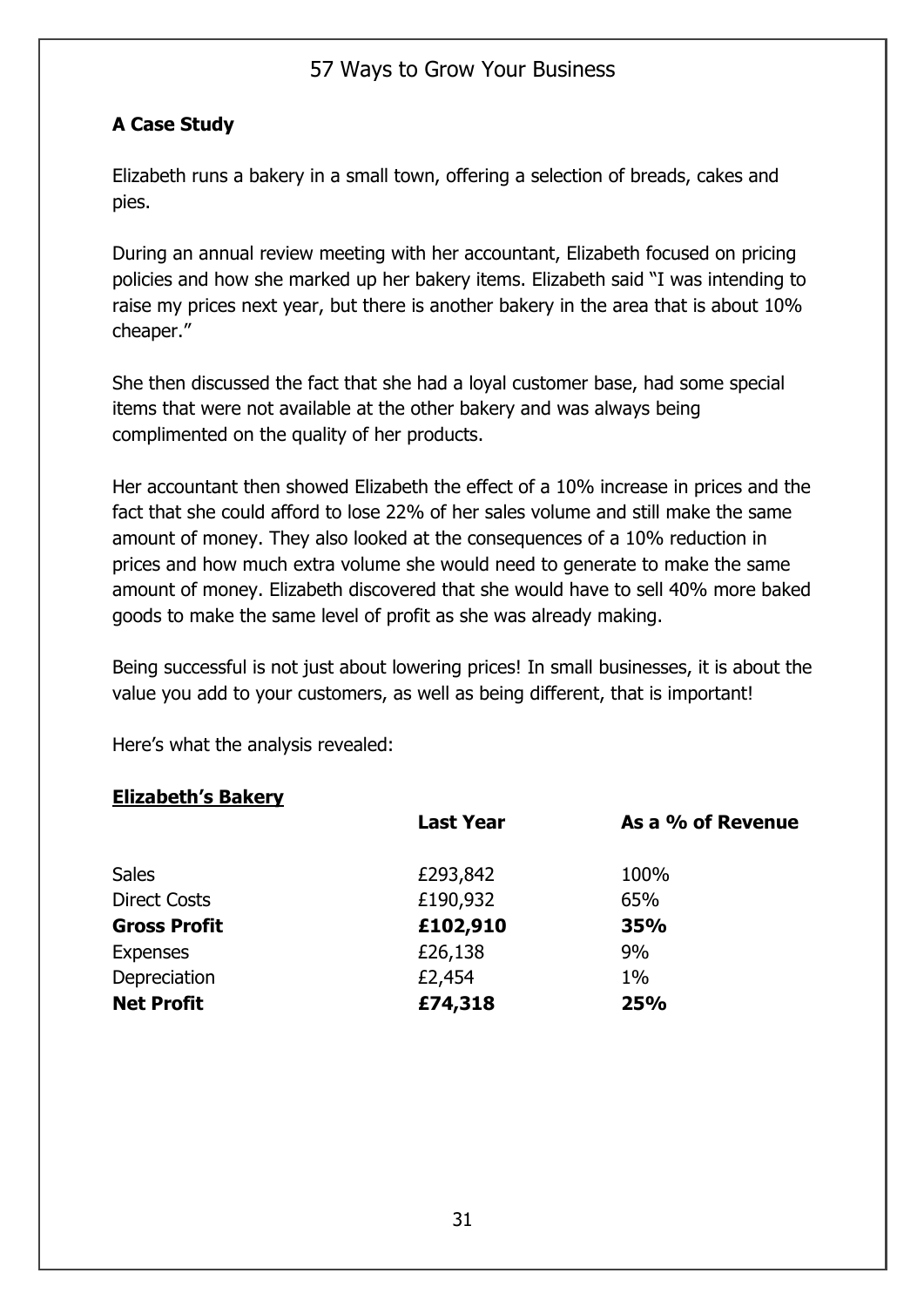| 57 Ways to Grow Your Business |     |                                                                       |         |  |  |  |  |
|-------------------------------|-----|-----------------------------------------------------------------------|---------|--|--|--|--|
| Reduce expenses by            | 5%  | Will increase profits by                                              | £1,307  |  |  |  |  |
| Increase sales by             | 5%  | Will increase profits by                                              | £5,146  |  |  |  |  |
| Increase prices by            | 5%  | Will increase profits by                                              | £14,629 |  |  |  |  |
| Increase prices by            | 10% | Will equal the same profit as<br>before even if you lose<br>volume of | 22%     |  |  |  |  |
| Decrease prices by            | 10% | Will equal the same profit<br>only if you increase volume<br>by       | 40%     |  |  |  |  |

What did happen in the next year? She put her prices up – bread by about 10%, and cakes and pies by about 20%. The result was that she made over £120,000!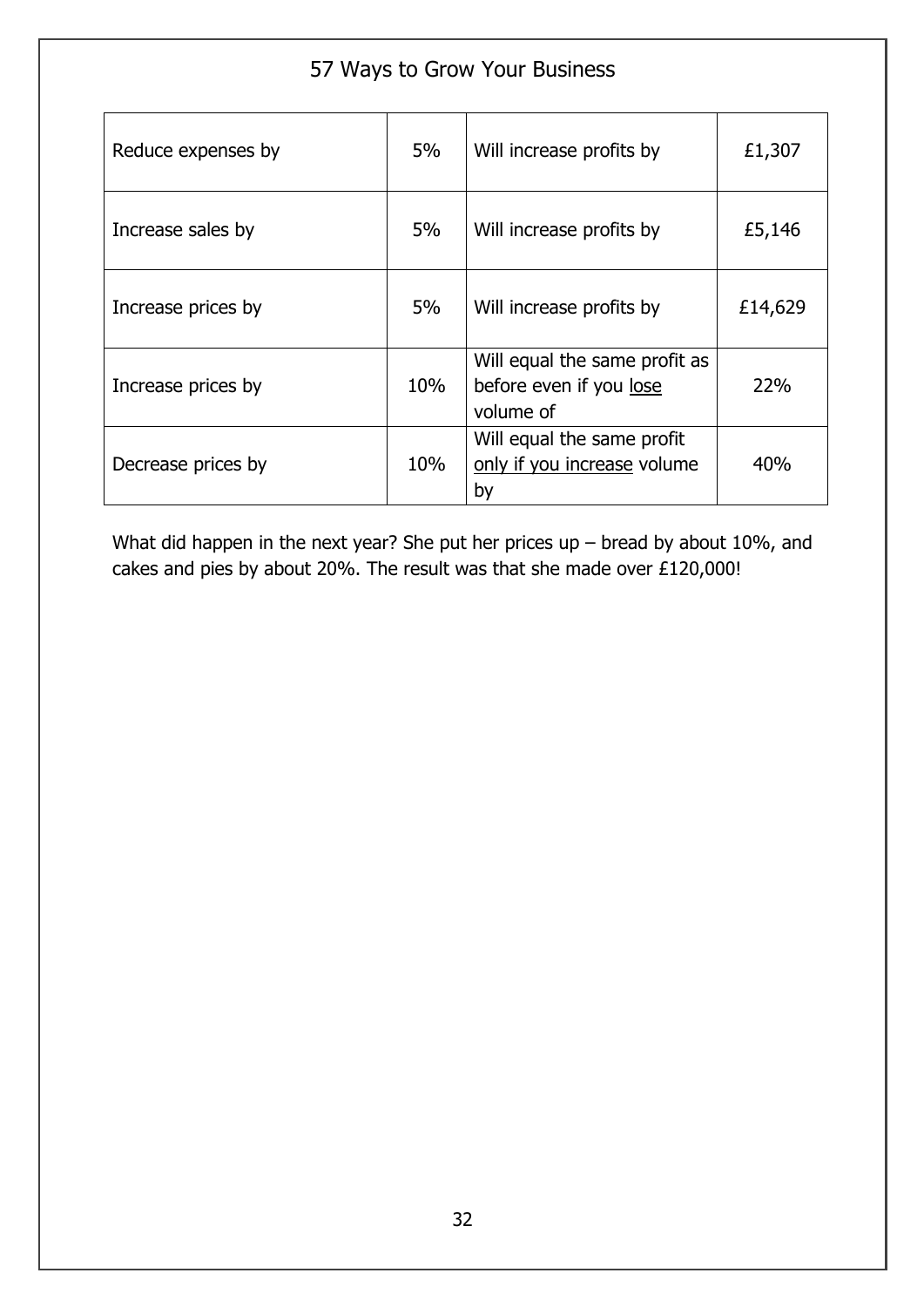#### **18 BREAK SOME COMPROMISES**

Historical precedents within a particular industry force customers to make compromises or concessions.

Why, for example:

- Do most hotels prohibit you from checking in before 3pm? [Hotel maids generally start work at 8am or 9am. Accordingly, there are made-up rooms available by mid-morning]
- Are most car dealerships closed on weekends?
- Is it so hard to buy a used car with confidence?
- Do supermarkets not provide childcare?
- Do retailers quote broad delivery times? ("We'll be at your house between 9am and 5pm")

In your industry, what do customers have to put up with "just because"?

Think of the companies that have succeeded by breaking the "wait time" compromise, whether it's roadside recovery ("in under an hour"), shoe repair ("while you wait"), cinema ticketing ("print your own") or the punctual plumber ("paying you if they don't show up on time").

So break some of your own compromises, change your opening hours, offer a pickup service or let customers pre-order over the internet.

What compromises can we break?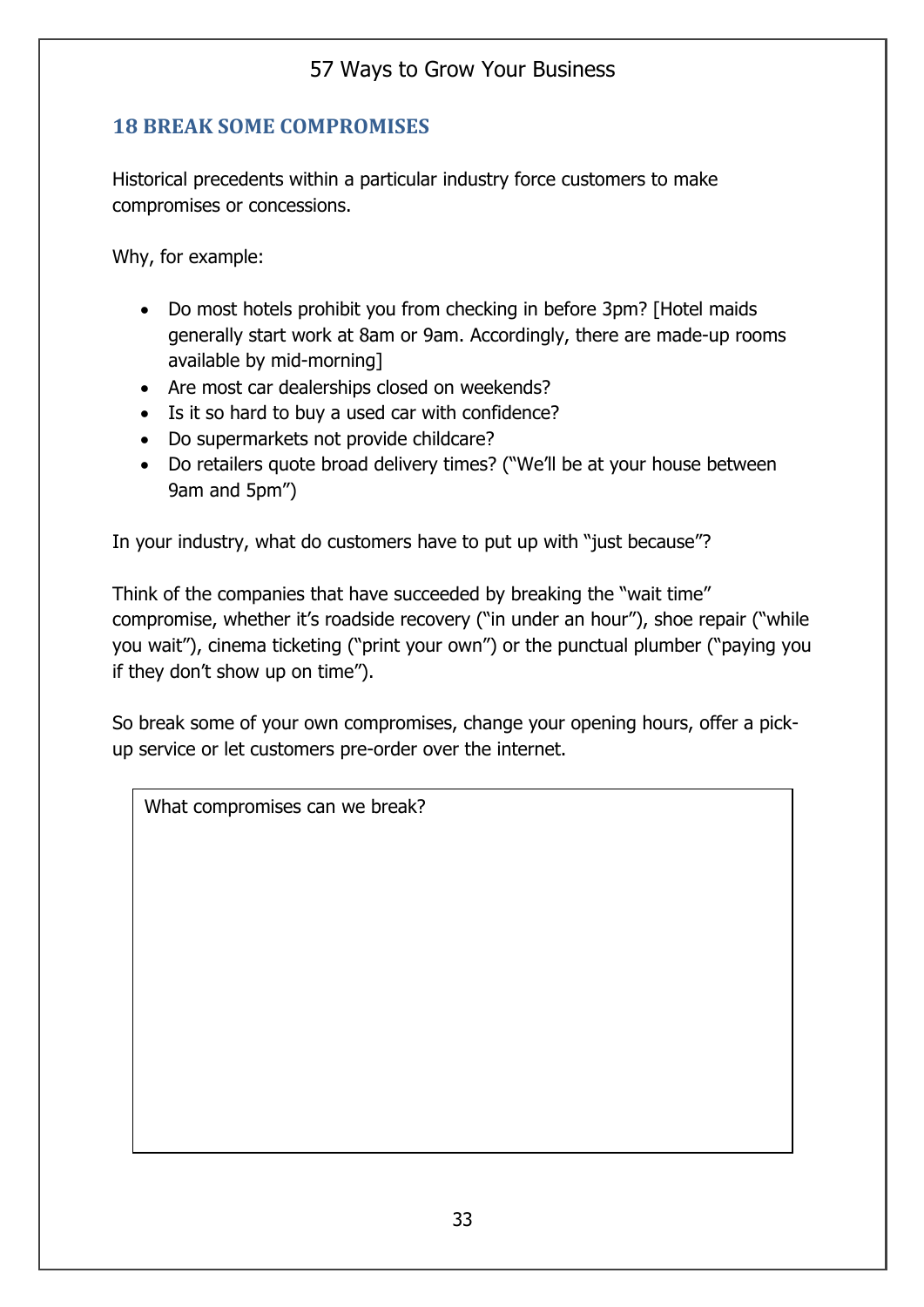### **19 OFFER MONEY-BACK GUARANTEES**

Most companies offer an implicit guarantee of their products, while others say "our products and services are guaranteed"; but these promises do not mean much by themselves. If you want your guarantee to make a difference, make it specific and credible.

For example:

- If we don't arrive within the time frame we promised, there will be no charge
- You may return any item within 60 days of purchase

Since your competitors may not offer such an explicit guarantee, it could be one of your key differentiators.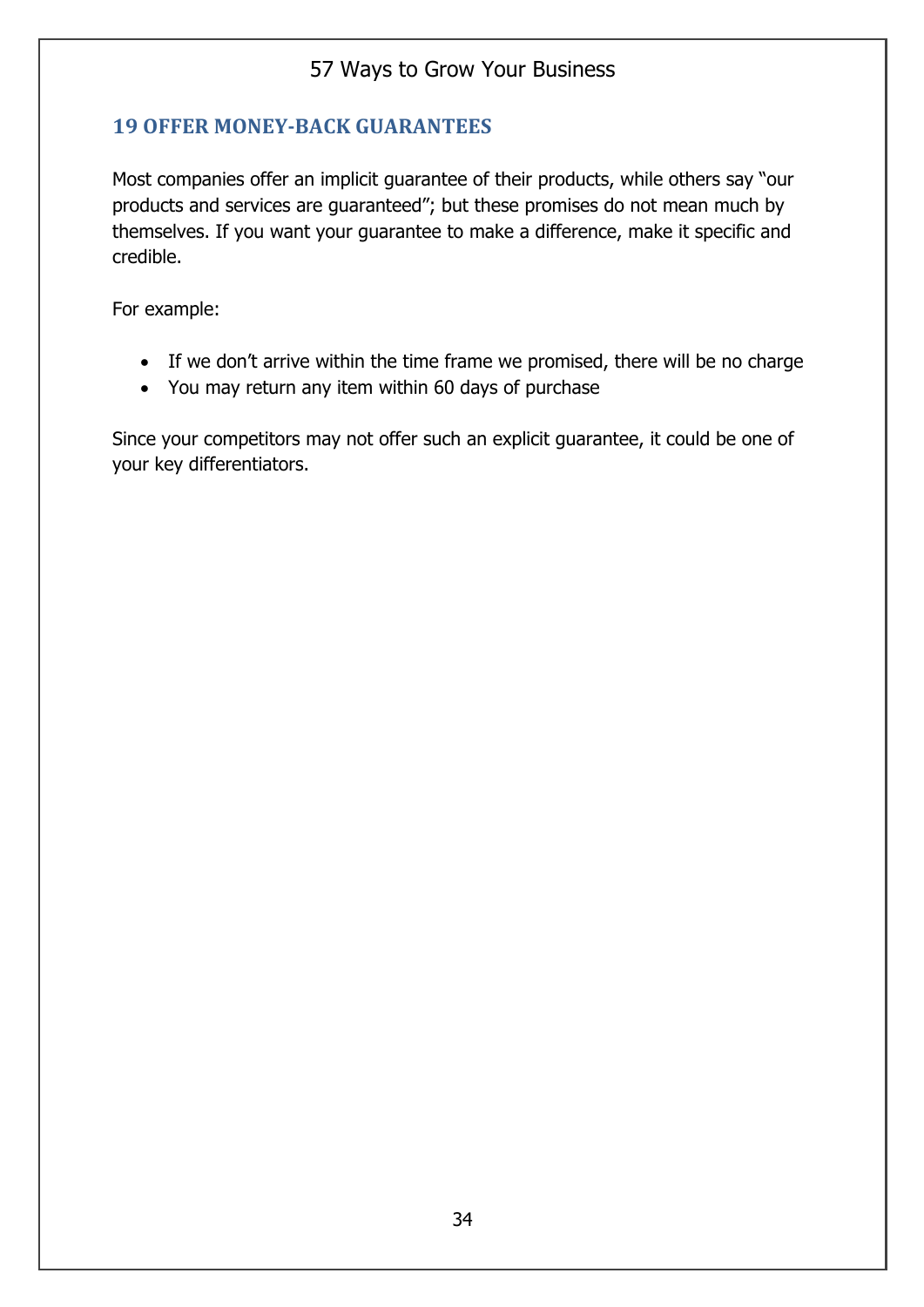### **20 SURVEY YOUR COMPETITORS**

Most businesses don't do this (believe it or not) but the information obtained can be really helpful in keeping you out in front.

- 1. Get your team together and complete a competitor worksheet (see next page) for each of your competitors
- 2. Obtain your competitors' brochures and promotional materials to find out what they think are their strengths and how they promote themselves. Look at trade journals and the internet for product comparisons and reviews
- 3. Collect other information by researching business databases such as Dun & **Bradstreet**
- 4. Meet with your customers and suppliers and ask them for their opinions on where you are better (or weaker) than your competitors
- 5. Analyse the information and prepare spreadsheets showing comparative strengths and weaknesses
- 6. Prepare an action plan for improvement!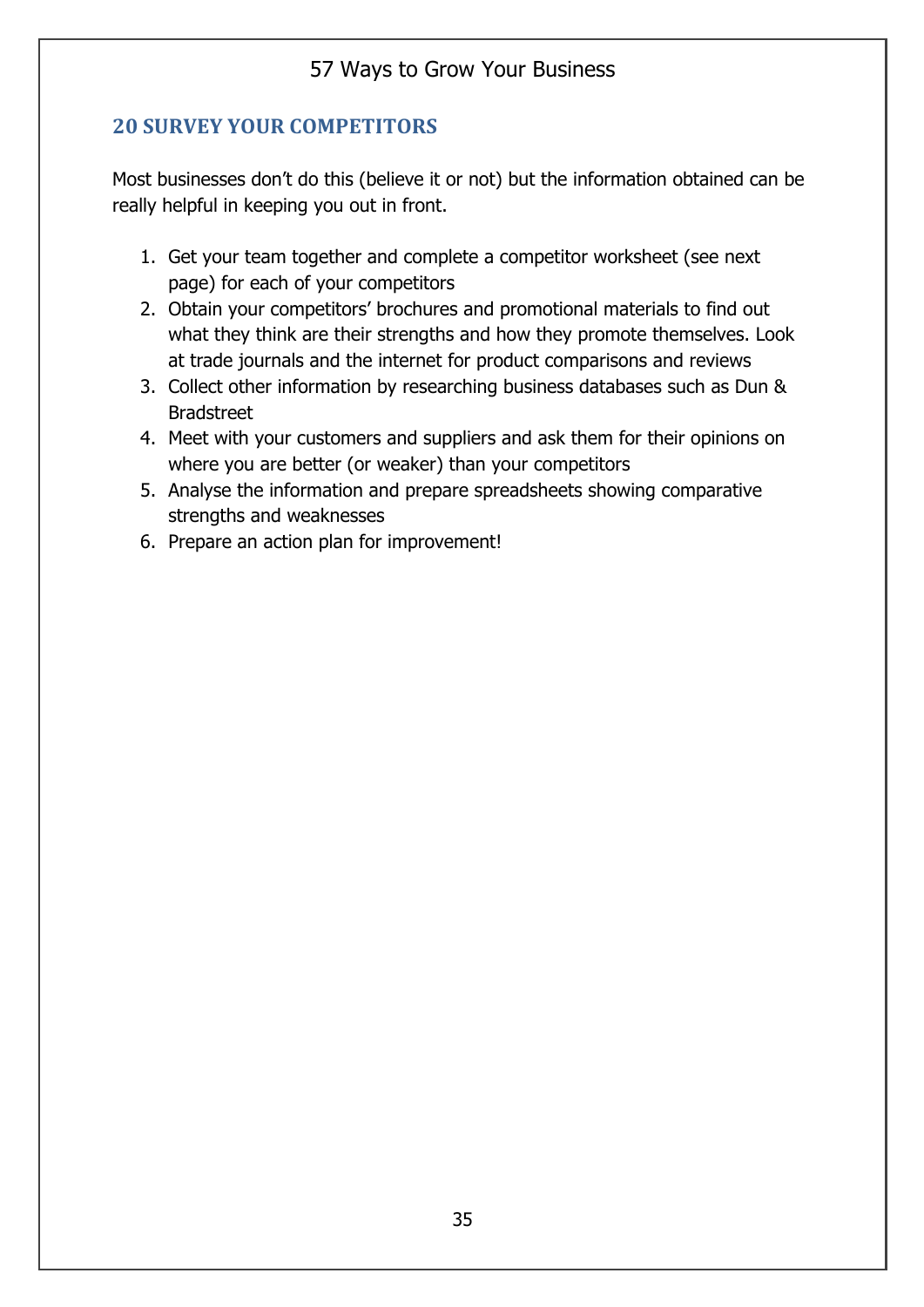#### **Competitor Worksheet**

Company name

Estimated annual sales

What are the most important strengths of this competitor?

What are the most important weaknesses of this competitor?

What do they do better than us?

What do we do better than them?

Who is this competitor's CEO?

What is their business approach/strategy?

What are the next strategic moves this competitor is likely to make?

What actions should we take to pre-empt or combat this?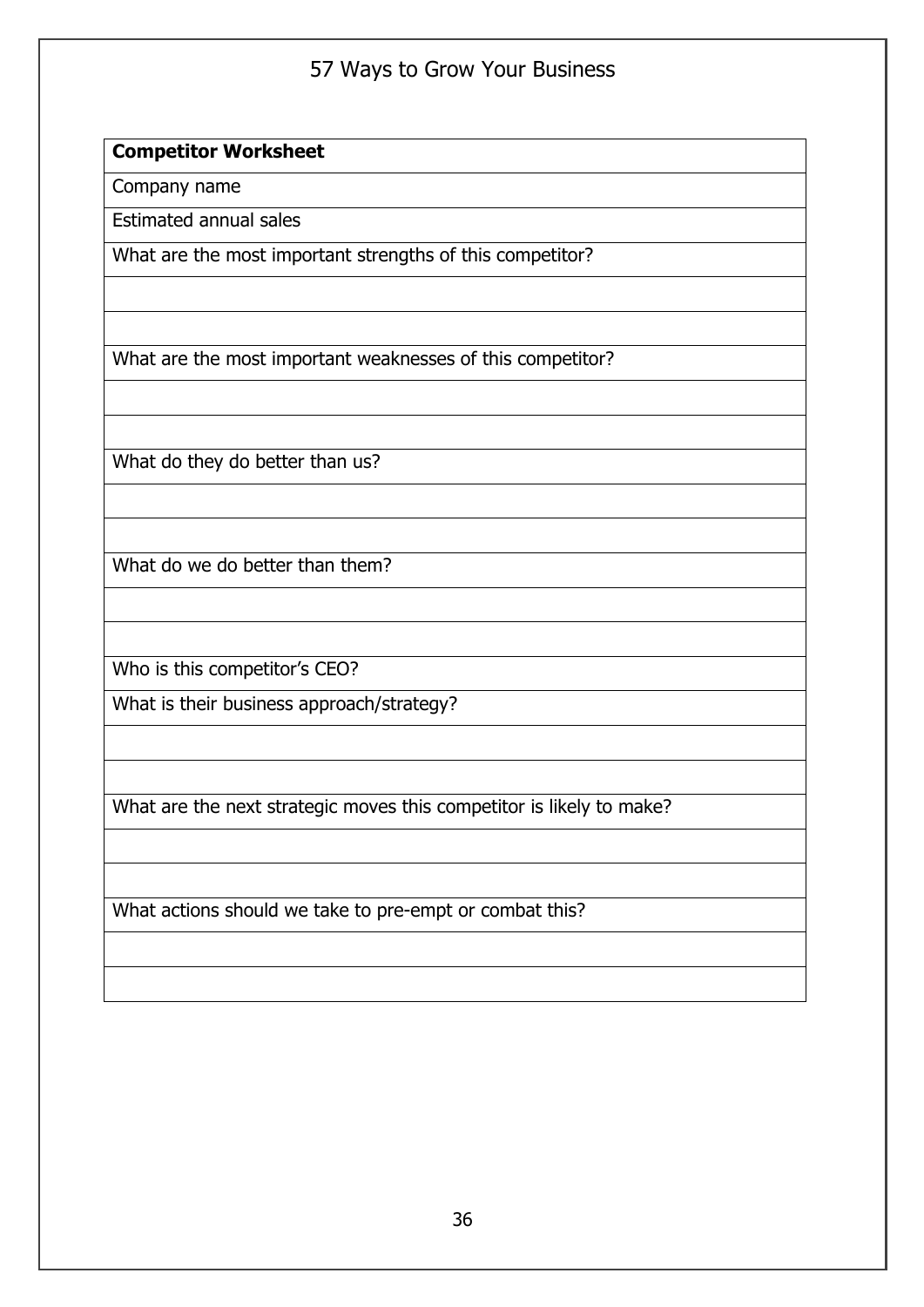### **21 SURVEY YOUR TEAM MEMBERS**

Your team members should know more about what's going on in your business than anyone else. Survey them regularly, and survey all of them.

Here's a suggested approach:

- 1. Prepare a questionnaire, allowing room for expansive answers
- 2. Make it easy for people to respond (i.e. mail, email, fax etc.)
- 3. Make it voluntary and confidential
- 4. Use an outside facilitator this will help you get a higher response rate
- 5. Insist (and publicise) that the outside facilitator maintains absolute secrecy as to individual responses

Here's a sample questionnaire for team members:

### **Data Gathering Questionnaire**

- 1. Identify at least three things that our business does well and, in your opinion, should continue to do
- 2. What are three things that our business doesn't do well?
- 3. What have you heard from customers that concerns you the most?
- 4. If you were in charge, what are three things you would change immediately?
- 5. What opportunities should we be exploring?
- 6. How can we improve communications within our company?
- 7. What things are people not talking about openly, but which should be addressed?
- 8. What causes you frustration about working here?
- 9. What do you believe are the key values of our company?
- 10.What other suggestions do you have for the owners of the company?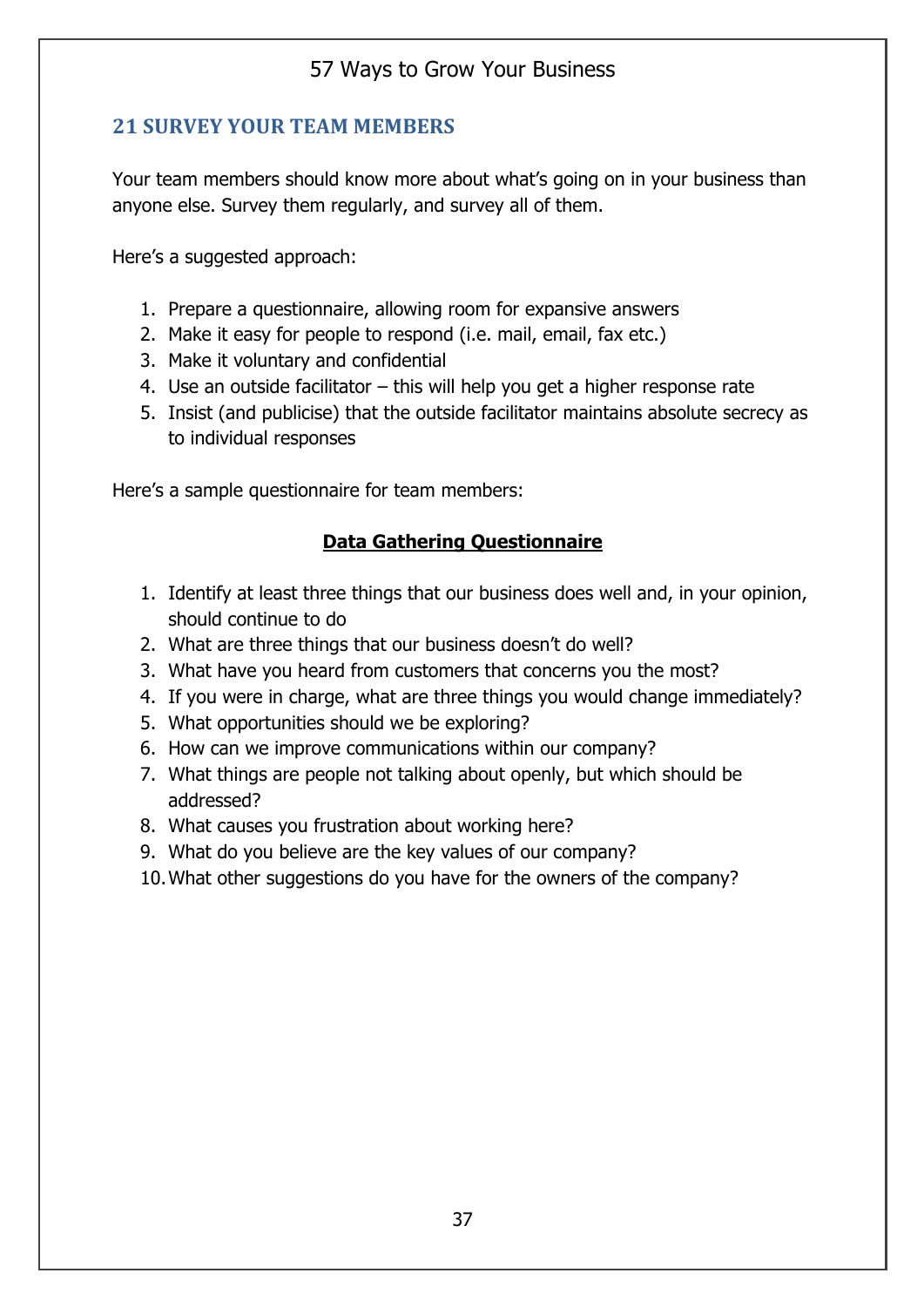### **22 INCENTIVISE YOUR TEAM**

Most incentive programmes are sales-oriented because it is relatively straightforward to measure outcomes. Other incentive programmes may be appropriate for

activities such as personnel recruitment, cost containment or new ideas. Forward-thinking companies use incentives for their entire team to keep everyone focused and motivated.

Structure your incentives around whatever your team members find most rewarding. This may be cash but merchandise, gift certificates or travel may be even more effective.

Set your incentives so that they encourage teamwork – it's important that most people win. Make the time

When working on goalsetting, remember the **SMART** acronym:

**S**pecific **M**easurable **A**ttainable **R**elevant **T**imely

frame short enough so that team members can visualise the end result.

How can we incentivise our team?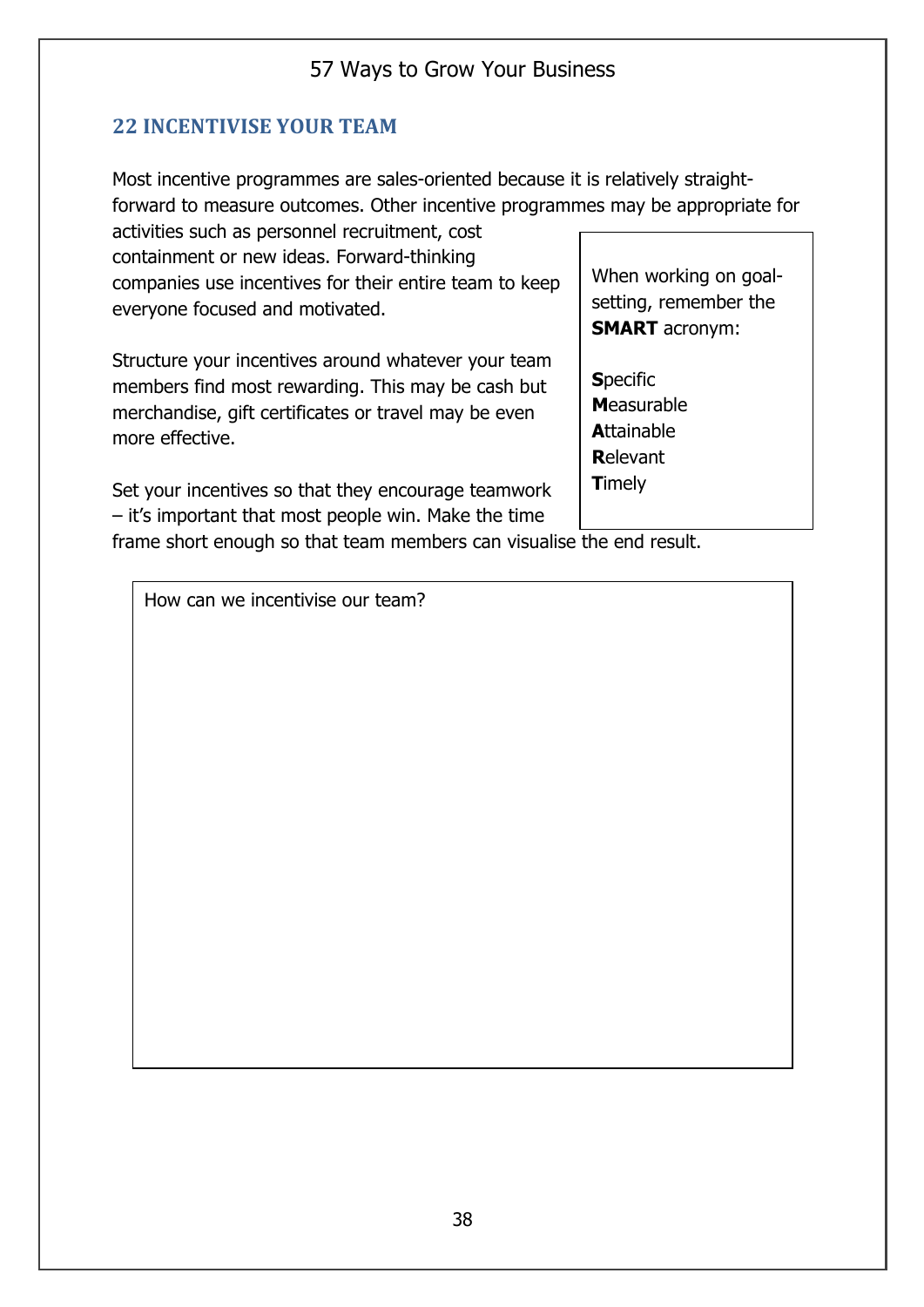### **23 DEVELOP REFERRALS AND INTRODUCTIONS**

Referrals are the lifeblood of a successful business – there's no better way of building sales than by increasing referrals. They are not only the number one source of **new business**; they are the leading source of the **best new business**.

People like to make referrals – when we make a wise purchasing decision, we want to share it with others as a way of validating our own good judgment and good fortune.

To get referrals, you have to ask for them! If you are talking to one of your customers you might say, "As you know, we do a lot of work with medium-sized companies like yours and show them how to manage the cost of raw materials. If you know of anyone you think we can help, would you be willing to introduce us?" Almost every customer will say yes. Not all of them will follow through – but you've planted the seed!

#### **Stimulating Introductions**

At the end of each month ask yourself these four questions:

- 1. Are all my customers happy?
- 2. Have I given all my customers enough TLC (tender loving care)?
- 3. Have I talked to each of my customers?
- 4. Have I asked each of my customers for an introduction?

Step 1 is getting people to agree to recommend you.

Step 2 is making sure they have the materials needed to facilitate the process. Give them copies of your firm brochures, newsletters and specialty booklets. When you do, include a note thanking them for their help. Then, follow up with periodic letters and new marketing materials. In addition, make sure that everyone in your organisation carries business cards and that you have a great website.

Here are six strategies for developing more and better referrals (you may prefer the term introductions – it sounds more professional and less intimidating):

- 1. Provide your customers with a "WOW" experience
- 2. Let your customers know up front that you will be asking for introductions. Explain how your business depends on positive word-of-mouth and specific recommendations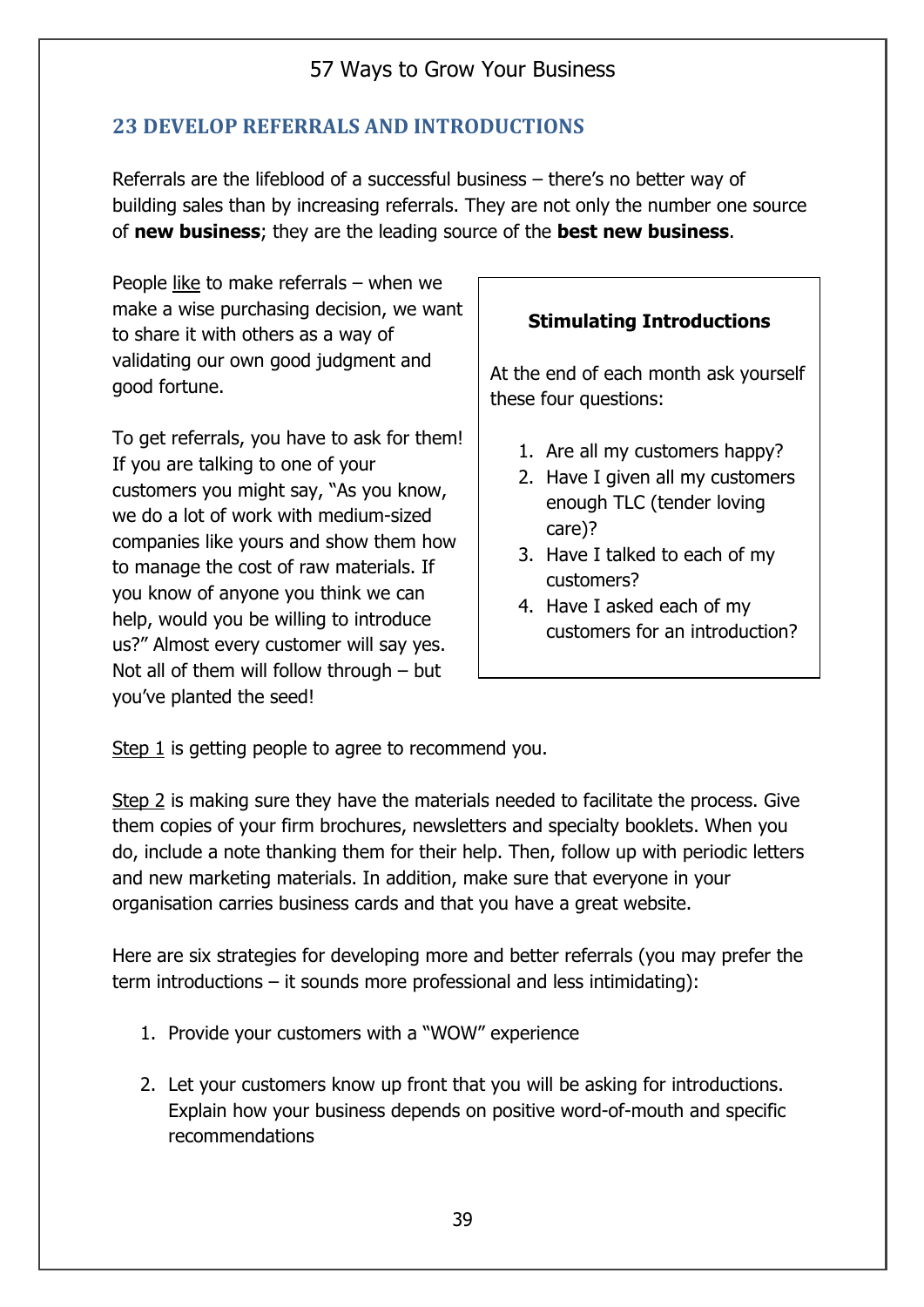3. When asking for introductions, be sensitive to timing. It takes practice and experience to do it effectively. The best time to ask, naturally, is when you have just completed a project or assignment. Ask for a testimonial letter – one that he or she would feel comfortable with you sending to new contacts. Also, ask your customers to provide a review of your firm on review websites (such as yelp.co.uk). Today it is the search engine of choice for many individuals and many different businesses. If you've never used it, log on and put in the name of your company to see what people are saying about you!

### **NEVER USE THE "B" WORD!**

Saying that you're "BUSY" is the quickest way to dry up referrals. Using the "B" word reinforces any reservations people may have about your level of service and discourages them from sending you more business.

If you appear unable to handle the work you have now, why would anyone want to send you more? When you're asked "how are you doing?" or "how's business?" the answer is "Business is great…and we're looking for more!"

- 4. Tell your customers exactly what you want them to do and describe the kinds of new customers you are looking for. Then discuss people they might know who meet these criteria. Your customer may offer to make a contact. Ask for a commitment, and let him or her know you will be in touch regarding the opportunity
- 5. When you do receive a referral, make sure to say "thank you", whether or not the referral results in new business. Set up a system so that every referral is properly acknowledged
- 6. When you get a new customer as a result of an introduction, find a special way of thanking your referral source. Send a bottle or perhaps even a case of wine, a bouquet of flowers or a plant. The most memorable thank you's will be specific to the individual such as:
	- Concert tickets to a favourite band or orchestra
	- A gift certificate to a favourite shop
	- Dinner for 2 at a favourite restaurant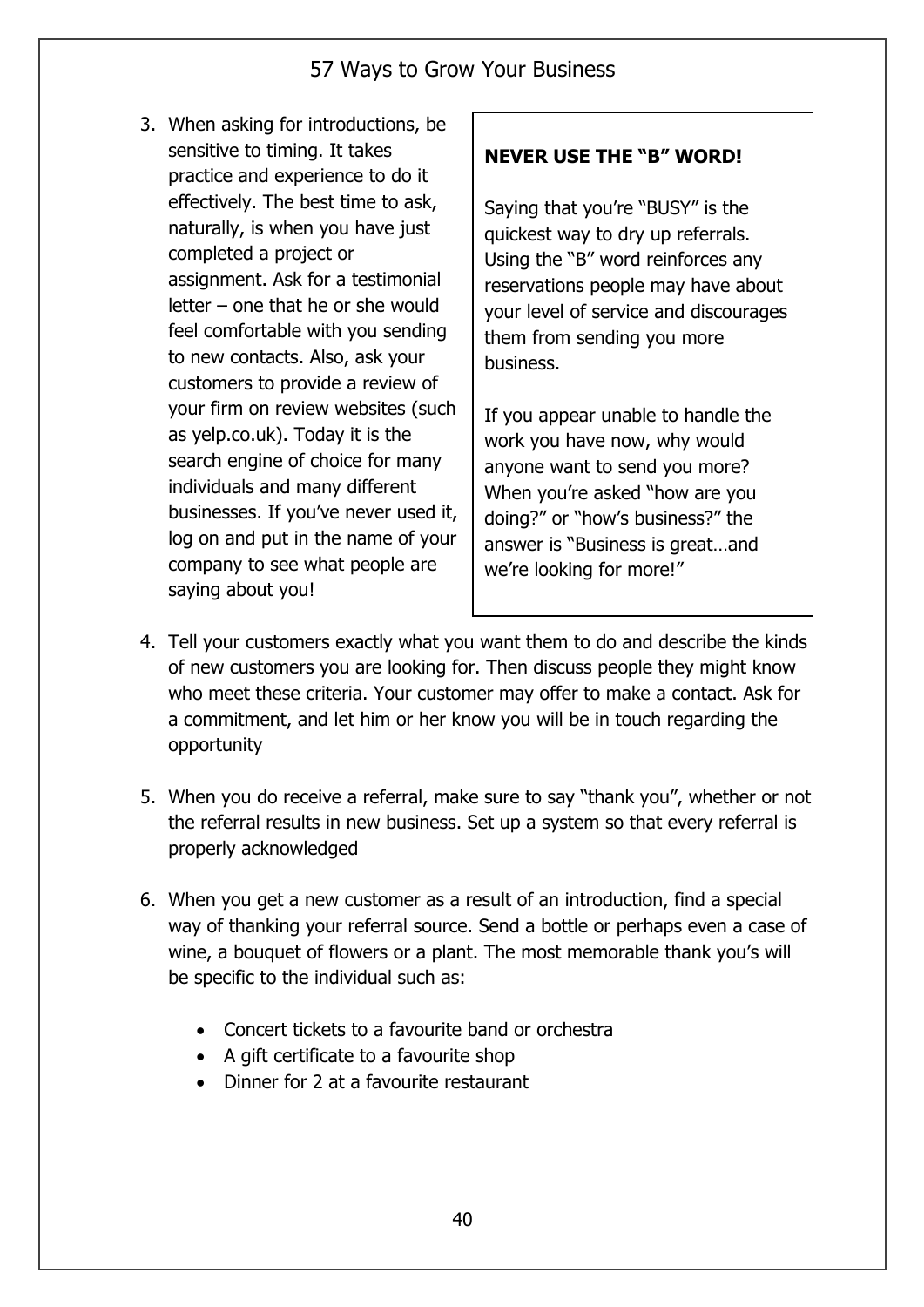There is no better way to build your business than through referrals. Like you, most business owners and professionals are looking for new business. If you want people to make referrals to you, find a way to do the same for them.

How can we get more referrals?

Here's a sample "thank you" letter for a referral:

Dear Gail

Thank you for referring Victoria Smith to our firm.

We always welcome new customers and when they are introduced by a valued individual like yourself it makes it all the more special.

We met with Victoria this week and look forward to helping her.

Again, thank you for the introduction!

Yours sincerely

Bill

**Tip:** This will be particularly effective if it is handwritten on a "thank you" card. Enclosing a gift card to a popular retailer will make your "thank you" special and different.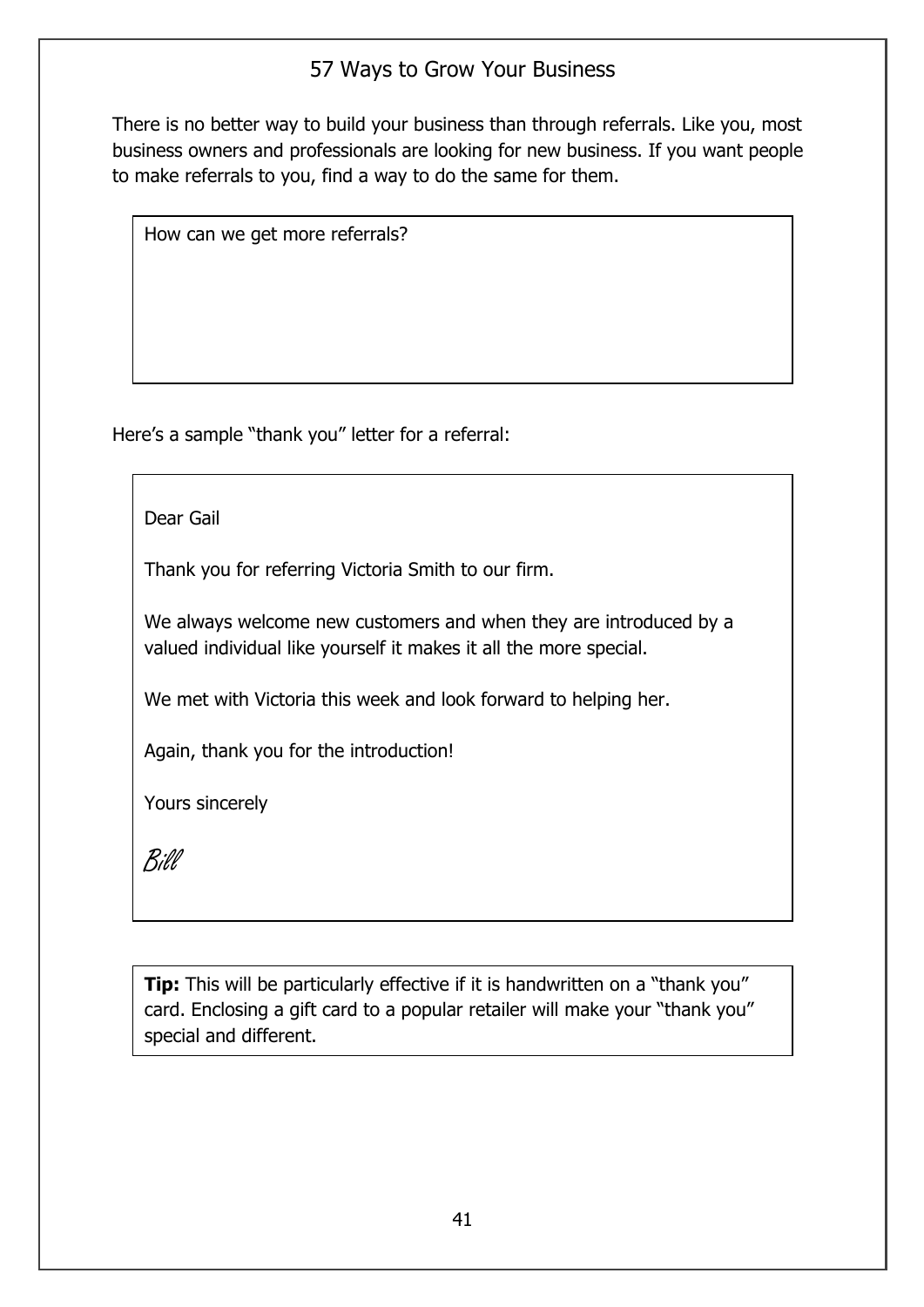### **24 NO SECOND CHANCE TO MAKE A FIRST IMPRESSION**

Customers make most of their judgments about you and your business within the first few minutes of meeting you or your business representative.

#### **Dress**

Team members should always be properly dressed – establish clear guidelines as to what is acceptable, even if your company does not have a specific dress code. Customers have expectations as to how a representative of a particular business or profession should be dressed – this one factor is of disproportionate importance, as documented many years ago by John Molloy (1988) in Dress for Success. And remember, it's always easier to dress down than it is to dress up.

#### **Enthusiasm**

There's no substitute for enthusiasm. A customer wants to know that you and your team are 100% committed to your products and services. Train your team members so that when they are asked what they do, they respond with  $-$  "I work for the best in town/in the comes industry. For example, "I work for the best consulting firm in the forest products industry."

#### **Professionalism**

This is achieved when members of your team demonstrate:

- Product and service knowledge
- Acceptance of responsibility
- Competence
- Dependability
- Responsiveness
- Active listening
- Keeping promises

At this point, it may be advisable to do an overall "image audit" of your company. Here's a checklist:

- Team member dress
- Enthusiasm
- Professionalism
- Business cards (everyone should have one)
- Company branding
- Physical appearance of the business
- Product packaging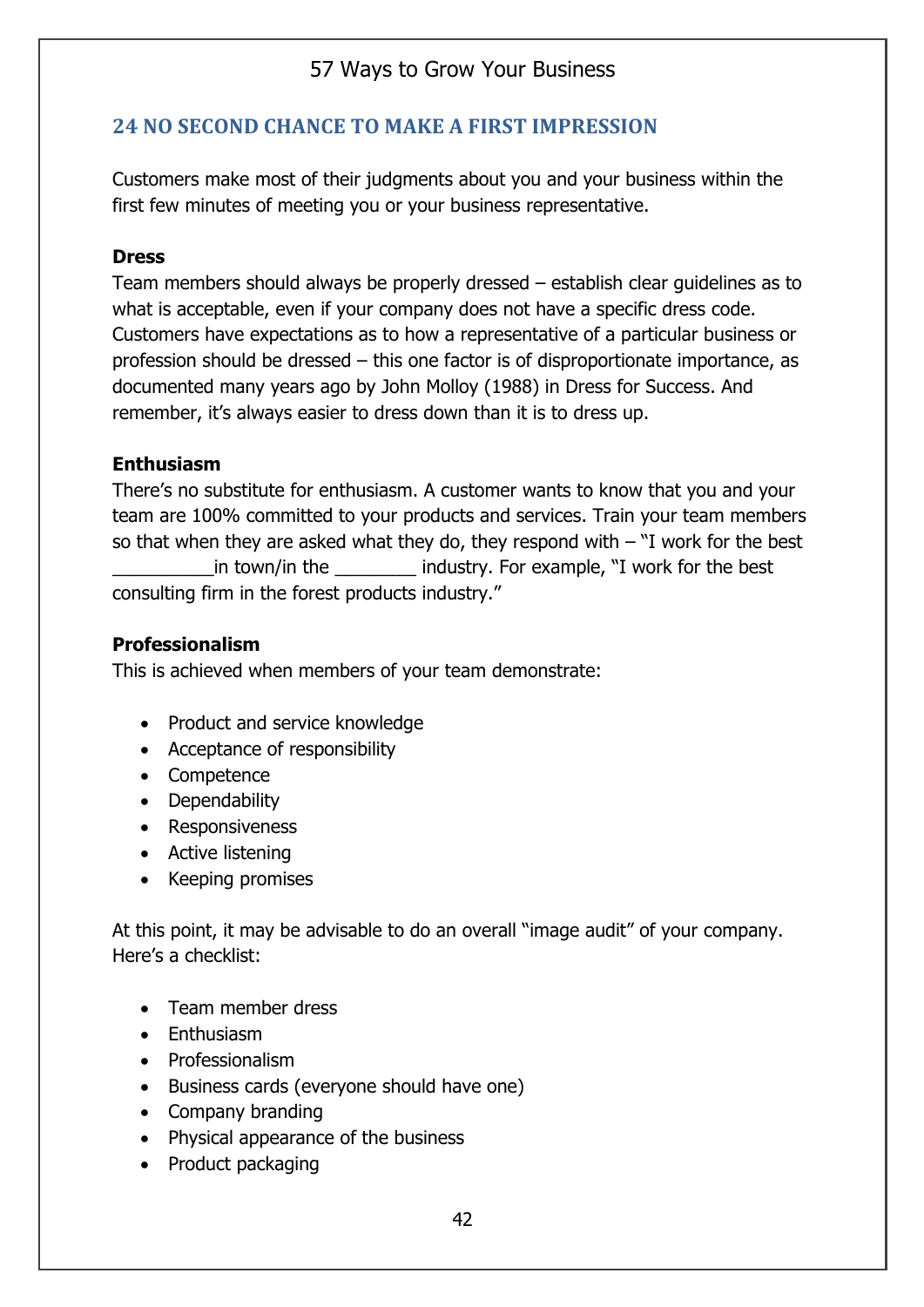- Stationery
- Signs
- Unique Selling Proposition (USP)

#### **Be a Good Listener!**

When you meet with a customer or prospective customer (particularly if you haven't met them before):

- Ask them if they are happy to answer some questions
- Ask "open questions", i.e. those that require more than a yes/no answer
- Ask for clarification or elaboration of a customer's statement
- Ask if it's OK to take written notes this tells the customer that what he/she is saying is important
- Don't interrupt
- Don't argue or contradict
- Repeat back the customer's goals, issues or concerns to reinforce and clarify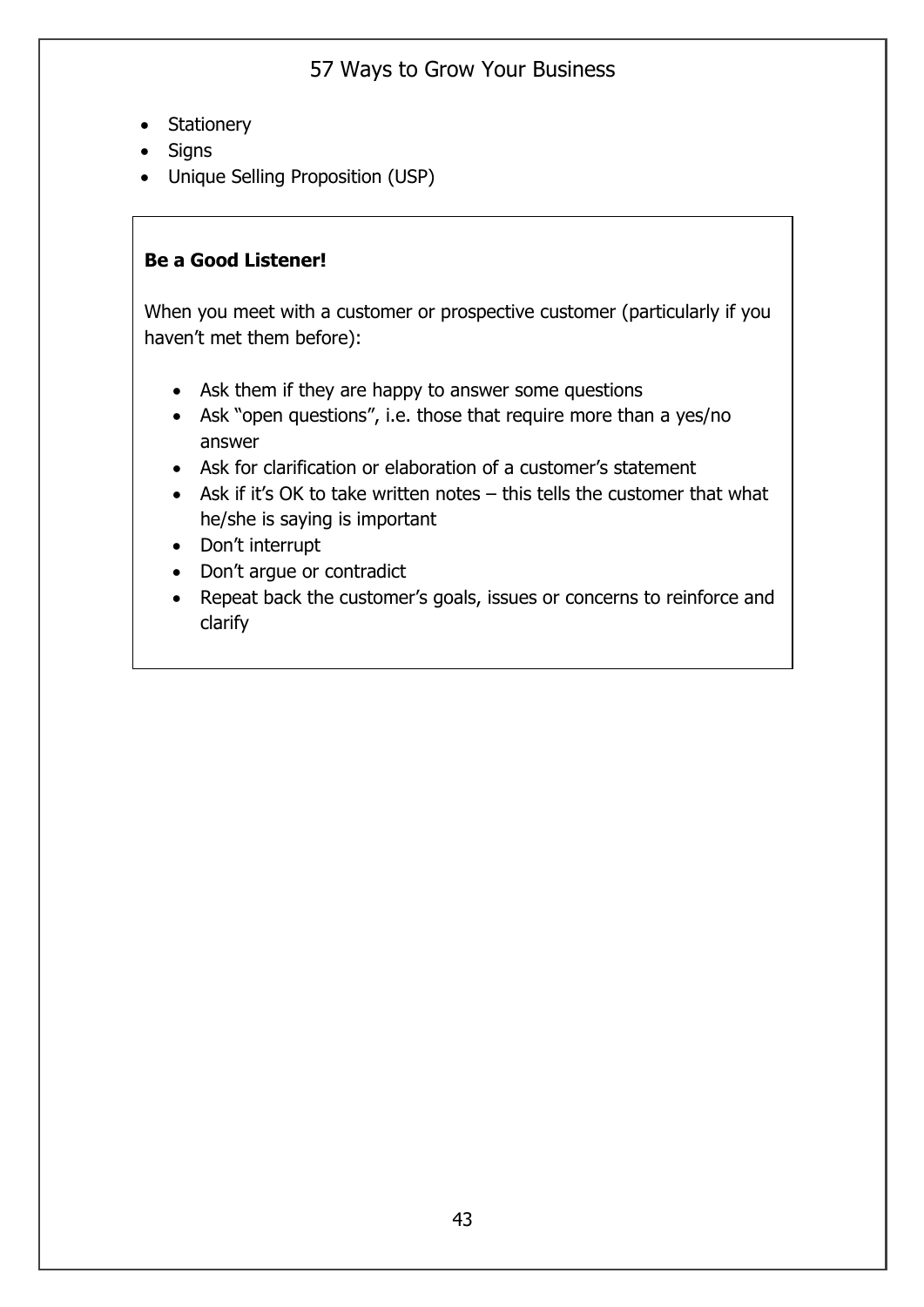### **25 ANSWER THE PHONE!**

Customers talk to your receptionist more often than anyone else in the business, yet most receptionists have less than ten minutes of telephone training! Check with your phone provider, as most of them run training programmes on receptionist skills. Ask friends to call your office and report back on their experience. Then have a company session to make sure that everyone answers the phone in the same friendly manner. For example, "good morning, Angel & Company, this is Carol. How may I help you?"

Call your office outside of office hours and listen to your recorded message. Is the message upbeat and friendly? Is it consistent with your company's values? Is it current and up-to-date?

Some firms pay their receptionist a bonus for each new customer appointment, just to emphasise the importance of how the phone is answered when someone calls your business.

How can we improve our call handling?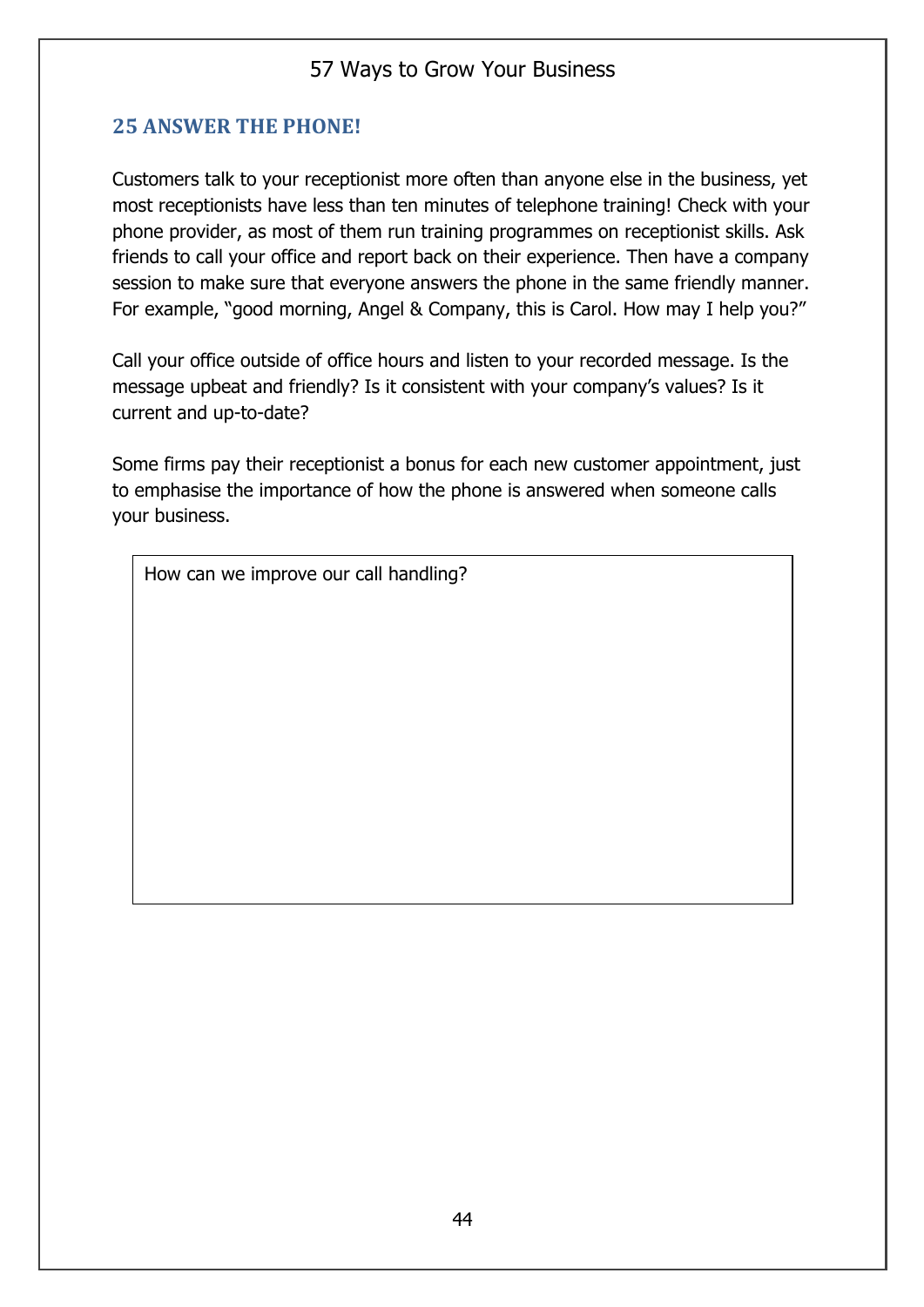### **26 MAKE YOUR RECEPTION AREA SPECIAL**

Your reception area communicates the message you want to convey about your business, so make it special!

Here are three ideas:

#### **Idea 1**

Create a slideshow!

Install a plasma screen in your reception area and run a 5-10 minute PowerPoint slideshow. This gives you an opportunity to make people aware of your complete range of products and services.

### **Idea 2**

Create a menu!

Instead of the typical "Can I get you a cup of coffee?" let's be different. Present your customers with a menu of available drinks, and if you **are** serving coffee, be sure it's the best – there's nothing like a "proper" cup of coffee.

### **Idea 3**

Create a theme!

When you're deciding what to put on the walls of your reception area, have a consistent theme. Anything unusual, particularly if it's related to the interests of the owners, will get people's attention.

- Framed photographs of what your street looked like 100+ years ago readily available from your local historical society
- A collection of football shirts or autographed photos
- A selection of paintings by one of your customers
- Pictures of your company's owners as children, or doing their favourite recreational activity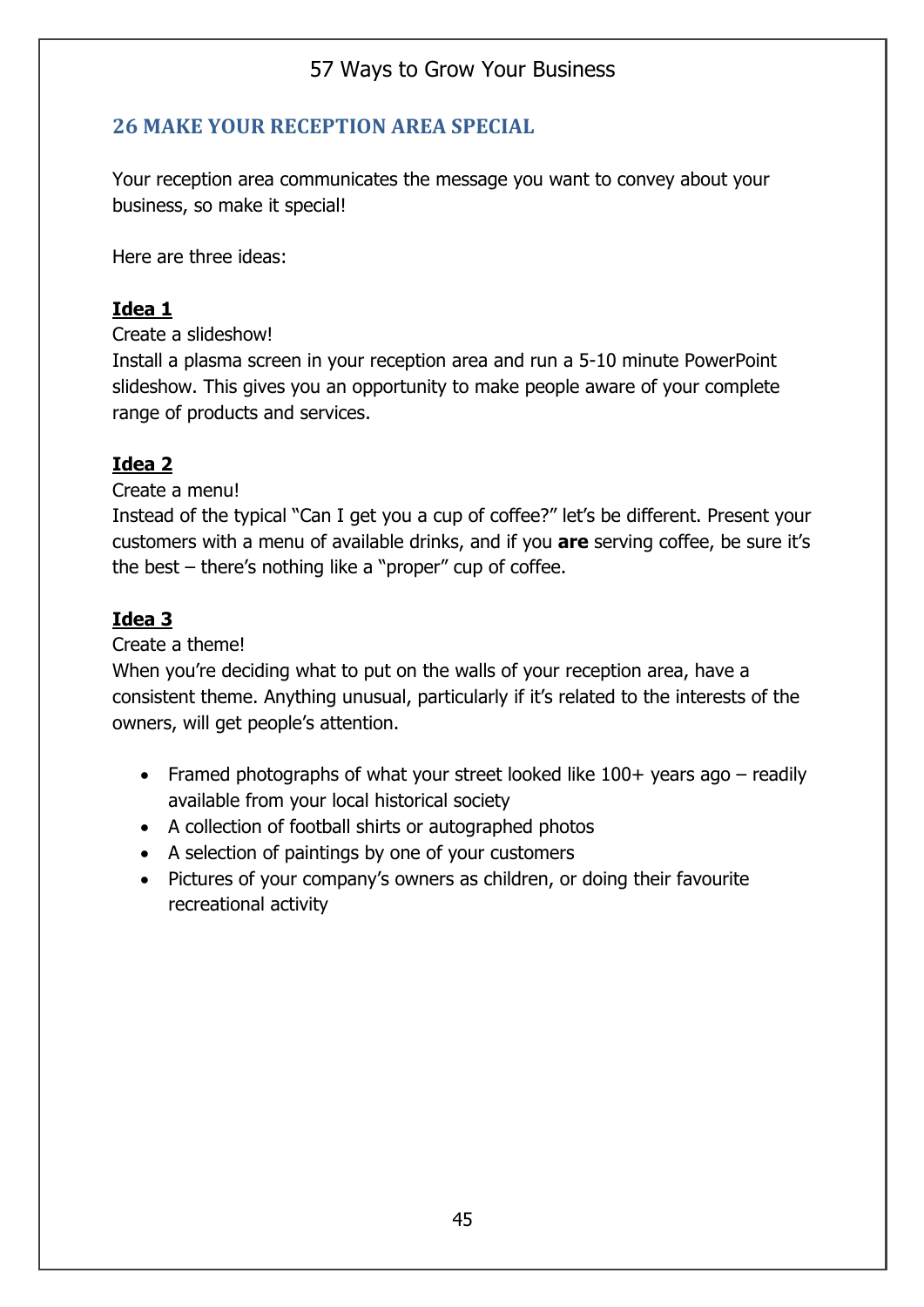Your reception area may be the only part of your business that a visitor sees, so make it interesting and different.

How can we improve our reception?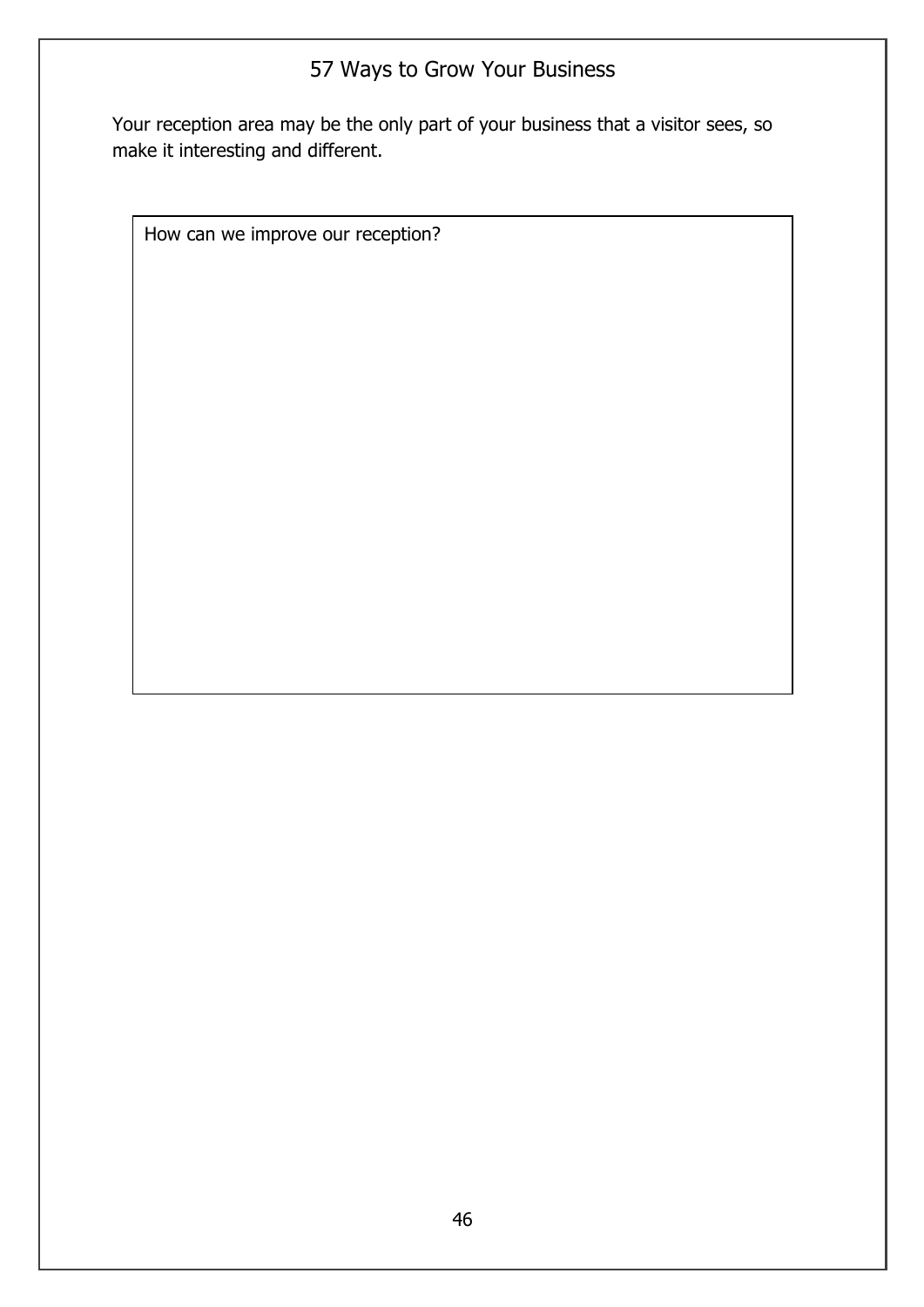## **27 HIRE A MARKETING PERSON**

Implementing an effective marketing programme involves a substantial amount of effort, but as we shall see in succeeding chapters, much of the work is repetitive and can be systemised.

You need someone to coordinate your marketing activities who doesn't have other responsibilities that will get in the way. This person can be either full or part time and could be anyone from a student to a highly experienced professional. Initially, ask them to update the contact management database and launch a direct mail programme, making sure that all marketing correspondence and required telephone followup gets done on a timely basis.

Marketing people may have different titles depending on their level of experience, responsibility and compensation, such as:

- Marketing Assistant
- Marketing Coordinator
- Marketing Manager
- Marketing Director

Here are attributes to look for in a marketing person:

- Excellent social and verbal skills
- Good written communications
- Computer and database experience
- Event organising skills
- Attitude and enthusiasm (the most important!)

#### **Marketing is for Everyone!**

Receptionists and other frontline personnel usually have more contact with customers than more senior people. When we fly, we have more contact with the flight attendant than we will ever have with the pilot.

Expect and encourage **everyone** to be a marketer. Everyone – from the receptionist to the  $CEO - is$ there to provide a "WOW" experience for each and every customer.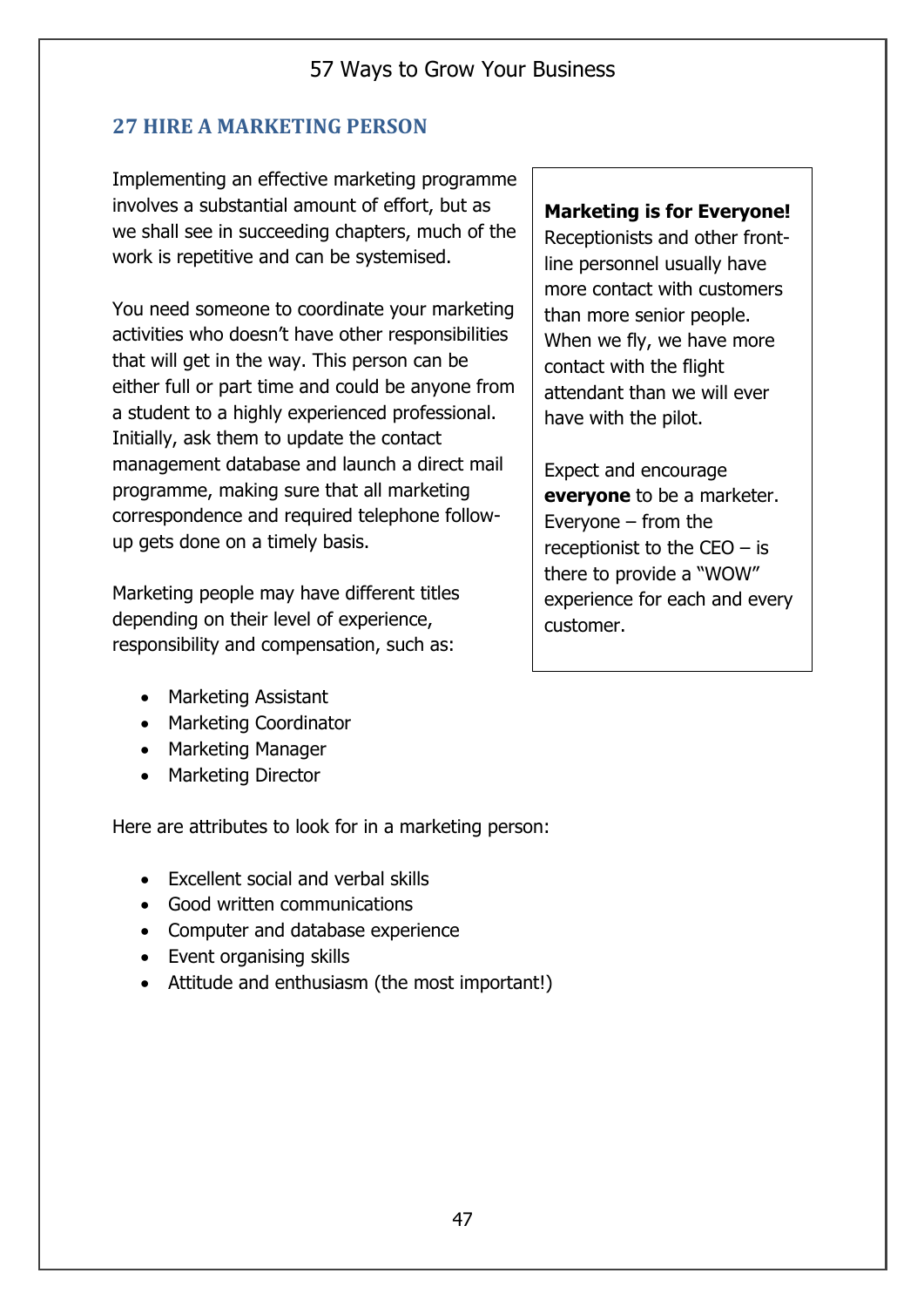Here is a sample list of responsibilities for a marketing person:

- 1. Mailing list maintenance
- 2. Welcome letters to new customers
- 3. Welcome gifts to new customers
- 4. Holiday and birthday cards
- 5. Year-end gifts to customers and referral sources
- 6. Year-end thank-you letters
- 7. Direct mail
- 8. Phone follow-up
- 9. Production and distribution of company brochure
- 10.Production of booklets and catalogues
- 11.Production of helpsheets
- 12.Newsletters
- 13.Customer satisfaction surveys (including follow-up)
- 14.Lunch programme organisation and follow-up
- 15.Company party or open house
- 16.Speaking opportunities
- 17.Press releases
- 18.Conference room use by customers and non-profit groups
- 19.Seminars
- 20.Events
- 21.Website
- 22.Advertising
- 23.Monitoring of individual marketing goals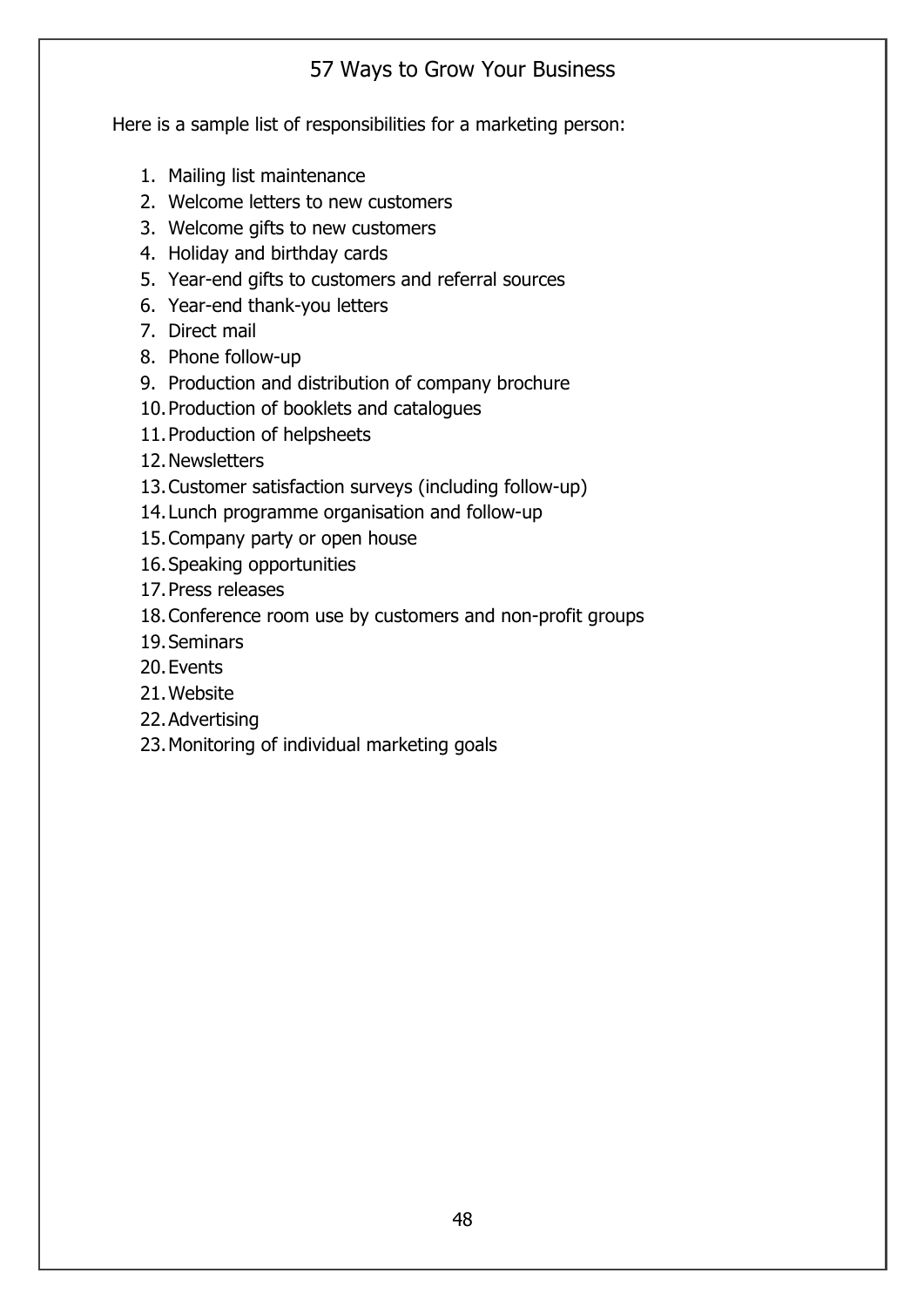#### **28 DEVELOP YOUR BRAND IDENTITY**

There are two parts to having a recognisable brand identity: a logo and a tag line. Your logo is central to your company identity, so get one that is colourful and distinctive. Before you begin the process of logo design, complete this exercise.

List 10 adjectives that people now use about your company or about the people who work in your firm. Now list 10 adjectives that you would **like** people to use about you.

| <b>Current Adjectives</b>                                                               | <b>Desired Adjectives</b>                                                                                               |
|-----------------------------------------------------------------------------------------|-------------------------------------------------------------------------------------------------------------------------|
|                                                                                         |                                                                                                                         |
|                                                                                         | <u> 1989 - Johann Stoff, deutscher Stoffen und der Stoffen und der Stoffen und der Stoffen und der Stoffen und der </u> |
| $\begin{array}{c}\n3. \quad \textcolor{blue}{\overbrace{\qquad \qquad \qquad \qquad }}$ |                                                                                                                         |
| 4.                                                                                      | <u> 1950 - Johann John Stone, mars et al. (</u>                                                                         |
| $5. \underline{\hspace{2cm}}$                                                           |                                                                                                                         |
| $6. \underline{\hspace{1.5cm}}$                                                         | <u> 1989 - Johann John Stone, mars eta bat eta bat eta bat eta bat eta bat eta bat eta bat eta bat eta bat eta b</u>    |
| 7.                                                                                      | <u> 2008 - Johann Stoff, deutscher Stoffen und der Stoffen und der Stoffen und der Stoffen und der Stoffen und der</u>  |
|                                                                                         |                                                                                                                         |
| $9. \underline{\hspace{2cm}}$                                                           | <u> 1989 - Johann Barbara, martxa alemani</u> ar                                                                        |
| 10. $\qquad \qquad$                                                                     | <u> 1989 - Johann John Stein, mars ar breist ar breist ar breist ar breist ar breist ar breist ar breist ar breis</u>   |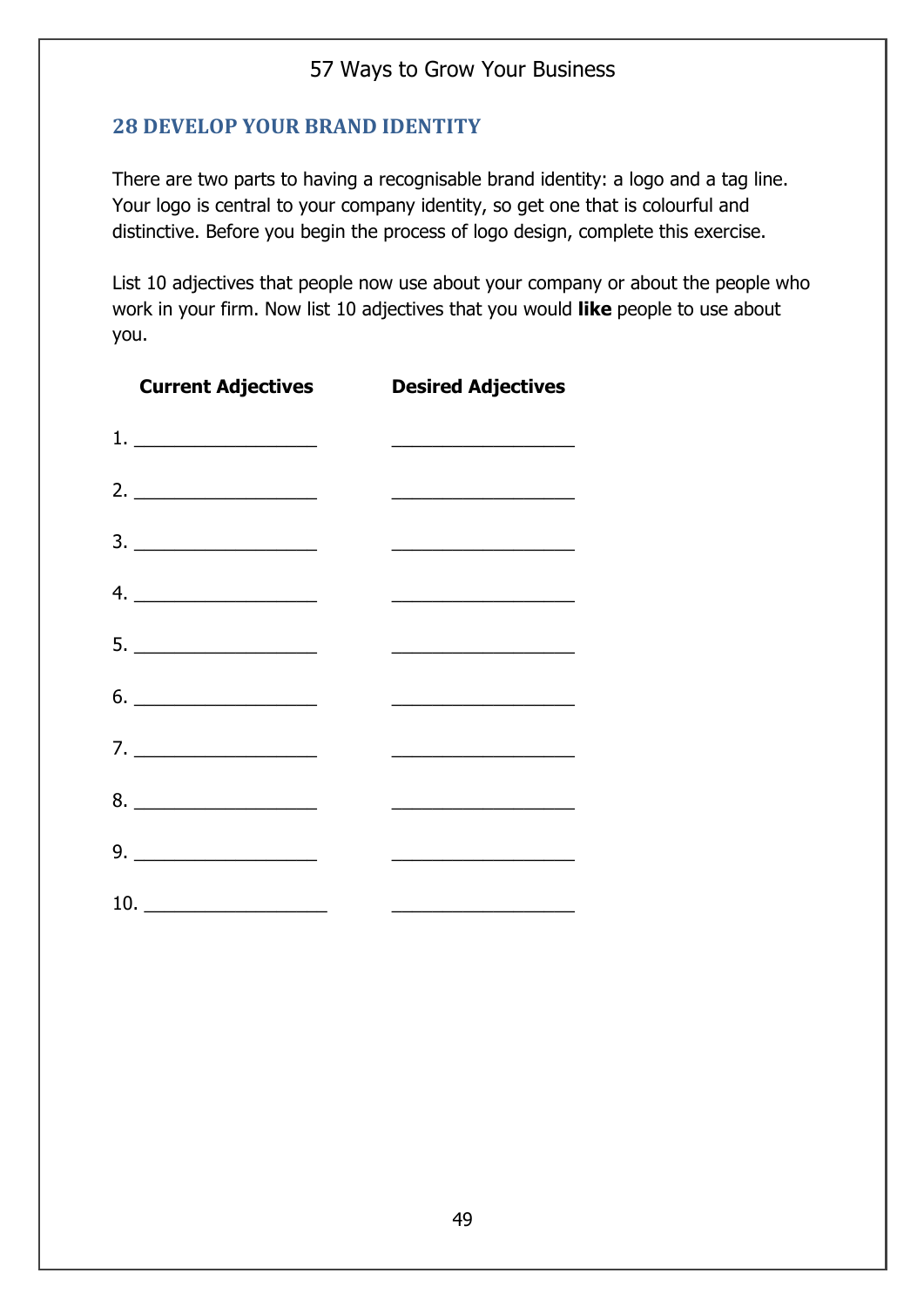Here's the result from a law firm that did this exercise:

| <b>Current Adjectives</b> | <b>Desired Adjectives</b> |  |  |
|---------------------------|---------------------------|--|--|
| Conservative              | Proactive                 |  |  |
| Accurate                  | Approachable              |  |  |
| Forthright                | Caring                    |  |  |
| Competent                 | Trustworthy               |  |  |
| Thoughtful                | Communicative             |  |  |
| <b>Expensive</b>          | Responsive                |  |  |
| <b>Diligent</b>           | Professional              |  |  |
| Professional              | Imaginative               |  |  |
| Learned                   | Timely                    |  |  |
| Thorough                  | Consistent                |  |  |

Give the results of this exercise to the people designing your logo  $-$  it will point them in the right direction.

There are four common types of logos:

- 1. Your company's name in a distinctive type
- 2. Your company's initials
- 3. An abstract symbol
- 4. A realistic symbol

When considering a company logo, here are some questions to ask:

- 1. Does it project who we are? Make sure it reflects your company's values and personality
- 2. Does it have movement? If you want to project the idea that you are innovative and proactive, then develop a logo that has movement (generally left to right)
- 3. Does it have colour? People expect things to be colourful, so use a distinctive colour for your logo. Make sure it works in black and white and in different sizes, as your logo may appear in newspapers, magazines or other media

The importance of a slogan or "tag line" is similar to that of a logo. It is one of the key ways you differentiate your company from others.

Try the exercise below to develop your slogan. Do it along with all your team members, so that you can reach a consensus that everyone supports.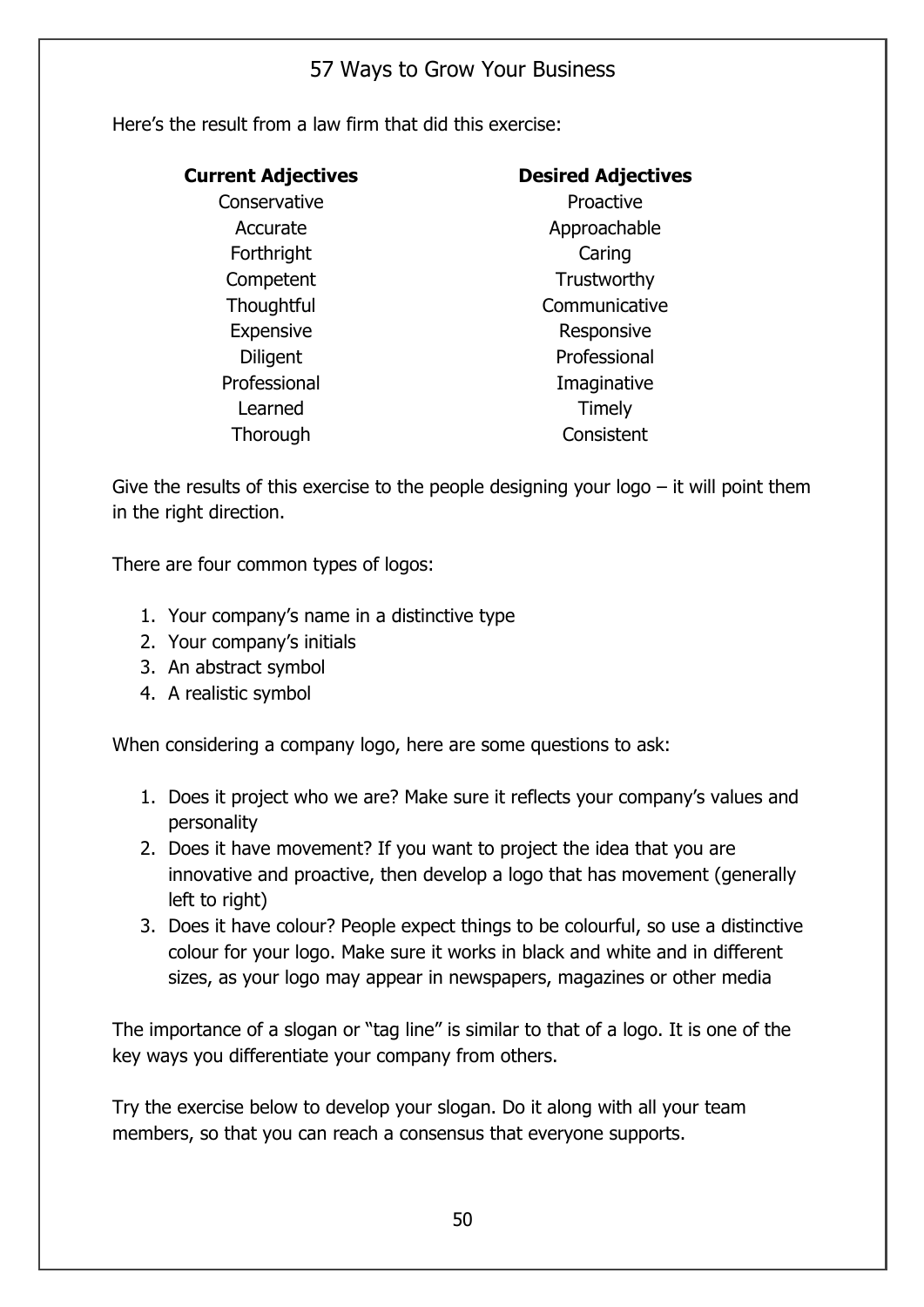### **TAG LINE EXERCISE**

What are the 3 most important qualities that we want to convey about our company?

1. \_\_\_\_\_\_\_\_\_\_\_\_\_\_\_\_\_\_\_\_\_\_\_\_\_\_\_\_\_\_\_\_\_\_\_\_\_\_\_\_\_\_\_\_\_\_\_\_\_\_\_\_\_\_\_\_\_\_\_  $2.$ 

 $3.$ 

Of these, which is the **single most important?**

Now, develop your slogan around this one idea.

Here are some examples:

- Business is great and we're looking for more!
- We start where other The Summish
- On the ball
- We care
- The problem solvers
- Your success is our bottom line
- e s for life
- Connecting the dots
- 24/7
- Our customers are family
- We change lives
- People. Ideas. Action.
- Trusted advisors
- Results not excuses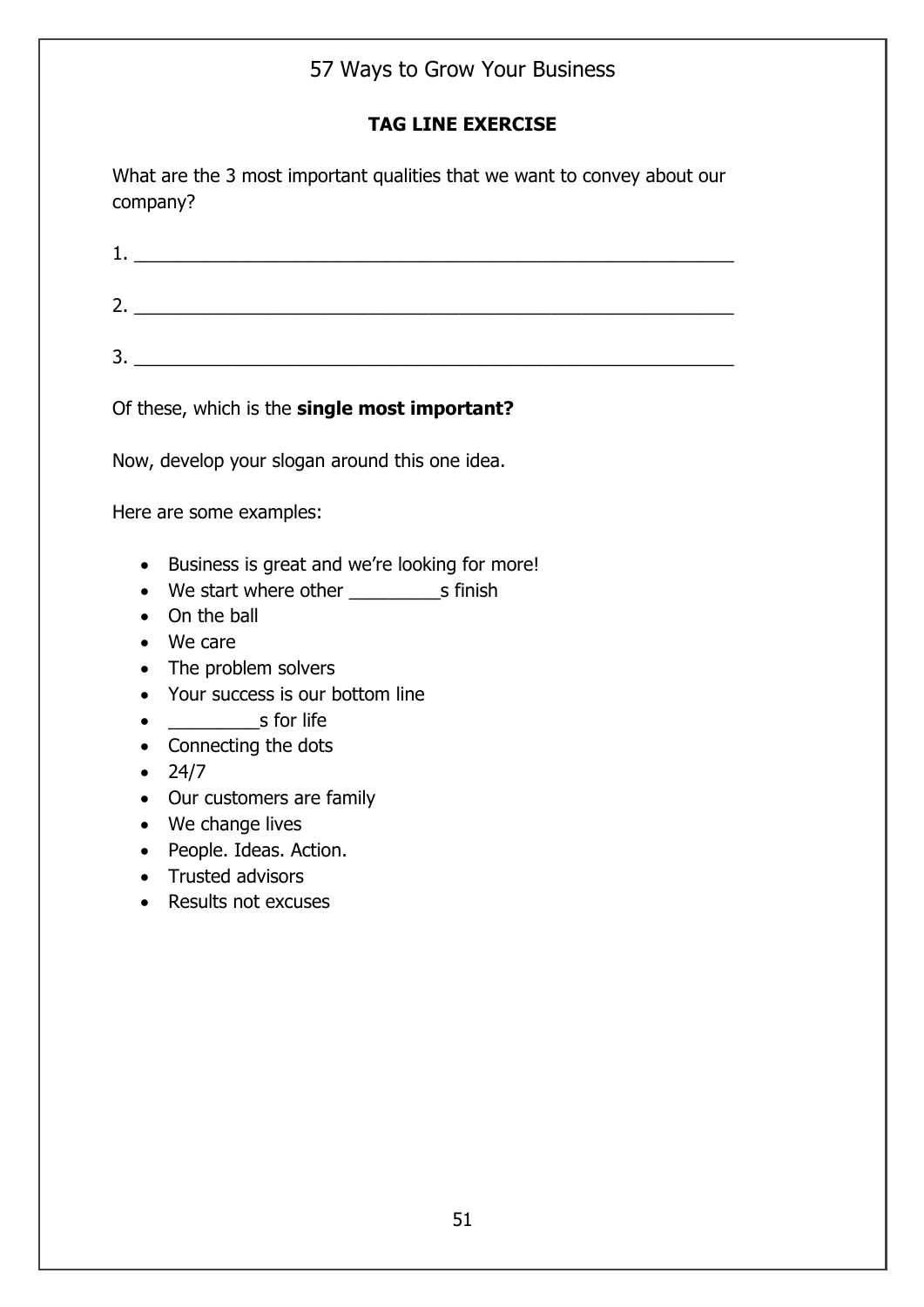### **29 BUILD A CONTACT MANAGEMENT SYSTEM**

In this business environment, you need to collect and manage a lot of information about your customers, prospects and referral sources.

To do this, you need a robust contact management system, which will incorporate customer relationship management (CRM). The system allows you to keep regular contact with selected customers, prospects and referral sources with a minimum of effort, and helps you to manage the sales process. Popular programmes include:

- 1. Microsoft Contact Manager
- 2. Salesforce.com
- 3. ACT!
- 4. Goldmine
- 5. Maximizer

In addition to the obvious function of maintaining names, addresses of companies and contacts, contact management programmes have numerous additional capabilities, including:

- The ability to tag each name with multiple attributes such as customer type, industry, profession, specialty, size of business, size of town, number of employees, birthday and SIC code
- The ability to sort and create lists by multiple attributes. For example, your contact management programme could quickly identify everyone in the database who
	- is an estate agent
	- works in a particular city
	- has a specialty in commercial property
- The ability to do direct mail without mail merging from another programme, since your contact management system has its own word processing system
- A reminder system that tells you, among other things, when to follow-up on a mail piece – this feature is essential for telemarketing
- The ability to import mailing lists in various formats
- A note-taking function that allows you to summarise conversations with a contact. You can also "attach" documents to a name
- The ability to email via Microsoft Outlook directly from the database
- Links to popular software programmes such as Microsoft Office and Sage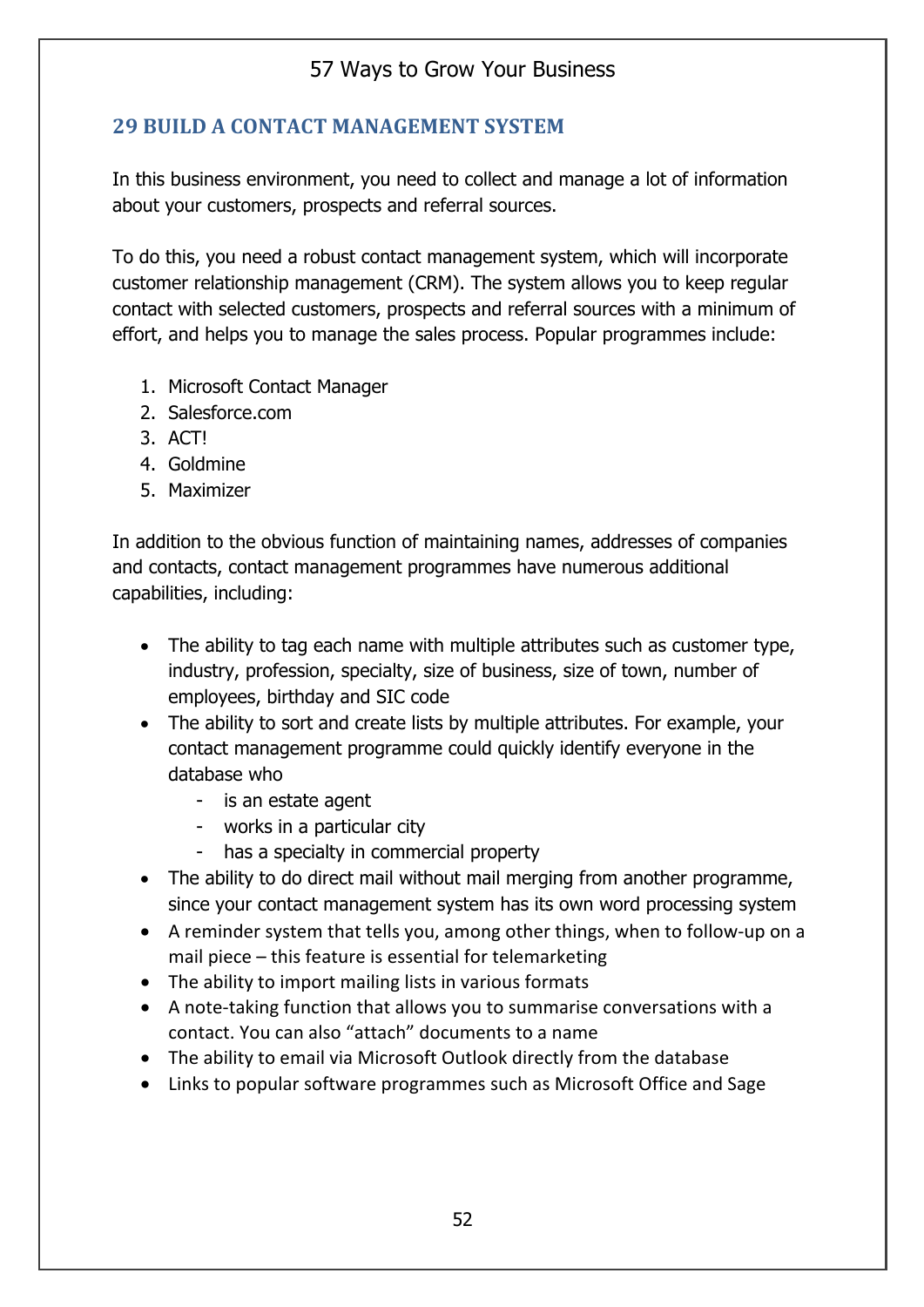### **Customer Recognition**

Make everyone in your office responsible for being a "clipping service." Ask them to clip out anything they see in a newspaper or other publication relating to a customer or friend of the company.

Also, sign up for Google Alerts and socialmention.com with all your customers' names. Whenever a name shows up, you'll get an alert. And when they are mentioned, send them a congratulatory email (assuming it's positive).

In addition to tracking your customers on Google Alerts, put in your company name and the names of all your team members.

Could be interesting!

Many contact management programmes also have popular features such as:

- Scheduling
- Phone logs
- Call reports
- Personal calendars
- To-do lists
- Expense reporting
- Automatic dialing
- Customer recognition on inbound calls
- Automatic email capture
- Sales pipeline management

What is our action plan?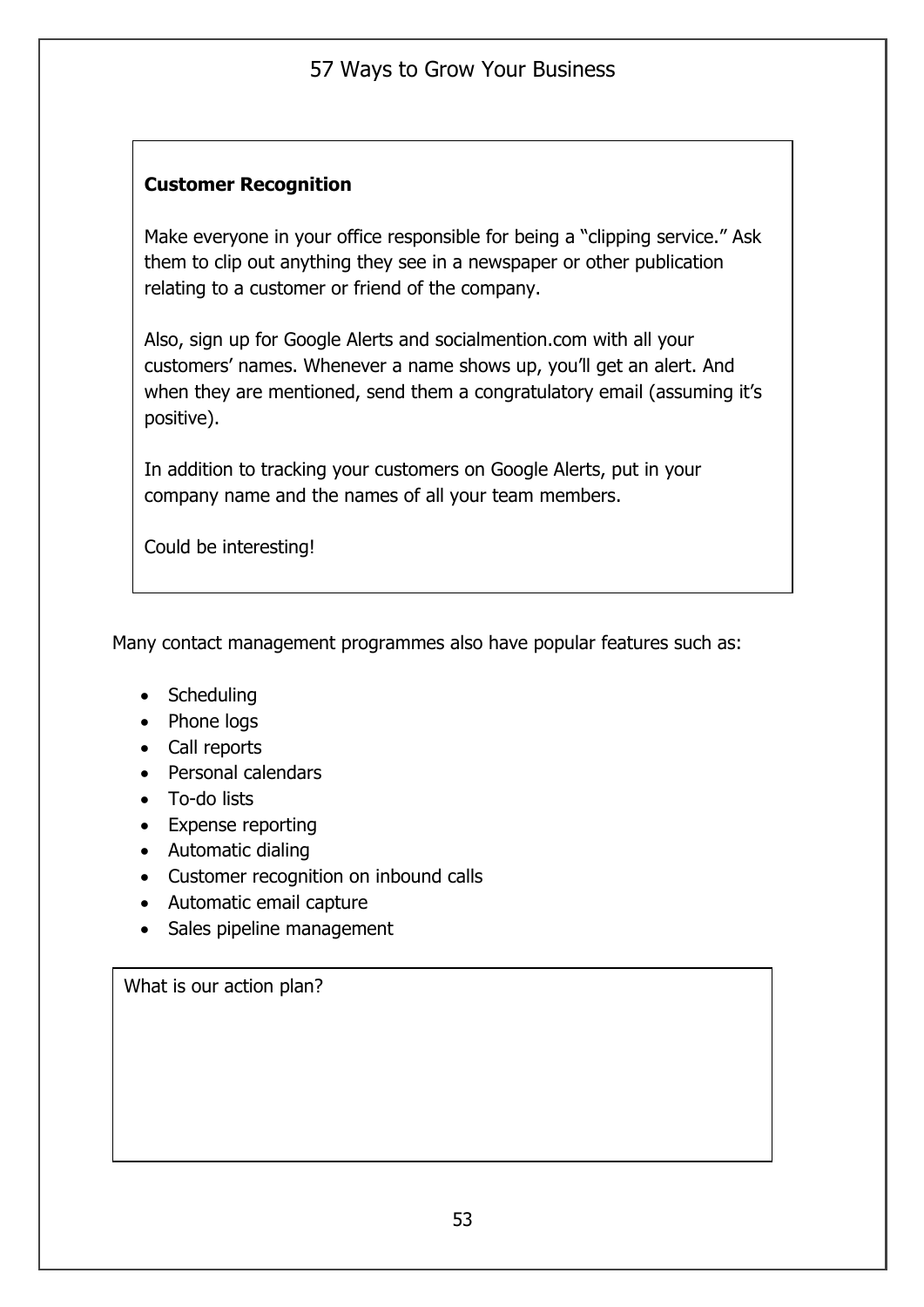### **30 BUILD A HELPSHEET SYSTEM**

Many of your customers will face similar business challenges, so develop a helpsheet system. Here's how it works:

- Write a one-page list of helpsheets covering topics which are of interest to customers
- While a customer is waiting to see you, have your receptionist hand him/her a clipboard with a list of the helpsheets and a request to "please check off the ones you'd like and I'll print them out for you"
- The receptionist then puts together a promotional pack, including the selected helpsheets, and brings it to you. You can then give it to your customer – this should lead to a broader conversation and additional opportunities
- As an additional courtesy, provide your customers with the facility to request your helpsheets online

Here is a suggested list of helpsheets for a solicitor's office:

- 1. Is your will up to date?
- 2. Do you have a living trust?
- 3. Does your business have a buy-sell agreement?
- 4. Forms of doing business pros and cons
- 5. Do you need an estate plan?
- 6. Education plans for children and grandchildren
- 7. What's your business exit strategy?
- 8. Minimising and managing risk
- 9. Asset protection opportunities

Here's a list of helpsheets that might be appropriate for an electrician:

- 1. The importance of an annual safety check
- 2. Saving money on your utility bills
- 3. Keeping your home safe for children a 10-point checklist
- 4. Surge protection and fire dangers
- 5. Fire alarm options
- 6. Electricity and water don't mix
- 7. Emergency power supply options
- 8. Prolonging the life of your batteries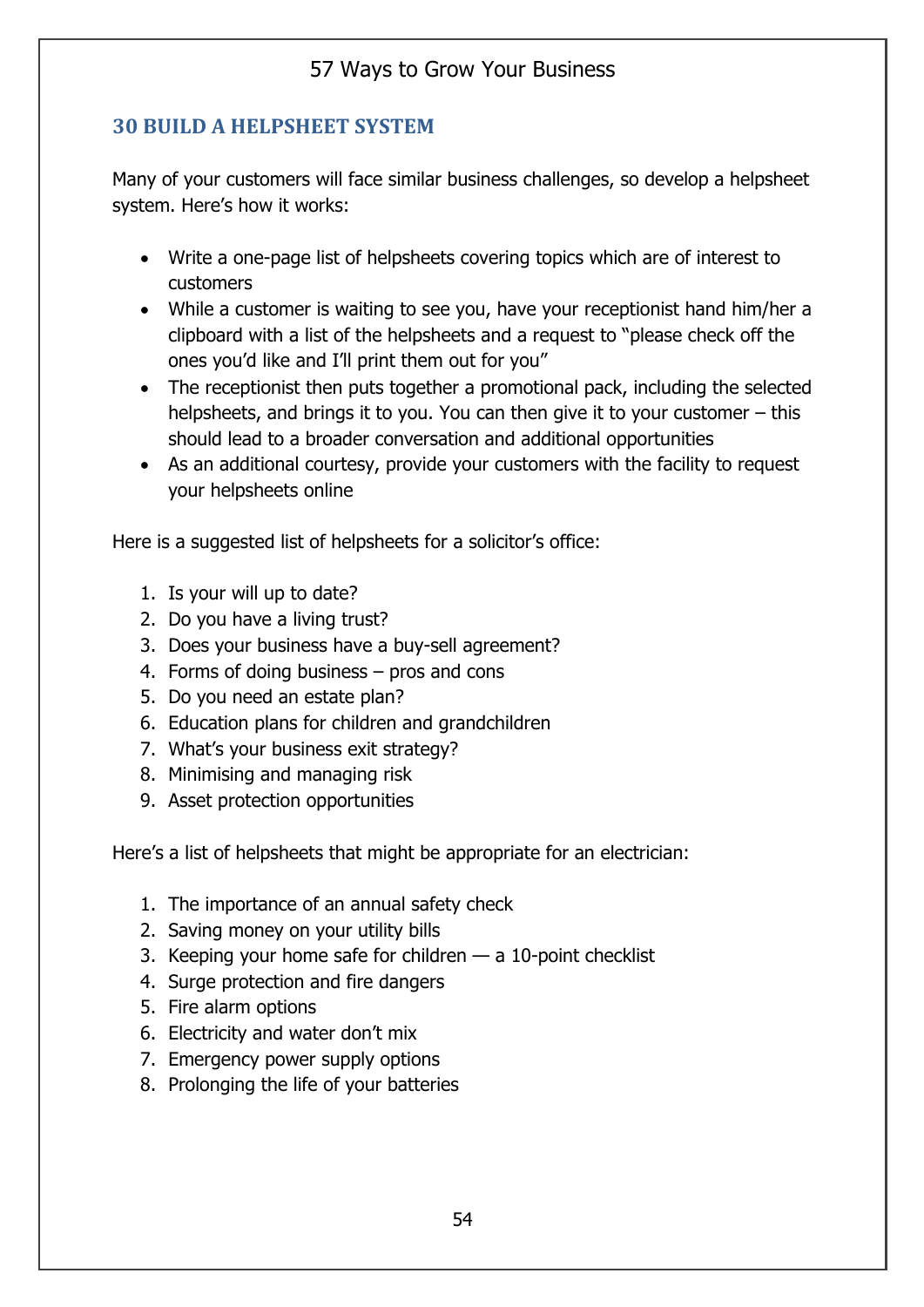What helpsheets should we produce?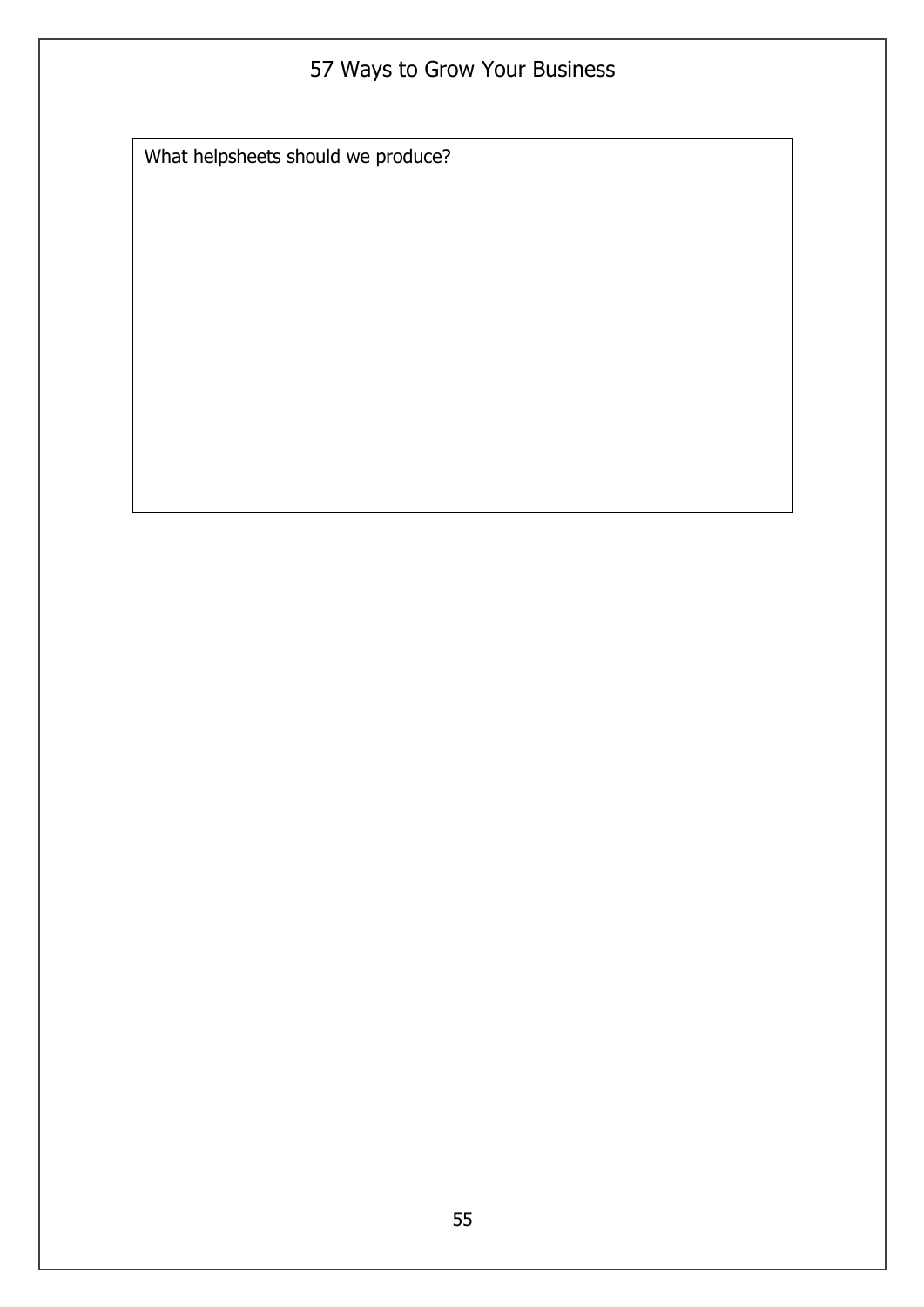### **31 CREATE A "FREEBIE" KIT**

What is a "freebie" kit? Answer: something that a customer finds really useful and that you are happy to give away. Here are some examples:

Computer Company - A "basic systems kit", explaining:

- Various systems
- How they are configured
- Avoiding problems
- Maintenance backup checklists

This might also include a free disk with shareware and virus protection programs.

Insurance Broker - A kit explaining the different forms of insurance, what various terms mean, how to avoid claims and approaches to risk management.

Electrical Shop - A catalogue describing products, prices, warranties and maintenance tips.

Solicitor - A booklet summarising legal issues for small businesses, such as:

- Selecting a legal entity
- Incorporation (articles, bylaws, etc.)
- Buy/sell agreements
- Landlord/tenant issues
- Lease issues
- Product liability
- Employment law (hiring procedures, termination procedures, employment rights)

Once you've created your "freebie" kit, get it distributed. For example, the above law firm would make their "freebie" kit available to:

- 1. Existing customers
- 2. Prospective customers
- 3. Accountants
- 4. Bankers
- 5. Financial advisors
- 6. Estate agents
- 7. Insurance brokers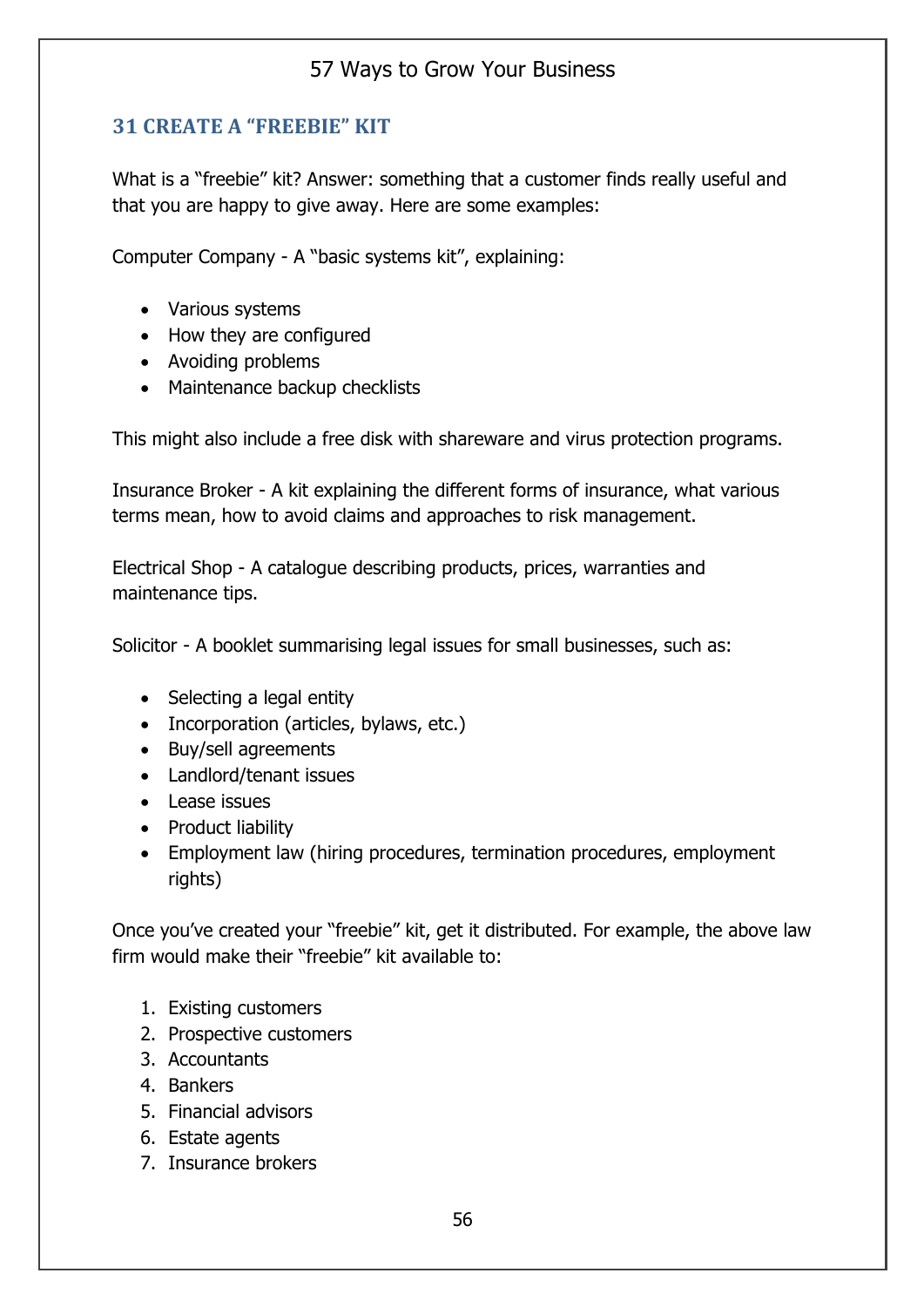You will also be using your "freebie" kit as a key element of your direct mail programme.

If you're producing a book or a kit, consider the print-on-demand services of printondemand-worldwide.com. You can print from 1 copy to 1,000 for a fraction of what it used to cost.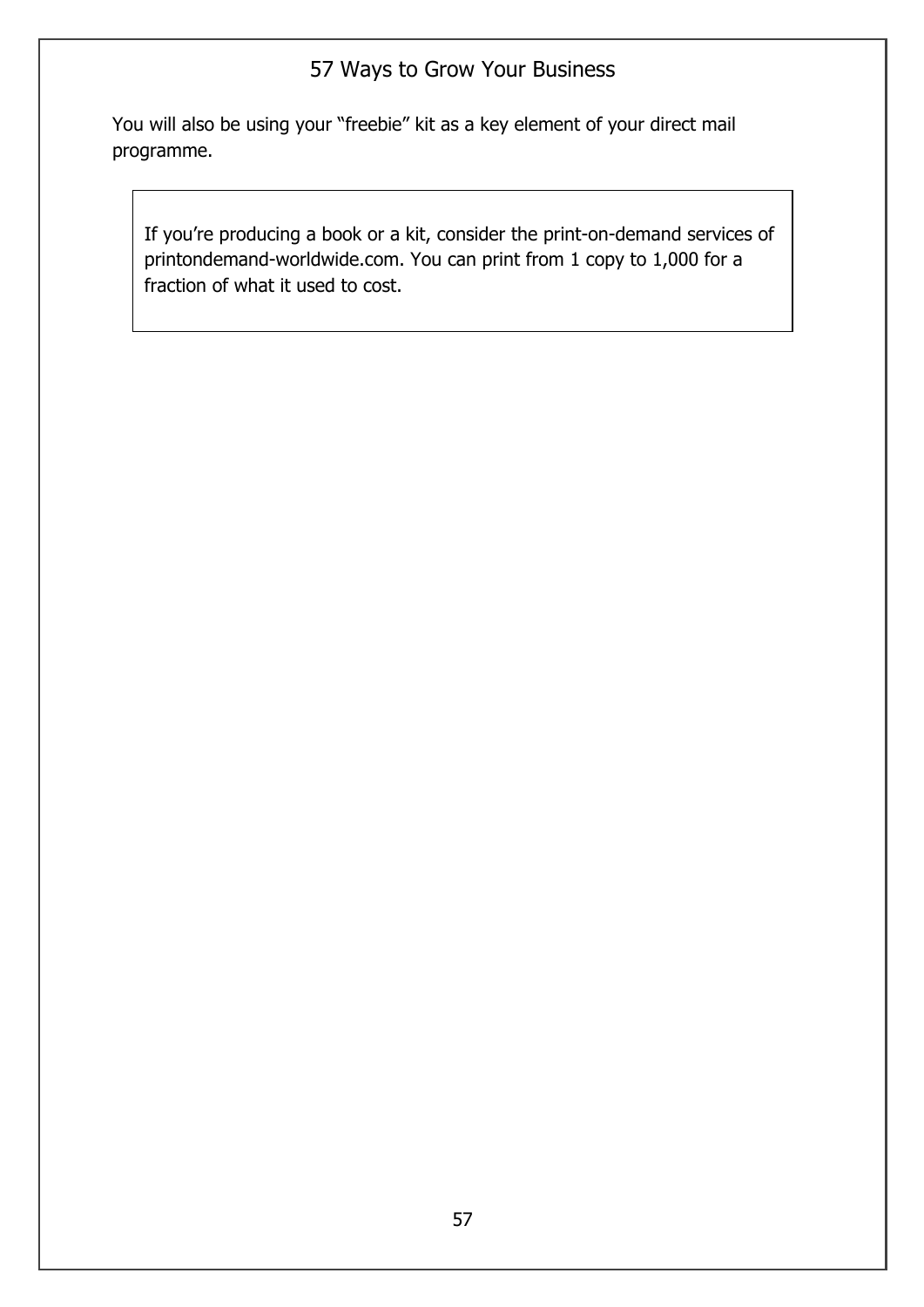### **32 GATHER TESTIMONIALS**

What your customers say about you is infinitely more persuasive to a prospect than anything you could possibly say about yourself, hence the popularity of websites such as tripadvisor.co.uk and yelp.co.uk.

Many customers are pleased to provide a testimonial if you make it easy for them. When a customer compliments you on your product or service (usually at the point of delivery), respond accordingly:

"Thank you for your comments. We would really appreciate a written testimonial from you. May I draft something up for you to review and send back to us?"

Then consider all the ways you can use these testimonials:

- 1. Put them on your website
- 2. Put copies in a binder and keep it in your reception area
- 3. Include them in your various marketing brochures
- 4. Have the original testimonial letters individually framed hang them throughout the office
- 5. Include pictures of your customers they will make the testimonial letters even more effective

How are we going to use our customer testimonials?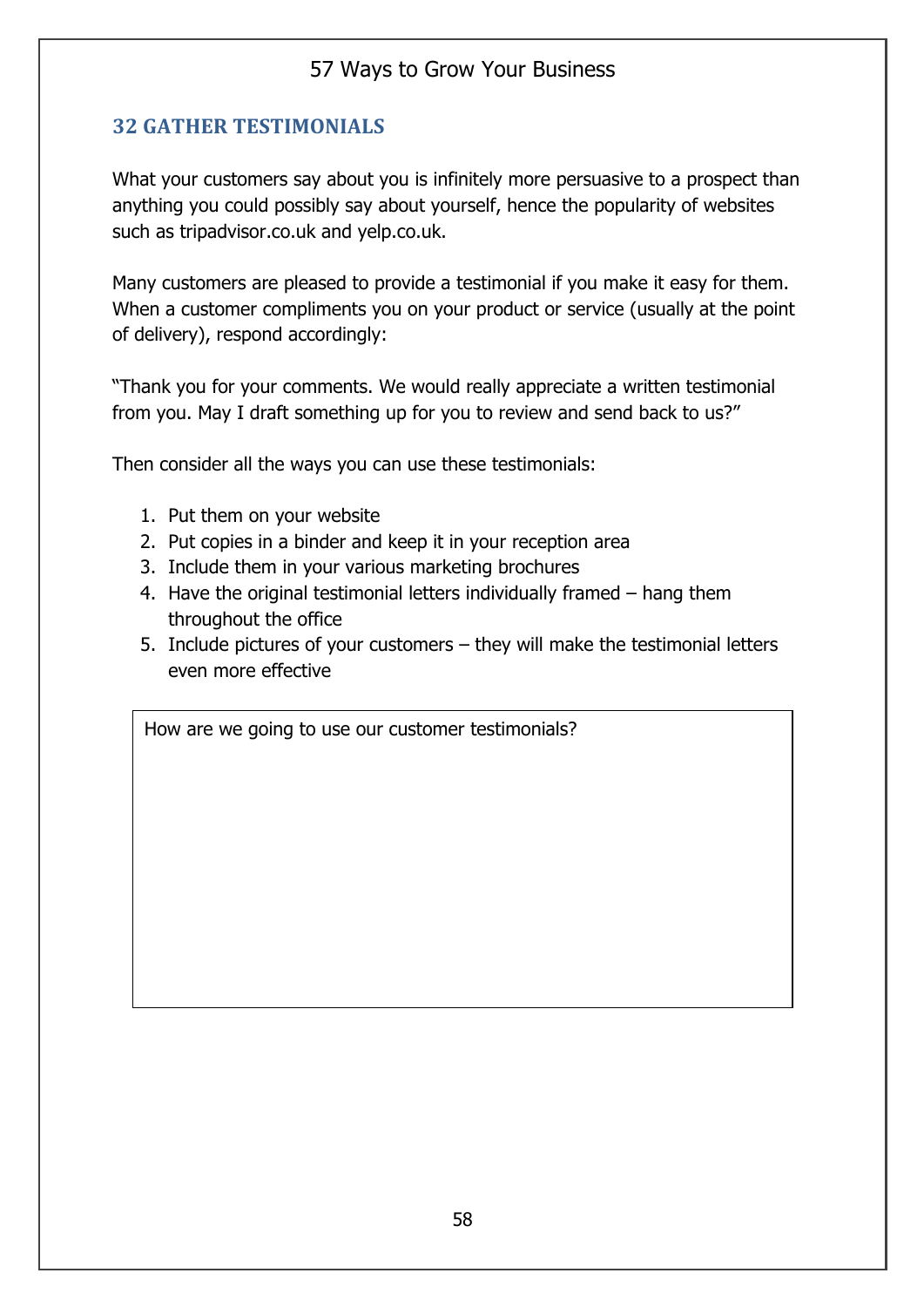## **33 DEVELOP A BROCHURE**

Basic marketing materials include a company brochure and, depending on your business, various booklets or specification sheets promoting your products, services or the industries that you serve. It's nice to have something tangible to give people – it helps establish credibility.

Here are some suggestions for preparing a brochure:

- Keep it simple you may only need a few pages. Consider a bi-fold or tri-fold that can be easily mailed in a regular envelope or carried in a jacket or purse
- Include testimonials from customers they are infinitely more compelling than anything you could write about yourself
- Keep information to a minimum. The key information a customer needs is:
	- Where are you located and how do I find you?
	- Where do I park?
	- How do I contact you?
	- What's your web address?

Now focus on what makes you different:

- 1. Benefits of selecting your company
- 2. Opening hours
- 3. Unlimited telephone support
- 4. Range of products/services
- 5. Timeliness of delivery
- 6. After-sales service
- 7. 24/7 support
- 8. Resource centre
- 9. Free samples
- 10.Clear pricing structure

Things to minimise or avoid:

- 1. Overuse of the words "we" or "our" instead, use the words "you" and "your"
- 2. History of the company
- 3. Features of the company
- 4. Pictures of all team members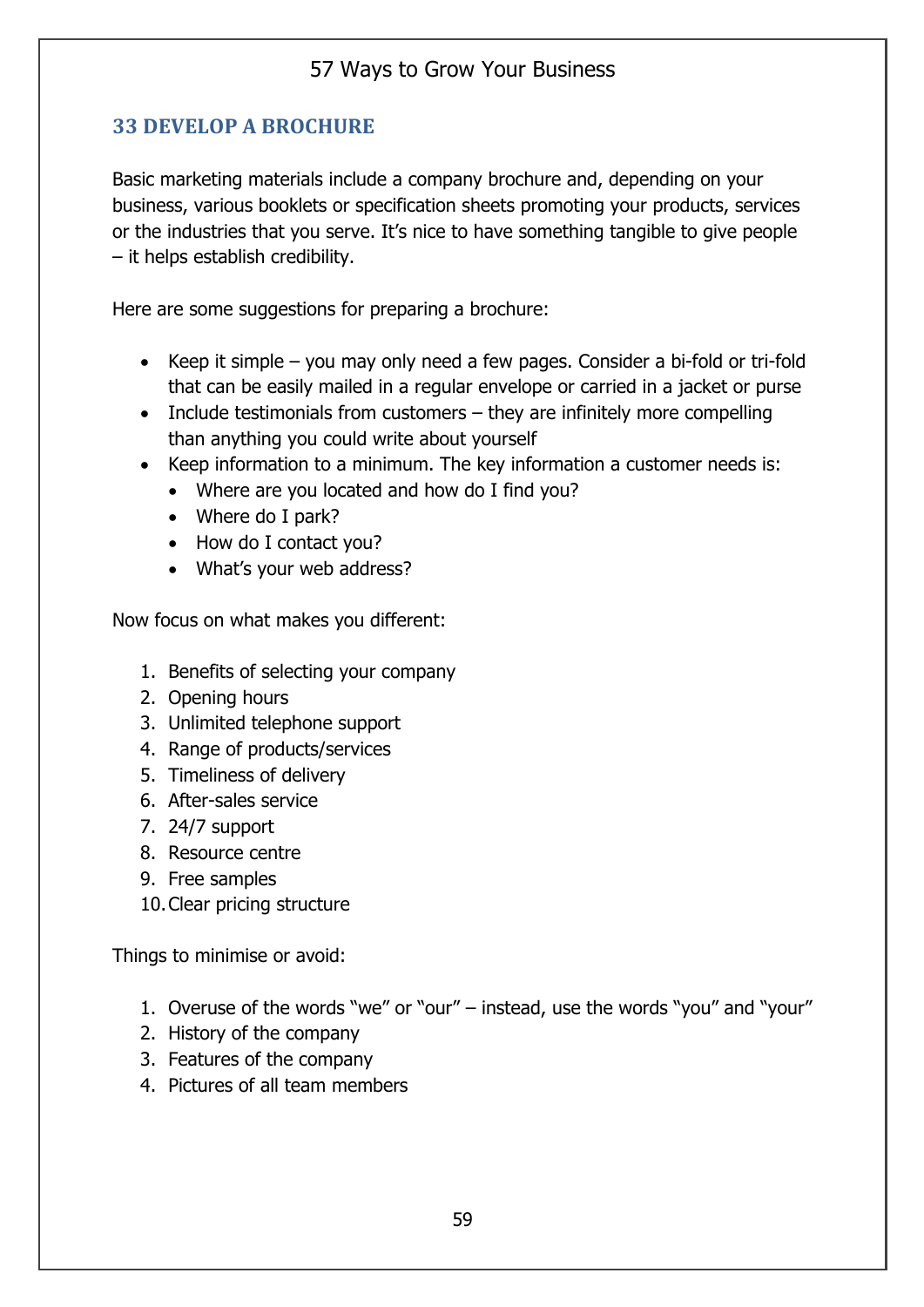Now that you have produced your brochure, develop a distribution plan:

- 1. Send two copies to all of your customers and referral sources. Ask them to pass on the second copy
- 2. Create a display in your reception area
- 3. Keep a supply of brochures with you, and make sure your other team members do the same
- 4. If you get the opportunity to make a speech, distribute your brochure to audience members beforehand (by putting a brochure on each chair, for instance). That way, they are familiar with you and your products or services before you start talking and will be more likely to focus on your message
- 5. Include some marketing literature with each piece of correspondence you send out, both to customers and prospects

A website and a general brochure may be all you need to promote your business. But if you specialise in serving specific industries or professions, you will want to have specialised booklets for each industry/profession you serve or each product or service you offer. They don't need to be expensive, they just need to be specialised and look professional.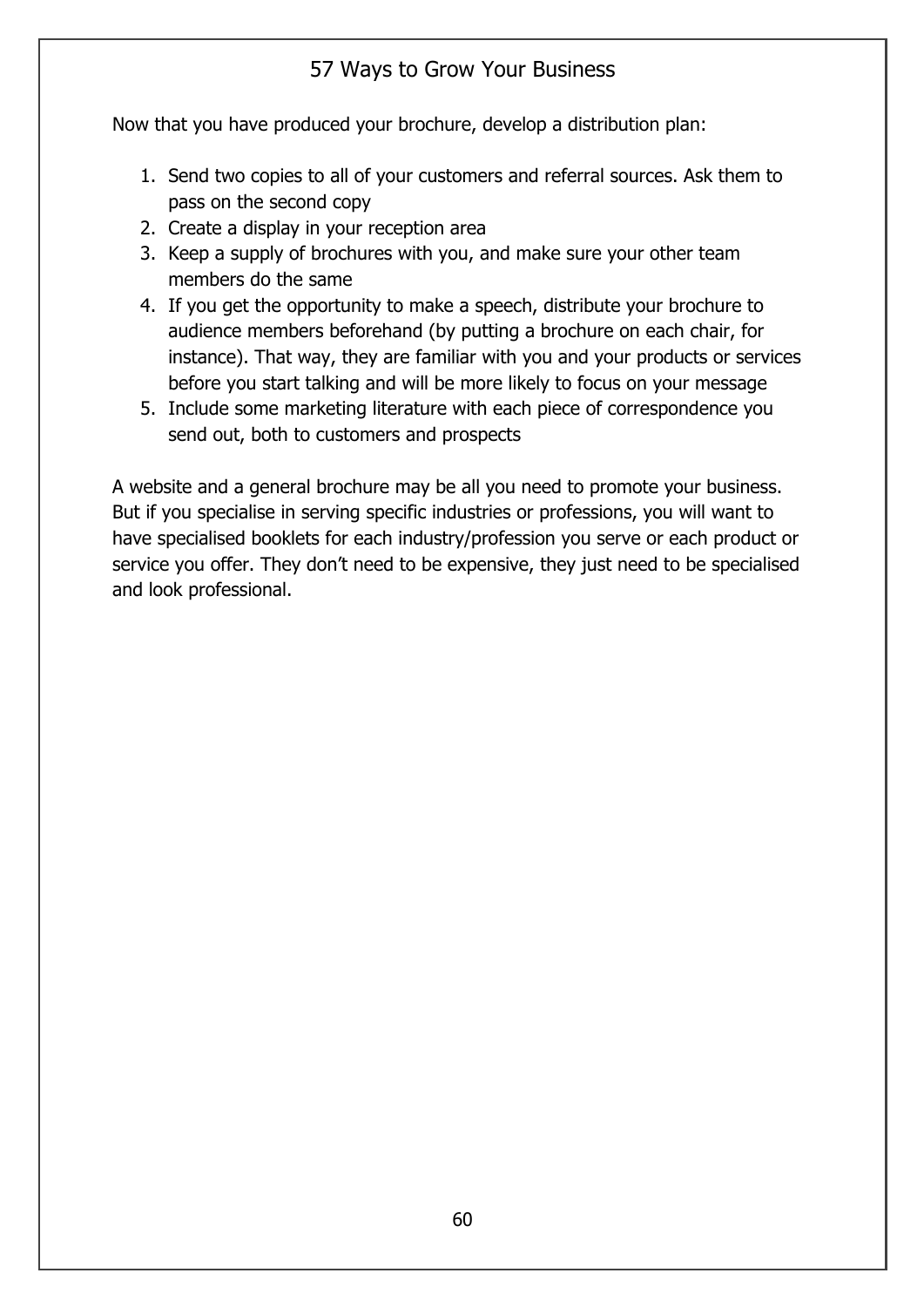#### **34 SEND E-NEWSLETTERS**

One of the great advantages of technology is that it has levelled the playing field for smaller companies competing with larger ones. The internet gives you the ability to communicate regularly with all the people on your mailing list.

Send out a brief e-newsletter at least once a month. Make it short enough so that the recipient can read it on their computer screen without having to open the entire document. Two paragraphs are usually sufficient. Focus on one issue only and provide enough information to generate a response from people who are interested in the subject. For example, you might answer a customer's question or describe a pending change in regulations.

#### **Tip for Getting More Email Addresses**

Plan a campaign to get the email addresses of all of your customers, all of your prospects and anyone else in your database. Consider running a month-long competition (with prizes, of course) to see which of your team members can get the most email addresses.

Test your email subject lines, as one subject line may result in more opens than another. Always link your e-newsletter to your website or blog to encourage traffic to these areas; a "find out more information" link really helps. Lastly, at the bottom of each e-newsletter, indicate how the reader can unsubscribe.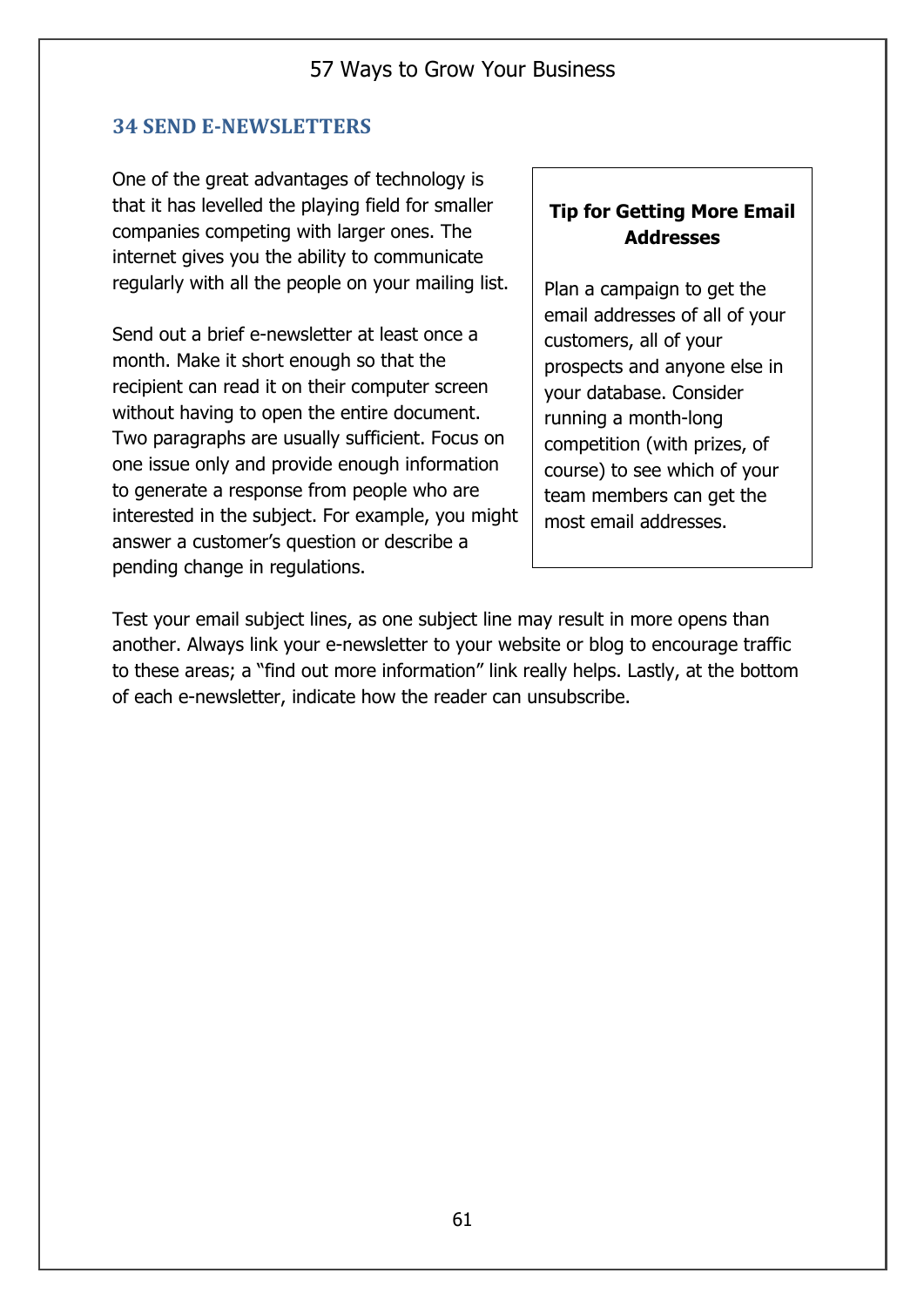#### **35 SEND PRINTED NEWSLETTERS**

Newsletters are a great way to keep your name in front of your customers, prospects and referral sources. You might send a printed newsletter from as little as once a year to four times a year to supplement your more regular email newsletters. Make your printed newsletter colourful, upbeat and readable. Here are some suggestions for content:

- A spotlight on one of your team members. People really enjoy human interest stories, such as marriages and promotions, and it's an opportunity to showcase your talent
- An article about one of your customers. They will appreciate being featured and you can provide additional copies for them to send to their customers and prospects
- A letter from you giving a success story, as well as reminding readers that you are looking for more business
- Attention grabbers such as cartoons, photographs, puzzles or recipes. One professional firm includes regular film reviews — clearly not related to their services, but of immediate and universal appeal
- A feature describing a recent speech you made, noting that you are always available to make presentations to groups
- Some technical stuff may be good too!

Company news is appropriate, provided you are brief and stick to subjects that everyone can relate to, such as:

- New employees
- Births
- Engagements
- Marriages
- Awards

Good graphics are essential for maintaining interest, so use them strategically to enhance your newsletter. Remember, your newsletter is an **entertainment** medium as well as an **educational** one!

| <b>Action Plan</b> |  |  |
|--------------------|--|--|
|                    |  |  |
|                    |  |  |
|                    |  |  |
|                    |  |  |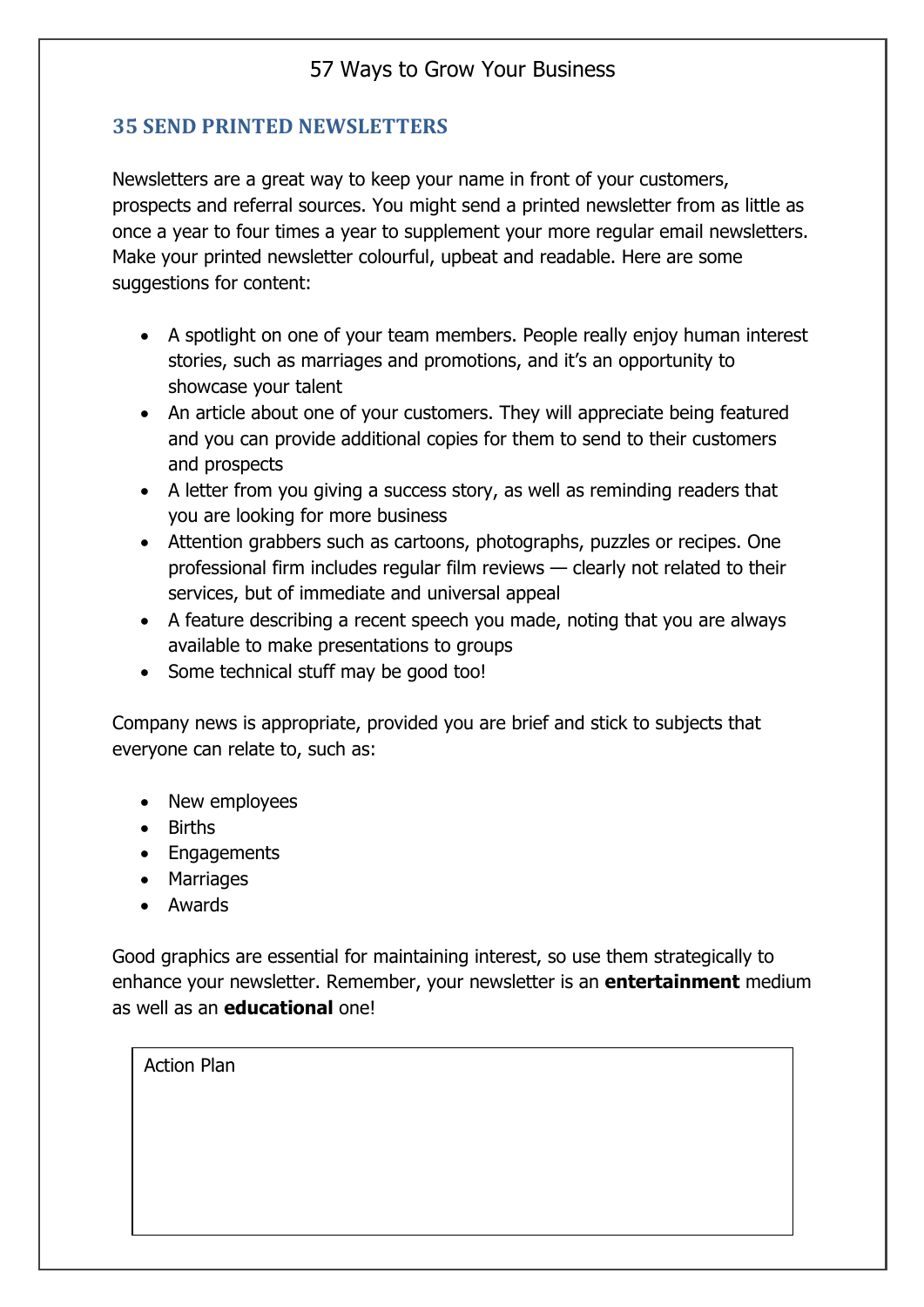#### **36 SEND WELCOME LETTERS**

This is a great way to cement relationships with new customers. Welcome letters provide you with an opportunity to:

- let new customers know how important they are
- promote your other products and services
- ask for referrals

Your welcome letter might include:

- A warm welcome to the firm
- Contact information
- A request for referrals
- 2 business cards
- Your firm brochure

Set up a system to send welcome letters automatically. You only get one chance to make a first impression, so don't omit this simple step. Make it a step in your new customer setup process so that it never gets overlooked.

Here's an example:

Dear  $\Box$ 

All of us at Jones & Company are delighted that you have selected us to help you. We promise to provide you with the very best services and we look forward to a long and mutually rewarding relationship.

We are particularly pleased that you were referred to us by Joe Morgan at Morgan Elliott. As a service business, we are dependent on referrals from our satisfied customers and good friends of the firm.

It is my responsibility to ensure that we provide world-class services. If you ever have a concern or wish to comment on our services in any way, please do not hesitate to call me. If you know of anyone else who might benefit from our services, please ask them to call – we are always looking for great customers like you.

Yours sincerely

James Paterson Managing Director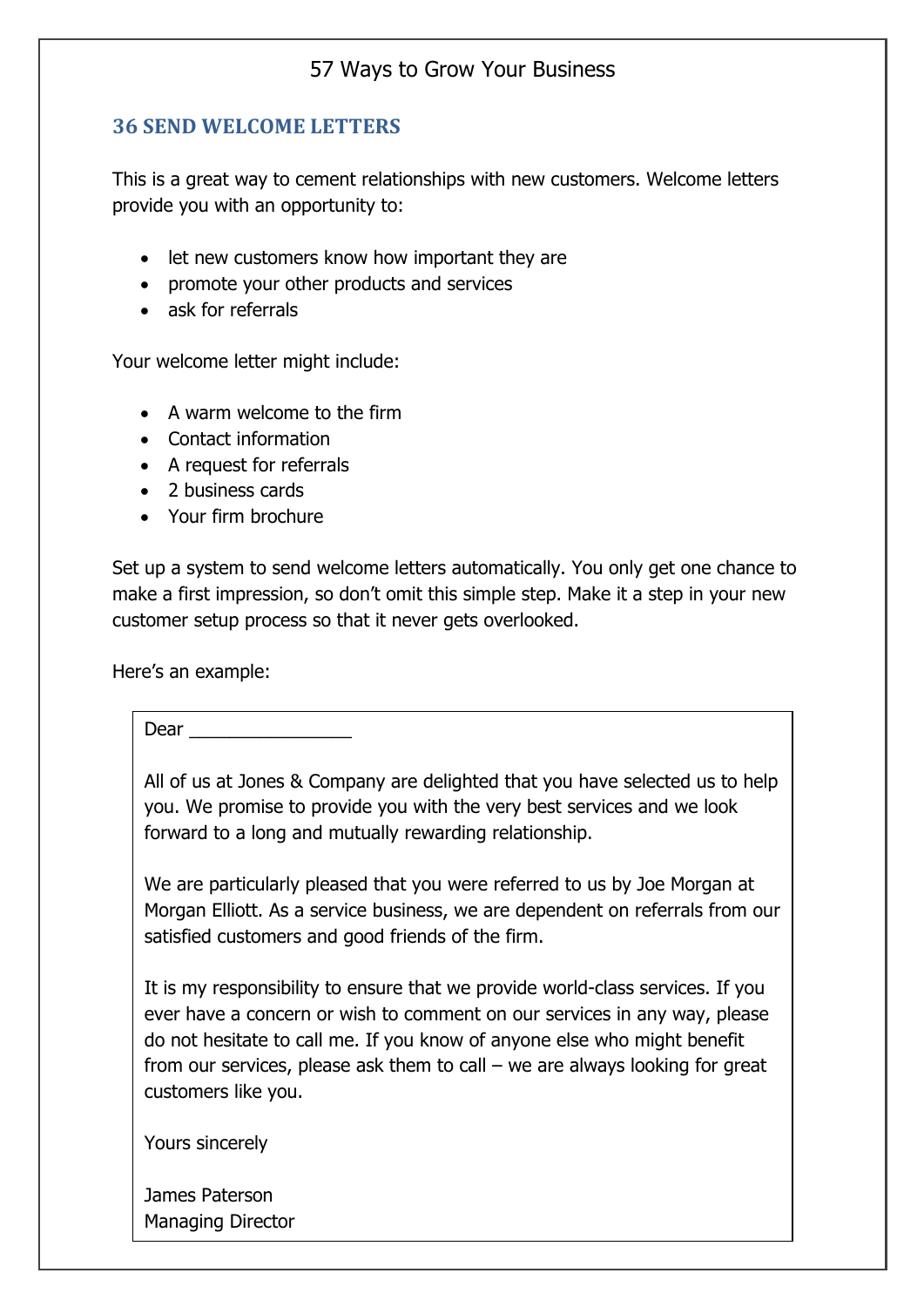### **37 SAY THANK YOU**

Being successful in business is about relationships, and an effective way to maintain long-term relationships is through regular thank you letters.

Email has taken over most interpersonal correspondence, so there's something special about receiving a personalised card or letter by "snail mail". Many successful entrepreneurs send several cards a day, customised with the company's logo, as an efficient way of staying in touch with customers, vendors and other contacts. Encourage your staff to do the same – perhaps even make it company policy!

TIP: When you are sending a welcome or thank you letter to one of your customers, include at least 2 business cards and a brochure, if you have one. Make it easy for people to refer you to new prospects!

Action Plan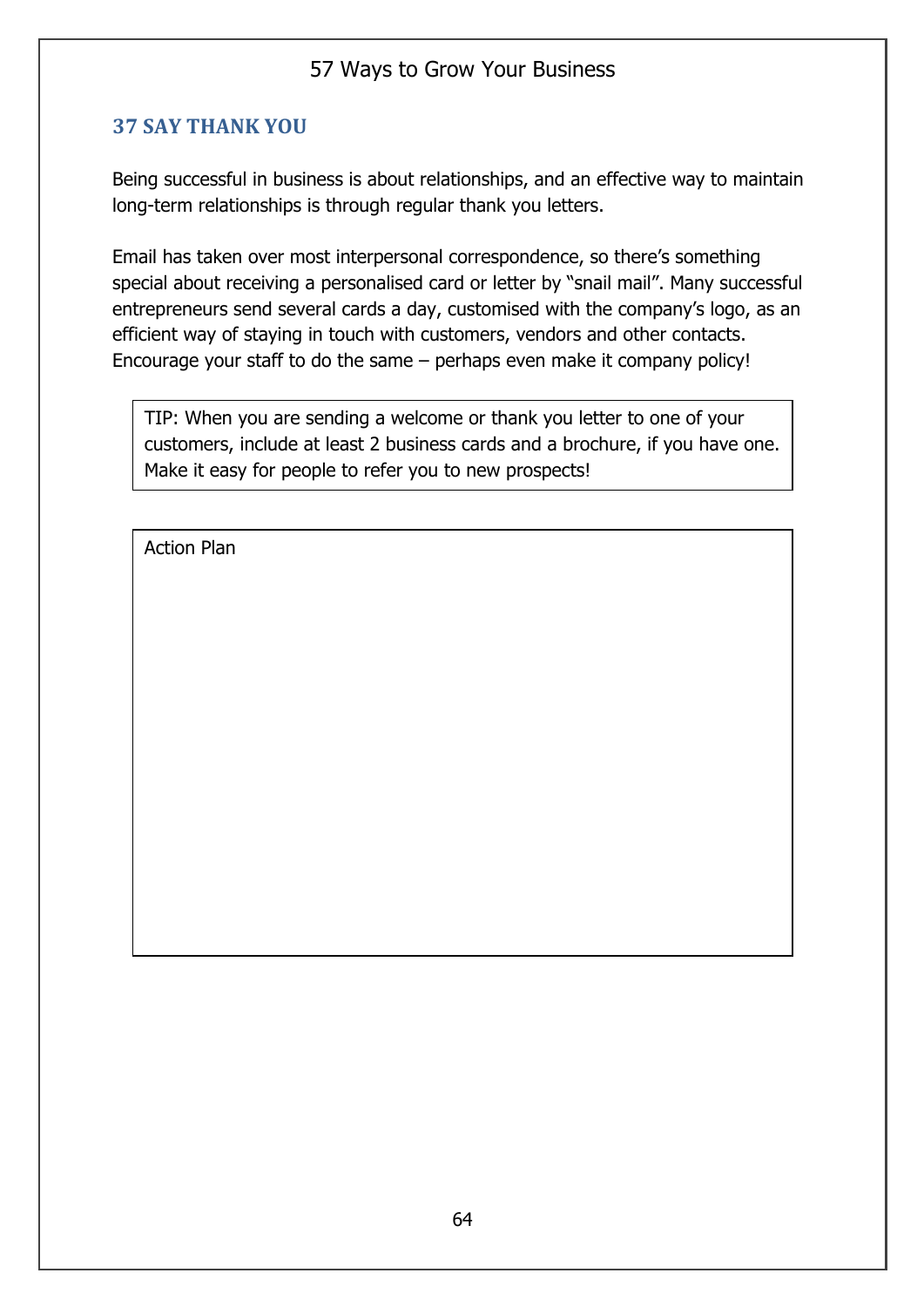Here's an example of a great thank you letter:

### **Thank you! Thank you! Thank you!**

Sometimes we just don't say "thank you" often enough. I want you to know that we really appreciate your business and your referrals.

This past year has been great for us  $-$  sales are up thanks to a number of new customers. Most of them were referred to us by our good friends and customers, like you, and for this we are deeply grateful.

We wish you every success in the new year.

Yours sincerely

Andrea Lawson Managing Director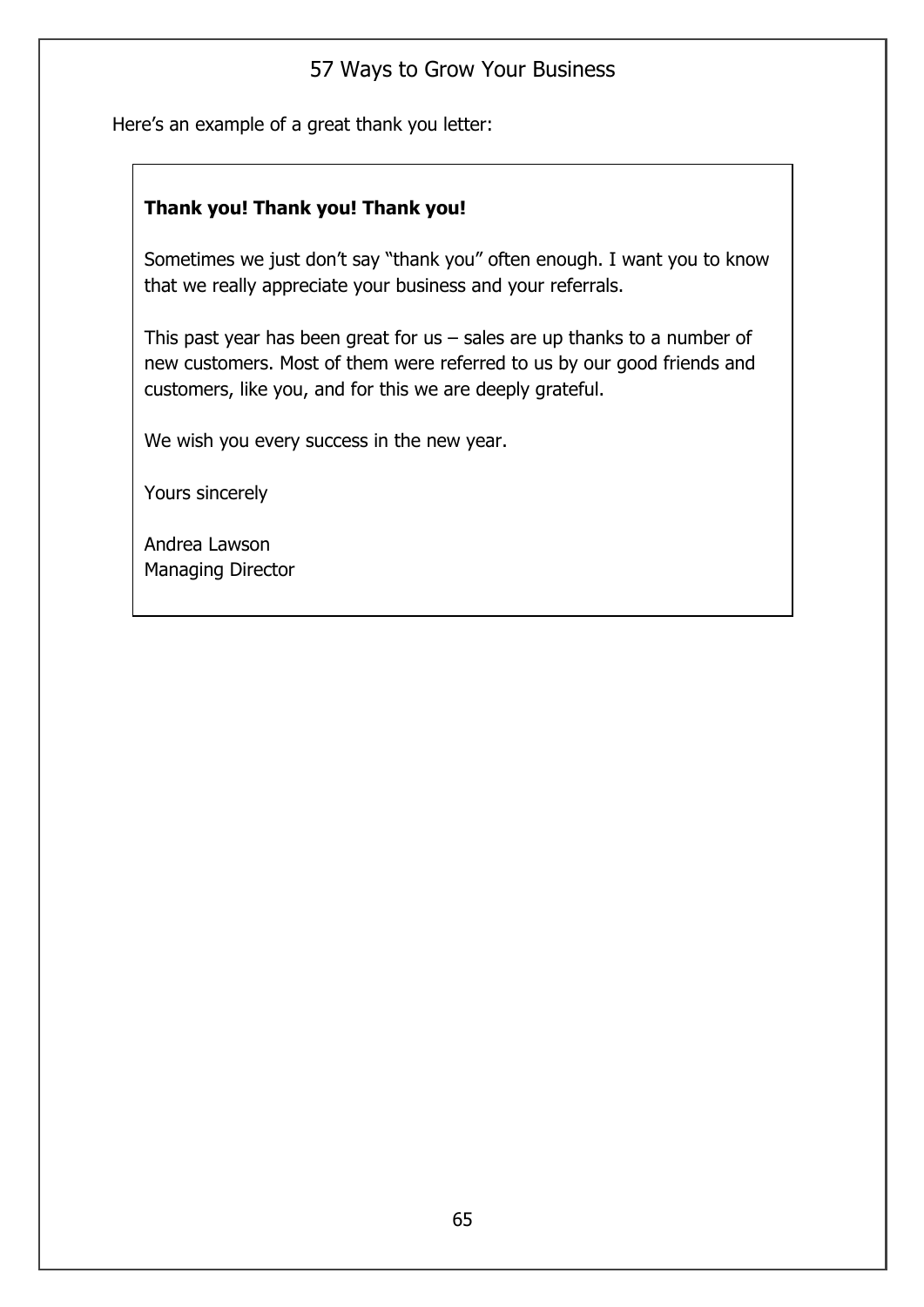### **38 SEND DIRECT MAIL**

Direct mail can be the cornerstone of your promotional marketing programme. It needs to be done on a regular basis and is not a job for someone who does it only when they "get around to it" – you need a dedicated marketing assistant. This person can be full-time or part-time, perhaps working just a few hours per week. Initially the focus should be on organising the direct mail programme, making sure that all marketing correspondence gets out on time and that the required follow-up, including phone calls, is done on a timely basis. Some firms have employed students to do this, which may be a more cost-effective option for your company.

Make sure you use good quality letterhead paper. The direct mail piece you send may be the recipient's first impression of you.

Sometimes the most challenging part of direct mail is developing a compelling mail piece. Here is a 10-point format for a good letter:

- 1. Name and Address
- 2. Salutation
- 3. Headline
- 4. Opening Paragraph
- 5. Who We Are and What We Do
- 6. Call to Action
- 7. Freebies
- 8. Signatures
- 9. P.S.
- 10.Inserts
- 1. Name and Address. If possible, print the complete name and address of the recipient on both the letter and the envelope. Recipients will read their own name and address and, if they are correct, are more likely to read the rest of the letter. There may be occasions, however, when this will be impractical
- 2. Salutation. On routine direct mail campaigns using a mailing list, you use the standard salutation:

"Dear Mr. \_\_\_\_\_\_\_\_\_\_\_." "Dear Ms. \_\_\_\_\_\_\_\_\_\_\_\_\_\_," or "Dear Mr. and Mrs. \_\_\_\_\_\_\_\_\_."

When you are sending more customised mailings, for example to the members of your local Chamber of Commerce or social club, or to a group of customers, you will want to use their first names. Even though their given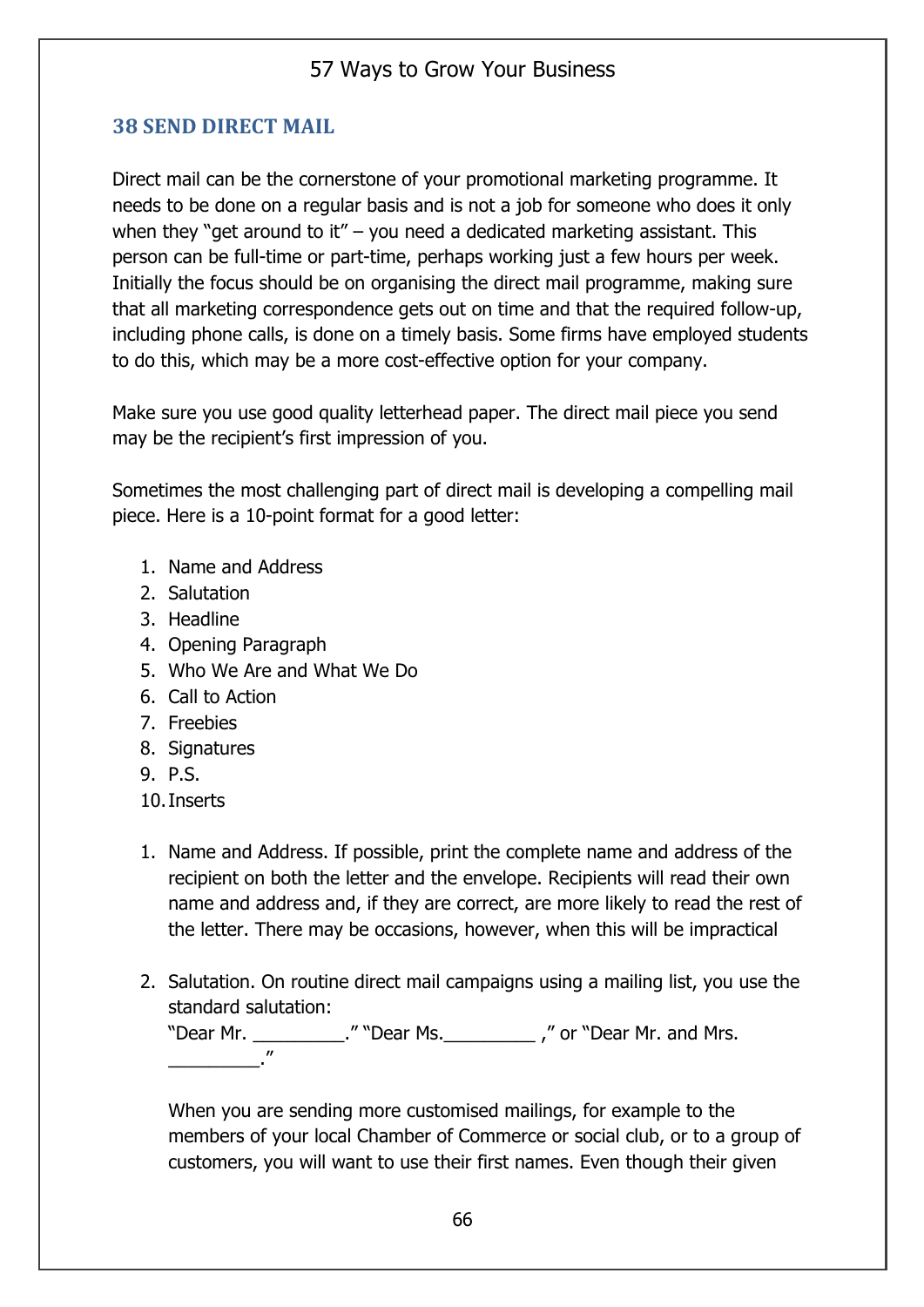names may be Richard or Pamela, they may well go by Rick or Pam, and it's important to get this right. An assistant can do phone verification to get this information and then capture it in your contact management system

- 3. Headline. Start your direct mail piece with a bold headline that grabs the reader's attention. If you don't get the reader's attention immediately, the letter will go straight into the bin. The purpose of the headline is to get the reader to look through the rest of the letter
- 4. Opening Paragraph. The opening paragraph explains and expands on the headline. It must be compelling enough to keep the reader interested. It takes the reader from the headline into the declarative paragraph. It is often referred to as the "bridge."
- 5. Who We Are and What We Do. By now the reader is wondering what this letter is about, who you are and what you want. Having built up interest, you now make a strong declarative statement about who you are and what you do. For example, "We're your cost-effective alternative to the big chains!"
- 6. Call to Action. Now that you've built the reader's interest, explain precisely what you want the person to do, such as:
	- Call me today
	- Return the prepaid postcard
	- Fill out the online questionnaire
	- Come to our open house
- 7. Freebies. This is the most important part of your letter. You must make them an offer they can't refuse, known as a "freebie". This should be something the reader perceives to be of value, something they want and something they can get for free.

Here are some examples:

- Free "how to do it" kit
- Free product demonstration
- Free pocket quide
- Free 60-minute consultation
- Free operations review
- Voucher for £100 towards a product or service
- Free book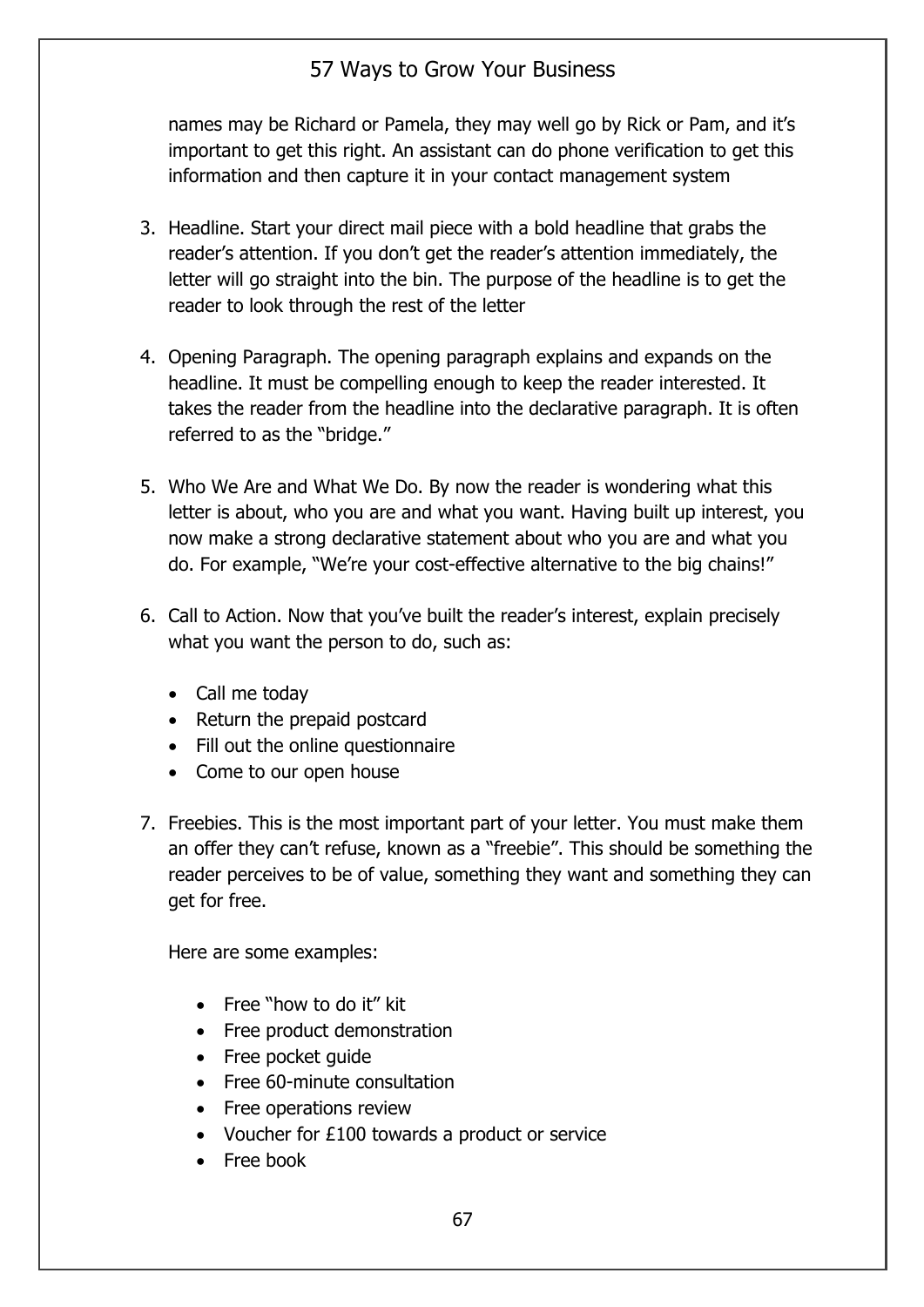- Sample of work plan
- An offer to visit their home
- Free financial planning review

The "freebie" concept can be applied to other areas of marketing, such as an open house. Imagine how powerful it is when you say, "come to our open house and receive a complimentary copy of our new software."

- 8. Signature. Many experts recommend at least two signatures on a direct mail piece
- 9. P.S. A postscript can be a powerful tool to get the recipient to read the letter. Direct mail experts tell us that people often read the P.S. first! Use the P.S. to highlight your most powerful "freebie" or your most compelling proposition
- 10.Inserts. More things falling out of an envelope means more things to capture the reader's attention. Examples might include:
	- A promotional flyer
	- A letter opener
	- A copy of an article

But the most important inserts are business cards  $-$  include at least two  $-$  as the recipient may well discard the letter but keep the cards. You've probably done it yourself!

Consistency and frequency are the keys to success in direct mail marketing. You'll get a better return on your investment by contacting 300 prospects four times than you will by sending a single piece to 1,200 prospects.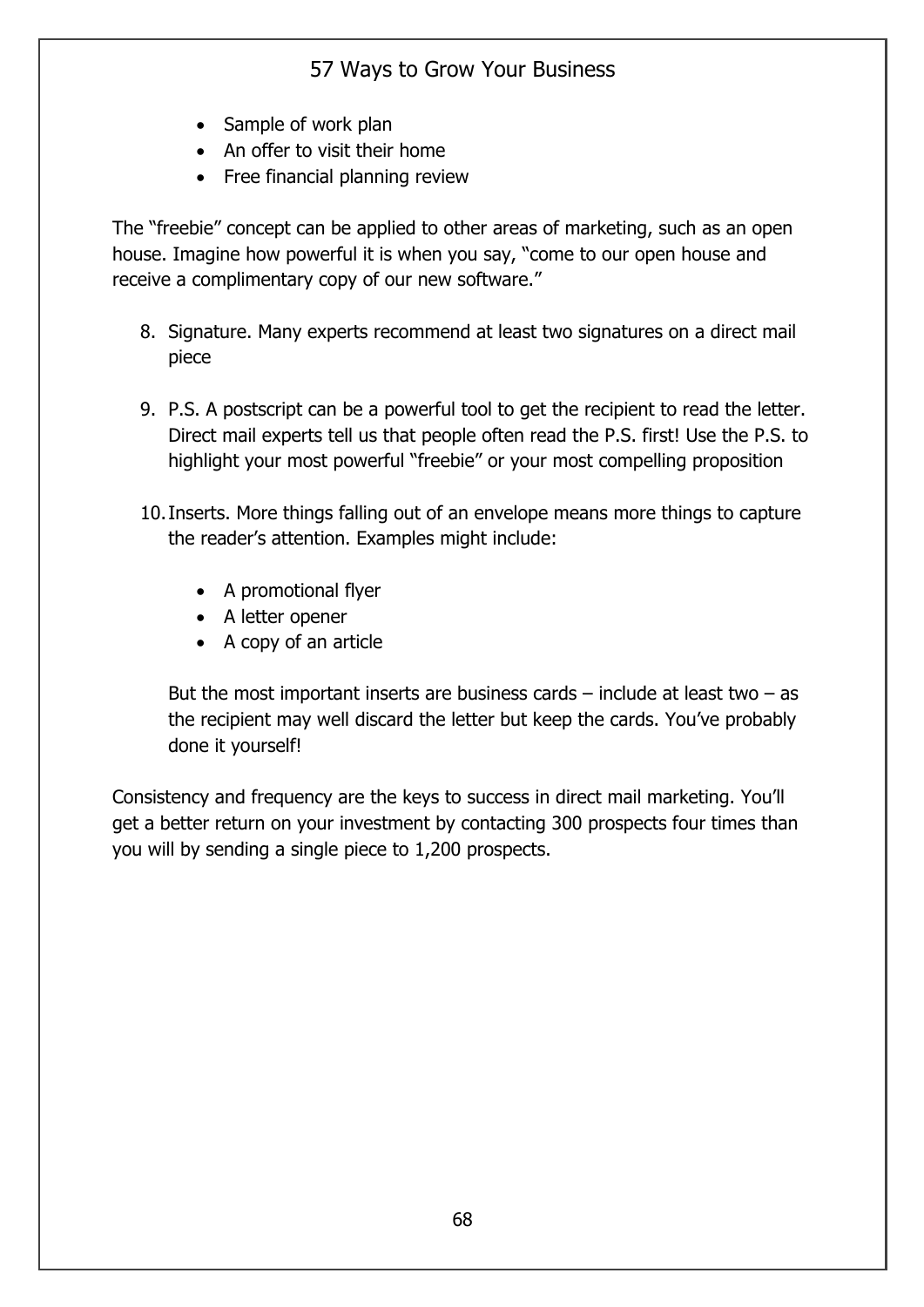### **39 MAKE FOLLOW-UP PHONE CALLS**

If your business sells goods or services to other businesses, i.e. it is "business to business" (B2B), telephone follow-up to mailings is relatively straight forward.

If your business deals directly with end customers, it is "business to customer" (B2C) and telephone follow-up is more difficult because:

- Most individuals are on a "do not call" list
- They are usually not at home during the day
- Many people have moved exclusively to mobile phone use

In short, it is usually not worth the effort to call these individuals. So, let's focus on follow-up for prospective business customers.

Expect a response rate of less than 0.5% from a mailing alone. Combine it with telephone follow-up within a week, on the other hand, and your success rate may rise to 3-4% and occasionally even higher.

Telephone follow-up needs to be done by a marketing person with enthusiasm. When recruiting your marketing person, ask specifically about his or her willingness to do telephone follow-up and telemarketing. If the response is lukewarm (e.g., "It's not my favourite thing to do, but I'll do it if it's part of the job"), he or she is unlikely to be successful at it. The most successful marketing people are those who enthusiastically "smile and dial." If your marketing person can't or won't do phone follow-up, hire someone else on a part-time basis to do it, perhaps from their home.

#### **Making Calls**

If you've done your homework and have a good mailing list, you know the specific person you want to contact. If you don't, try asking for a specific job title. That individual may be helpful and can act as a conduit to the decision maker. If you can establish a rapport with the receptionist quickly and easily, he or she can be helpful. "I'm hoping you can help me reach the right person…"

#### **Scripts**

We have all experienced the telemarketer who reads a prepared script and found it to be an instant turnoff. A simple, flexible, friendly approach is needed. Here are some suggested phrases/questions/topics that you might adapt to your own use: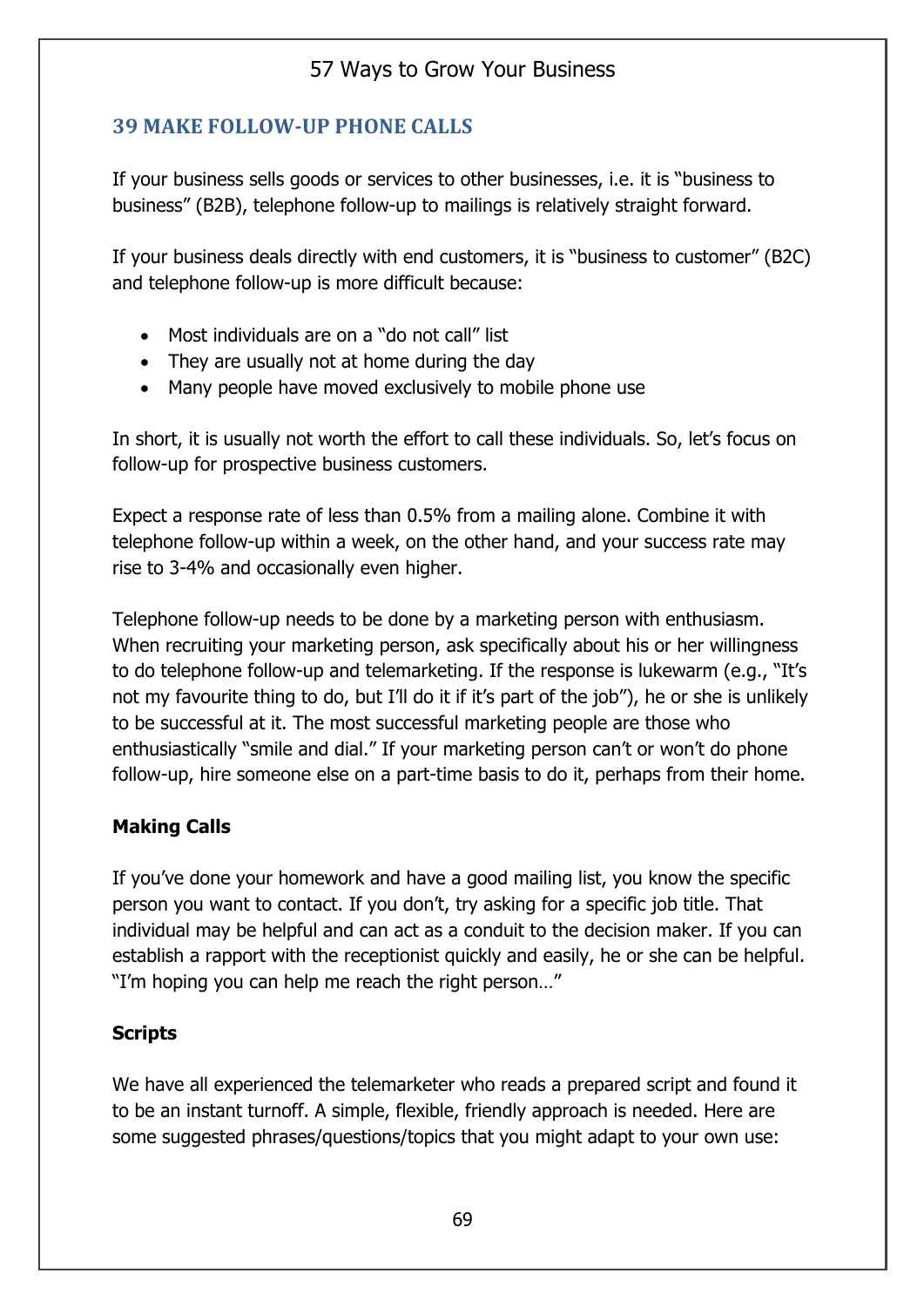- "Good morning. This is Diana Corbett and I'm calling from Patrick & Company, a local office supplier."
- "I recently sent you some information and I wondered if you had received it?"
- "I believe you have recently opened a new business is that correct?"
- "Would you like to receive our monthly list of items on sale? We'll email it to you."
- "Do you mind if I ask you a few questions?"
- "Are you currently buying your office supplies locally?"
- "Are you pleased with the service you've received?"
- "Is there anything about your current supplier you're not happy with?"
- "Would you be interested in meeting with one of our representatives? / just to get acquainted / to see if we could save you money / at your offices or here, if it's more convenient for you / at no charge, of course."

### **Things to Stress**

- Timely service
- Competitive prices
- Knowledge of their industry
- Friendly people
- Convenient location
- $\bullet$  Initial meeting no cost, no obligation
- Permission to stay in touch (such as via your e-newsletter)
- Complementary catalogue, kit, book or white paper

| <b>BE POSITIVE</b>       | Use friendly phrases $-$ smile.                                                                                                                                                  |
|--------------------------|----------------------------------------------------------------------------------------------------------------------------------------------------------------------------------|
| <b>NAME MAGIC</b>        | Use people's names whenever you can.                                                                                                                                             |
| <b>ANNOUNCE YOURSELF</b> | "Hello, I'd like to talk to Gary Jones. This is<br>Diana Corbett." State the name of the person<br>you're calling first, then give your name $-$ this<br>helps the receptionist. |
| <b>SPEAK NATURALLY</b>   | No mumbling, no raised voice and no eating!                                                                                                                                      |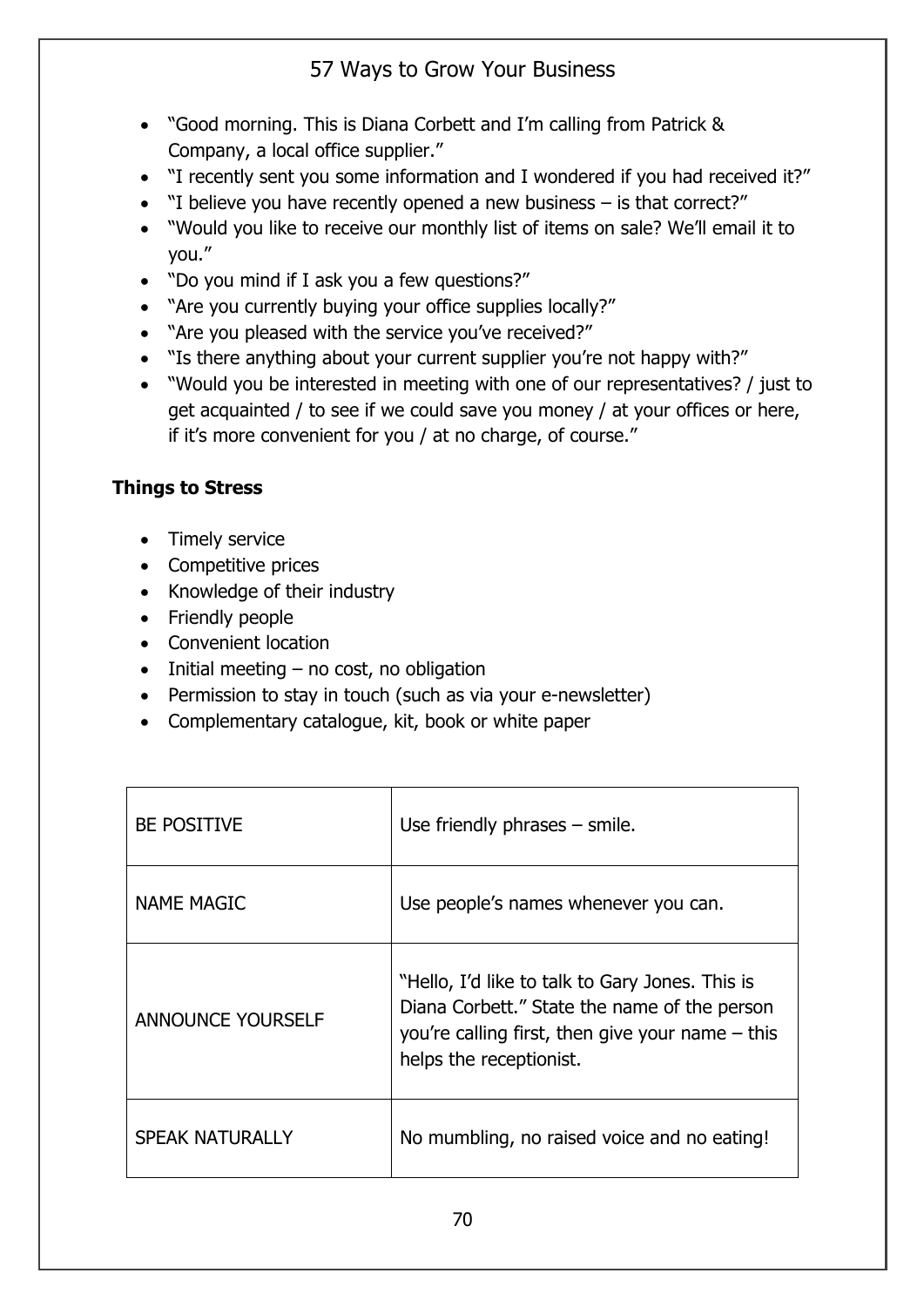| <b>GET TO THE POINT</b>                | Don't let them think you are a telemarketer.                                                                                                         |  |  |
|----------------------------------------|------------------------------------------------------------------------------------------------------------------------------------------------------|--|--|
| <b>RESEARCH YOUR TARGET</b>            | Get as much information as possible about the<br>company before you call, including the name<br>of the decision maker and the company's<br>business. |  |  |
| <b>DON'T GIVE UP</b>                   | It may take several calls to set an<br>appointment. Use your contact management<br>system to keep track of everything.                               |  |  |
| <b>HAVE A REASON TO</b><br><b>CALL</b> | $\Box$ Following up on a letter<br>$\Box$ New in town<br>$\Box$ Adding to mailing list for our newsletter                                            |  |  |
| <b>GOOD TIME TO CALL</b>               | Pick a time when most people are likely to be<br>in.                                                                                                 |  |  |
| <b>ORGANISE YOUR CALLS</b>             | Make new calls and follow-up calls in batches.<br>Plan on no more than 2-3 hours of phone work<br>a day to avoid "burnout."                          |  |  |

#### **Get An Appointment!**

This is your key objective:

"Is tomorrow morning convenient or would you prefer the afternoon?"

- Schedule something, even if it's days later
- Follow-up with a confirmation email, brochure and map (if appropriate)

If you are unable to get the appointment now, request permission to keep in touch. For example, ask for permission to send them your e-newsletter; invite them to a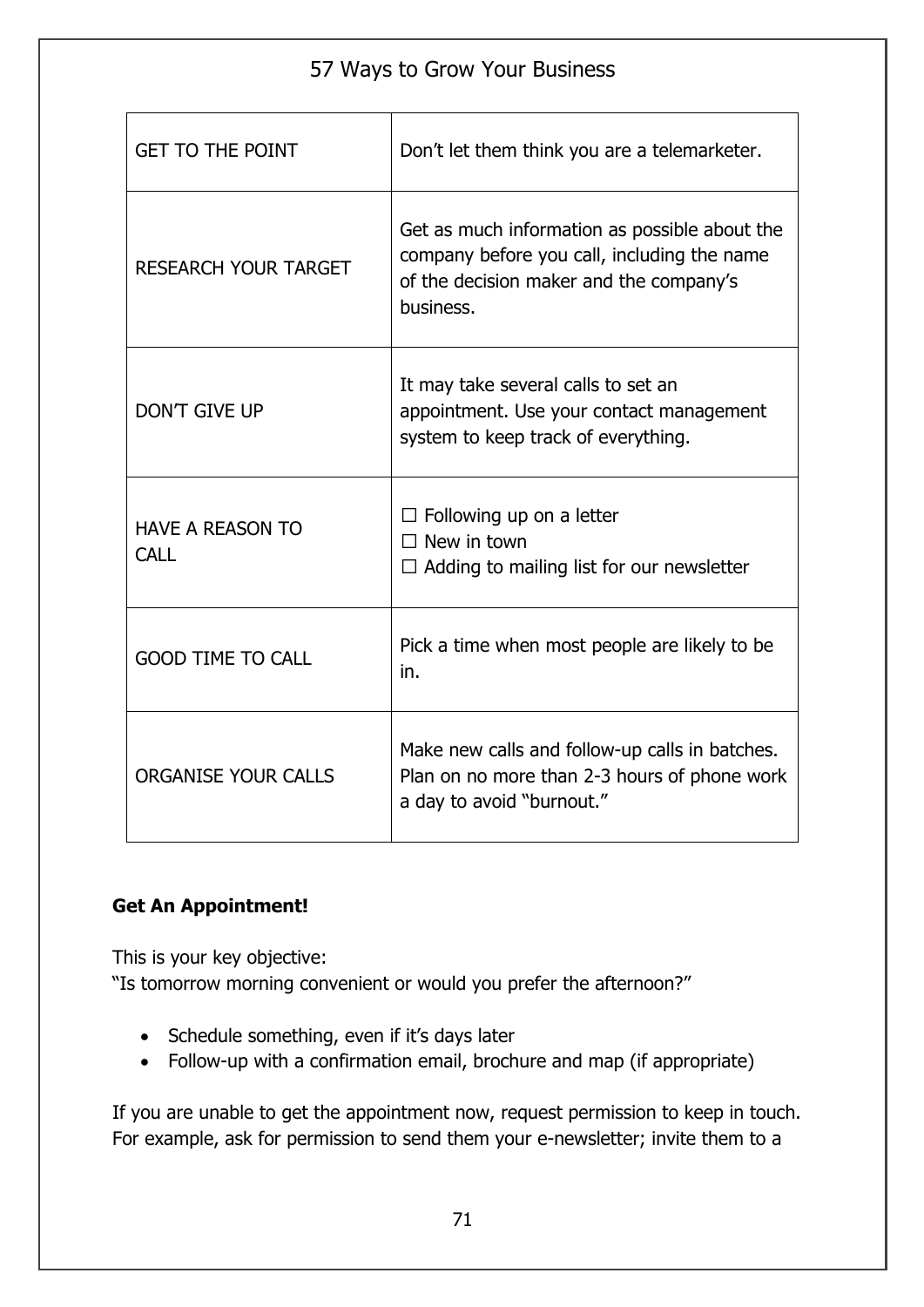speech you are giving locally; or promise to get in touch when you have more information relevant to their business.

#### **Conclusion**

Each marketing person will figure out what works best for them  $-$  it's a matter of experience and practice. It takes time to get results, but consistency is key.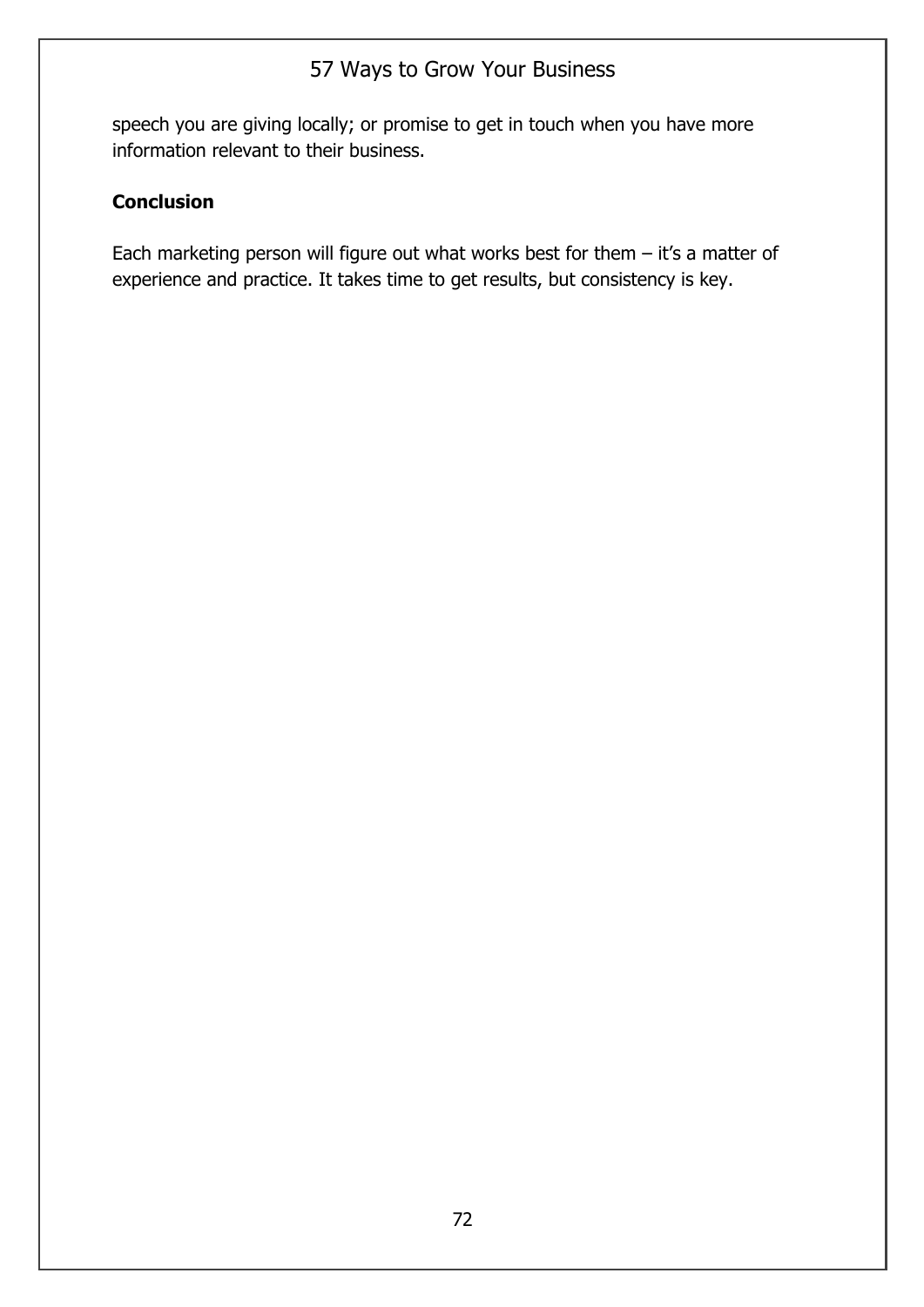### **40 WRITE ARTICLES**

One way to gain exposure and credibility is to write an article for an industry publication.

- Make the article highly readable and full of practical tips stay away from technical jargon (unless that's what readers crave!)
- Come up with a title that will capture people's interest. Including numbers in the title will usually do this, for example:
	- How to Shed 20 Pounds Before Summer
	- 7 Steps to Looking Your Best
	- 13 Most Common Financial Mistakes Retirees Make
	- 12 Ways to Boost Your Internet Sales
	- 5 Steps to Getting the Best Deal on a New Car
- At the bottom of the article, ask for a "footer" which identifies who you are and what you will send the reader. For example:

"Jenny Davies is a well-known dietician and fitness trainer. Call 0875 xxx xxxx for a free copy of her new recipe book, 100 Ways to Eat Happy"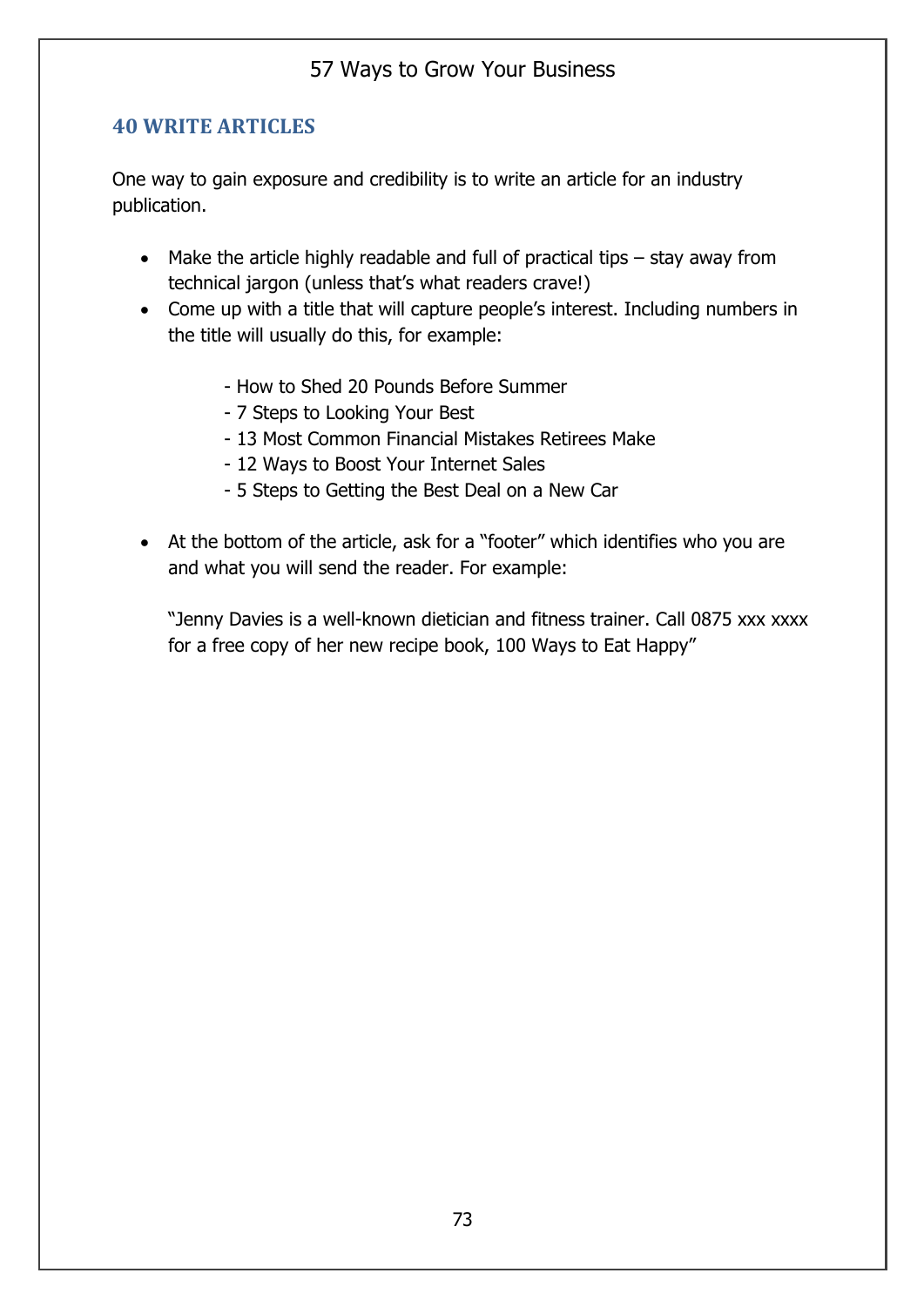### **41 SEND PRESS RELEASES**

Press releases are a fundamental part of a marketing programme. They are inexpensive, take little time to prepare and are effective when done consistently. Set up a system for generating press releases so that you are prepared each time something noteworthy happens.

Compile a list of media contacts likely to be interested in newsworthy items, such as product announcements and special events. This includes contacts at newspaper, radio and TV stations, magazines, trade and industry publications. Since the media will not come looking for you, it's your responsibility to create a steady stream of noteworthy items – and it may take a number of press releases before one gets picked up.

Call each media contact and get the correct name, title, address, phone number and email address of the individual to whom press releases should be sent. Then send at least one press release each quarter.

Tips for Preparing a Good Press Release:

- Keep it short one page is usually sufficient
- Use double spacing
- Send a digital photograph, noting what the picture is about. Remember to also include names, addresses and a phone number
- Address the press release to the name and title of the appropriate person
- Write "for immediate release" in the top left corner of the page
- The headline should be underlined and should be followed by a brief summary of the following article (known as a "standfirst")
- Be factual in your wording. Avoid unnecessary elaboration
- Answer WHO WHAT WHEN WHERE and WHY in the first paragraph
- Flesh out the details in the following paragraph(s)
- Send a brochure, background information on the firm or information on the subject matter in order to validate yourself, the firm and the event
- End the press release with ' $###'$  to indicate that there is nothing to follow

#### If You Get A Follow Up Call:

- Return it immediately journalists are always "on deadline" and they will use another story if you do not respond quickly
- Immediately send additional information if it is requested
- Ask when the piece might appear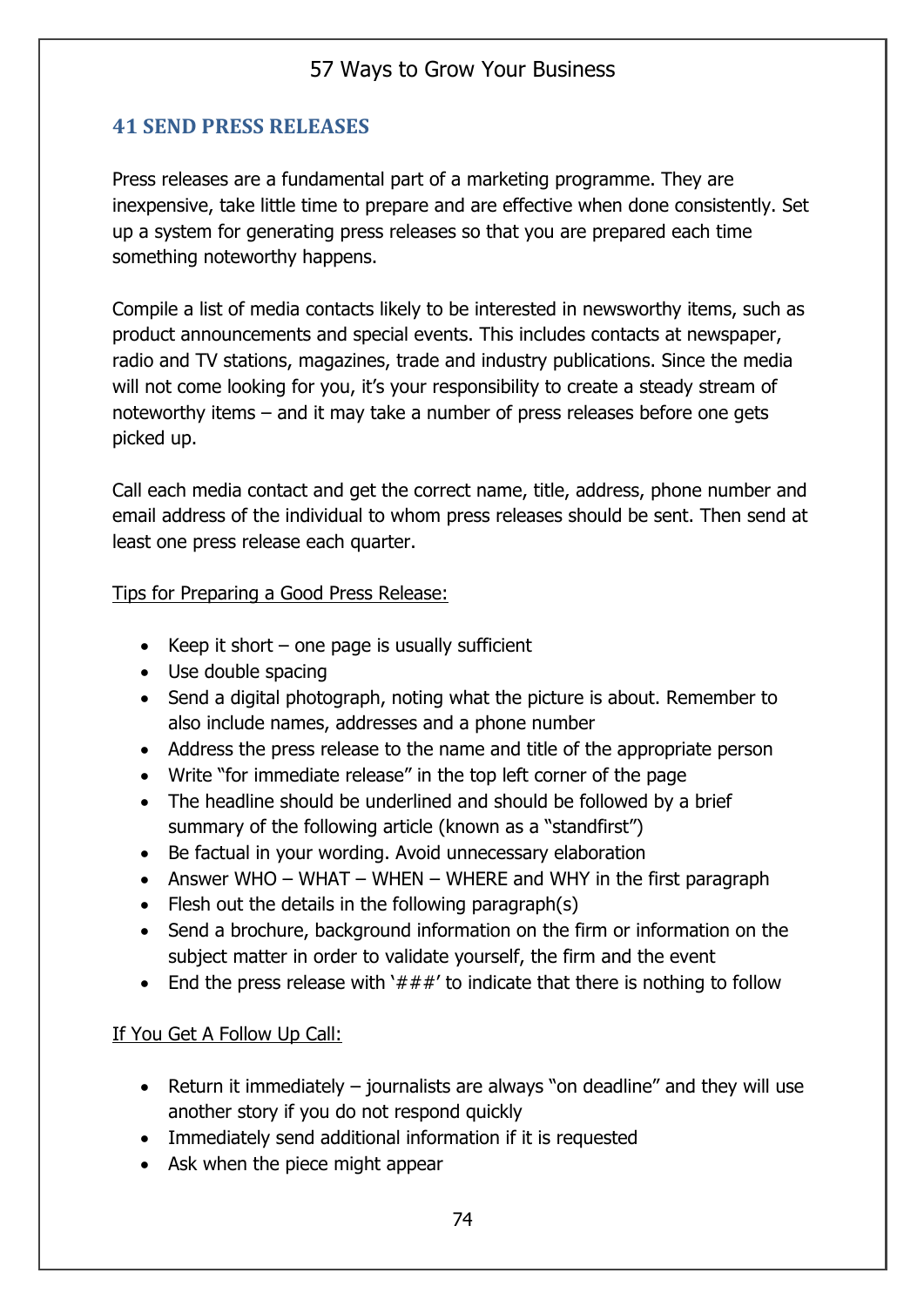- There are a number of online press release outlets. An internet search will identify the most popular resources
- Send a thank you note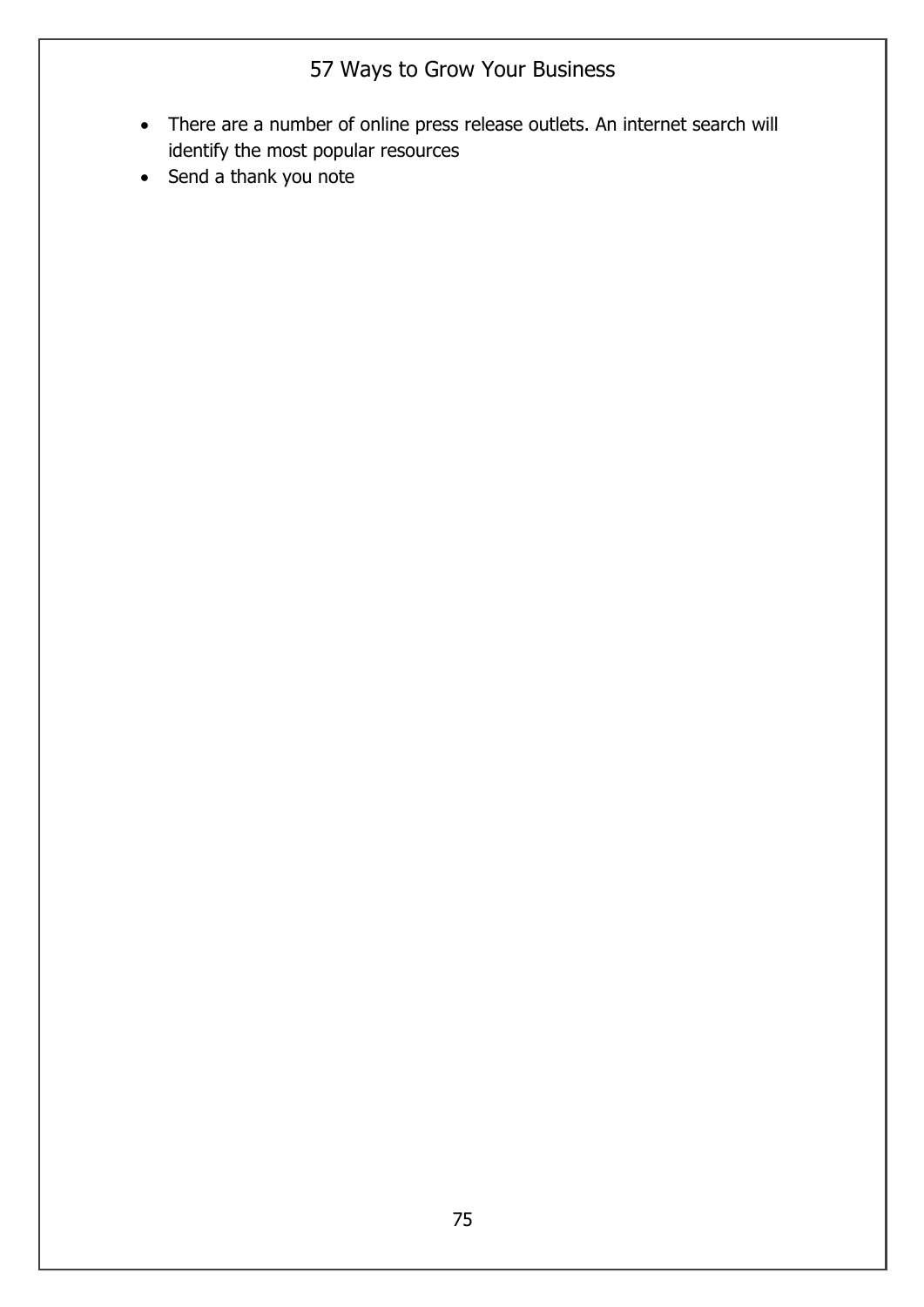### **42 GIVE SPEECHES**

Public speaking is a great way to attract new customers and is cost-effective. It allows you to connect with a large number of people at one time.

Public speaking rates high on the fear scale for some people, so it's not for everyone! But if you stick to topics that you know a lot about and keep it simple, you will generally get a good response. Add a useful handout and you are all set. To improve your presentation skills, join Toastmasters or a similar group.

There are many organisations that invite outside speakers, including:

- Chambers of Commerce
- Adult education classes
- Service clubs (Rotary, Lions, etc.)
- Trade groups
- Social clubs

Don't wait for them to call you! There's usually some competition for these speaking "slots". Send letters to these organisations and have someone follow them up with a phone call.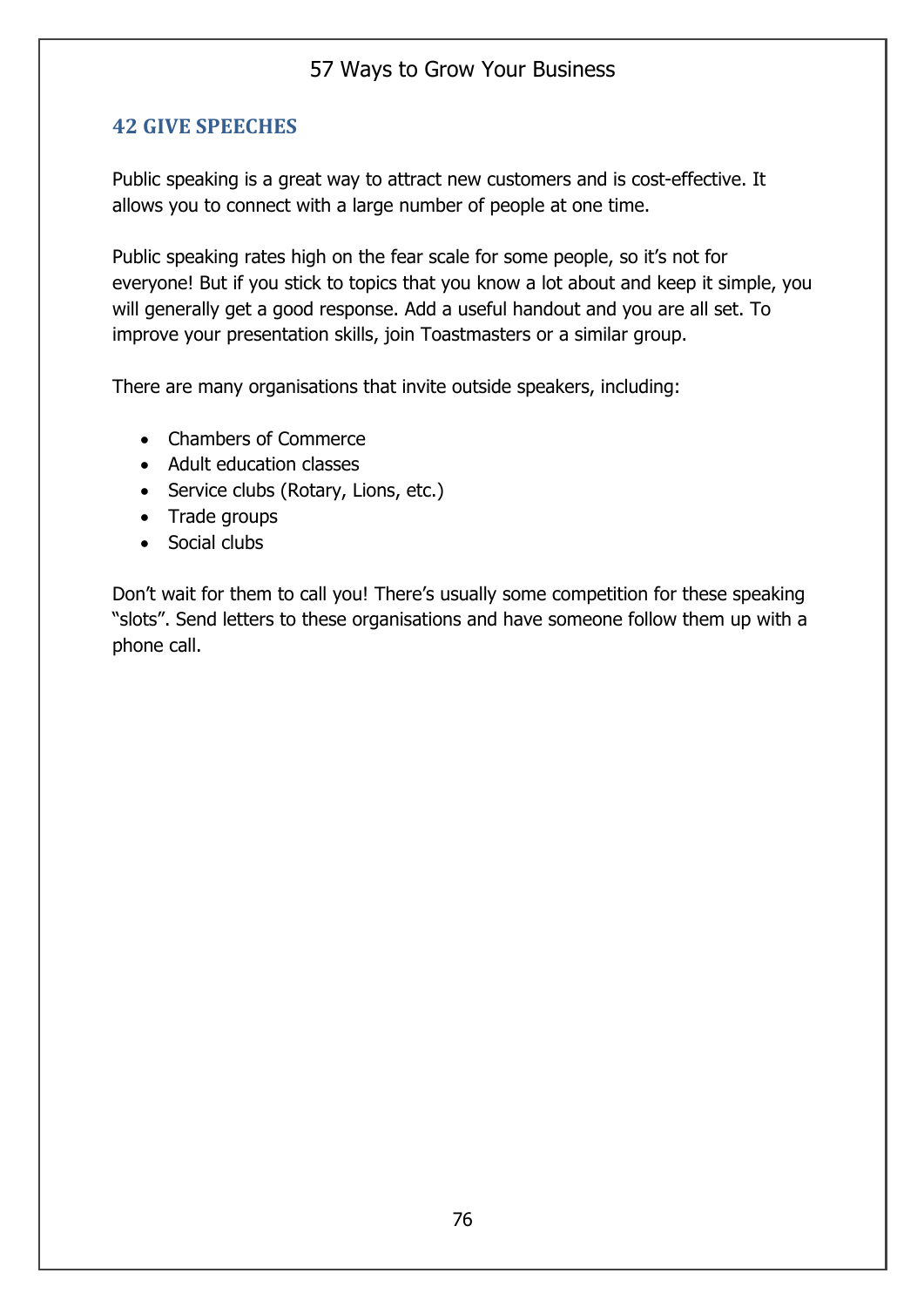Here's a letter you might send:

Dear Chairperson

### **Re: Dynamite Speakers**

We have 2 partners in our firm who are very good speakers – we'll be pleased to provide testimonials!

As you plan this year's programme of speakers and topics, please consider us for a presentation on (insert your area of expertise).

While we would naturally like to plan as far ahead as possible, we have on occasion stepped in at the last moment when the scheduled speaker has cancelled. For example, Chris Draegert recently gave a speech to a nonprofit group when the invited speaker was delayed by weather.

Please give me a call at your convenience.

Yours sincerely

John

P.S. Attached are the titles of some recent presentations.

#### Tips for Speech Titles

- Make your speech title provocative, e.g. "Never Buy Another Server!" (for a speech on Cloud computing) "What Are You Doing After Lunch?" (for a speech on long-range planning) "Never Pay Taxes Again!" (for a speech on estate planning)
- Include numbers, e.g. "10 Ways to…" "29 Best Ideas on…"
	- "13 Biggest Mistakes People Make When…"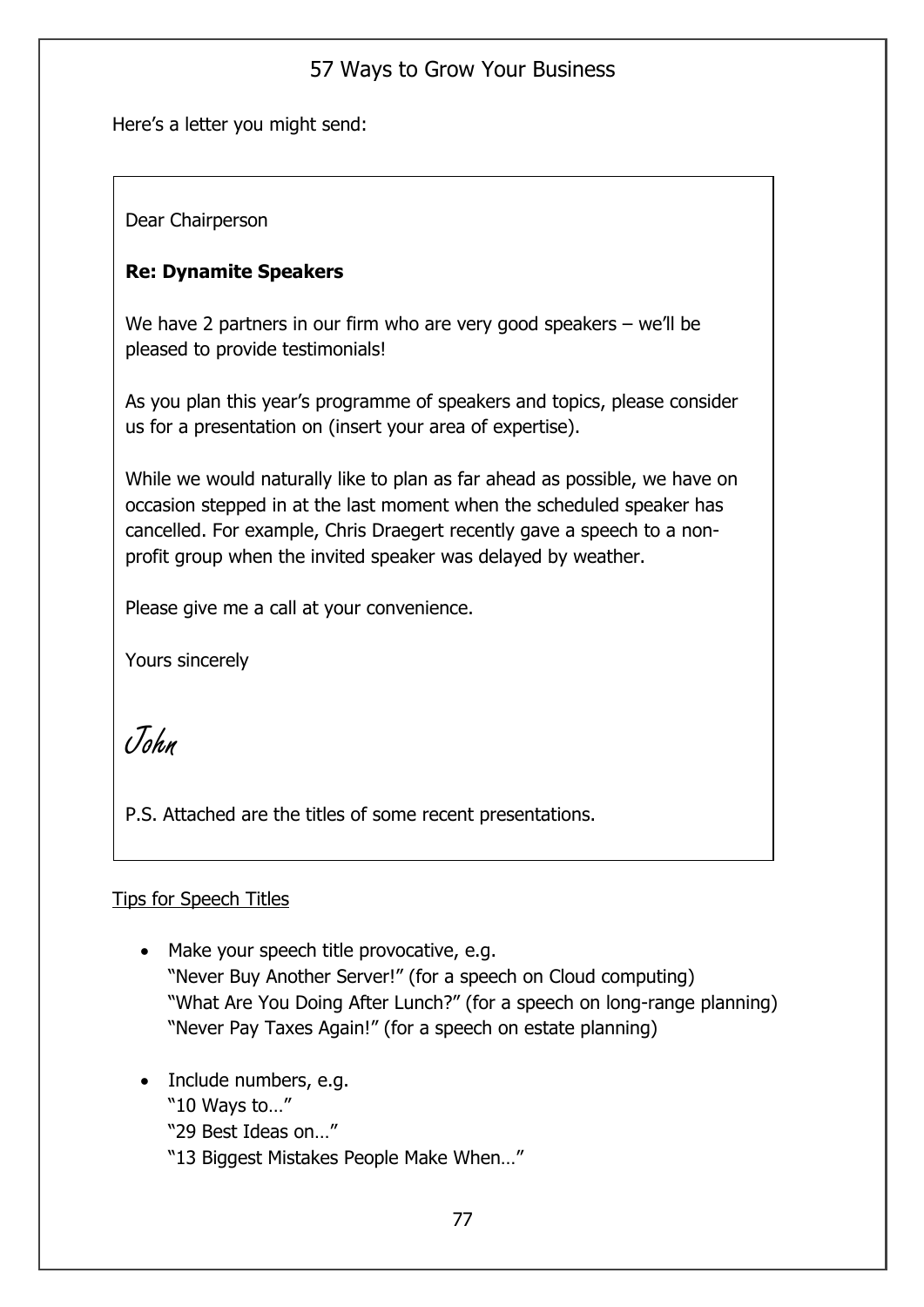### **43 RUN SEMINARS AND WEBINARS**

Seminars are an excellent way to attract new customers and impress existing ones. The purpose of running a seminar is to generate enough interest in the subject matter that participants will want to follow it up with a face-to-face appointment where you can provide all the answers! Here's a checklist:

- 1. Choose a subject that is topical and relates directly to your audience. They will be asking "WIIFM?" ("what's in it for me?")
- 2. Target your audience by only inviting people you know will be interested in the subject matter
- 3. Make sure you have an experienced public speaker who also knows the subject matter
- 4. Provide a summary of the key areas you want to address in the seminar. Back up your outline with relevant examples
- 5. Run the seminar at your place of business if you have appropriate facilities, otherwise hold it at a local hotel
- 6. To reduce your costs and expand your target audience, consider running a joint seminar with another group
- 7. Send a covering letter together with your invitation for the seminar. Include a standard response form or faxback form to make it as easy as possible for your customers/potential customers to reply. Make sure you include a map showing the location of the venue, contact details and a 'reply by' date
- 8. Follow up the invitations by email and telephone in order to generate more participants. Be sure to also contact those people who have accepted, just to remind them
- 9. The best time to run the seminar is in the early evening or early morning. This reduces the impact on a customer's work day
- 10.The ideal length of a seminar is between 45 minutes and 1¼ hours. This gives you the opportunity to have 2 or 3 speakers
- 11.At the end of the seminar, make sure you have warm food and appropriate beverages. This is the ideal opportunity to network with customers/potential customers and to get appointments. Giving name badges to all participants, including your team, will aid this process
- 12.The day after the seminar, have your marketing person follow up and ask the questions, "did you enjoy the seminar?" and "would you like to be invited to the next one?"

Running webinars may be a good alternative to doing seminars; after all, it cuts the costs dramatically, meaning that you can afford to do them more often. They will also help you to reach a wider audience.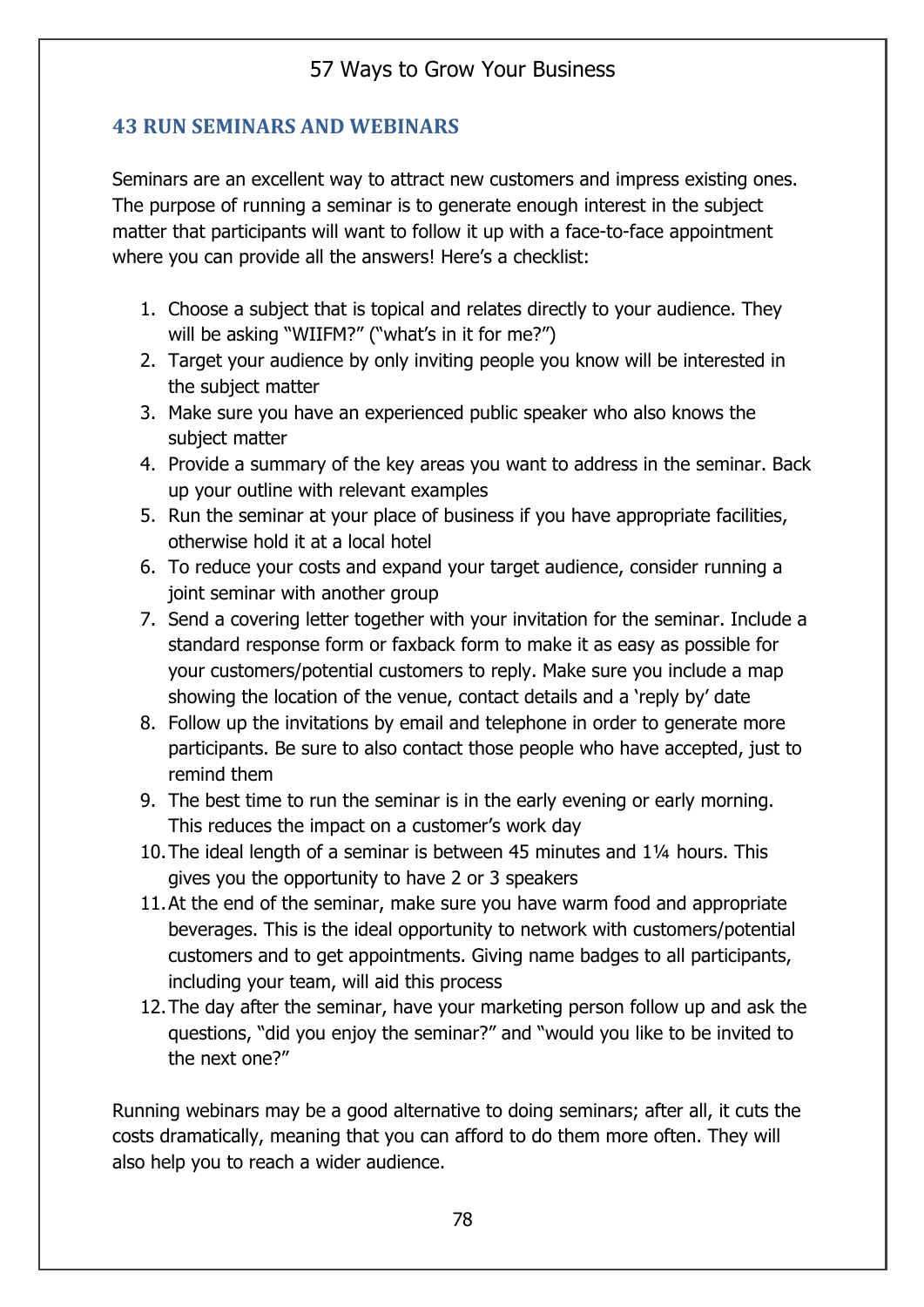### **44 PARTICIPATE IN TRADE ASSOCIATIONS**

Join organisations whose meetings you enjoy (or you will find reasons not to participate) and then get actively involved. Volunteer for projects that have high visibility within the organisation, and treat these positions as you would any other professional obligation.

Here are some specific steps to take with your own trade association and with the organisations your customers belong to:

- 1. Read the association's publications
- 2. Call the editors and pitch article ideas
- 3. Write and submit articles
- 4. Distribute reprints of any articles you write to your entire database
- 5. Write letters to the editors
- 6. Join their online forums and answer questions
- 7. Provide comments on their blogs
- 8. Go to meetings and conferences
- 9. Get on a committee
- 10.Volunteer to speak (or find a speaker)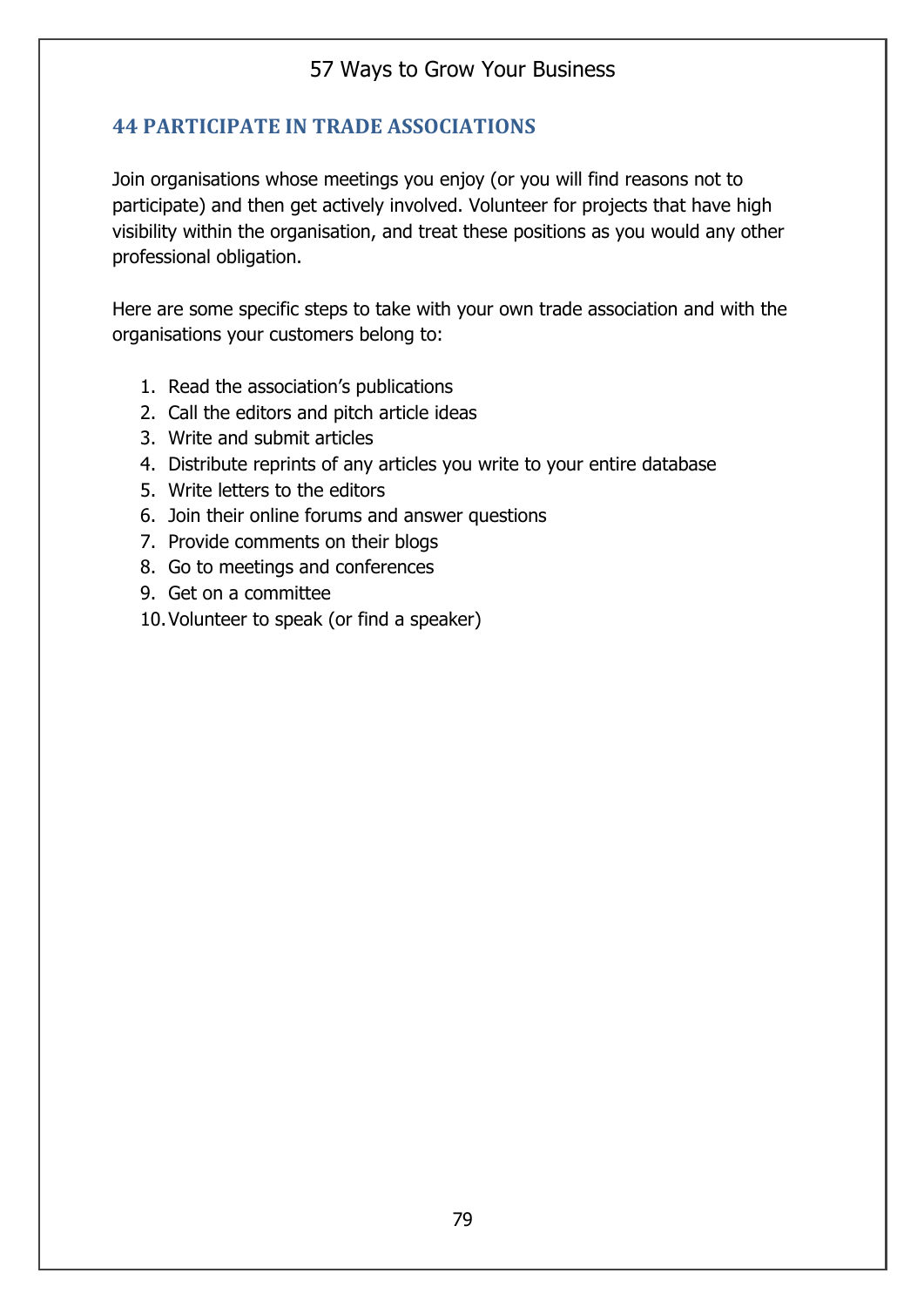## **45 ATTEND TRADE SHOWS**

Trade shows provide an opportunity to present and demonstrate your products and services to prospects and other "industry influentials". They provide a vehicle for getting widespread exposure and direct feedback on how your products and services are perceived. Send invitations to prospects within the geographic area of the show and take advantage of all the free publicity.

The cost of making in-person sales calls has increased dramatically over the years, and it may take five to seven sales calls to close a sale. Closing a qualified trade show prospect is often much less expensive.

#### **Action Items**

- Determine the best shows to attend in the coming year and get prior year attendance numbers and pricing
- Investigate whether you can get "speaking slots" at the events
- Review the activities that typically take place at a particular show and determine how to attract people to your booth
- Make sure you're able to sell and take orders on the spot

Here's a budget checklist for trade shows:

| 1. Stand rental               |  |
|-------------------------------|--|
| 2. Banners and displays       |  |
| 3. Courier costs              |  |
| 4. Stand set up               |  |
| 5. Electrical connections     |  |
| 6. Tables/chairs              |  |
| 7. Cleaning                   |  |
| 8. Giveaways                  |  |
| 9. Entertainment/refreshments |  |
| 10. Hospitality suite         |  |
| 11. Airfares                  |  |
| 12. Hotels                    |  |
| 13. Meals                     |  |
| 14. Local transportation      |  |
| 15. Miscellaneous expenses    |  |
| Total                         |  |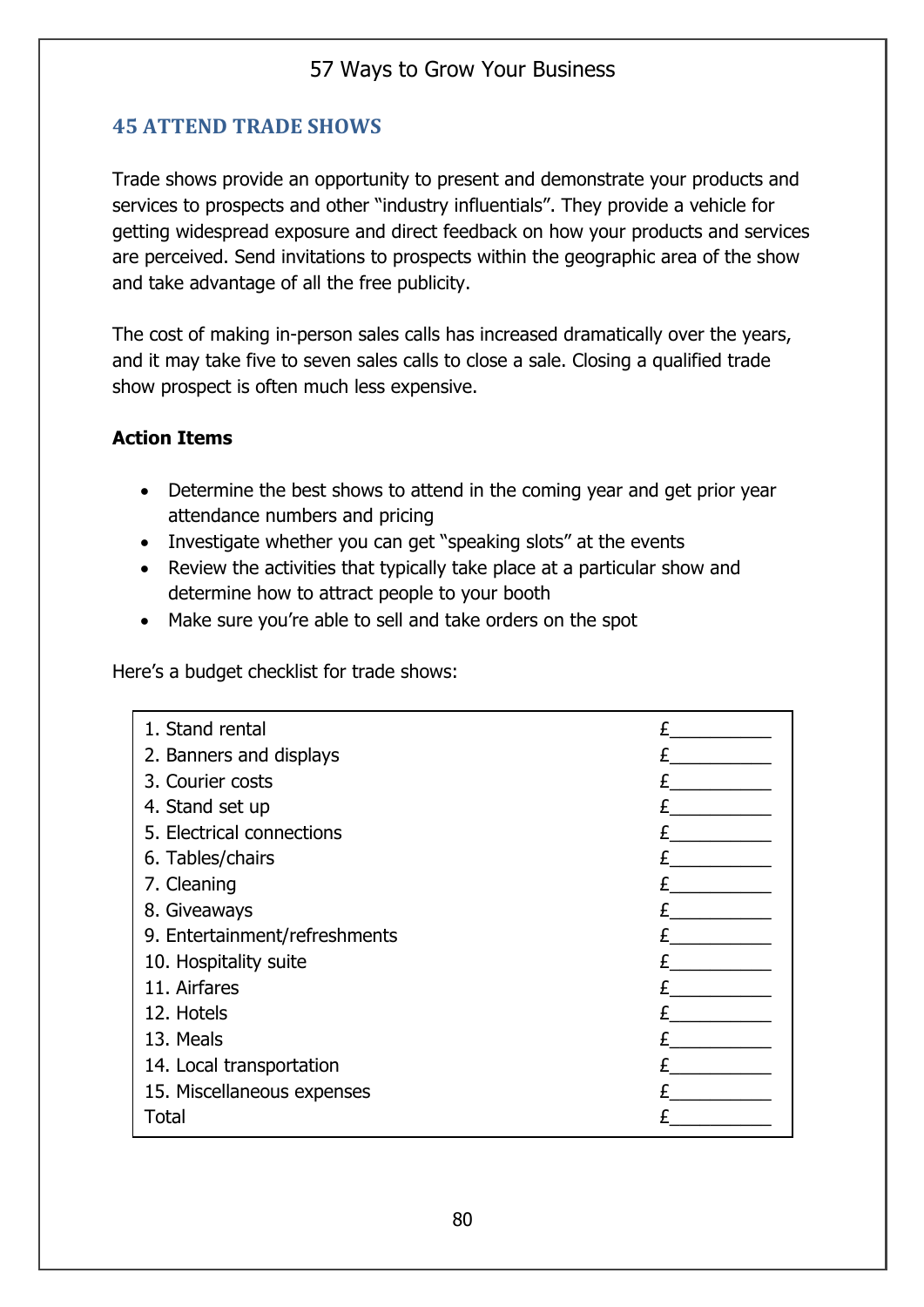### **46 HOLD AN OPEN HOUSE**

Other than seminars and webinars, an "open house" is the most frequent event that companies organise. Invitations go out to customers, prospects and referral sources. This brings a mixed group of business people to your offices. Part of the appeal will be for them to meet each other and network.

You may want to make your open house a charity fundraiser. This polishes your public image and opens up another area of contacts. If you host the event and invite your customers, the charity may also invite their donors and volunteers. This would give you another group of prospective customers.

#### **TIPS for a great open house:**

Arrange something that will be truly memorable. Here are some examples:

- A raffle for something really desirable
- Magician, caricaturist or other "performer"
- Live music
- No speeches at least not about business!
- Have a theme, such as "Hollywood film stars"

If your office or place of business is not conducive to hosting an open house, arrange for an unusual location, such as:

- Your local garden centre arrange for an after-hours presentation from a master gardener
- Your local golf club provide a group lesson, led by a golf professional. This is far less complicated than organising a golf tournament!
- A winery, wine shop or restaurant for group wine tasting
- Attendance at a sporting event with transportation to and from the venue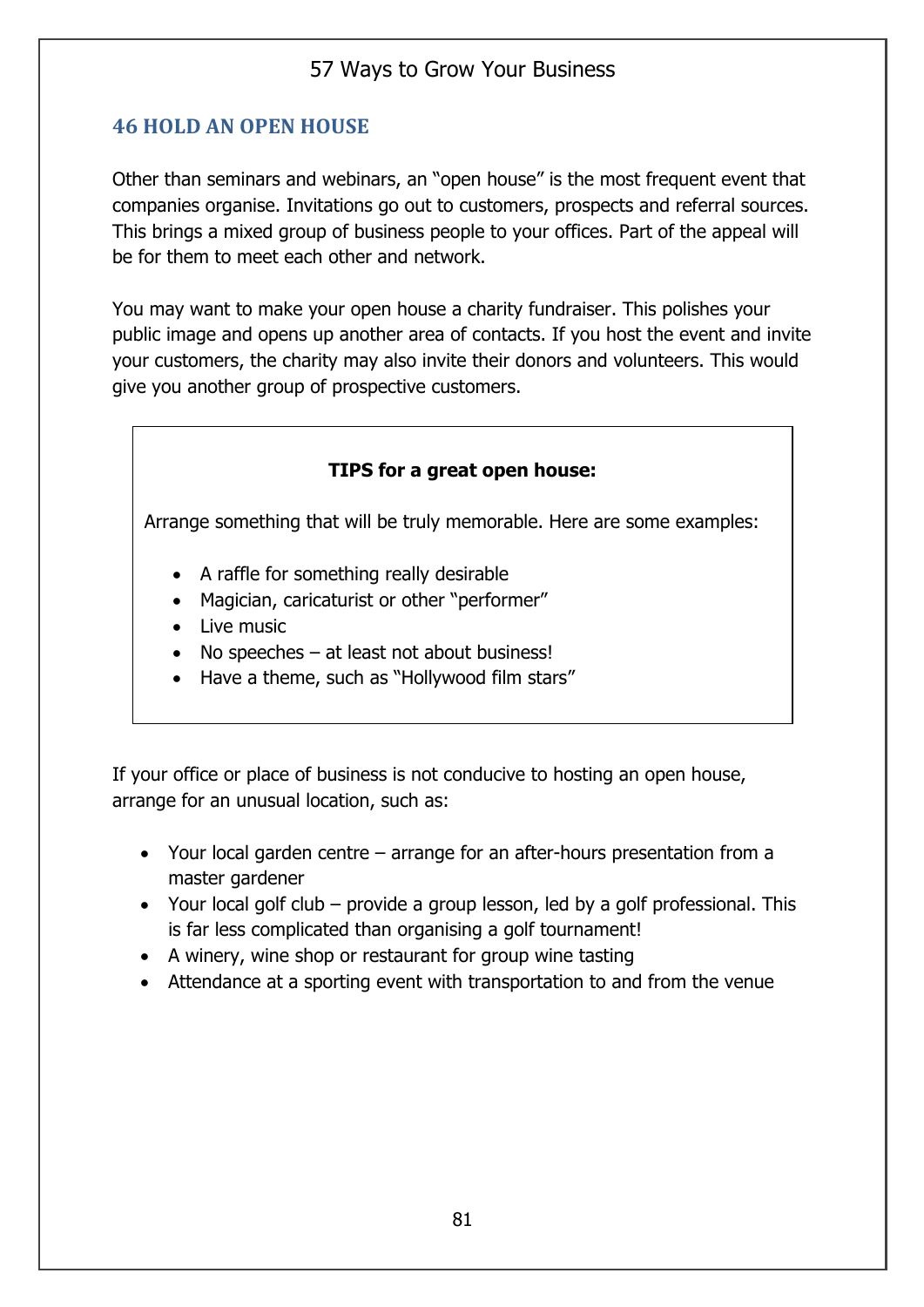# **2 Ways to Celebrate Birthdays**

- 1. Invite everyone with their birthday in a particular month to a "birthday lunch". This works particularly well if you have older/retired customers
- 2. Instead of sending someone a birthday card, how about a birthday cake? Yes, it costs a little more, but consider the impact…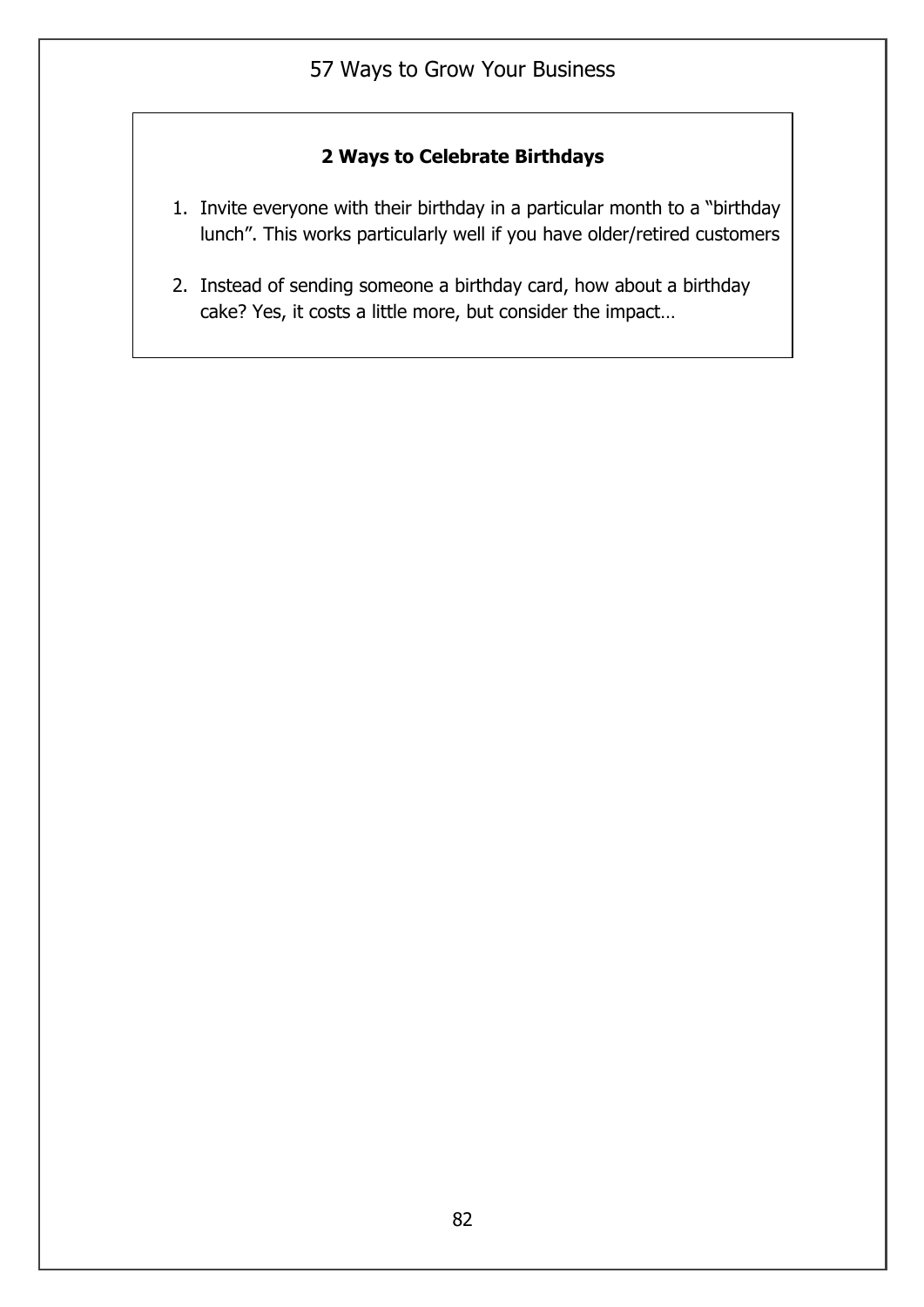# **47 USE GIFTS, GIMMICKS AND GIVEAWAYS**

People love gifts, gimmicks and giveaways. Here are a few suggestions:

| Scratch pads      | <b>Sweets</b>        |
|-------------------|----------------------|
| Post-it notes     | Private labels       |
| Pens/pencils      | - Wine               |
| <b>USB sticks</b> | - Beer               |
| Letter openers    | - Olive oil          |
| <b>Magnets</b>    | Pot holders          |
| Calculators       | Golf balls           |
| <b>Rulers</b>     | <b>Golf T-shirts</b> |
| <b>Staplers</b>   | Polo shirts          |
| <b>Books</b>      | Football shirts      |
| Paper clips       | Tape measures        |
| <b>Mugs</b>       | <b>Blankets</b>      |
| Glasses           | Luggage tags         |

What gifts could we provide?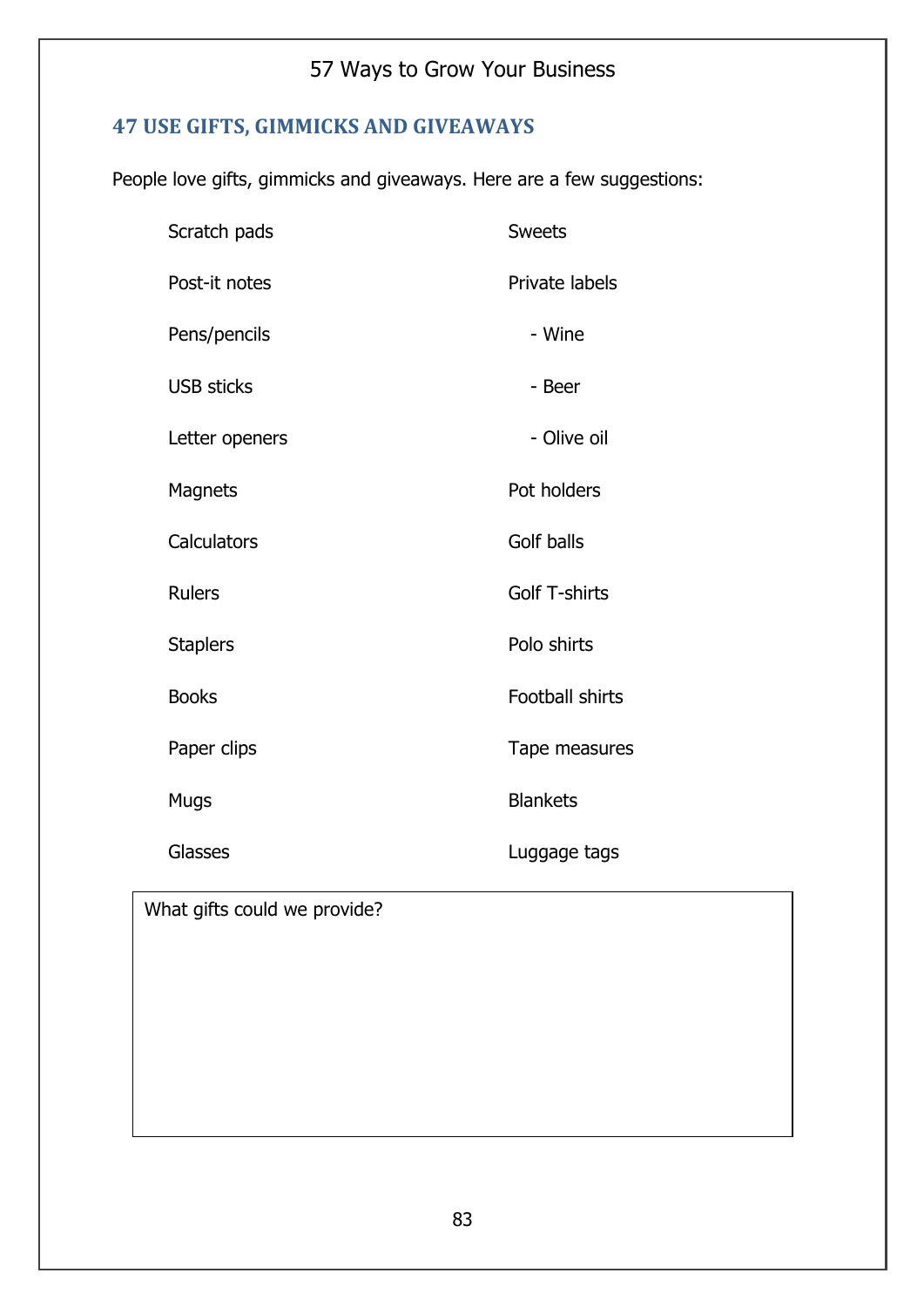### **48 GO TO LUNCH**

Taking customers to lunch, dinner or breakfast, or just buying them a cup of coffee is a good way to solidify relationships and generate referrals. During mealtimes, people tend to be more relaxed and are more likely to openly discuss their issues, giving you an opportunity to propose solutions. At some point in the conversation, customers usually ask, "so, how are you doing?" or "how's business?" This is an opportunity to tell them that things are going well, that you are looking for more customers and would appreciate any introductions.

Also establish a programme of regular lunches with your other referral sources and "centres of influence".

| <b>Referrer</b> | <b>Lunch</b> |
|-----------------|--------------|
|                 |              |
|                 |              |
|                 |              |
|                 |              |
|                 |              |
|                 |              |
|                 |              |
|                 |              |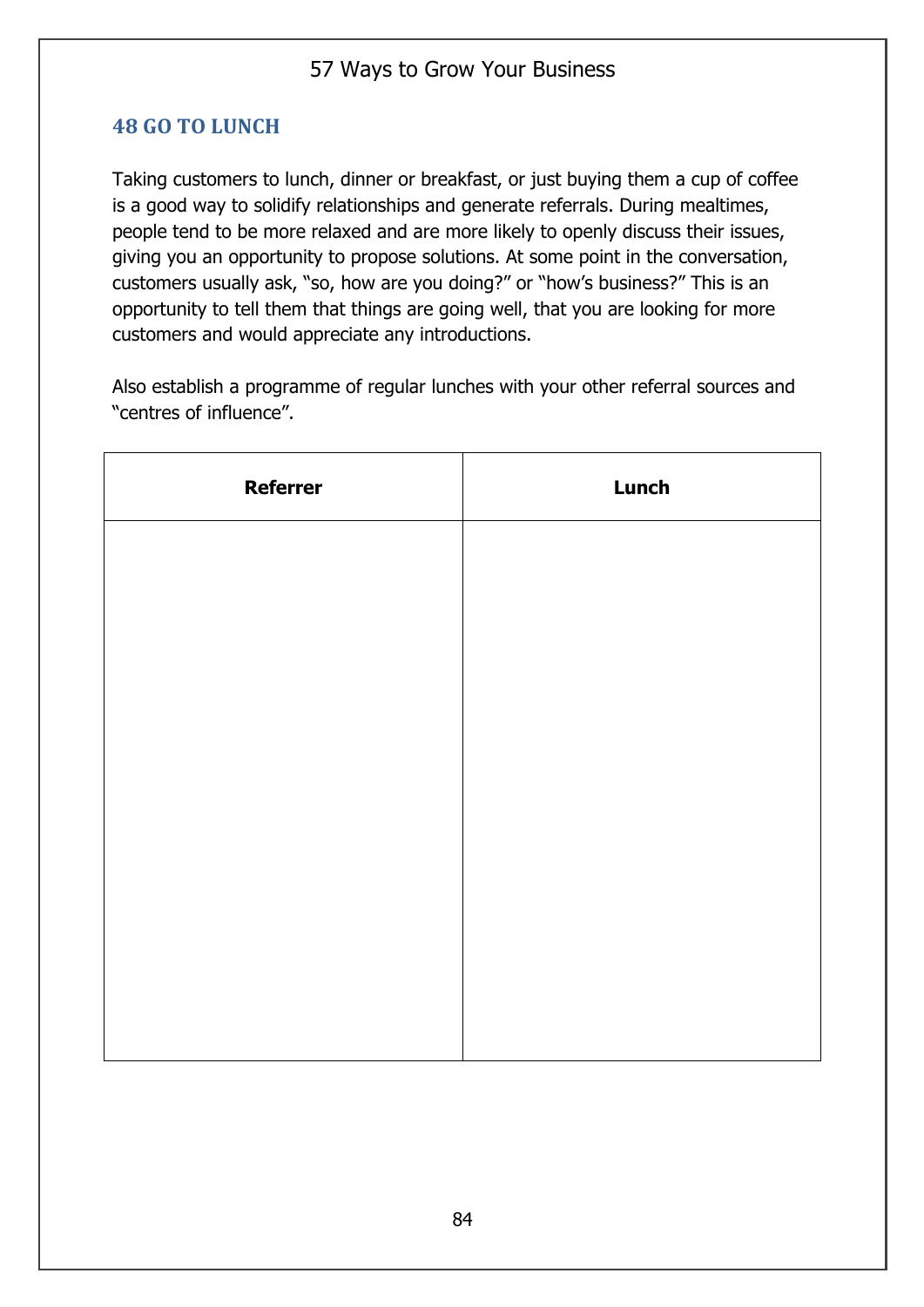#### **49 JOIN A BUSINESS REFERRAL GROUP**

Business referral groups (also called tip clubs or leads groups) bring business people together on a regular basis, usually over breakfast or lunch, for the express purpose of generating business for each other. The best known group is the Chamber of Commerce.

Only one person from each profession or type of business is generally permitted. Each member is expected to generate a certain number of referrals each month and there's a system for "keeping score".

If you have people in your company who want to develop a personal referral network, this is a good place to start. You may need to participate in more than one group before you find the right fit.

Make a plan to search for business clubs in your area.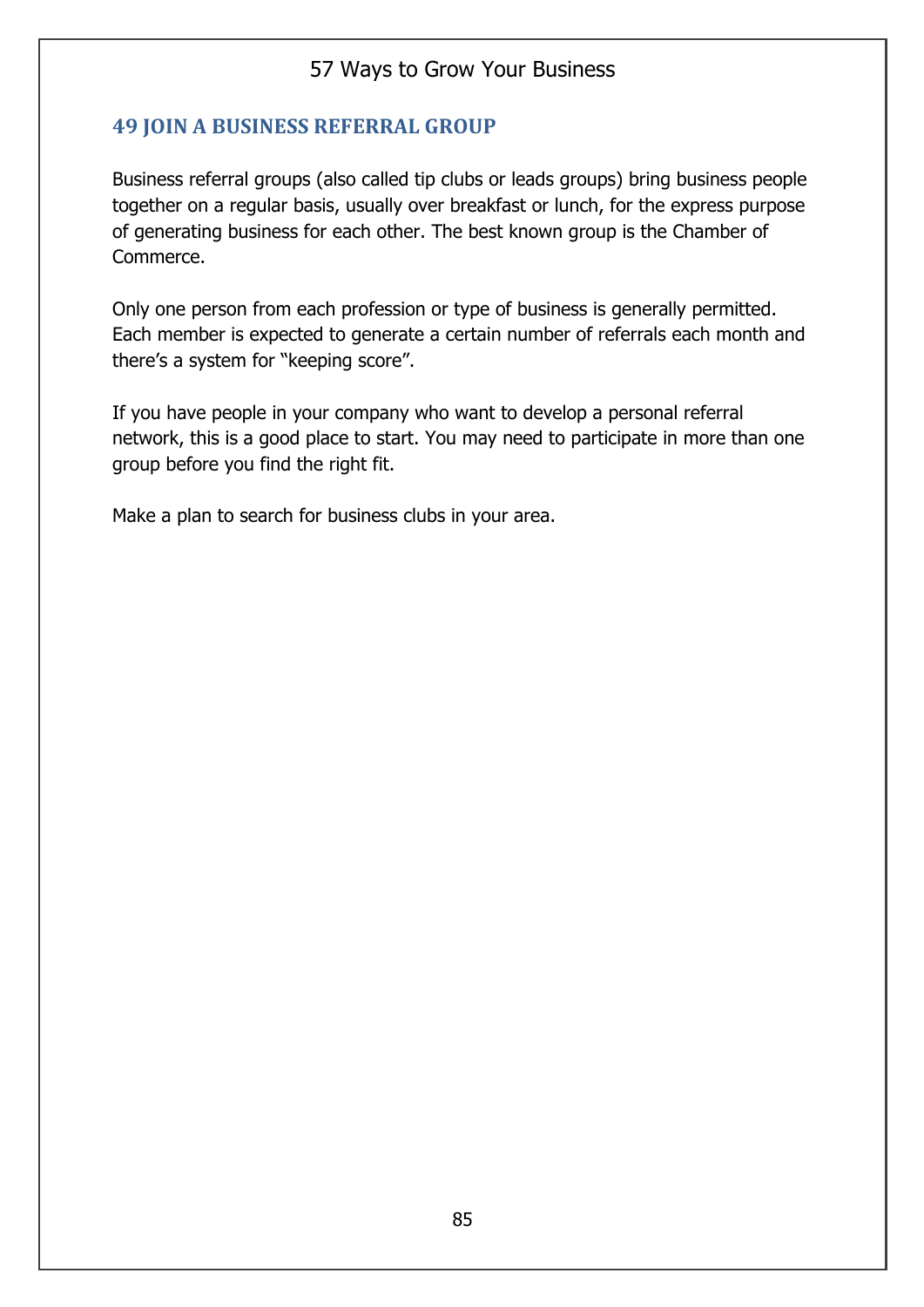### **50 ORGANISE BUSINESS-TO-BUSINESS LUNCHES**

If it's appropriate to your style of business development, consider doing business-tobusiness lunches.

For example, invite a small number of your customers to lunch and ask each of them to bring a guest; the remaining seats are for members of your firm. Each prospective guest is invited by telephone and email. Try to ascertain the names of all guests in advance so you can contact them directly as well.

An ideal venue for business-to-business lunches is your own conference room, if it's big enough. Otherwise arrange for a private dining room at a restaurant or hotel.

Invite an outside speaker to give a brief talk on a topic of interest to your guests. Examples might include the local crime prevention officer, who could discuss security in the workplace; a city planner who might discuss your community's future plans; or a bank economist to discuss the economy.

Here's a suggested format:

- Start at 12 noon and end promptly at 1:30 pm
- Allow 15 minutes for socialising, then have lunch
- After everyone has eaten, have your speaker address the group for no more than 10 minutes
- After the speech, allow time for questions and answers and interaction within the group

Business-to-business lunches are an excellent device for bringing together referral sources (particularly customers) and their business colleagues, friends, or family members. Shortly after the event, send each guest a letter to thank them for their attendance and include some promotional materials for them to pass on. If any prospects attended the lunch, make sure to call them and arrange for a follow-up meeting.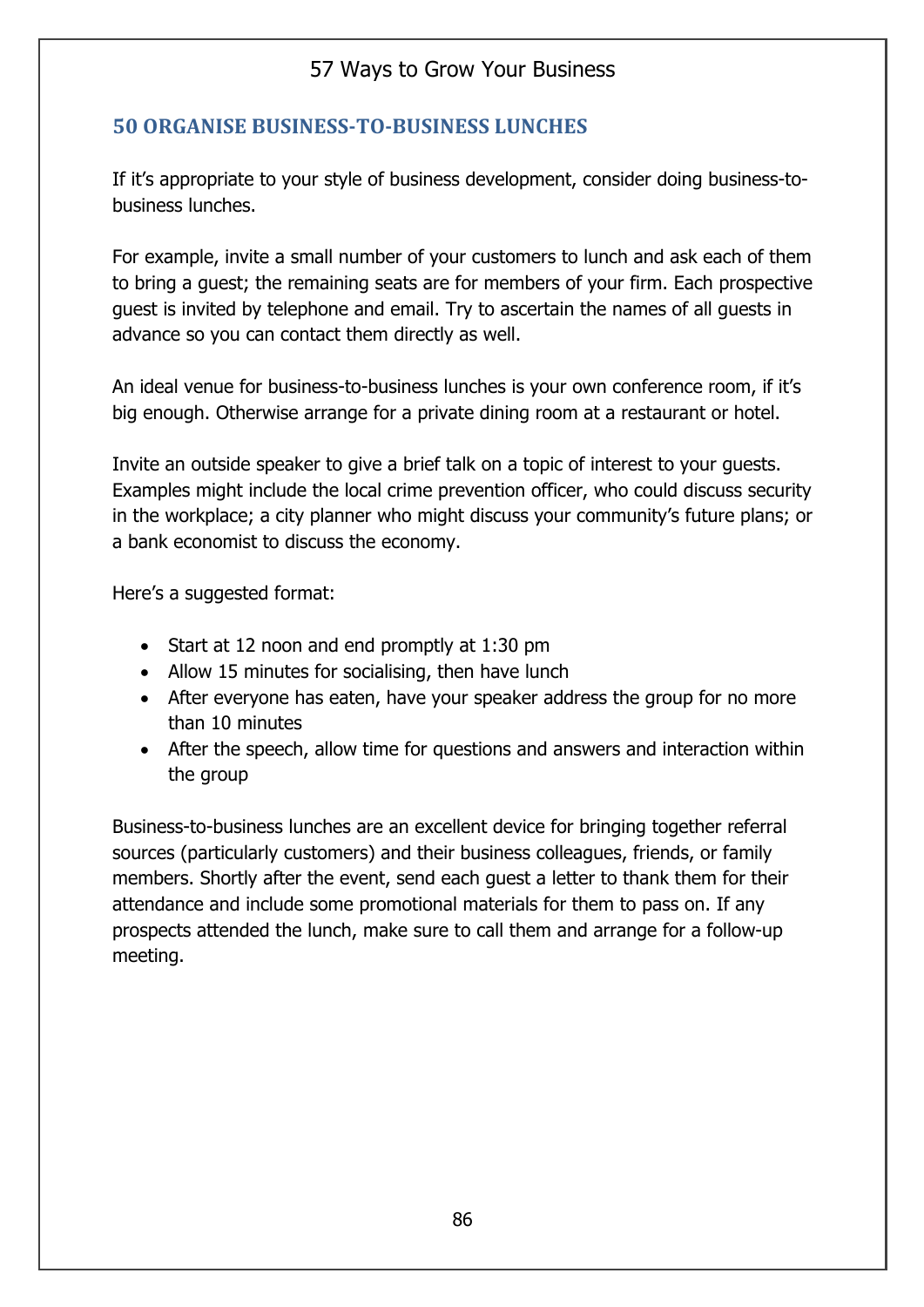#### **51 GET A KILLER WEBSITE**

Every company needs a "killer" website to:

- Attract prospective customers and build credibility
- Enhance relationships with existing customers
- Sell additional services
- Attract talented team members

Here are some practical suggestions about building a website. First, start simple. Don't pay for a site that's all singing and all dancing, with fast-moving graphics. Start with a simple site and add other features later on. You can post hundreds of pages of articles and tips on your site to demonstrate your expertise. Make sure that key words related to your business, services, products and location are on the home page to enhance your search engine rankings.

Make sure you include testimonials on your website, as they can give a very good impression of your business to prospective customers. Client testimonials carry much more weight than anything you can ever say about yourself.

Another key component is your USP (Unique Selling Proposition) i.e. what makes you different. Once people land on your website,

A sound investment is some form of Search Engine Optimisation (SEO) which makes sure that, when someone is looking for your products or services, you appear high in the search results. Your aim is to appear on page 1!

#### **Try this**

Enter your **profession/type of business** and your **city** into a search engine and see where your company appears. If you are not on page 1, it is unlikely that people will find you, let alone contact you. SEO is complex and constantly changing – most companies outsource this task to an expert.

they have to find it compelling. You don't want to be perceived as "just another lawyer/veterinarian/retailer/or whatever" – you need to be different.

Here are some common differentiators:

- Unique product line/range
- Specialisation in an industry/niche market
- Location
- Opening hours
- Unique customer base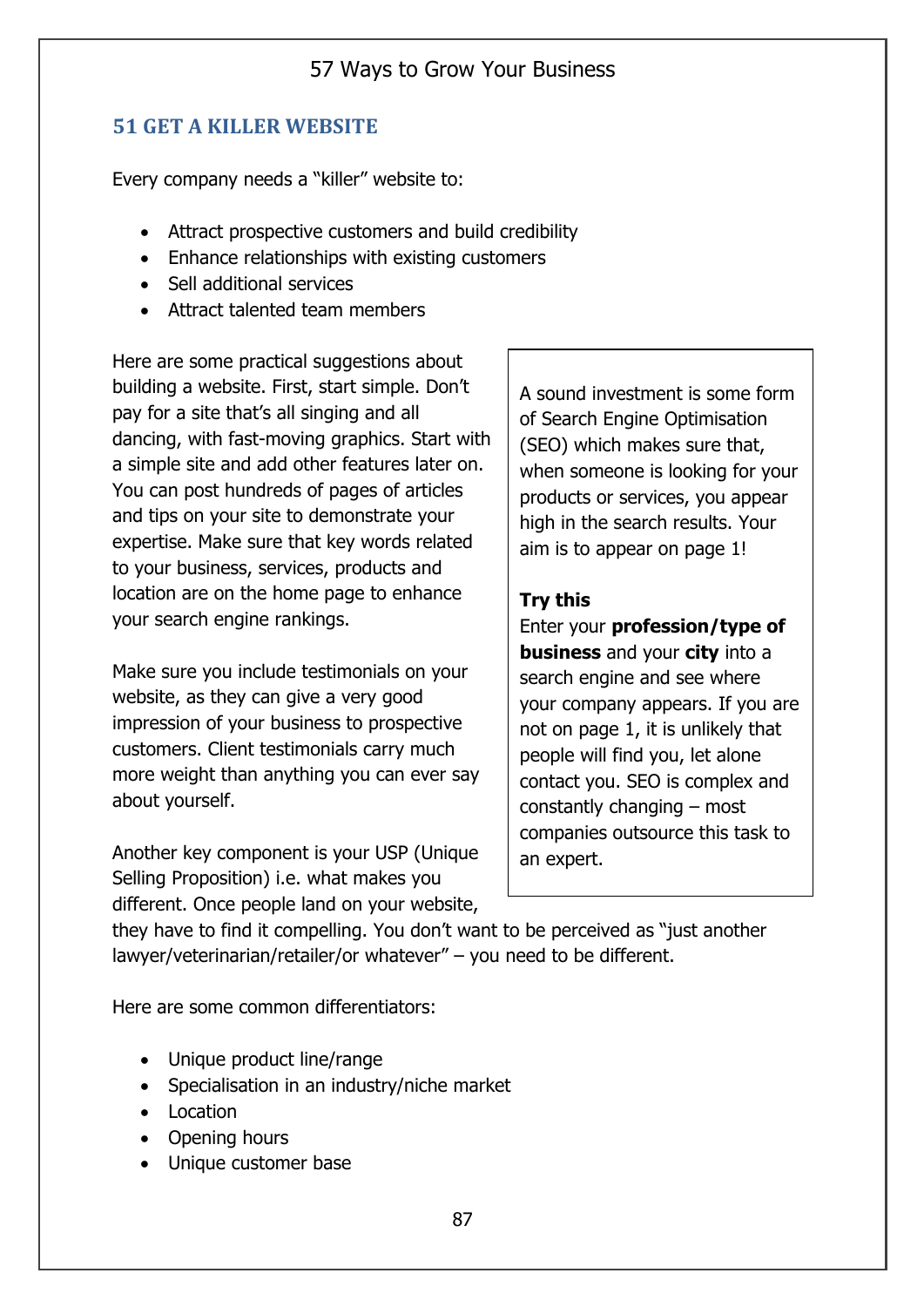- Speed of service or delivery
- Free postage

Any images you include on your website should be consistent with the company "identity" you're trying to project. If you're striving for a hip and relaxed representation, for example, you don't want photographs of people in suits and ties!

An interesting approach to website photographs is to have pictures of the owners:

- with one of their customers, or
- getting involved in the community

Here are some features you may want to consider for your website:

- 1. Search box
- 2. Useful links
- 3. Monthly newsletter for customers
- 4. Inventory of previous newsletters
- 5. Business articles
- 6. Firm profile
- 7. Team member page with pictures
- 8. Contact us page with web-based email
- 9. Online feedback forms
- 10.FAQ section
- 11.Daily headline news and weather
- 12.Map showing how to get to the office
- 13.Online employment opportunities page with reply form
- 14.Interactive calculators (for pricing, monthly payments, taxes and fees, shipping)

Make sure you avoid Helen Wilkie's "Five Deadly Website Mistakes" (Wilkie, n.d.)

- 1. Too many words
- 2. Focus on **you** instead of **them**
- 3. Difficult navigation
- 4. No way to capture contact information
- 5. No visual interest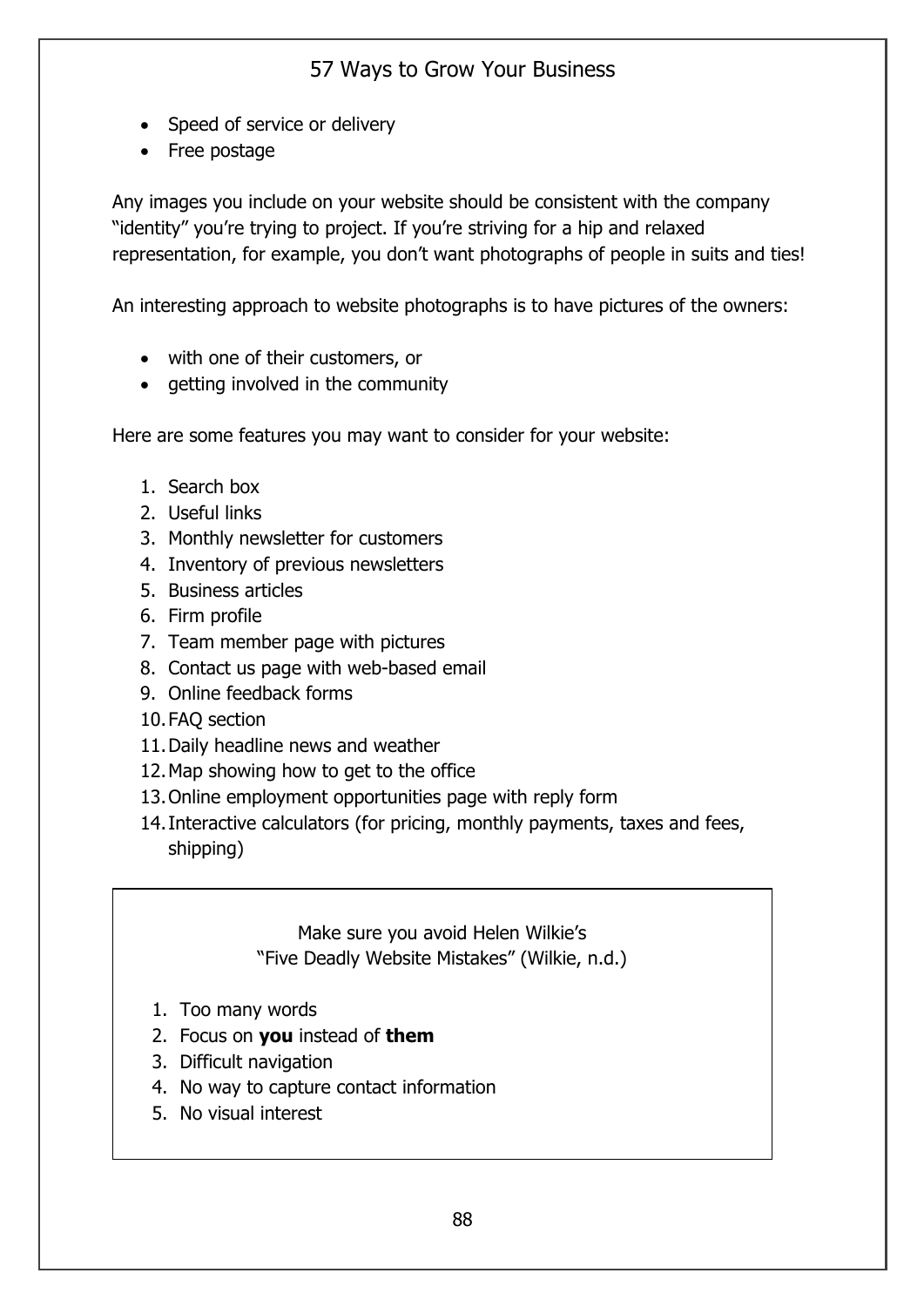#### **52 USE VIDEO**

Video is a powerful medium for generating sales. You can include comprehensive product demonstrations and user testimonials, all without having to make a sales call. It can expand your market area, shorten your sales cycle and reduce the amount of time you would otherwise have spent face-to-face with customers.

Include video clips on your website and blog. Youtube.com is one of the largest search engines, so create your own Youtube channel.

Action plan for videos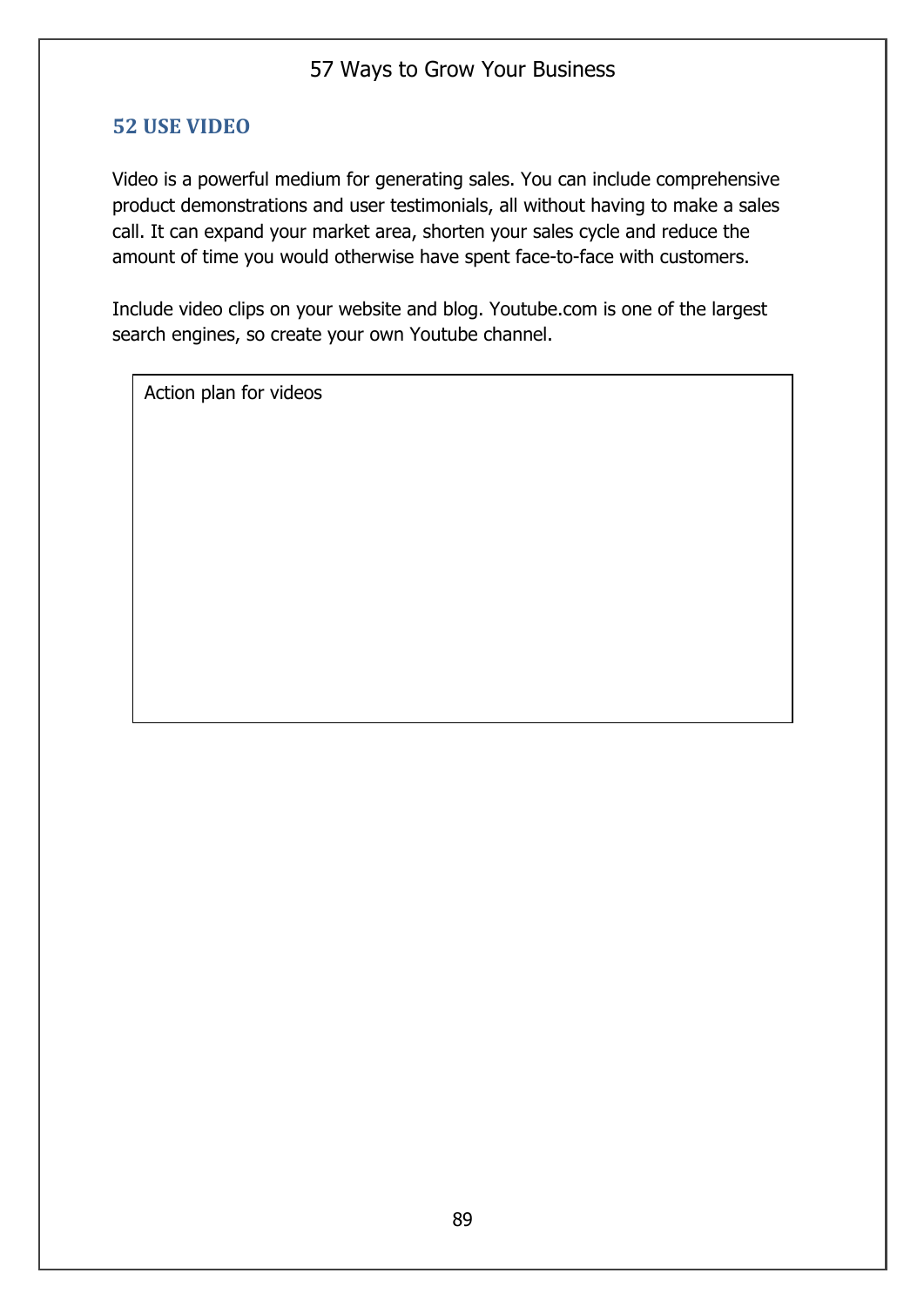#### **53 USE SOCIAL MEDIA**

Social media utilises the internet to maximise contact with your current network. It also helps you to grow your group of connections at an exponential rate.

#### **LinkedIn**

LinkedIn allows you to link to other professionals in your industry and community. Look for "contacts" and "connections."

#### **Facebook**

Facebook is more social than professional. It allows you to connect with "friends" or become "fans" of businesses/identities.

#### **Twitter**

Twitter provides online news and views in 140 characters or less. The goal is to develop a dialogue with other users. Due to the limit on the number of characters, an entirely new language has been born. Develop "followers" and find people to "follow".

How to apply social media to your business:

#### **LinkedIn**

- 1. Branding for you and your company (free profiles)
- 2. Business development
- 3. Recruitment
	- Make connections through your contacts and potentially generate business for you or your customers
	- Use the platform to research prospective customers
	- Identify ideal job candidates by reviewing their online resumes
	- Use targeted advertising. For example, you can target LinkedIn members who are business owners, are based in the area you work in and have 50 - 100 employees
	- Join groups and build communities with fellow professionals and companies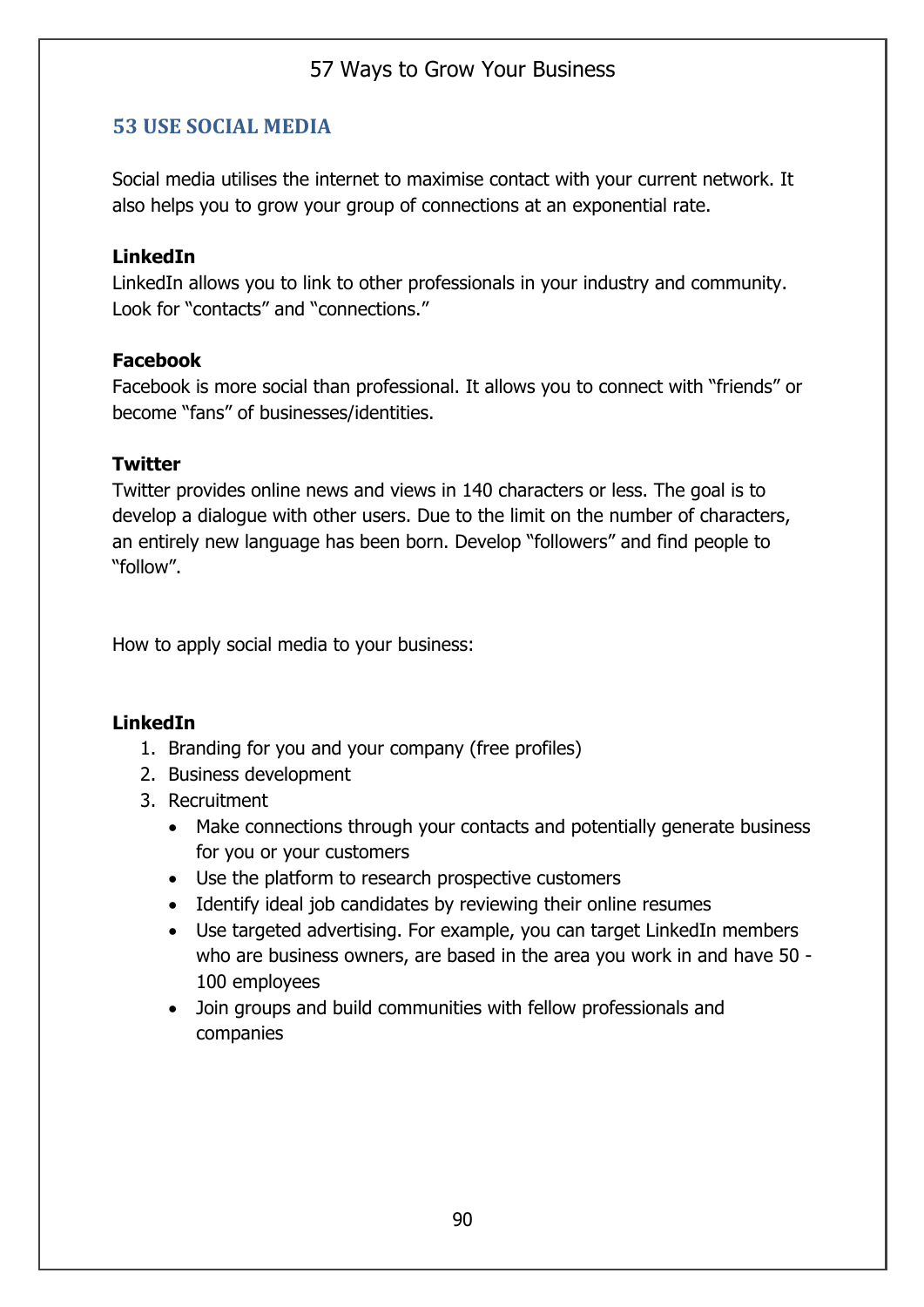### **Facebook**

- 1. Branding for you and your business (free profiles)
- 2. Recruitment
	- Make connections with others who become friends and fans
	- Share specific information with specific "groups" of your friends
	- Recruit individuals and stay in contact with former employees
- 3. Build your online community of "fans"

## **Twitter**

- 1. Branding
- 2. News delivery and receipt
- 3. Opinion delivery and receipt
	- Share what's on your mind with your followers and find out the thoughts of the people you are following
	- "Retweet" interesting items to followers

Tips to maximise the results of social networking:

- Educate instead of promote. People will switch off to your message if you do not add value
- Connect your current customers with each other to help them develop new business. LinkedIn is perfect for this
- Be regular and consistent with your communication. All sites have "feeds," and you need to be regular with your updates to make sure you are included in your network feeds. Example: Set a goal for a weekly update, and if there's no news, provide a popular quote for the week
- Create a firm-wide policy. Set the expectations for your company. Who can use the sites? How are they to be used?
- Don't expect the phone to ring as soon as you create your profile. You need to engage with your community by, for example, commenting on other people's posts. To increase visibility, be a regular contributor to other tweets, blog posts and LinkedIn/Facebook updates

Here are some activities particularly suited to social networking:

- Recruiting For internal and external jobs
- Engaging For improving relationships with current customers and targeting new customers
- Educating For demonstrating specific skills, talents and expertise
- Observing For monitoring public comments and opinions about your business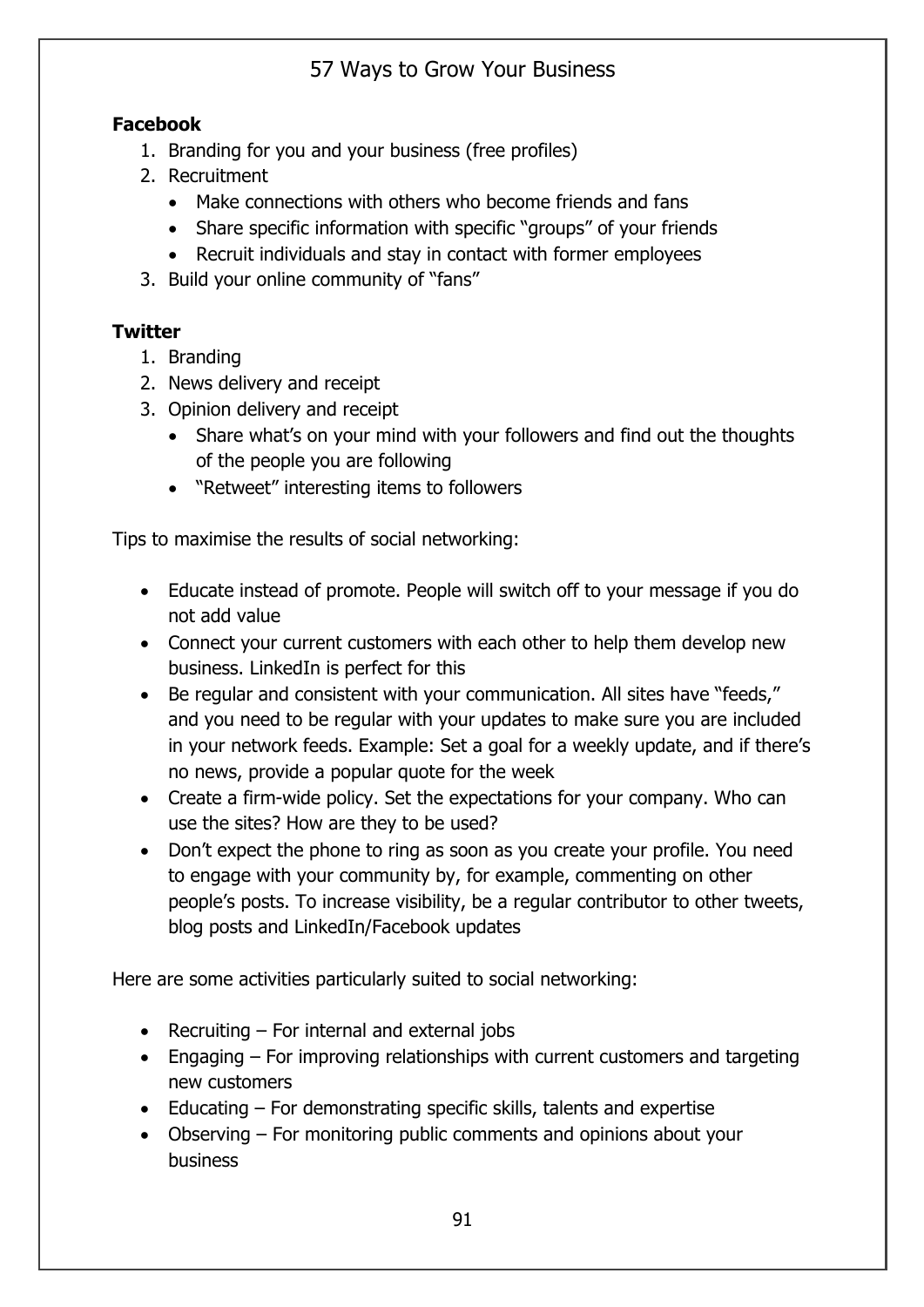• Social media sites are constantly changing – keep up to date with the latest trends by subscribing to blogs

Our social media action plan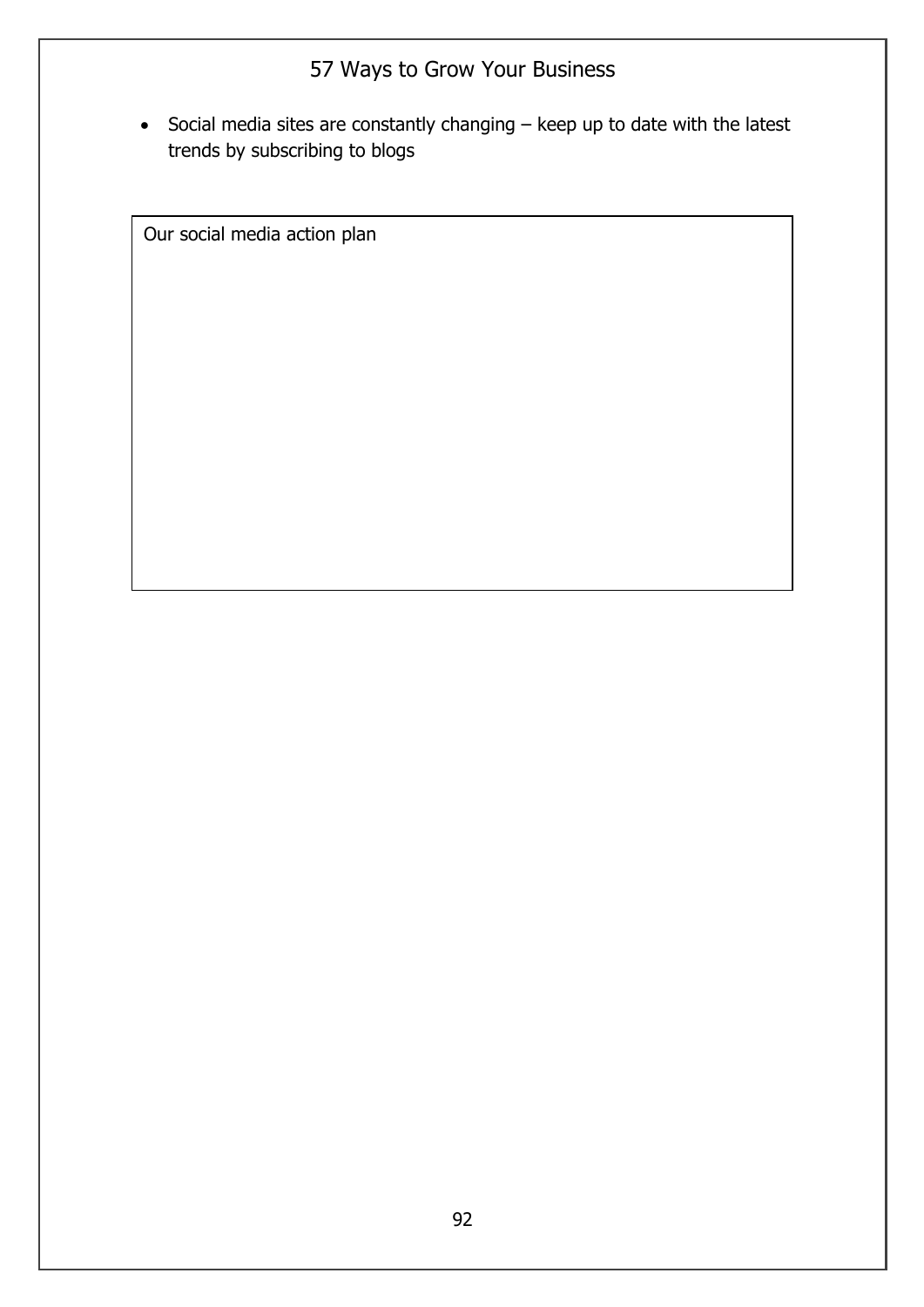### **54 WOW YOUR CUSTOMERS**

"WOW" service can be observed when a customer doesn't just say "thank you", but "you were fantastic!"

Good service isn't enough anymore – you need to "WOW" your customers.

For example, if you don't have a particular product in stock, offer to find it, get it and deliver it, even if you have to buy it from a competitor! This type of "WOW" service wins customers for life. If you track the lifetime value of a good customer, you will find that this kind of extra effort almost always pays off.

Before you put this book away, develop a "WOW" process for your company.

Here's an example from a professional services firm:

- 1. Each new (prospective) customer is sent directions to the office
- 2. An assistant calls to confirm the time and location of the meeting and to find out what the customer likes to drink (during office hours!)
- 3. A space is assigned in the car park and a sign says **"Reserved for Mandy Maxwell"**
- 4. When Mandy Maxwell arrives, the receptionist stands up and greets her warmly
- 5. The receptionist already knows what Mandy likes to drink, so doesn't need to ask

What would it take for your customers and prospects to say "WOW"?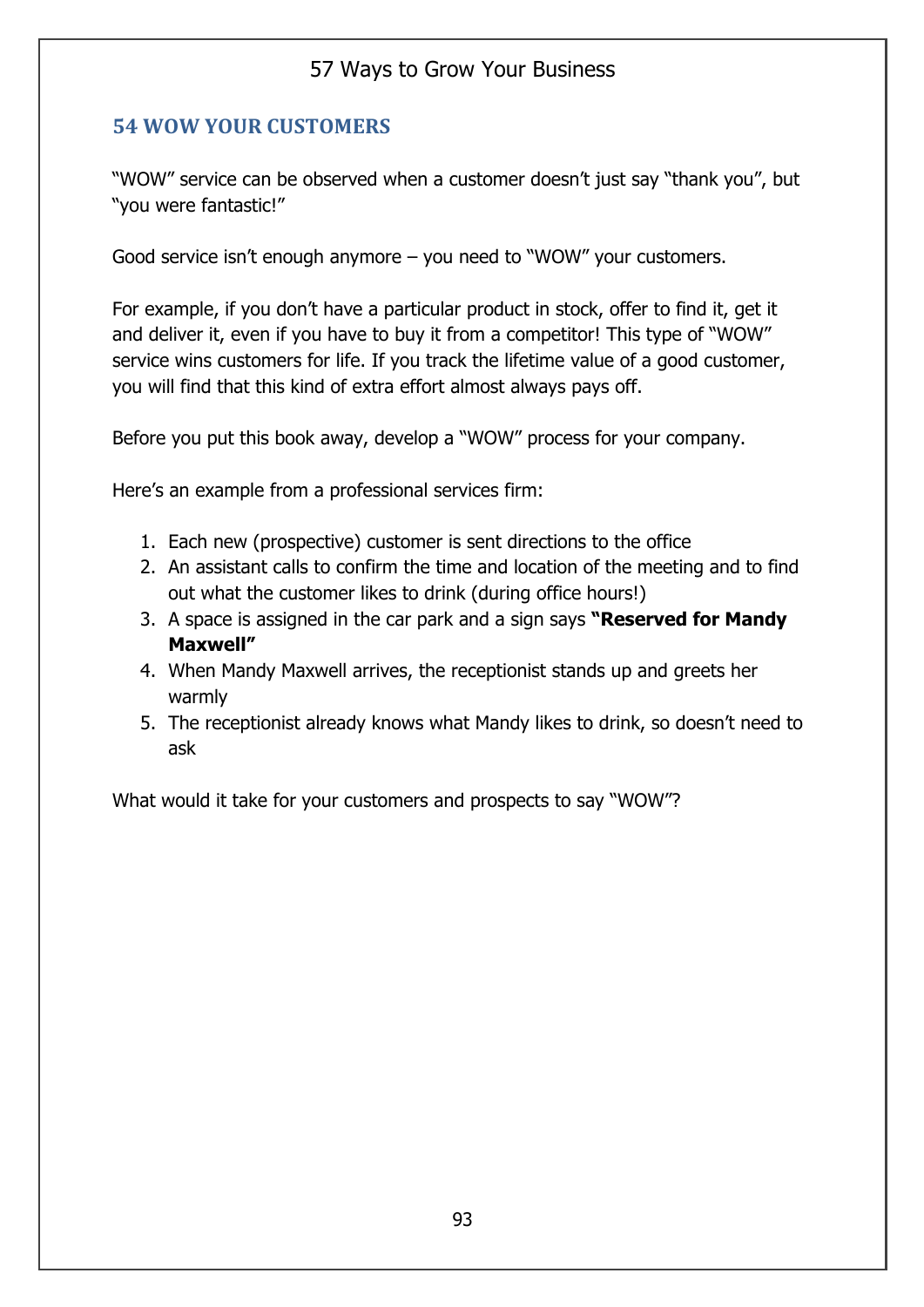#### **55 WRITE AN ACTION PLAN**

Here are 6 steps to implementing the ideas in this book:

- 1. Select 6 10 ideas that suit your business and your customers, and your style of doing business
- 2. Write an action plan, so named because it encourages you to put your ideas into practice. For each initiative, write down:
	- Who's going to do it?
	- When is it going to be done by?
	- What's the approved budget?
	- What other resources are needed?
- 3. Monitor progress on a regular basis. Create mini-milestones to stay on track
- 4. Get everyone involved and reward people for results
- 5. Celebrate your accomplishments with all of your team members
- 6. Repeat the successful ideas and experiment with new ones

| <b>Action Plan</b> | <b>Responsibility</b> | <b>Date</b> |
|--------------------|-----------------------|-------------|
| 1.                 |                       |             |
| 2.                 |                       |             |
| 3.                 |                       |             |
| 4.                 |                       |             |
| 5.                 |                       |             |
| 6.                 |                       |             |
| 7.                 |                       |             |
| 8.                 |                       |             |
| 9.                 |                       |             |
| 10.                |                       |             |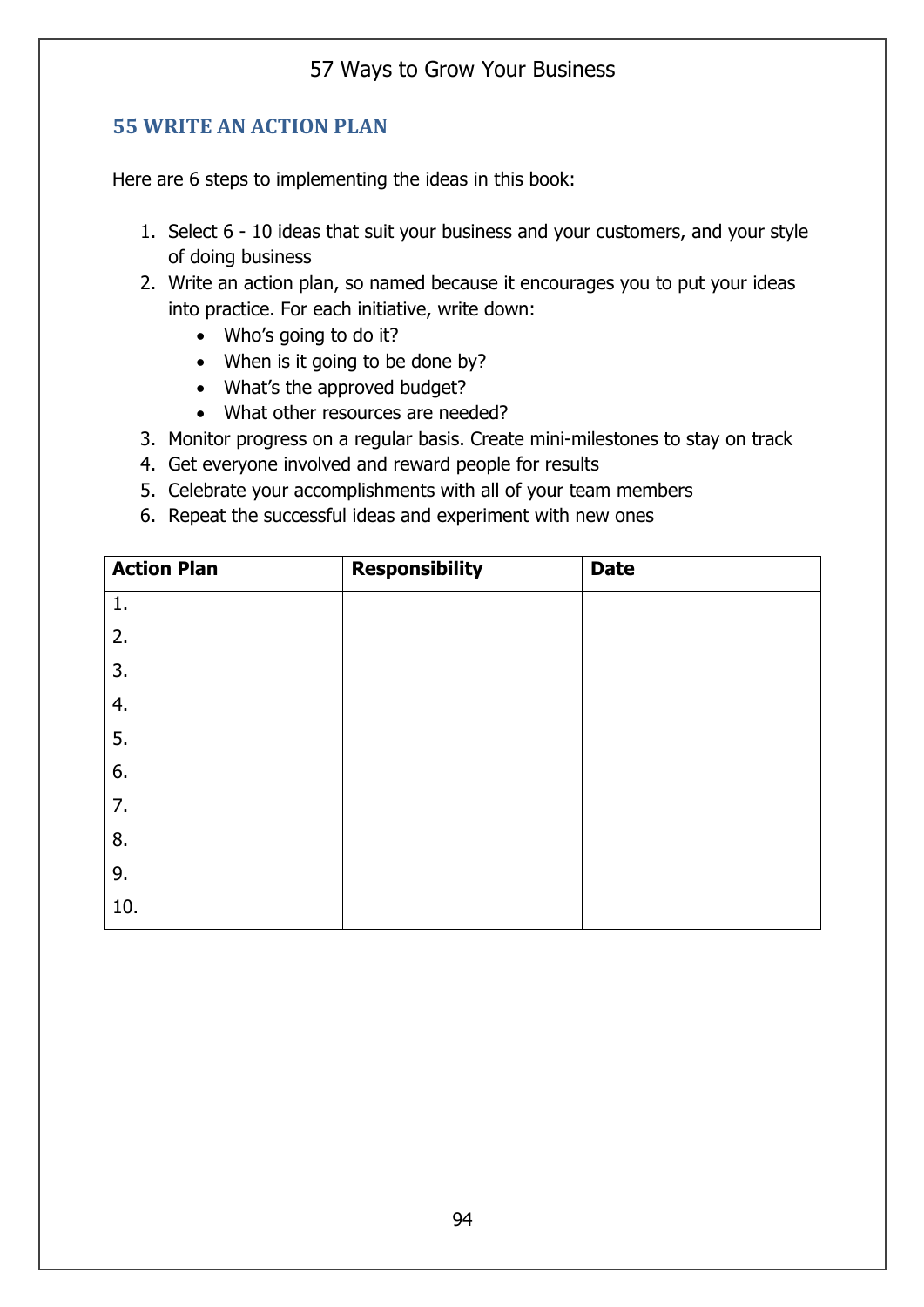### **56 GET CLOSE WITH YOUR ADVISER TEAM**

Work closely with your advisers, particularly your solicitors and accountants. Make sure you have a strong relationship with each of them. Here's a guide to help you choose the right adviser:

- Do I like them?
- Do I trust them?
- Are they good listeners?
- Are they accessible?
- Am I getting value?
- Do they do things on time?
- Do they explain their charges in advance?
- Do they contact me regularly?
- Are they proactive or reactive?
- Do they keep me informed of changes in legislation and regulations?
- Will they help me:
	- Increase my profits
	- Save me tax
	- Protect my assets and family wealth
	- Help me with my exit / retirement planning?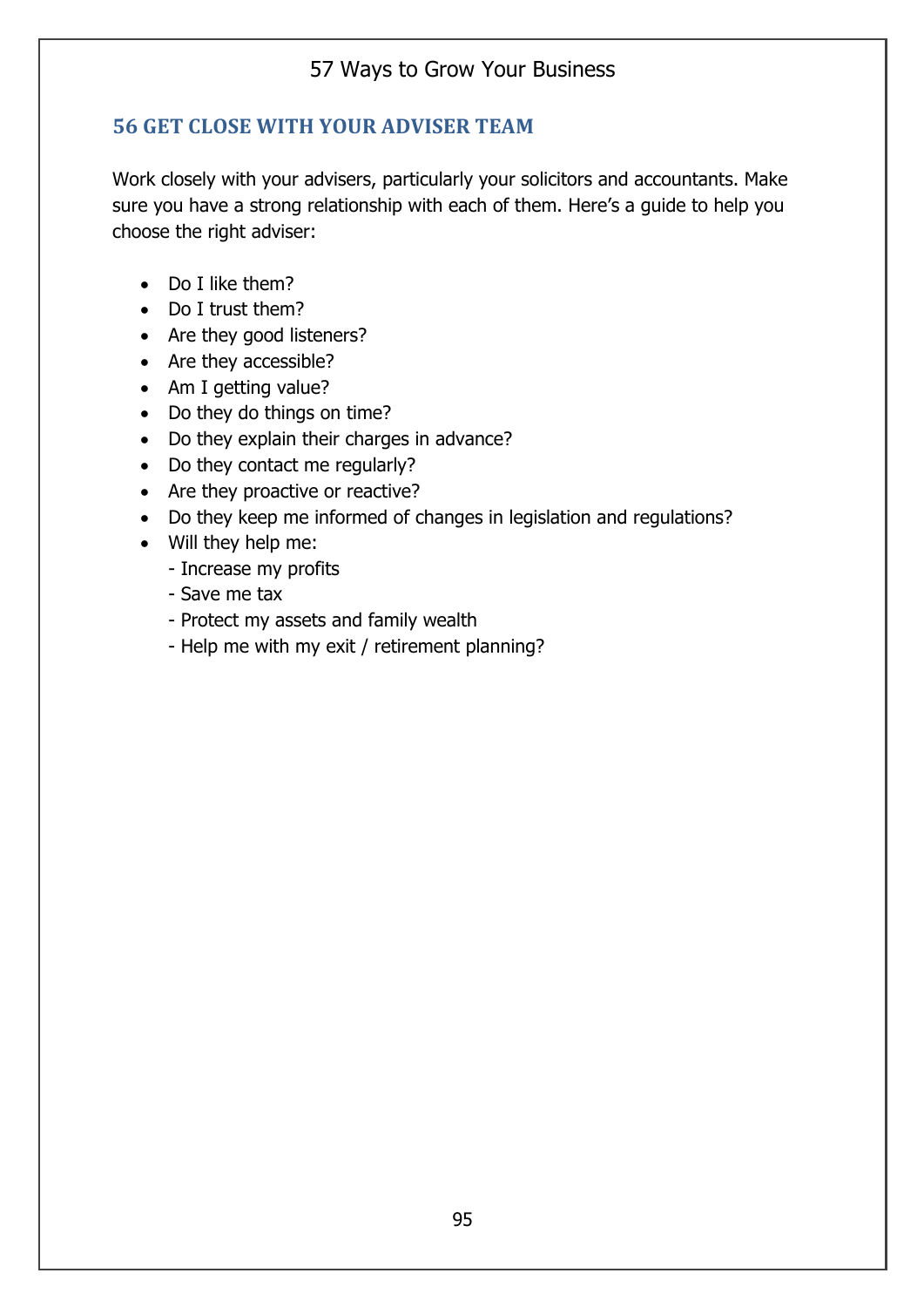### **57 THE FOUR PHASES OF OWNING AN ELEPHANT**

H.M. Williams (2005) has written an excellent book about growing a business, entitled Proper Coffee & Other Ways to Grow Your Business. He makes a compelling analogy between owning a business and owning an elephant.

Here's an excerpt:

#### **Phase 1**

You buy a baby elephant. You are bigger than it is, can see a great future with it and foresee no problems. The only concern is that you don't have any skills in managing elephants – but you think that this won't matter and off you go.

#### **Phase 2**

The elephant soon grows much bigger than you. You are no longer strong enough to control it and it takes over your whole life. It pulls you along, wreaking destruction in its wake. Standing behind it, it blocks your whole vision and you can neither see nor know where you are going. You are so preoccupied by being dragged along by it that you think there is no way to ever bring it under control. It is ruining you and your quality of life. Does this sound familiar?

#### **Phase 3**

You are one of the rare ones who decides to take advice on how to become a pukka elephant handler or mahout. You realise that in order to control your elephant, it is no use walking behind it ineffectually holding onto the reins as it pulls you along. You accept that you have to take a wholly different approach and that you have to learn how to manage your elephant to get the most out of it. To do this, you have to know how to sit on top of your elephant, where you can not only see where you are going, but also, with just a gentle touch with your feet on its ears, steer the elephant in the direction you want it to go. In a short time you are now running the elephant instead of it running you. As a result of accepting that you needed help, and as a result of taking professional advice, it is soon fulfilling your original dreams.

#### **Phase 4**

Once you have learned how to control your elephant, and it won't take long, you can hire and train your own mahout to manage the elephant for you, while you ride in the canopied howdah behind, sitting back and enjoying the view.